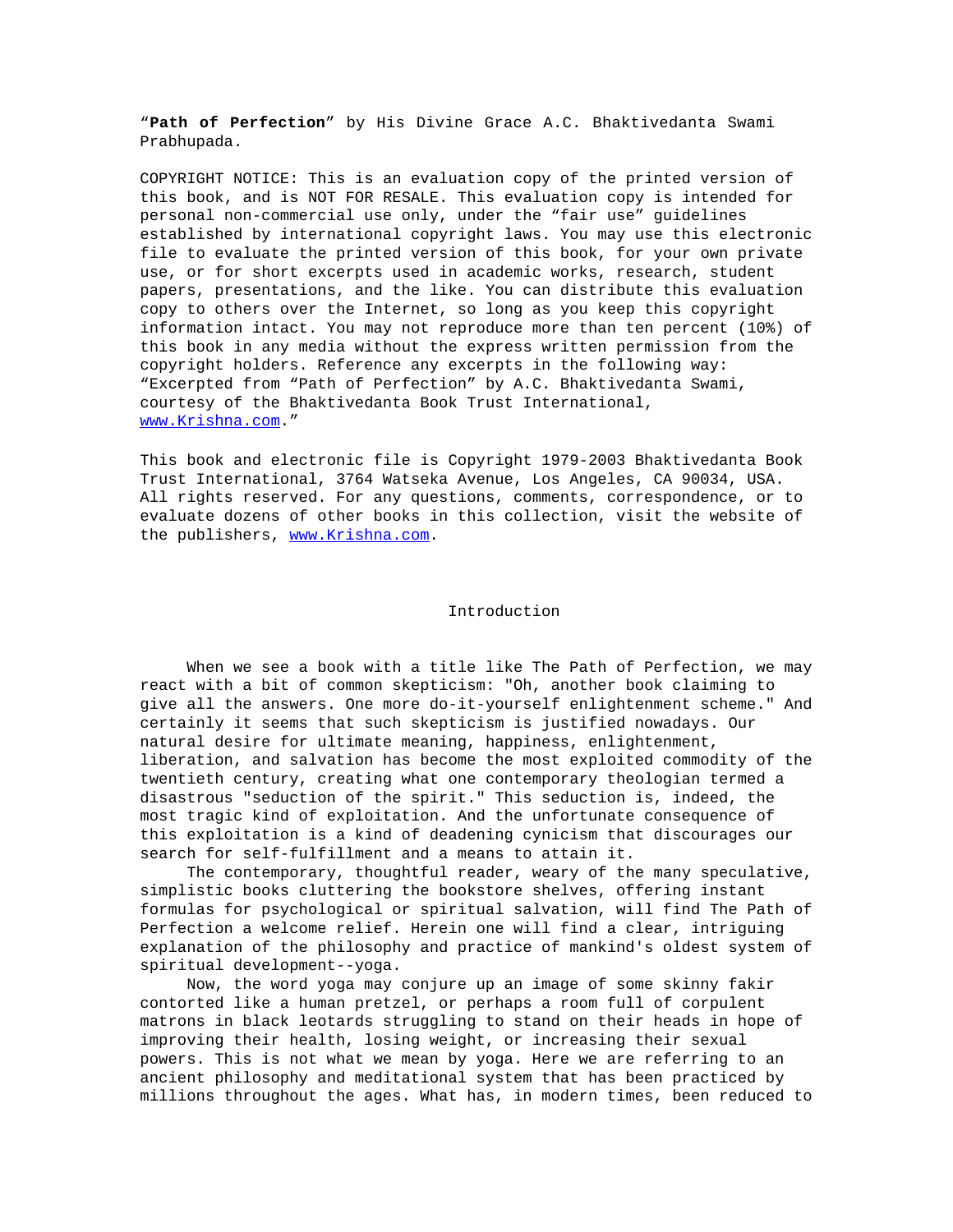a commercially exploited technique of bodily agility and pseudomeditation was once a comprehensive and easily applied form of self-realization.

 The path of perfection consists of a historic series of talks- elaborations on a previously published commentary--by His Divine Grace A. C. Bhaktivedanta Swami Prabhupada (1896-1977) on India's greatest spiritual classic, the Bhagavad-gita. In these absorbing talks, Srila Prabhupada explores deeply the philosophy of yoga as explained in the Sixth and Eighth Chapters of the Gita, showing clearly how these timeless teachings apply to twentieth century mankind. Srila Prabhupada's talks probe questions concerning the nature of consciousness, techniques of meditation, karma, death, reincarnation, and even spiritual ecstasy.

 The Bhagavad-gita, described by one contemporary psychologist as"a remarkable psychotherapeutic session," appears to us in the form of an extraordinary dialogue between Lord Krsna, the Supreme Personality of Godhead, and His warrior disciple Arjuna. Perplexed and confused about his identity and purpose, Arjuna turns to Krsna, who reveals "the path of perfection" to His able student. The essence of Lord Krsna's teachings is that one must become a yogi, that is, one whose life is centered on the practice of yoga. And what is yoga? The Sanskrit word yoga literally means "union," and refers to the union, in love, between the individual consciousness and the Supreme Consciousness, the self and the Superself, the soul and God. Yoga is, indeed, "the path of perfection," because it aims toward this most exalted human attainment.

 In the Bhagavad-gita, we discover four basic varieties of yoga described. Karma-yoga refers to the process whereby one performs his work for God, without the selfish desire for personal gain. Jnana-yoga is the process of elevation to spiritual consciousness through the cultivation of philosophical knowledge. The astanga-yoga system, of which the modern "hatha-yoga" is a watered-down version, is a mechanical, meditative practice meant to control the mind and senses and focus one's concentration on the Supreme. These three yoga systems culminate in bhakti-yoga, the yoga of selfless, ecstatic, devotional love of God, Krsna. Lord Krsna Himself states in the last verse of Chapter Six, "Of all yogis, he who always abides in Me with great faith, worshiping Me in transcendental loving service, is most intimately united with Me in yoga and is the highest of all."

 In The Path of Perfection, Srila Prabhupada offers a brilliant summary of the methods of bhakti-yoga, revealing the universal applicability of this simple but all-inclusive form of yoga. He shows how even those who are entangled in the complexity and chaos of modern materialistic life can begin an uncomplicated practice which purifies the mind and puts one in touch with the Supreme Consciousness.

 This, perhaps, was Srila Prabhupada's greatest contribution to our age. Srila Prabhupada was an acknowledged master scholar of India's ancient spiritual culture and of its linguistic foundation, the Sanskrit language. But he was not merely a textual scholar or a philosopher or theologian engaged in the manufacture of interesting philosophical or theological notions. He was a true spiritual genius who succeeded in bringing to life the essence of India's universal spiritual wisdom in a form which is easy for twentieth century man to understand and practice. This was the unique genius which inspired the late prime minister of India, Sri Lal Bahadur Shastri, to declare openly that the writings of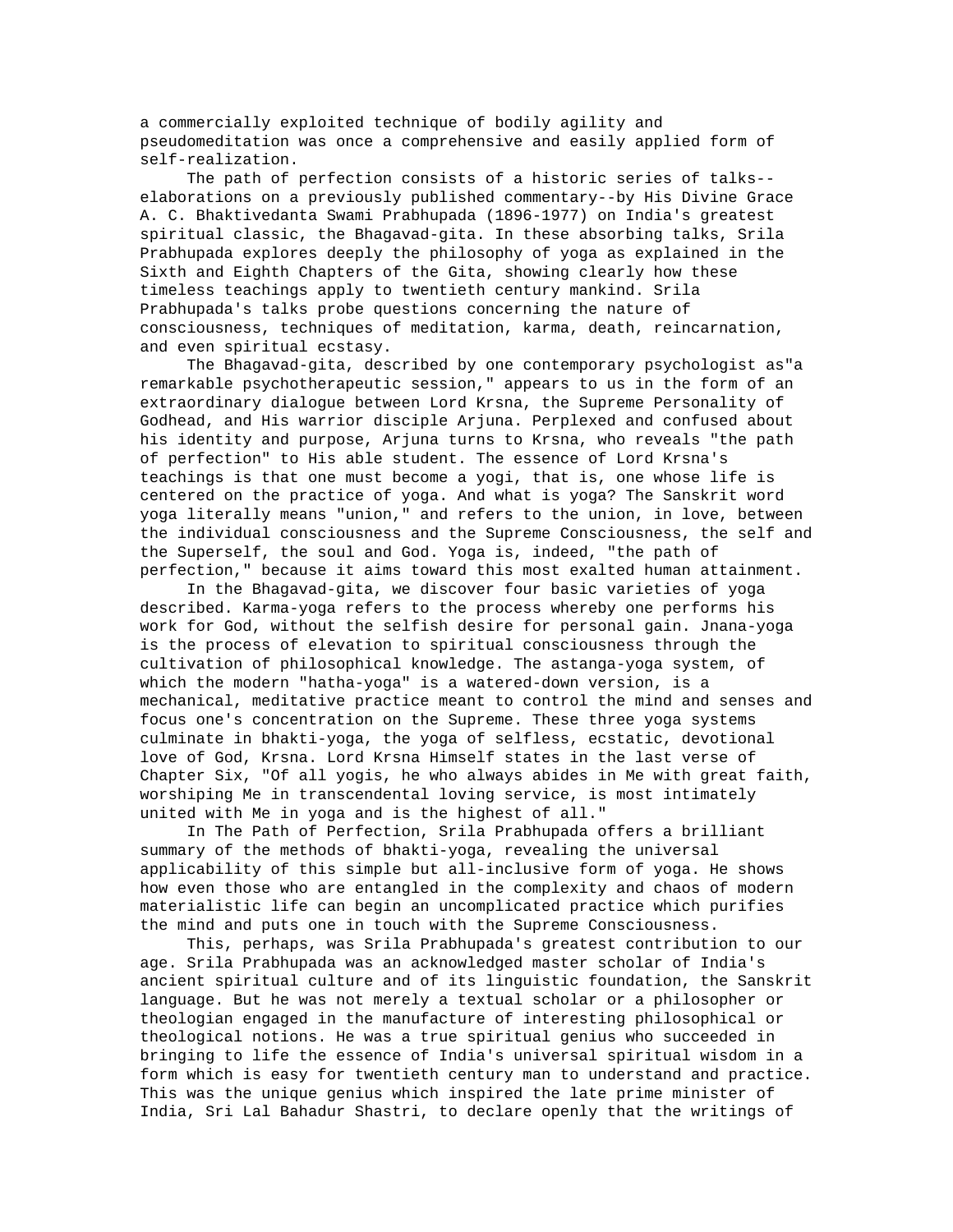Srila Prabhupada "are a significant contribution to the salvation of mankind." The transforming quality of Srila Prabhupada's writings was also appreciated by sociologist Elwin H. Powell, who commented on Srila Prabhupada's best-selling edition of the Bhagavad-gita: "This transcendental mysticism from the East is now taking root in the `countercultures' of the West and providing for many a way out of the wilderness of a disintegrating civilization.... If truth is what works, there must be a kind of truth in the Bhagavad-gita As It Is, since those who follow its teachings display a joyous serenity usually missing in the bleak and strident lives of contemporary people."

--The Publishers

Chapter One

Yoga as Action

 In the Sixth and Eighth Chapters of Bhagavad-gita, Lord Sri Krsna, the Supreme Personality of Godhead, explains that the eightfold yoga system is a means to control the mind and senses. This method, however, is very difficult for people to perform, especially in this age of Kali, an age characterized by ignorance and chaos.

 Although this eightfold yoga system is particularly recommended in the Sixth Chapter of Bhagavad-gita, the Lord emphasizes that the process of karma-yoga, action in Krsna consciousness, is superior. In this world, everyone acts to maintain his family, and everyone is working with a view to some self-interest, or personal sense gratification, be it concentrated or extended. But to act perfectly is to act in Krsna consciousness, and this means acting detached from the fruits of labor.

 It is our duty to act in Krsna consciousness because we are constitutionally parts and parcels of the Supreme. The parts of the body work for the satisfaction of the entire body, not for the individual parts. The goal is the satisfaction of the complete whole. Similarly, the living entity should act for the satisfaction of the supreme whole, the Supreme Personality of Godhead, and not for his own personal satisfaction. One who can do this is the perfect sannyasi and the perfect yogi. In the first verse of the Sixth Chapter of Bhagavad-gita, the chapter dealing with sankhya-yoga, Bhagavan Sri Krsna states,

> anasritah karma-phalam karyam karma karoti yah sa sannyasi ca yogi ca na niragnir na cakriyah

 "One who is unattached to the fruits of his work and who works as he is obligated is in the renounced order of life, and he is the true mystic, not he who lights no fire and performs no work."

 Sometimes sannyasis (renunciates) incorrectly think that they have become liberated from all material engagements and therefore no longer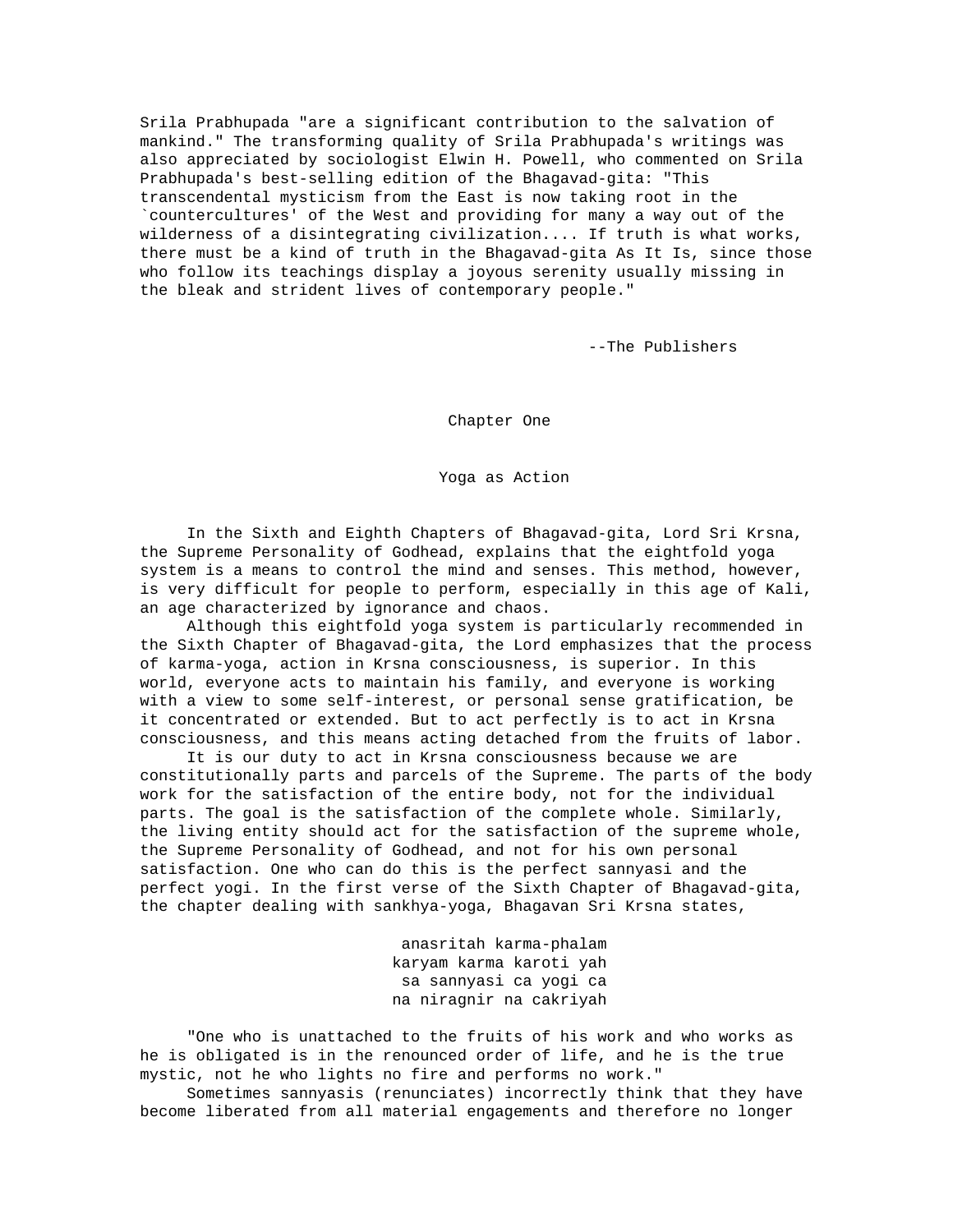have to perform agni-hotra yajnas, or fire sacrifices. This is a mistake. Certain yajnas (sacrifices) have to be performed by everyone for purification. Since sannyasis are not traditionally required to perform yajnas, they sometimes think that they can attain liberation by ceasing to perform the ritualistic yajnas, but actually, unless one comes to the platform of Krsna consciousness, there is no question of liberation. Those sannyasis who cease to perform yajnas are in fact acting out of self-interest, because their goal is to become one with the impersonal Brahman. That is the ultimate goal of the impersonalists (Mayavadis), who have one major goal or demand: to become one with the supreme impersonal Being. The devotees have no such demands. They are simply satisfied in serving Krsna for the satisfaction of Krsna. They do not want anything in return. That is the characteristic of pure devotion.

 It was Lord Caitanya Mahaprabhu who expressed this devotional attitude so succinctly:

> na dhanam najanam na sundarim kavitam va jagadisa kamaye mama janmani janmanisvare bhavatad bhaktir ahaituki tvayi

 "O Almighty Lord, I have no desire to accumulate wealth, nor to enjoy beautiful women. Nor do I want any number of followers. What I want is only the causeless mercy of Your devotional service in my life, birth after birth." (Siksastaka 4) In essence, this is the bhakti-yoga system. There are many examples of the pure devotional attitude. Once Lord Nrsimhadeva told Prahlada Maharaja, "My dear boy, you have suffered so much for Me. Whatever you want, ask for it." Being a pure devotee, Prahlada Maharaja refused to ask for anything. He said, "My dear Master, I am not carrying out mercantile business with You. I will not accept any remuneration for my service." This is the pure devotional attitude.

 Yogis and jnanis are demanding to become one with the Supreme because they have such bitter experience suffering the material pangs. They want to become one with the Lord because they are suffering in separation. A pure devotee, however, does not experience this. Although separate from the Lord, he fully enjoys the service of the Lord in separation. The desire to become one with the impersonal Brahman, or to merge with God, is certainly greater than any material desire, but this is not without self-interest. Similarly, the mystic yogi who practices the yoga system with half-open eyes, ceasing all material activities, desires some satisfaction for his personal self. Such yogis are desirous of material power, and that is their conception of the perfection of yoga. Actually, this is not the perfection of yoga, but a materialistic process.

 If one practices the regulative principles of yoga, he can attain eight kinds of perfection. He can become lighter than a cotton swab. He can become heavier than a great stone. He can immediately get whatever he likes. Sometimes he can even create a planet. Although rare, such powerful yogis actually exist. Visvamitra Yogi wanted to beget a man from a palm tree. He was thinking, "Why should a man have to live so many months within the womb of his mother? Why can't he be produced just like a fruit?" Thinking like this, Visvamitra Yogi produced men like coconuts. Sometimes yogis are so powerful, they can perform such acts,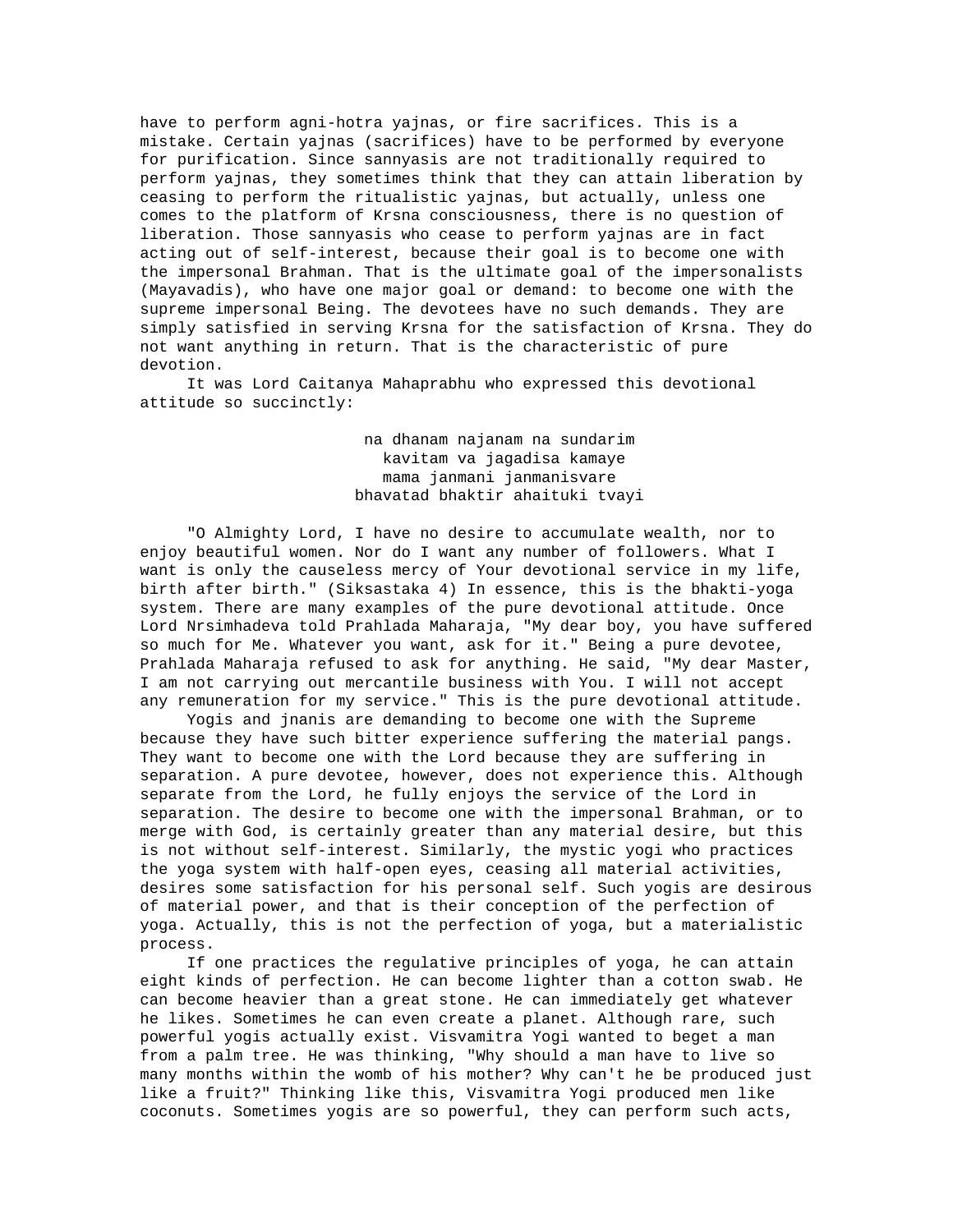but these are all material powers. Ultimately such yogis are vanquished, because they cannot retain these material powers indefinitely. Bhaktayogis are not interested in such powers.

 The bhakti-yogi, acting in Krsna consciousness, works for the satisfaction of the whole without self-interest. A Krsna conscious person does not desire self-satisfaction. Rather, his criterion of success is the satisfaction of Krsna; therefore he is considered the perfect sannyasi and the perfect yogi.

 A pure devotee does not even want salvation. The salvationists want to be saved from rebirth, and the voidists also want to put an end to all material life. Caitanya Mahaprabhu, however, requested only devotional service to Lord Krsna, birth after birth; in other words, Caitanya Mahaprabhu was prepared to endure material miseries in one body after another. What, then, was Caitanya Mahaprabhu's desire? He wanted to engage in God's service, and nothing more, for that is the real perfection of yoga.

 Whether in the spiritual sky or the material sky, the individual spirit soul is constitutionally the same. It is said that he is one tenthousandth part of the tip of a hair. This means that our position is that of a small particle. But spirit can expand. Just as we develop a material body in the material world, we develop a spiritual body in the spiritual world. In the material world, expansion takes place in contact with matter. In the spiritual world, this expansion is spiritual.

 Actually, the first lesson of Bhagavad-gita is, "I am spirit soul. I am different from this body." I am a living force, but this material body is not a living force. It is dull matter, and it is activated only because spiritual force is present. In the spiritual world, everything is living force; there is no dead matter. There, the body is totally spiritual. One may compare the spirit soul with oil and the body with water. When oil is in water, there is a distinction, and that distinction always remains. In the spiritual sky, there is no question of oil being placed in water. There everything is spirit.

 The impersonalists do not want to develop a body. They simply want to remain spiritual particles, and that is their idea of happiness. But we bhakti-yogis (Vaisnavas) want to serve Krsna, and therefore we require hands, legs, and all the other bodily parts. Indeed, we are given these bodies in order to serve Krsna. Just as we develop a material body in our mother's womb, we can similarly develop a spiritual body in the spiritual world.

 The spiritual body is developed through the practice of Krsna consciousness. This material body is spiritualized by this bhakti-yoga process. If you place an iron within fire, the iron becomes so hot that it also becomes fiery. When the iron is red hot, it acquires all the qualities of fire. If you touch something with that iron, that iron will act as fire. Similarly, although this body is material, it can become spiritualized through Krsna consciousness and act as spirit. Although copper is just a metal, as soon as it comes in contact with electricity, it becomes electrified, and if you touch it, you will receive an electric shock.

 As soon as your body is spiritualized, material activity ceases. Material activity means acting for sense gratification. As you become spiritualized, material demands dwindle until they become nil. How is this possible? In order for an iron to act as fire, it must remain constantly in contact with fire. In order for the material body to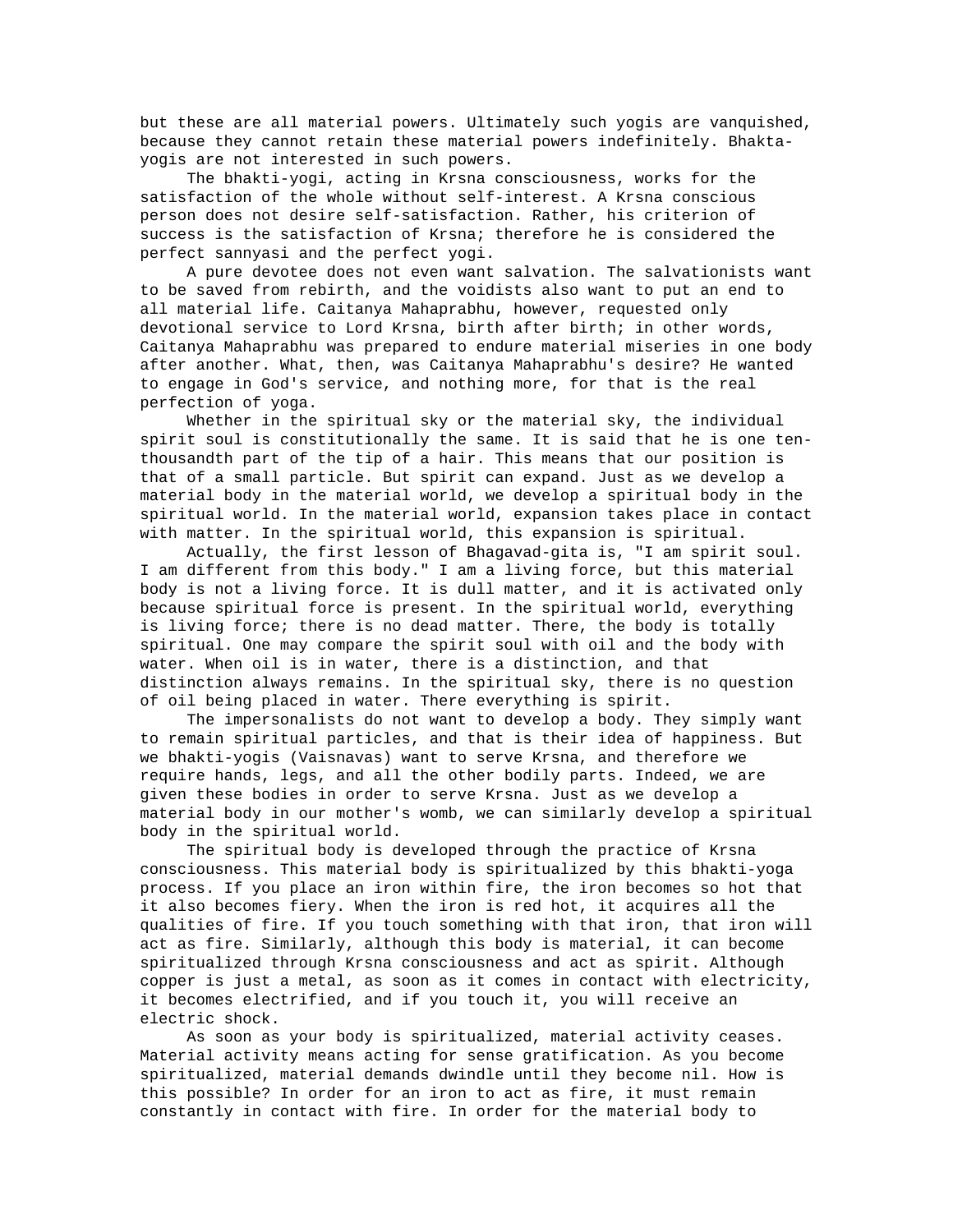become spiritualized, one must remain constantly in Krsna consciousness. When this material body is fully engaged in spiritual activities, it becomes spiritual.

 According to the Vedic system, the body of a high personality, a sannyasi, is not burned but buried, because a sannyasi's body is considered spiritual, having ceased to engage in material activities. If everyone in this world engages fully in Krsna consciousness and ceases to work for sense gratification, this entire world will immediately become spiritual. Therefore it is necessary to learn how to work for the satisfaction of Krsna. This requires a little time to understand. If something is used for Krsna's satisfaction, it is spiritual. Since we are using microphones, typewriters, etc., in order to talk and write about Krsna, they become spiritualized. What is the difference between prasada and ordinary food? Some people may say, "What is this prasada? We are eating the same food. Why do you call it prasada?" It is prasada because it has been offered for Krsna's satisfaction and has thus become spiritualized.

 In a higher sense, there is no matter at all. Everything is spiritual. Because Krsna is spiritual and matter is one of the energies of Krsna, matter is also spiritual. Krsna is totally spiritual, and spirit comes from spirit. However, because the living entities are misusing this energy--that is, using it for something other than Krsna's purposes--it becomes materialized, and so we call it matter. The purpose of this Krsna consciousness movement is to respiritualize this energy. It is our purpose to respiritualize the whole world, socially and politically. Of course, this may not be possible, but it is our ideal. At least if we individually take up this respiritualization process, our lives become perfect.

 In Bhagavad-gita (9.22) Krsna says that He provides for His devotees by giving them what they lack and preserving what they have. People are very fond of saying that God helps those who help themselves, but they do not understand that helping yourself means putting yourself under Krsna's protection. If one thinks, "Oh, I can help myself. I can protect myself," one is thinking foolishly. As long as my finger is attached to my body, it is useful, and I may spend thousands of dollars to preserve it. But if this finger is cut off, it is useless and is thrown away. Similarly, we are part and parcel of Krsna, and helping ourselves means putting ourselves in our proper position as His parts and parcels. Otherwise we are only fit to be cast away. The finger can help itself only when situated properly on the hand and working on behalf of the entire body. If the finger thinks, "I will separate myself from this body and simply help myself," that finger will be cast away and will die. As soon as we think, "I shall live independently of Krsna," that is our spiritual death, and as soon as we engage in Krsna's service, as His part and parcel, that is our spiritual life. Therefore, helping oneself means knowing one's actual position and working accordingly. It is not possible to help oneself without knowing one's position.

 Service means activity, for when we serve someone, we are acting. When we serve Krsna, we are preaching Krsna consciousness, or cooking, or cleansing the temple, or distributing books about Krsna, or writing about Him, or shopping for foodstuff to offer Him. There are so many ways to serve. Helping Krsna means acting for Him, not sitting down in one place and artificially meditating. Krsna consciousness means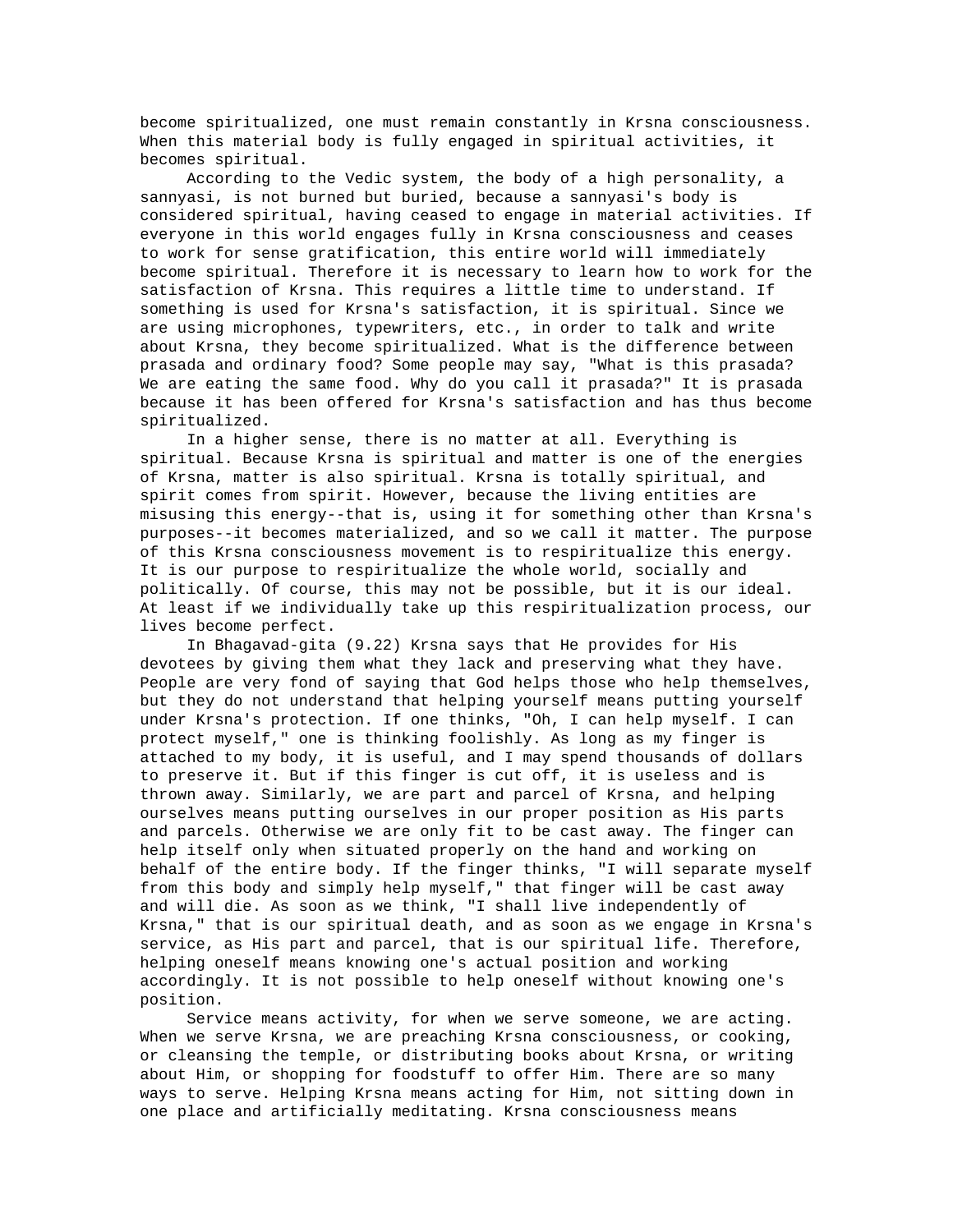activity. Whatever assets we have should be utilized for Krsna. That is the process of bhakti-yoga. Krsna has given us a mind, and we must utilize this mind to think of Krsna. We have been given these hands, and we must use them to wash the temple or cook for Krsna. We have been given these legs, and we should use them to go to the temple of Krsna. We have been given a nose, and we should use it to smell the flowers that have been offered to Krsna. Through the process of bhakti-yoga, we engage all these senses in the service of Krsna, and in this way the senses are spiritualized.

 In Bhagavad-gita, Arjuna was refusing to act, and Krsna was inspiring him to engage in activity. The entire Bhagavad-gita is an inspiration to work, to engage in Krsna consciousness, to act on Krsna's behalf. Krsna never tells Arjuna, "My dear friend Arjuna, don't concern yourself with this war. Just sit down and meditate upon Me." This is not the message of Bhagavad-gita. We are not to refrain from all activity, but only from those activities that impede our consciousness of Krsna. Meditation means stopping all nonsensical activity. Those who are advanced in Krsna consciousness are constantly working for Krsna.

 A mother tells only her bad child to sit down and do nothing. If a child can do nothing but disturb his mother, the mother says, "My dear child, just sit down here and keep quiet." But if the child can work nicely, the mother says, "My dear child, will you please help me do this? Will you go over there and do that?" Sitting still in one place is just for those who do not know how to work sensibly. As long as the child sits in one place, he does not raise havoc. Sitting still means negating nonsense; it is not positive activity. In negation, there is no life. Positive activities constitute life, and positive activity is the message of Bhagavad-gita. Spiritual life is not "Don't do this." Spiritual life is "Do this!" In order to act properly, there are certain things that one must know not to do; therefore certain activities are forbidden. The whole Bhagavad-gita, however, is "do." Krsna says, "Fight for Me." At the beginning of Bhagavad-gita, when Arjuna told Krsna, "I will not fight," Sri Krsna said,

> kutas tva kasmalam idam visame samupasthitam anarya justam asvargyam akirti-karam ariuna

 "My dear Arjuna, how have these impurities come upon you? They are not at all befitting a man who knows the progressive values of life. They lead not to higher planets, but to infamy." (Bg. 2.2) Krsna directly tells Arjuna that he is speaking like a non-Aryan--that is, like one who does not know the spiritual values of life. So Krsna consciousness does not mean sitting down idly.

 Krsna Himself does not sit down idly. All His pastimes are filled with activity. When we go to the spiritual world, we will see that Krsna is always engaged in dancing, eating, and enjoying. He does not sit down to meditate. Is there any account of the gopis meditating? Did Caitanya Mahaprabhu sit down to meditate? No, He was always dancing and chanting Hare Krsna. The spirit soul is naturally active. How can we sit down silently and do nothing? It is not possible. Therefore, after Sri Krsna outlined the sankhya-yoga system in the Sixth Chapter of Bhagavad-gita, Arjuna frankly said,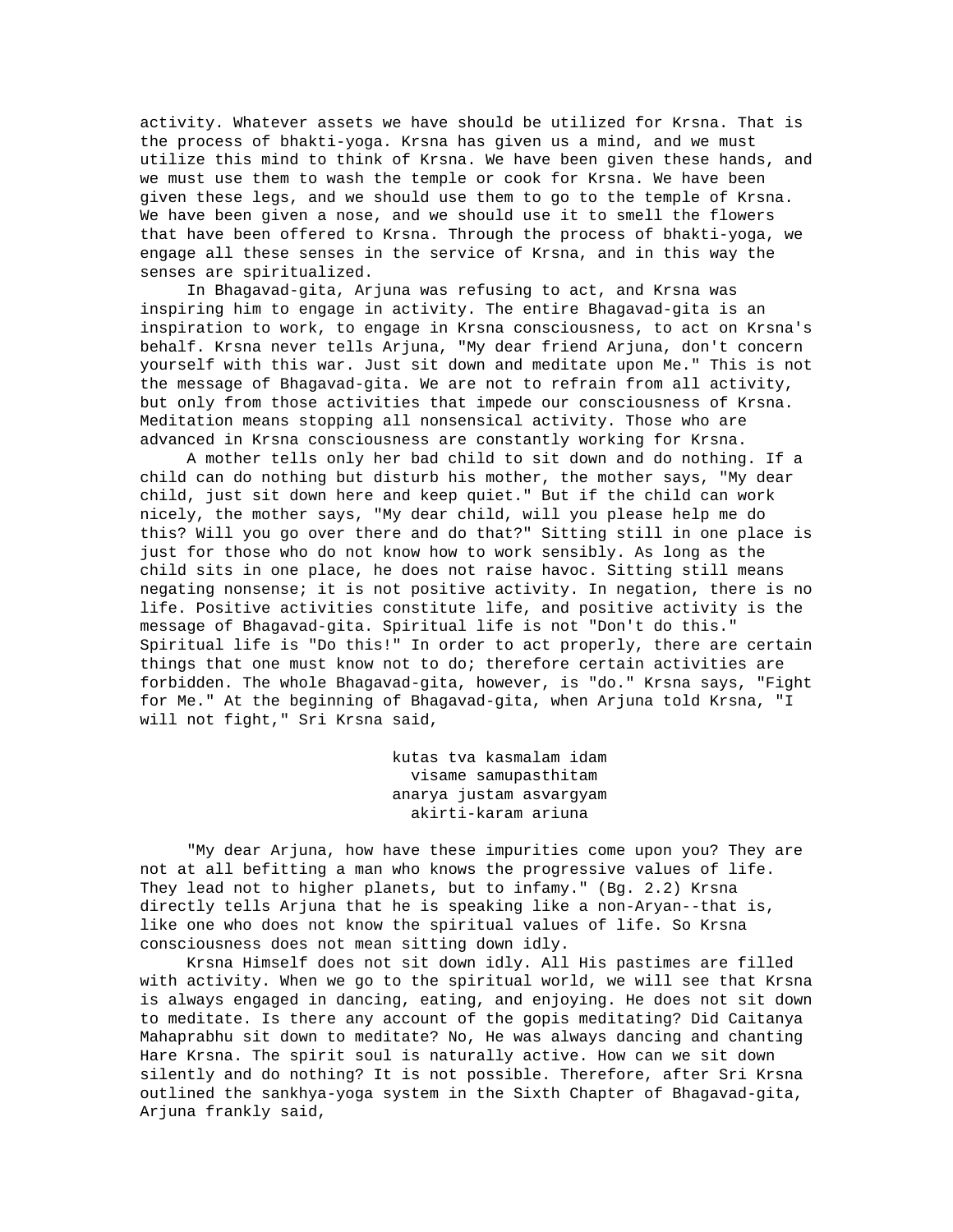yo 'yam yogas tvaya proktah samyena madhusudana etasyaham na pasyami cancalatvat sthitim sthiram

 "O Madhusudana [Krsna], the system of yoga which You have summarized appears impractical and unendurable to me, for the mind is restless and unsteady." (Bg. 6.33) Although Arjuna was highly elevated and was Krsna's intimate friend, he immediately refused to take up this sankhya-yoga system. In essence, he said, "It is not possible for me." How could it have been possible? Arjuna was a warrior, a householder, and he wanted a kingdom. What time did he have for meditation? He flatly refused to practice this type of meditational yoga, saying that the mind is as difficult to control as the wind (Bg.6.34). That is a fact. It is not possible to control the mind artificially; therefore we must engage the mind in Krsna consciousness. Then it is controlled. If Arjuna found this process more difficult than controlling the wind, then what of us? After all, Arjuna was not an ordinary man. He was personally talking with the Supreme Lord, Sri Krsna, and he proclaimed the mind to be like a great wind. How can we control the wind? We can control the mind only by fixing it on Krsna's lotus feet. That is the perfection of meditation.

 No one really wants to sit down and meditate. Why should we? We're meant for positive activity, for recreation, for pleasure. In Krsna consciousness, our recreation is dancing and chanting, and when we get tired, we take prasada. Is dancing difficult? Is chanting difficult? We don't charge anything to dance in the temple. If you go to a ballroom, you have to pay to enter, but we do not charge. It is natural to enjoy music and dancing and palatable foods. These are our recreations, and this is our method of meditation. So this yoga system is not at all laborious. It is simply recreation, susukham. It is stated in the Ninth Chapter of Bhaga vad-gita (9.2) that this yoga is susukham--very happy. "It is everlasting, and it is joyfully performed." It is natural, automatic, and spontaneous. It is our real life in the spiritual world.

 In Vaikuntha, the spiritual world, there is no anxiety. Vaikuntha means "freedom from anxiety," and in Vaikuntha the liberated souls are always dancing, chanting, and taking prasada. There are no factories, hard work, or technical institutions. There is no need for these artificial things. In Vedanta-sutra it is stated, anandamayo 'bhyasat: God is anandamaya, full of bliss and pleasure. Since we are part and parcel of God, we also possess these same qualities. So the goal of our yoga process is to join with the supreme anandamaya, Sri Krsna, to join His dance party. Then we will be actually happy.

 On this earth we are trying to be happy artificially and are therefore frustrated. Once we are situated in Krsna consciousness, we will revive our original position and become simply joyful. Since our actual nature is anandamaya, blissful, we are always searching for happiness. In the cities we are inundated with advertisements. Restaurants, bars, nightclubs, and dance halls are always announcing, "Come on, here is ananda. Here is pleasure." That is because everyone is searching for ananda, pleasure. Our society for Krsna consciousness is also announcing, "Here is ananda," but our standard of pleasure is very different. In any case, the goal--pleasure--is the same.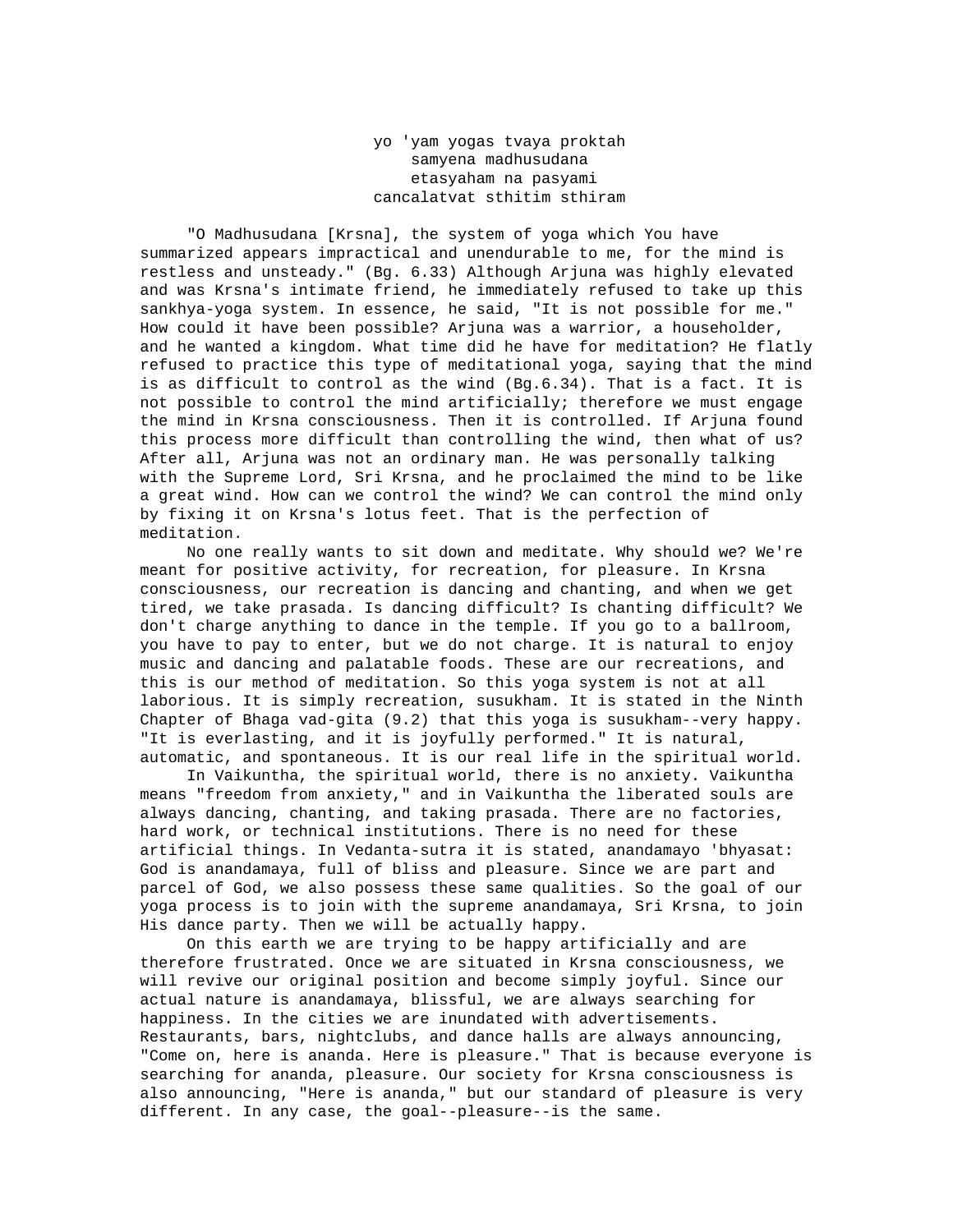Most people are hunting for pleasure on the gross material platform. The more advanced search for pleasure in speculation, philosophy, poetry, or art. The bhakti-yogi, however, searches for pleasure on the transcendental platform, and that is his only business. Why are people working so hard all day? They are thinking, "Tonight I shall enjoy. Tonight I will associate with this girl or with my wife." Thus people are going to so much trouble to acquire a little pleasure. Pleasure is the ultimate goal, but unfortunately, under illusion, people do not know where real pleasure is to be found. Real pleasure exists eternally in the transcendental form of Krsna.

 Perhaps you have seen pictures of Krsna, and if so, you have noticed that Krsna is always jolly. If you join His society, you will also become jolly. Have you ever seen pictures of Krsna working with a machine? Have you ever seen pictures of Krsna smoking? No, He is by nature full of pleasure, and if you unfold yourself in that way, you will also find pleasure. Pleasure cannot be found artificially.

> ananda-cinmaya-rasa-pratibha vitabhis tabhir ya eva nija-rupataya kalabhih goloka eva nivasaty akhilatma-bhuto govindam adi-purusam tam aham bhajami

 "I worship Govinda, the primeval Lord, residing in His own realm, Goloka, with Radha, resembling His own spiritual figure, the embodiment of the ecstatic potency possessed of the sixty-four artistic activities, in the company of Her confidantes (sahkhis), embodiments of the extensions of Her bodily form, permeated and vitalized by His everblissful spiritual rasa." (Brahma-samhita 5.37)

 The word rasa means "taste," or "mellow." We enjoy sweets or candy because of their taste. Everyone is trying to enjoy some taste, and we want to enjoy sex because there is some taste there. That is called adi taste. Material tastes are different because they are tasted and quickly finished. Material tastes last only a few minutes. You may take a piece of candy, taste it, and say, "Oh, that is very nice," but you have to taste another in order to continue the enjoyment. Material taste is not unlimited, but real taste is without end. Spiritual taste cannot be forgotten; it goes on increasing. Anandambudhi-vardhanam. Caitanya Mahaprabhu says, "This taste is always increasing." Spiritual taste is like the ocean in the sense that it is very great. The Pacific Ocean is always tossing, but it is not increasing. By God's order, the ocean does not extend beyond its limit, and if it extends, there is havoc. Lord Caitanya Mahaprabhu says that there is another ocean, an ocean of transcendental bliss, an ocean that is always increasing. Anandam budhivardhanam pratipadam purnamrtasvadanam/ sarvatmasnapanam param vijayate sri-krsna-sankirtanam. By chanting Hare Krsna, our pleasure potency increases more and more.

 One who has realized Sri Krsna is always living in Vrndavana, Vaikuntha. Although a devotee may seem to be living in some place far from Vrndavana, he is always living in Vrndavana, because he knows that Krsna is present everywhere, even within the atom. The Supreme Lord is bigger than the biggest and smaller than the smallest. Once we are fully realized and established in Krsna consciousness, we never lose sight of Krsna, and our bliss is always increasing. This is the true yoga system, bhakti-yoga, as expounded by Lord Sri Krsna Himself in Bhagavad-gita.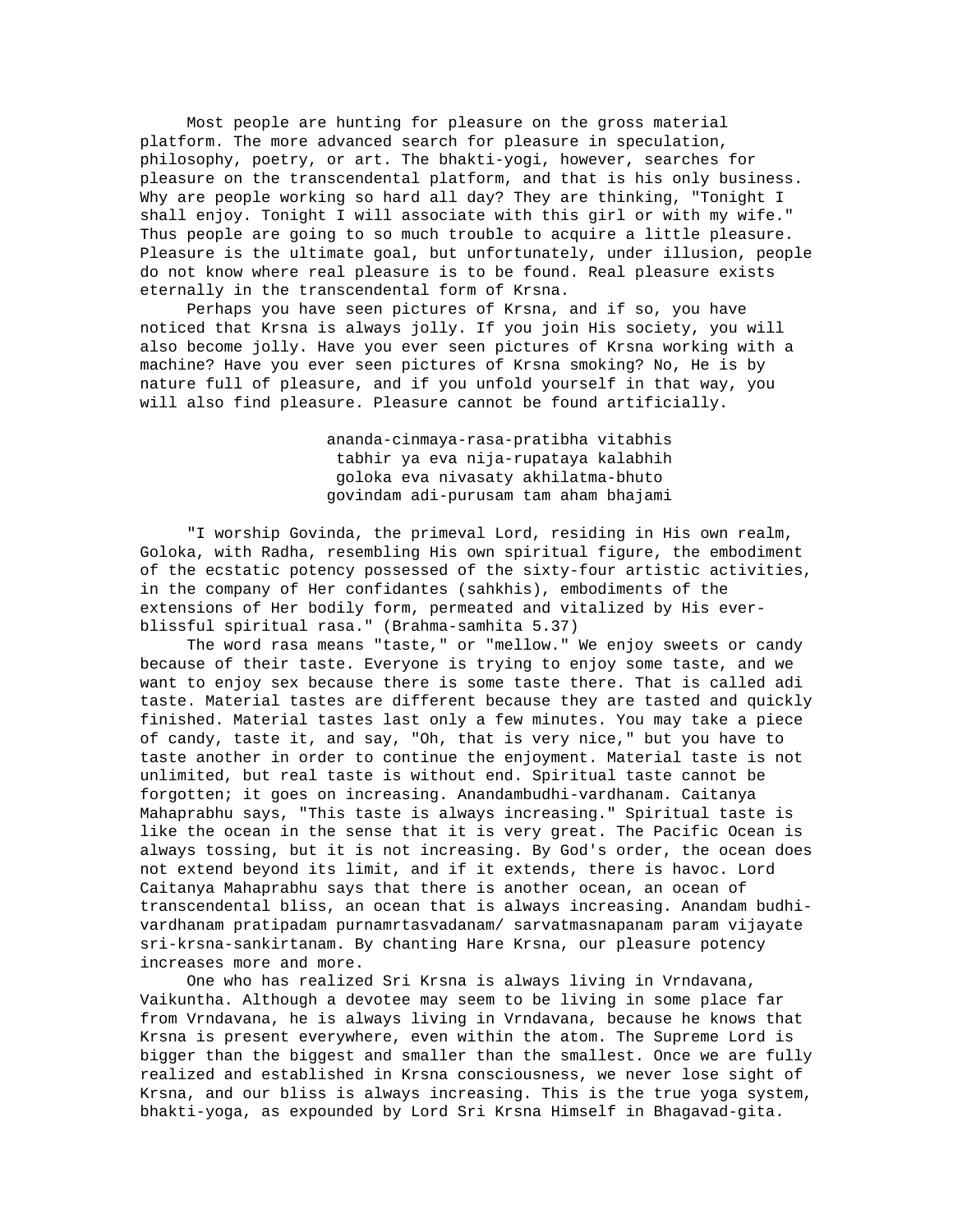Chapter Two

Mastering the Mind and Senses

yam sannyasam iti prahur yogam tam viddhi pandava na hy asannyasta-sankalpo yogi bhavati kascana

 "What is called renunciation is the same as yoga, or linking oneself with the Supreme, for no one can become a yogi unless he renounces the desire for sense gratification." (Bg. 6.2)

 This is the real purpose of the practice of yoga. The word yoga means "to join." Although we are naturally part and parcel of the Supreme, in our conditioned state we are now separated. Because of our separation, we are reluctant to understand God and to speak of our relationship with Him and are even inclined to think of such discussion as a waste of time. In a church or in a Krsna consciousness temple, we speak of God, but people in general are not very interested. They think it is a waste of time, a kind of recreation in the name of spiritual advancement, and they believe that this time could be better used to earn money or enjoy themselves in a nightclub or restaurant.

 Therefore, it is due to sense enjoyment that we are not attracted to God, and therefore it is said that those who are addicted to sense enjoyment cannot become yogis--that is, they are not eligible to participate in the yoga system. One cannot advance in any yoga system if he partakes in sense gratification and then sits down to try to meditate. This is just a colossal hoax. Such contradictory activity has no meaning. First of all, yoga means controlling the senses--yamaniyama. There are eight stages of yoga--yama, niyama, asana, dhyana, dharana, pranayama, pratyahara, and samadhi.

 In this Sixth Chapter, in which the Lord speaks of the sankhya-yoga system, He states from the very beginning that one cannot become a yogi unless one renounces the desire for sense gratification. Therefore, if one indulges his senses, he cannot be accepted as a yogi. Yoga demands strict celibacy. In the yoga system, there is no sex life. If one indulges in sex, he cannot be a yogi. Many so-called yogis come from India to America and say, "Yes, you can do whatever you like. You can have as much sex as you like. Just meditate. I will give you some mantra, and you will give me some money." This is all nonsense. According to the authoritative statements of Sri Krsna, one cannot become a yogi unless he renounces the desire for sense gratification. This is explicitly stated as the first condition for yoga practice.

> aruruksor muner yogam karma karanam ucyate yogarudhasya tasyaiva samah karanam ucyate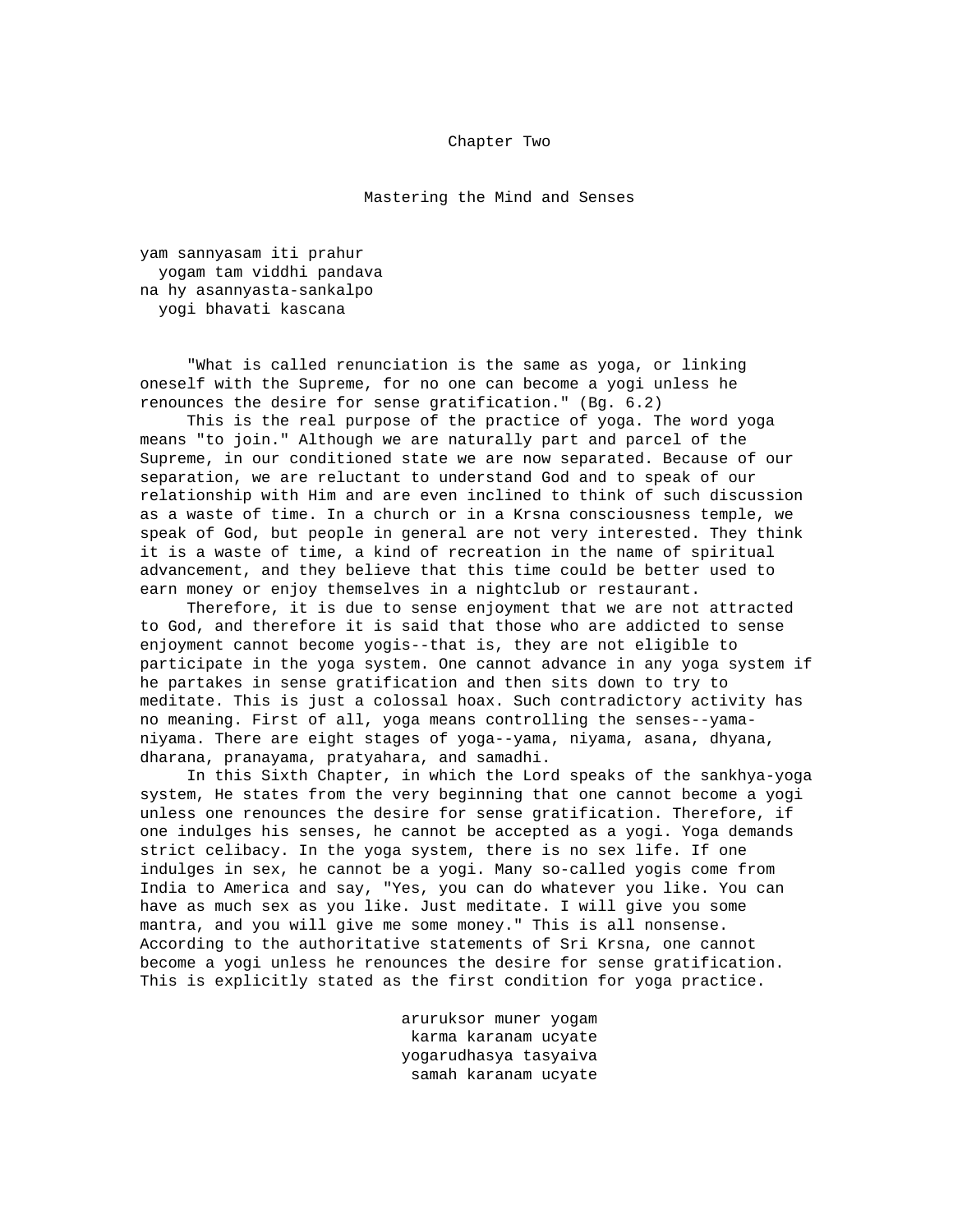"For one who is a neophyte in the eightfold yoga system, work is said to be the means; and for one who has already attained to yoga, cessation of all material activities is said to be the means." (Bg. 6.3) According to this verse, there are those who are attempting to reach the perfectional stage and those who have already attained that stage. As long as one is not situated on the perfectional platform, he must engage in so many works. In the West, there are many yoga societies attempting to practice the asana system, and therefore they practice sitting in different postures. That may help, but it is only a process by which one can attain the real platform. The real yoga system, in its perfectional stage, is far different from these bodily gymnastics.

 It is important to understand, however, that from the beginning, a Krsna conscious person is situated on the platform of meditation because he is always thinking of Krsna. Being constantly engaged in the service of Krsna, he is considered to have ceased all material activities.

> yada hi nendriyarthesu na karmasv anusajjate sarva-sankalpa-san nyasi yogarudhas tadocyate

 "A person is said to have attained to yoga when, having renounced all material desires, he neither acts for sense gratification nor engages in fruitive activities." (Bg. 6.4)

 This is actually the perfectional stage ofyoga, and one who has attained this stage is said to have attained to yoga. This is to say that he has connected, joined, or linked himself with the supreme whole. If a part is disconnected from a machine, it serves no function, but as soon as it is properly attached to the machine, it works properly and carries out its different functions. That is the meaning of yoga- joining with the supreme whole, serving in conjunction with the total machine. Presently we are disconnected, and our material fruitive activities are simply a waste of time. One who engages in such activity is described in Bhagavad-gita as a mudha--that is, a rascal. Although one may earn thousands of dollars daily and be an important businessman, he is described in Bhagavad-gita as a mudha, rascal, because he is just wasting his time in eating, sleeping, defending, and mating.

 People do not stop to consider that they are actually working very hard for nothing. One who earns millions of dollars cannot really eat much more than a man who makes ten dollars. A man who earns millions of dollars cannot mate with millions of women. That is not within his power. His mating power is the same as one who earns ten dollars, just as his power of eating is the same. This is to say that our power of enjoyment is limited. One should therefore think, "My enjoyment is the same as that of the man who is earning ten dollars daily. So why am I working so hard to earn millions of dollars? Why am I wasting my energy? I should engage my time and energy in understanding God. That is the purpose of life." If one has no economic problems, he has sufficient time to understand Krsna consciousness. If he wastes this precious time, he is called a mudha, a rascal or an ass.

 According to the preceding verse, a person is said to have attained yoga when he has renounced all material desires. Once we are situated perfectly in yoga, we are satisfied. We no longer experience material desires. We no longer act for sense gratification or engage in fruitive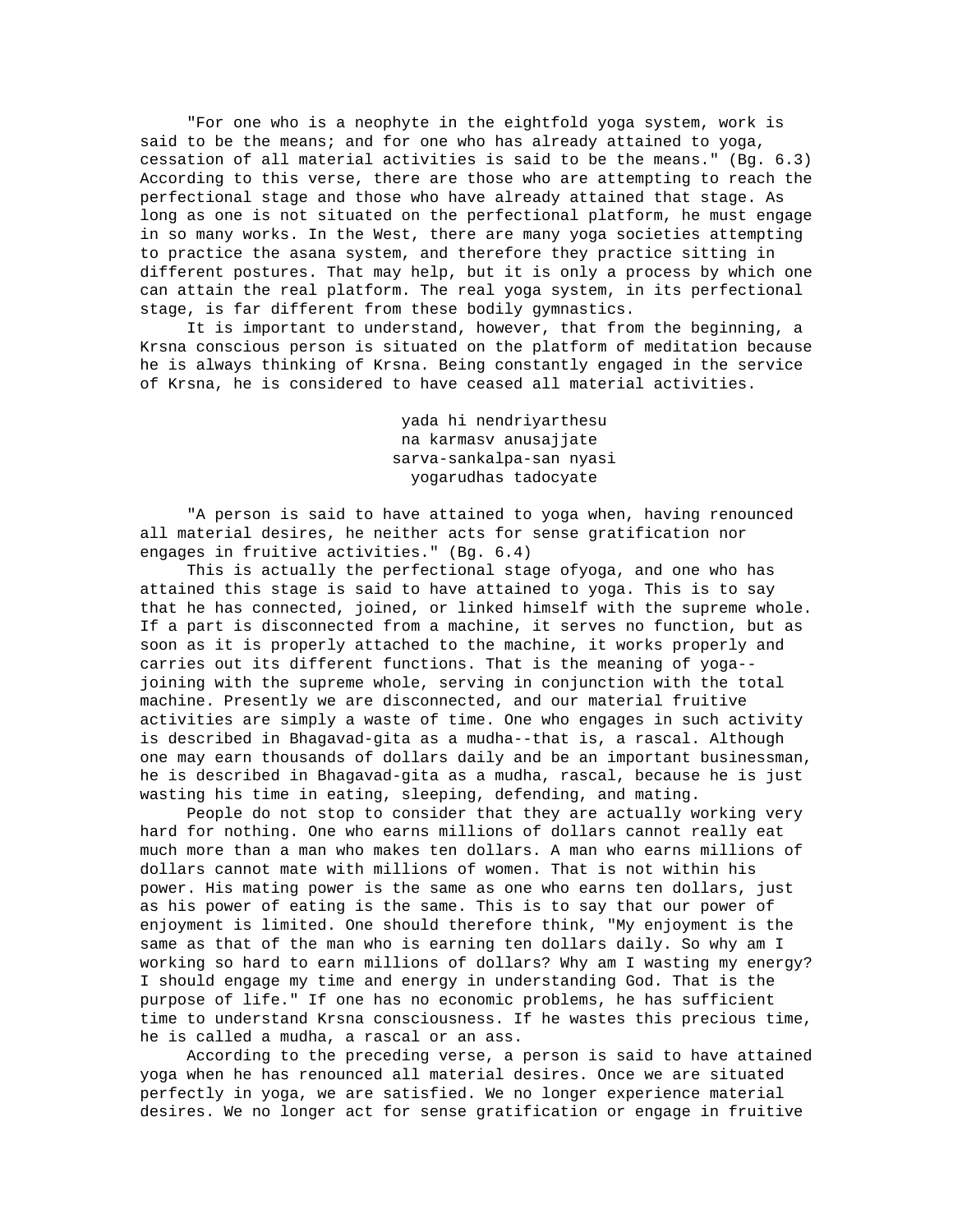activity. When we speak of "fruitive activity," we refer to activities carried out for the purpose of sense gratification. That is, we are earning money in order to gratify our senses. If one is virtuous, he engages in pious activities--he donates money to charities, opens hospitals, schools, etc. Although these are certainly virtuous activities, they are ultimately meant for sense gratification. How is this? If I donate to an educational institution, for instance, I will receive good educational facilities and will become highly educated in my next life. Being thus educated, I will attain a good position and will acquire a good amount of money. Then how will I utilize this money? For sense gratification. Thus these virtuous and fruitive activities form a kind of cycle.

 We often hear the expression "a better standard of life," but what does this mean? It is said that the standard of life in America is superior to that in India, but in both countries there is eating, sleeping, defending, and mating. Of course, in America the quality of food may be better, but the eating process is there. A superior standard of life does not mean superior spiritual realization. It just means better eating, sleeping, mating, and defending. This is called fruitive activity, and it is based on sense gratification.

 Yoga has nothing to do with sense gratification or fruitive activity. Yoga means connecting with the Supreme. Dhruva Maharaja underwent severe austerities in order to see God, and when he finally saw God, he said, svamin krtartho 'smi varam na yace.: "My dear Lord, I am now fully satisfied. I am not asking for anything more. I do not want any further benediction from You." Why didn't Dhruva Maharaja ask for benedictions? What is a "benediction"? Generally, benediction means receiving a great kingdom, a beautiful wife, palatable food, and so forth, but when one is actually connected with God, he does not want such "benedictions." He is fully satisfied. Svamin krtartho 'smi varam na yace.

 Actually, Dhruva Maharaja initially searched for God in order to attain his father's kingdom. Dhruva Maharaja's mother was rejected by his father, and his stepmother resented his sitting on his father's lap. Indeed, she forbade him to sit on his father's lap because Dhruva Maharaja was not born in her womb. Although only five years old, Dhruva Maharaja was a ksatriya, and he took this as a great insult. Going to his own mother, he said, "Mother, my stepmother has insulted me by forbidding me to sit on my father's lap." Dhruva Maharaja then started to cry, and his mother said, "My dear boy, what can I do? Your father loves your stepmother more than he loves me. I can do nothing." Dhruva Maharaja then said, "But I want my father's kingdom. Tell me how I can get it." "My dear boy," his mother said, "if Krsna, God, blesses you, you can get it." "Where is God?" Dhruva Maharaja asked. "Oh, it is said that God is in the forest," his mother said. "Great sages go to the forest to search for God."

 Hearing this, Dhruva Maharaja went directly to the forest and began to perform severe penances. Finally he saw God, and when he saw Him, he no longer desired his father's kingdom. Instead, he said, "My dear Lord, I was searching for some pebbles, but instead I have found valuable jewels. I no longer care for my father's kingdom. Now I am fully satisfied." When one is actually connected with God, he is totally satisfied. His satisfaction is infinitely greater than so-called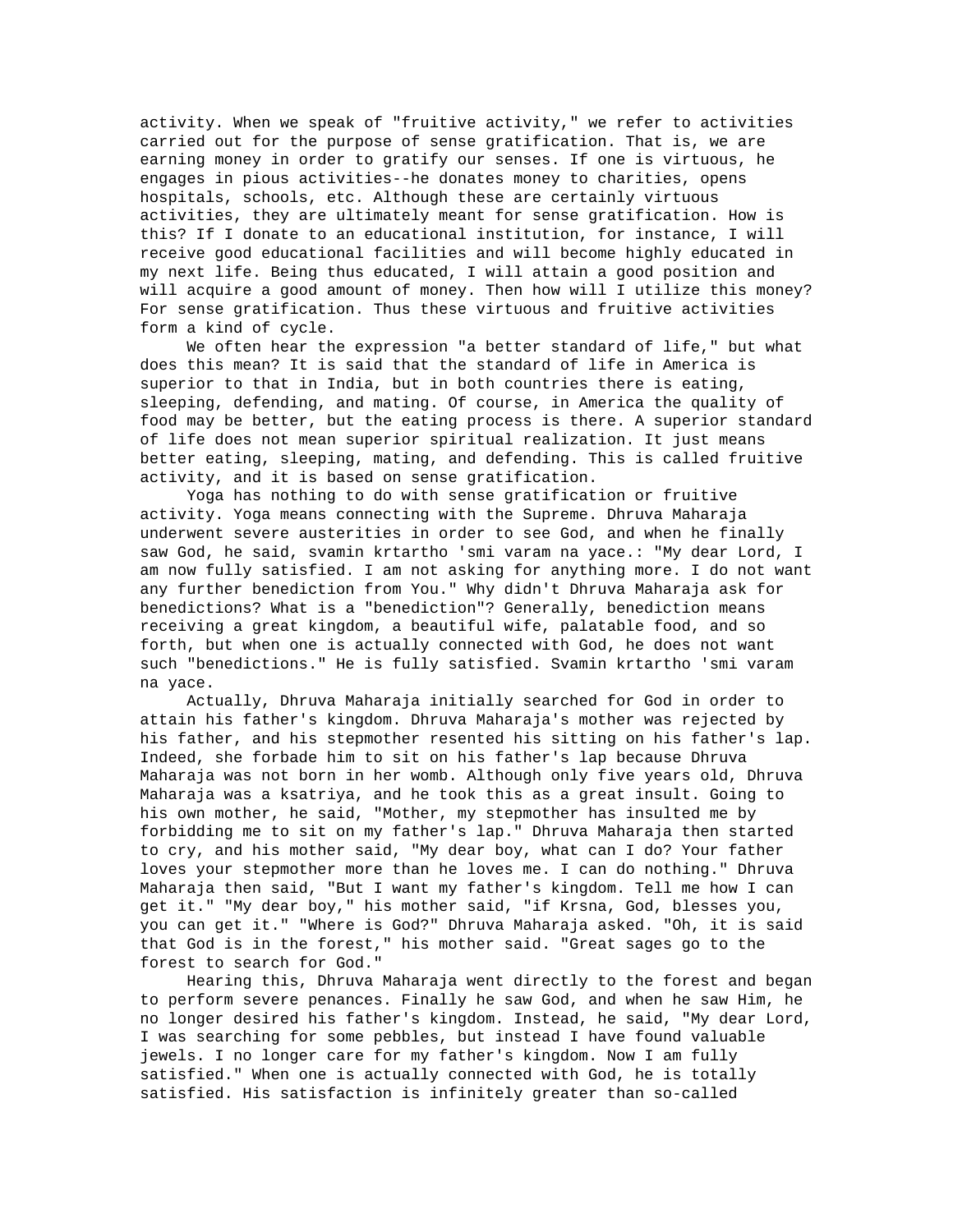enjoyment in this material world. That is the satisfaction resulting from God realization, and that is the perfection of yoga.

 When a person is fully engaged in the transcendental loving service of the Lord, he is pleased in himself, and thus he is no longer engaged in sense gratification or in fruitive activities. Otherwise, one must be engaged in sense gratification, since one cannot live without engagement. It is impossible to cease all activity. As stated before, it is our nature as living entities to act. It is said, "An idle mind is the devil's workshop." If we have no Krsna conscious engagement, we will engage in sense gratification or fruitive activity. If a child is not trained or educated, he becomes spoiled. If one does not practice the yoga system, if he does not attempt to control his senses by the yoga process, he will engage his senses in their own gratification. When one is gratifying his senses, there is no question of practicing yoga.

 Without Krsna consciousness, one must be always seeking selfcentered or extended selfish activities. But a Krsna conscious person can do everything for the satisfaction of Krsna and thereby be perfectly detached from sense gratification. One who has not realized Krsna must mechanically try to escape material desires before being elevated to the top rung of the yoga ladder.

 One may compare the yoga system to a stepladder. One yogi may be situated on the fifth step, another yogi may be on the fiftieth step and yet another on the five-hundredth step. The purpose, of course, is to reach the top. Although the entire ladder may be called the yoga system, one who is on the fifth step is not equal to one who is higher up. In Bhagavad-gita, Sri Krsna delineates a number of yoga systems--karmayoga, jnana-yoga, dhyana-yoga, and bhakti-yoga. All of these systems are connected with God, Krsna, just as the entire ladder is connected to the topmost floor. This is not to say that everyone practicing the yoga system is situated on the topmost floor; only he who is in full Krsna consciousness is so situated. Others are situated on different steps of the yogic ladder.

> uddhared atmanatmanam natmanam a vasadayet atmaiva hy atmano bandhur atmaiva ripur atmanah

 "A man must elevate himself by his own mind, not degrade himself. The mind is the friend of the conditioned soul, and his enemy as well." (Bg. 6.5) The word atma denotes body, mind, and soul--depending on different circumstances. In the yoga system, the mind and the conditioned soul are especially important. Since the mind is the central point of yoga practice, atma refers here to the mind. The purpose of the yoga system is to control the mind and to draw it away from attachment to sense objects. It is stressed herein that the mind must be so trained that it can deliver the conditioned soul from the mire of nescience.

 In the astanga-yoga system, these eightfold yogas--dhyana, dharana, etc.--are meant to control the mind. Sri Krsna explicitly states that a man must utilize his mind to elevate himself. Unless one can control the mind, there is no question of elevation. The body is like a chariot, and the mind is the driver. If you tell your driver, "Please take me to the Krsna temple," the driver will take you there, but if you tell him, "Please take me to that liquor house," you will go there. It is the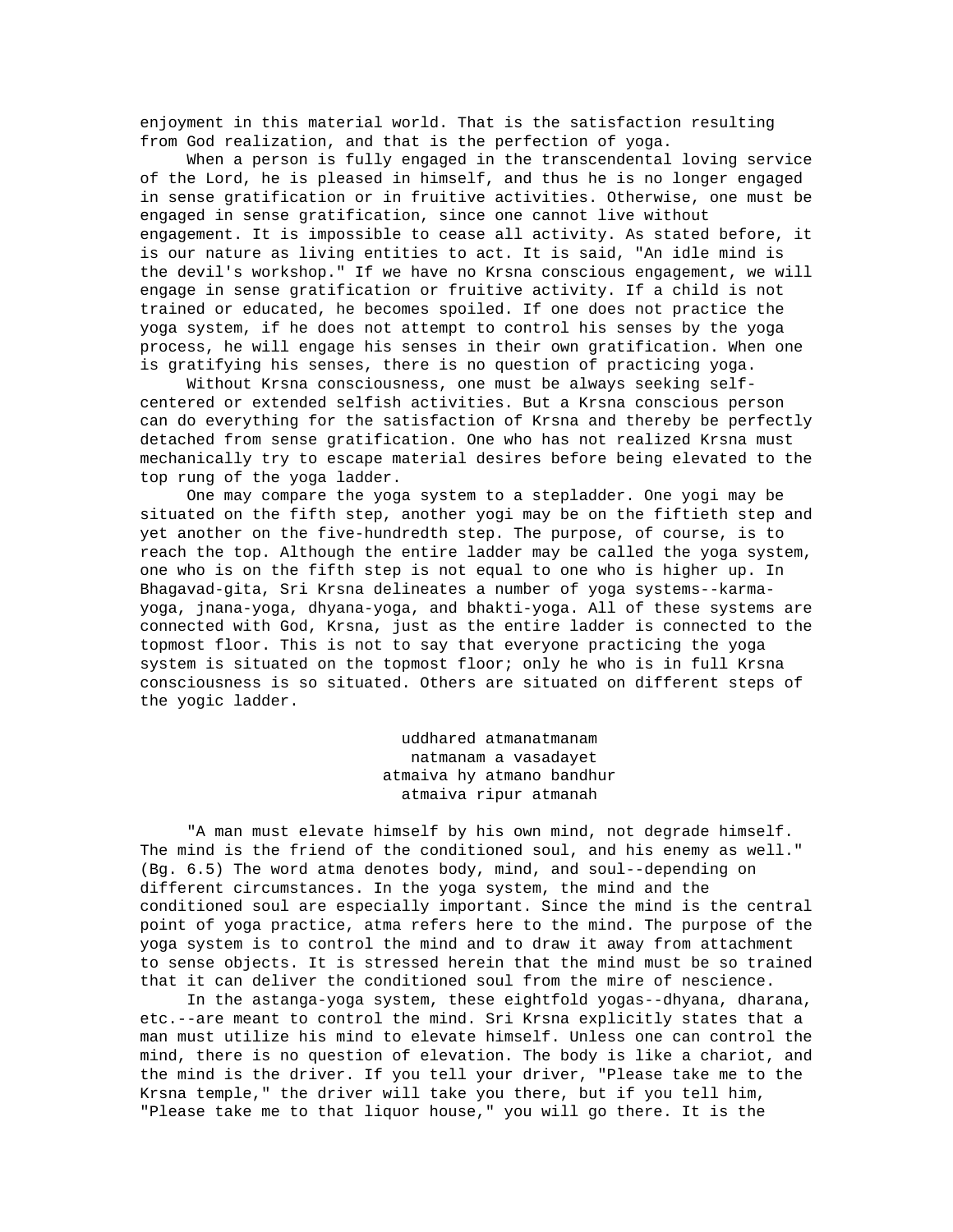driver's business to take you wherever you like. If you can control the driver, he will take you where you should go, but if not, he will ultimately take you wherever he likes. If you have no control over your driver, your driver is your enemy, but if he acts according to your orders, he is your friend.

 The yoga system is meant to control the mind in such a way that the mind will act as your friend. Sometimes the mind acts as a friend and sometimes as an enemy. Because we are part and parcel of the Supreme, who has infinite independence, we have minute, or finite, independence. It is the mind that is controlling that independence, and therefore he may either take us to the Krsna temple or to some nightclub.

 It is the purpose of this Krsna consciousness movement to fix the mind on Krsna. When the mind is so fixed, he cannot do anything but act as our friend. He has no scope to act any other way. As soon as Krsna is seated in the mind, there is light, just as when the sun is in the sky, darkness is vanquished. Krsna is just like the sun, and when He is present, there is no scope for darkness. If we keep Krsna on our mind, the darkness of maya will never be able to enter. Keeping the mind fixed on Krsna is the perfection of yoga. If the mind is strongly fixed on the Supreme, it will not allow any nonsense to enter, and there will be no falldown. If the mind is strong, the driver is strong, and we may go wherever we may desire. The entire yoga system is meant to make the mind strong, to make it incapable of deviating from the Supreme.

 Sa vai manah krsna-padaravindayoh. One should fix his mind on Krsna, just as Ambarisa Maharaja did when he had a fight with a great astanga-yogi named Durvasa Muni. Since Ambarisa Maharaja was a householder, he was a pounds-shillings man. This means that he had to take into account pounds, shillings, and sixpence, or dollars and cents. Apart from being a householder, Maharaja Ambarisa was also a great king and devotee. Durvasa Muni was a great yogi who happened to be very envious of Maharaja Ambarisa. Durvasa Muni was thinking, "I am a great yogi, and I can travel in space. This man is an ordinary king, and he does not possess such yogic powers. Still, people pay him more honor. Why is this? I will teach him a good lesson." Durvasa Muni then proceeded to pick a quarrel with Maharaja Ambarisa, but because the king was always thinking of Krsna, he managed to defeat this great yogi. Durvasa Muni was consequently directed by Narayana to take shelter at the feet of Maharaja Ambarisa. Durvasa Muni was such a perfect yogi that within a year he could travel throughout the material universe and also penetrate the spiritual universe. Indeed, he went directly to the abode of God, Vaikuntha, and saw the Personality of Godhead Himself. Yet Durvasa Muni was so weak that he had to return to earth and fall at the feet of Maharaja Ambarisa. Maharaja Ambarisa was an ordinary king, but his one great qualification was that he was always thinking of Krsna. Thus his mind was always controlled, and he was situated at the highest perfectional level ofyoga. We also can very easily control the mind by keeping it fixed on the lotus feet of Krsna within. Simply by thinking of Krsna, we become victorious conquerors, topmost yogis.

 Yoga indriya-samyamah. The yoga system is meant to control the senses, and since the mind is above the senses, if we can control the mind, our senses are automatically controlled. The tongue may want to eat something improper, but if the mind is strong, it can say, "No. You cannot eat this. You can only eat krsna-prasada." In this way the tongue, as well as all the other senses, can be controlled by the mind.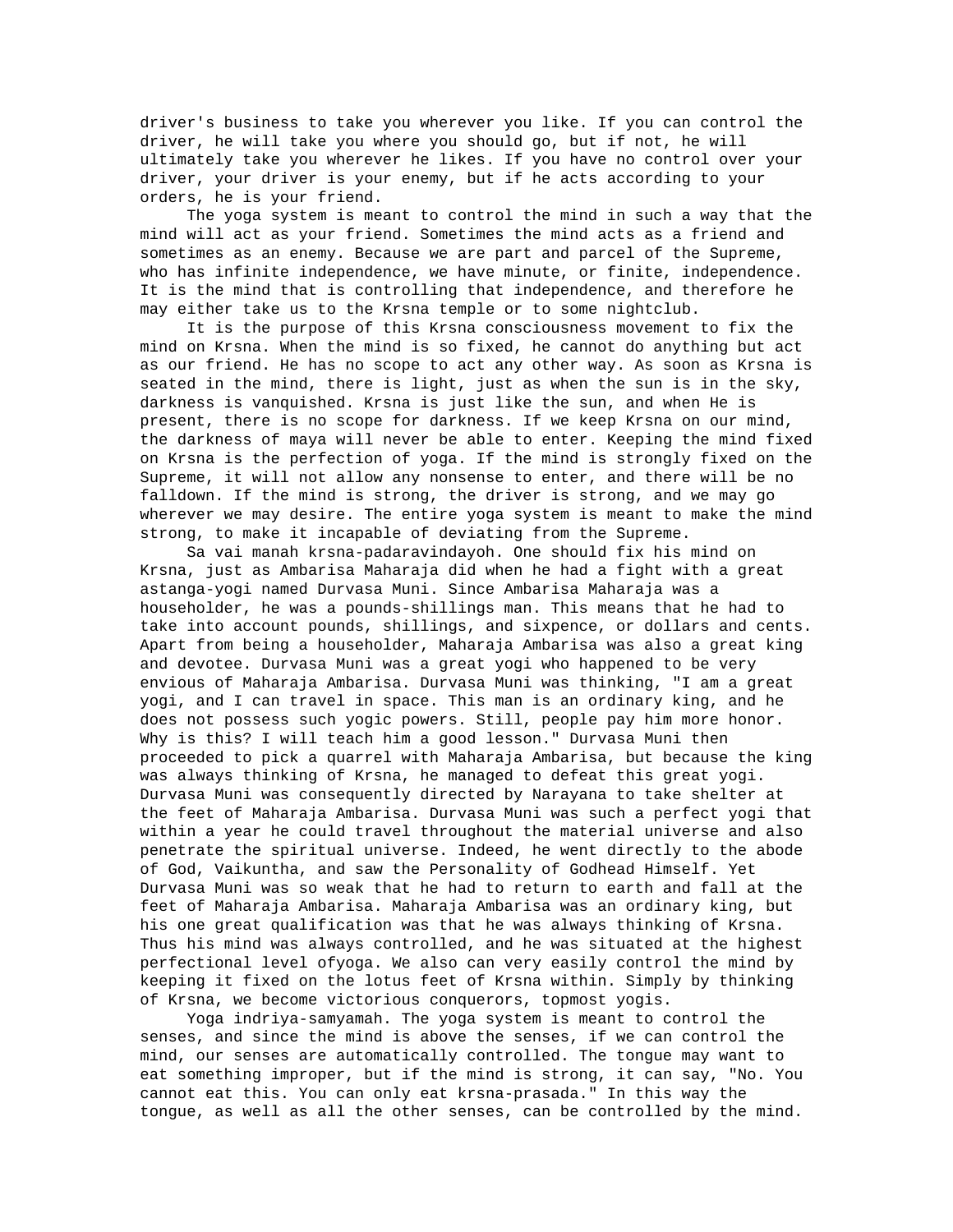Indriyani parany ahur indriyebhyah param manah. The material body consists of the senses, and consequently the body's activities are sensual activities. However, above the senses is the mind, and above the mind is the intelligence, and above the intelligence is the spirit soul. If one is on the spiritual platform, his intelligence, mind, and senses are all spiritualized. The purpose of this Krsna consciousness process is to actualize the spiritualization of senses, mind, and intelligence. The spirit soul is superior to all, but because he is sleeping, he has given power of attorney to the fickle mind. However, when the soul is awakened, he is once again master, and the servile mind cannot act improperly. Once we are awakened in Krsna consciousness, the intelligence, mind, and senses cannot act nonsensically. They must act in accordance with the dictations of the spirit soul. That is spiritualization and purification. Hrsikena hrsikesa-sevanam bhaktir ucyate. We must serve the master of the senses with the senses. The Supreme Lord is called Hrsikesa, which means that He is the original controller of the senses, just as a king is the original controller of all the activities of a state, and the citizens are secondary controllers.

 Bhakti means acting spiritually in accordance with the desires of Hrsikesa. How can we act? Since we must act with our senses, we must spiritualize our senses in order to act properly. As stated before, sitting in silent meditation means stopping undesirable activity, but acting in Krsna consciousness is transcendental. The cessation of nonsensical action is not in itself perfection. We must act perfectly. Unless we train our senses to act in accordance with Hrsikesa, the master of the senses, our senses will again engage in undesirable activities, and we will fall down. Therefore we must engage the senses in action for Krsna and in this way remain firmly fixed in Krsna consciousness.

 In material existence one is subjected to the influence of the mind and the senses. In fact, the pure soul is entangled in the material world because of the mind's ego, which desires to lord it over material nature. Therefore the mind should be trained so that it will not be attracted by the glitter of material nature, and in this way the conditioned soul may be saved. One should not degrade oneself by attraction to sense objects. The more one is attracted by sense objects, the more one becomes entangled in material existence. The best way to disentangle oneself is to always engage the mind in Krsna consciousness. The word hi in verse 5, Chapter Six (Bhagavad-gita), is used to emphasize this point--namely, that one must do this. It is also said,

> mana eva manusyanam karanam bandha-moksayoh bandhaya visayasangi muktyai nirvisayam manah

 "For man, mind is the cause of bondage and mind is the cause of liberation. Mind absorbed in sense objects is the cause of bondage, and mind detached from the sense objects is the cause of liberation." (Visnu Purana 6.7.28) The mind which is always engaged in Krsna consciousness is the cause of supreme liberation. When the mind is thus engaged in Krsna consciousness, there is no chance of its being engaged in maya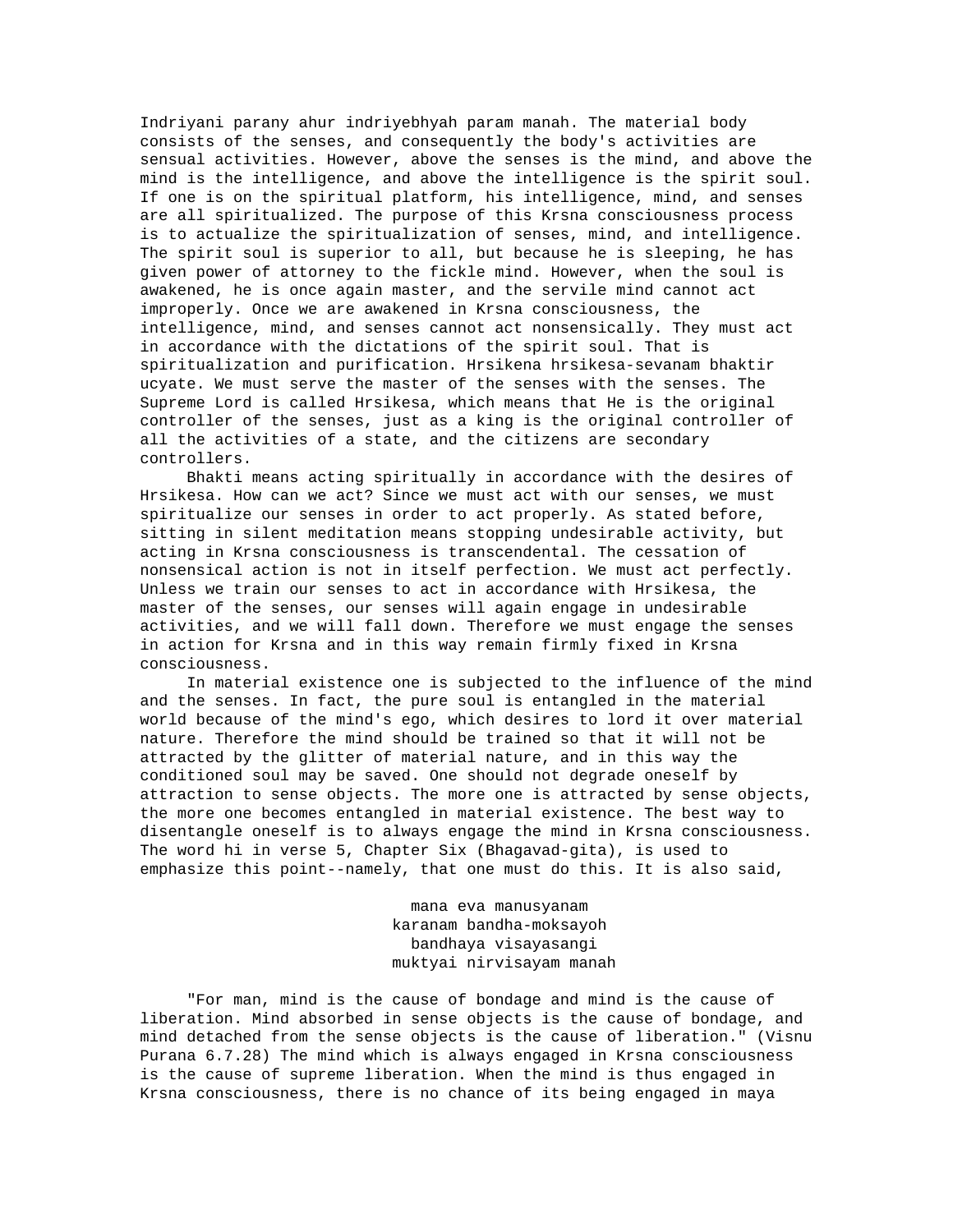consciousness. In Krsna consciousness, we remain in the sunlight, and there is no chance of our being obscured by darkness.

 Because we have freedom, or liberty, we can stay within a dark room or go out into the broad daylight. That is our choice. Darkness can be eradicated by light, but light cannot be covered by darkness. If we are in a dark room and someone brings in a lamp, the darkness is vanquished. But we cannot take darkness into the sunlight. It is not possible. The darkness will simply fade away. Krsna surya-sama maya haya andhakara. Krsna is like sunlight, and maya is like darkness. So how can darkness exist in sunlight? If we always keep ourselves in the sunlight, darkness will fail to act upon us. This is the whole philosophy of Krsna consciousness: always engage in Krsna conscious activities, and maya will be dissipated, just as darkness is dissipated when there is light. This is stated in Srimad-Bhagavatam (1.7.4):

> bhakti-yogena manasi samyak pranihite 'male apasyat purusam purnam mayam ca tad-apasrayam

 "When the sage Vyasadeva, under the instruction of his spiritual master, Narada, fixed his mind, perfectly engaging it by linking it in devotional service (bhakti-yoga) without any tinge of materialism, Vyasadeva saw the Absolute Personality of Godhead, along with His external energy, which was under full control."

 The word manasi refers to the mind. When one is enlightened in bhakti-yoga, the mind becomes completely freed from all contamination (samyak pranihite 'male). When Vyasa saw the Supreme Personality of Godhead, he saw maya in the background (mayam ca tad-apasrayam). Whenever there is light, there is also the possibility of darkness being present. That is, darkness is the other side of light, or darkness is under the shelter of light, just as if I hold my hand up to the light, the top part of my hand will be in light, and the bottom part will be shaded. In other words, one side is light and the other darkness. When Vyasadeva saw Krsna, the Supreme Lord, he also saw maya, darkness, under His shelter.

 And what is this maya? This is explained in the next verse of Srimad-Bhagavatam (1.7.5):

> yaya sammohito jiva atmanam tri-gunatmakam paro 'pi manute 'nartham tat-krtam cabhipadyate

 "Due to the external energy, the living entity, although transcendental to the three modes of material nature, thinks of himself as a material product and thus undergoes the reactions of material miseries." Thus the illusory energy has temporarily covered the conditioned souls. And who are these conditioned souls? Although finite, the conditioned spirit souls are as full of light as Krsna. The problem is that the conditioned soul identifies himself with this material world. This is called illusion, false identification with matter. Although the individual spirit soul is transcendental, he engages in improper activities under the dictation of maya, and this brings about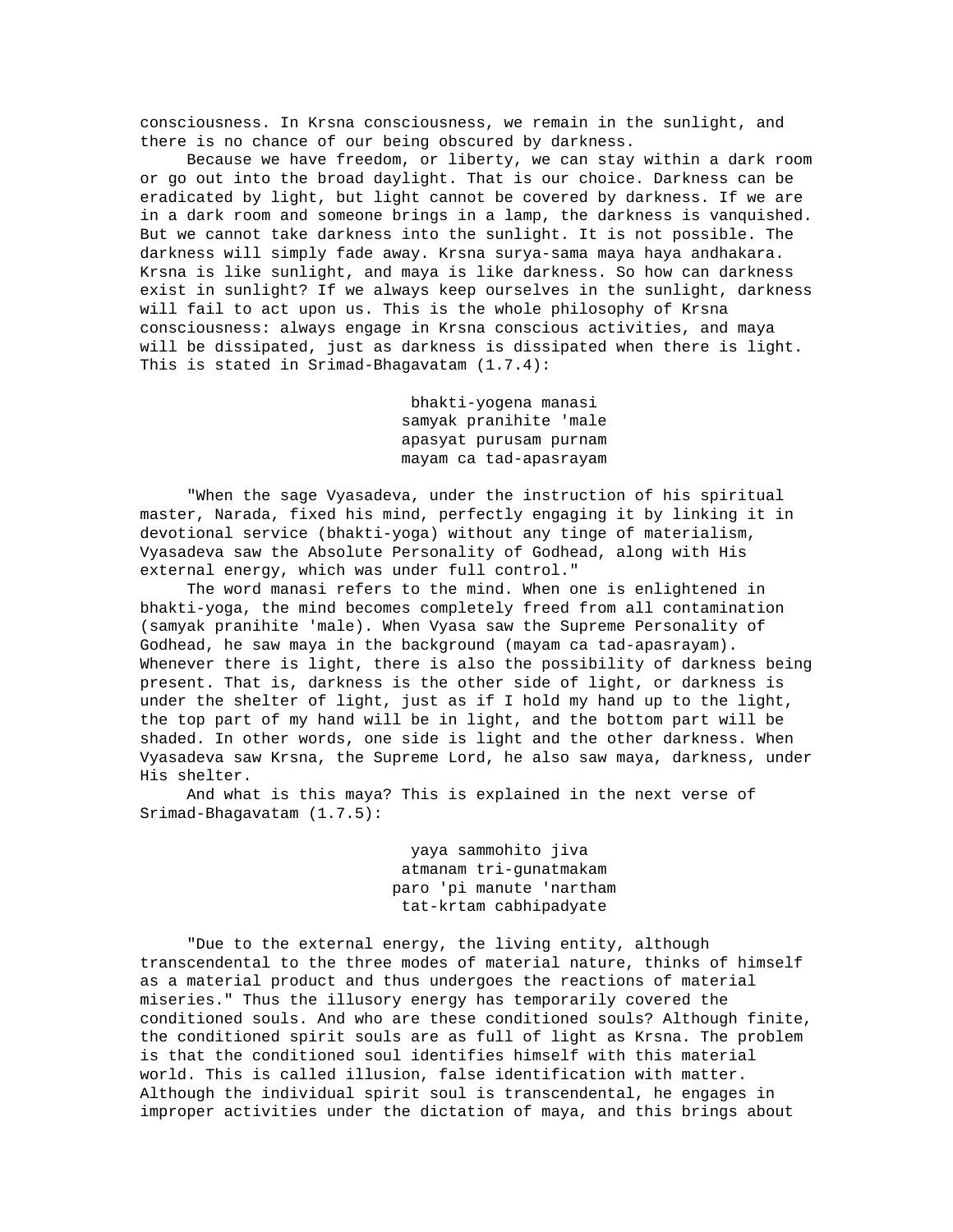his conditioning or false identification. This is very elaborately explained in the Seventh Chapter, First Canto, of Srimad-Bhagavatam.

 In conclusion, our actual position is that of spiritual sparks, full of light. Now we are temporarily covered by this illusory energy, maya, which is dictating to us. Acting under the influence of maya, we are becoming more and more entangled in the material energy. The yoga system is meant to disentangle us, and the perfection of yoga is Krsna consciousness. Thus Krsna consciousness is the most effective means by which we can disentangle ourselves from the influence of the material energy.

Chapter Three

Learning How to See God

bandhur atmatmanas tasya yenatmaivatmana jitah anatmanas tu satrutve vartetatmaiva satruvat

 "For him who has conquered the mind, the mind is the best of friends; but for one who has failed to do so, his very mind will be the greatest enemy." (Bg. 6.6)

 The purpose of the yoga system is to make the mind into a friend instead of an enemy. In material contact, the mind is in a kind of drunken condition. As stated in Caitanya-caritamrta (Madhya-lila 20.117),

> krsna bhuli' sei jiva--anadi-bahirmukha ataeva maya tare deya samsara-duhkha

 "Forgetting Krsna, the living entity has been attracted by the Lord's external feature from time immemorial. Therefore the illusory energy (maya) gives him all kinds of misery in his material existence." The living entity is constitutionally spirit soul, part and parcel of the Supreme Lord. As soon as the mind is contaminated, the living entity, because he has a little independence, rebels. In this state, the mind dictates, "Why should I serve Krsna? I am God." Thus one labors under a false impression, and his life is spoiled. We try to conquer many things--even empires--but if we fail to conquer the mind, we are failures even if we manage to conquer an empire. Even though emperors, we will have within us our greatest enemy--our own mind.

> jitatmanah prasantasya paramatma samah itah sitosna-sukha-duhkhesu tatha manapamanayoh

 "For one who has conquered the mind, the Supersoul is already reached, for he has attained tranquillity. To such a man happiness and distress, heat and cold, honor and dishonor are all the same." (Bg. 6.7)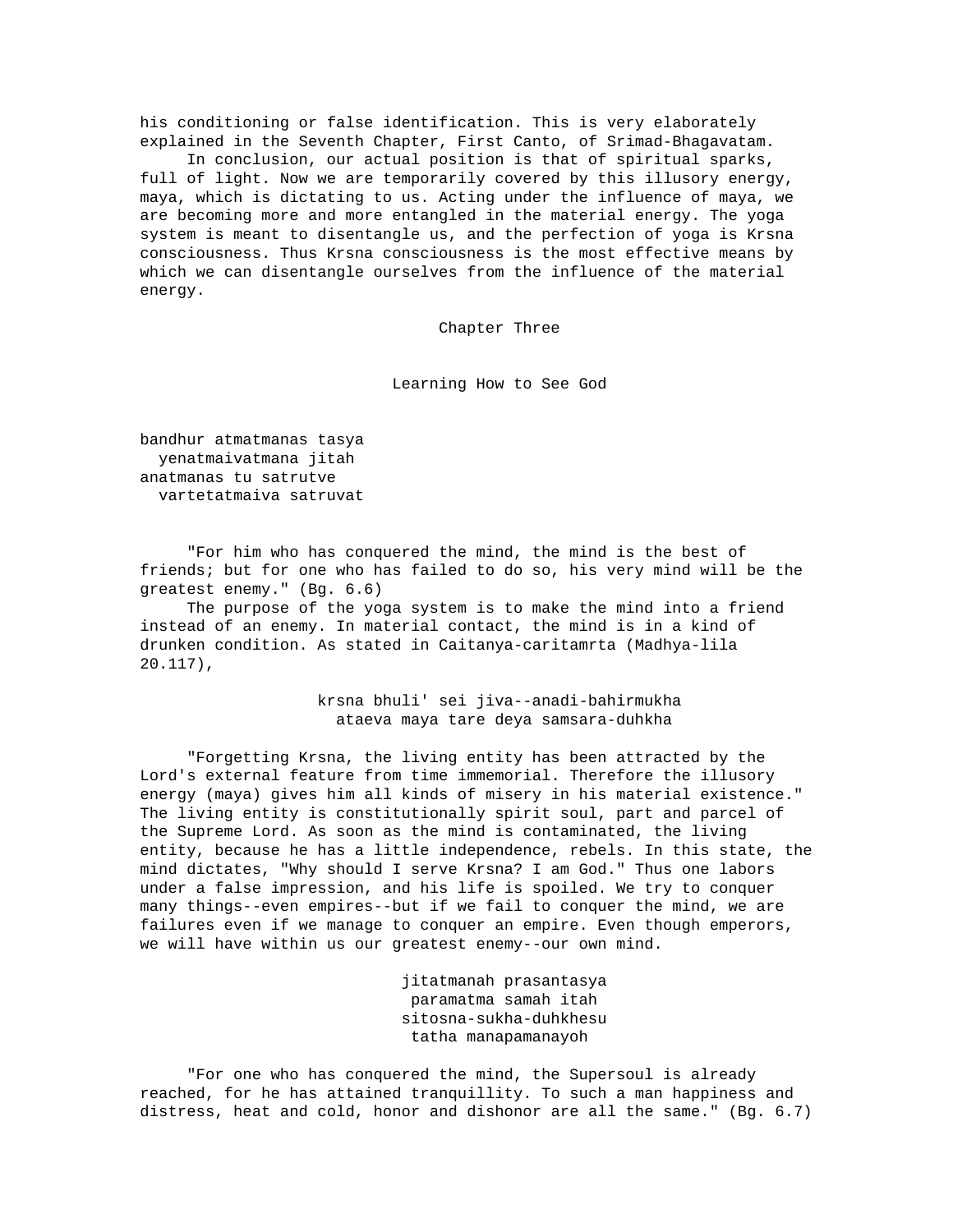Actually, every living entity is intended to abide by the dictation of the Supreme Personality of Godhead, who is seated in everyone's heart as Paramatma. When the mind is misled by the external illusory energy, one becomes entangled in material activities. Therefore, as soon as one's mind is controlled through one of the yoga systems, one is to be considered as having already reached the destination. One has to abide by superior dictation. When the mind is fixed on the superior nature, he has no alternative but to follow the dictation of the Supreme. The mind must admit some superior dictation and follow it. When the mind is controlled, one automatically follows the dictation of the Paramatma, or Supersoul. Because this transcendental position is at once achieved by one who is in Krsna consciousness, the devotee of the Lord is unaffected by the dualities of material existence--distress and happiness, cold and heat, etc. This state is called samadhi, or absorption in the Supreme.

> jnana-vijnana-trptatma kuta-stho vijitendriyah yukta ity ucyate yogi sama-lostrasma-kancanah

 "A person is said to be established in self-realization and is called a yogi [or mystic] when he is fully satisfied by virtue of acquired knowledge and realization. Such a person is situated in transcendence and is self-controlled. He sees everything--whether it be pebbles, stones, or gold--as the same." (Bg. 6.8)

 Book knowledge without realization of the Supreme Truth is useless. This is stated as follows:

> atah sri-krsna-namadi na bhaved grahyam indriyaih sevonmukhe hijih vadau svayam eva sphuraty adah

 "No one can understand the transcendental nature of the name, form, quality, and pastimes of Sri Krsna through his materially contaminated senses. Only when one becomes spiritually saturated by transcendental service to the Lord are the transcendental name, form, quality, and pastimes of the Lord revealed to him." (Padma Purana)

 There are men in the modes of goodness, passion, and ignorance, and to reclaim all these conditioned souls, there are eighteen Puranas. Six Puranas are meant for those in the mode of goodness, six for those in the mode of passion, and six for those in the mode of ignorance. The Padma Purana is written for those in the mode of goodness. Because there are many different types of men, there are many different Vedic rituals. In the Vedic literatures there are descriptions of rituals and ceremonies in which a goat may be sacrificed in the presence of the goddess Kali. This is described in the Markandeya Purana, but this Purana is meant for the instruction of those in the mode of ignorance.

 It is very difficult for one to give up his attachments all at once. If one is addicted to meat-eating and is suddenly told that he must not eat meat, he cannot do so. If one is attached to drinking liquor and is suddenly told that liquor is no good, he cannot accept this advice. Therefore, in the Puranas we find certain instructions that say in essence, "All right, if you want to eat meat,just worship the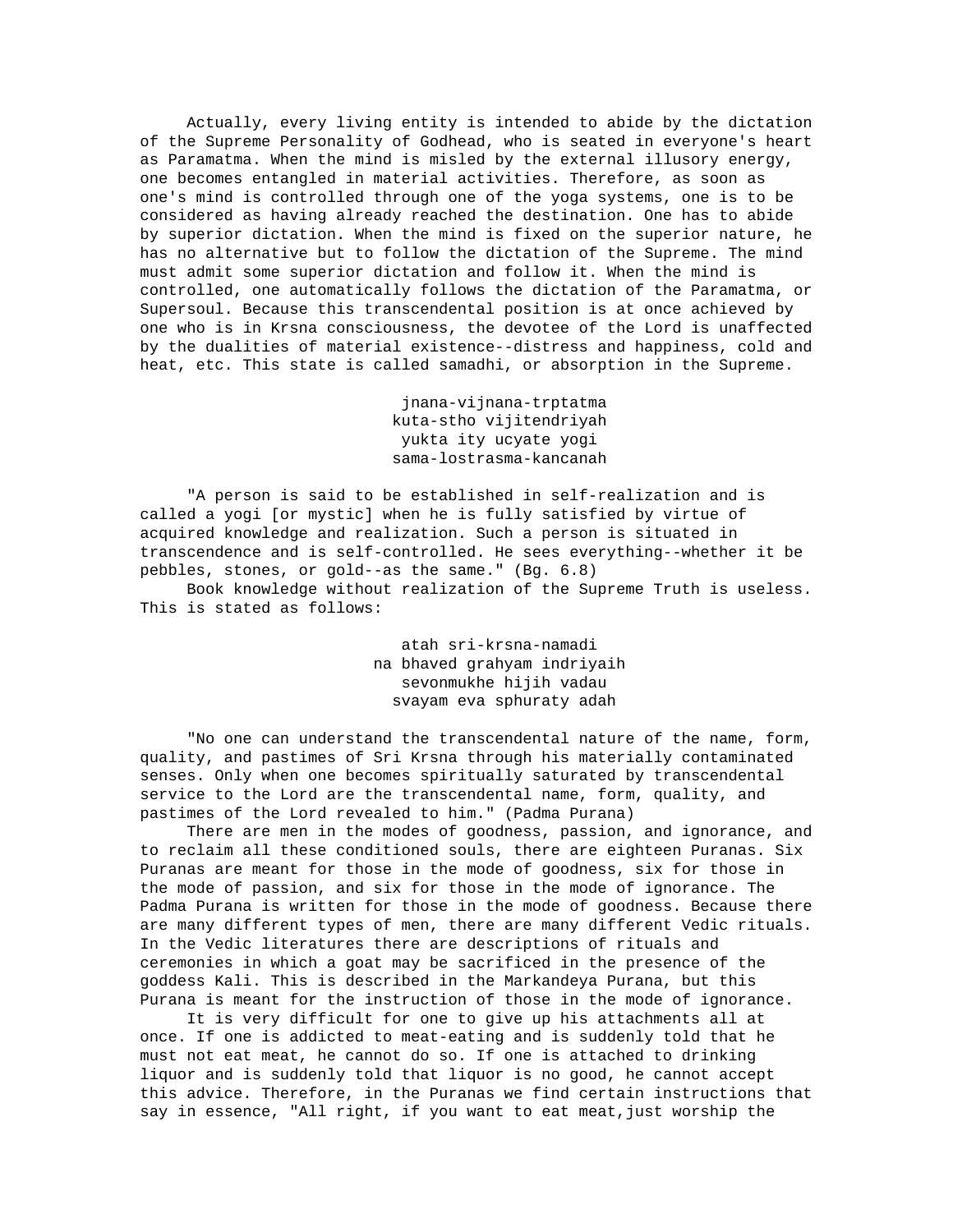goddess Kali and sacrifice a goat for her. Only then can you eat meat. You cannot eat meat just by purchasing it from the butcher shop. No, there must be sacrifice or restriction." In order to sacrifice a goat to the goddess Kali, one must make arrangements for a certain date and utilize certain paraphernalia. That type of puja, or worship, is allowed on the night of the dark moon, which means once a month. There are also certain mantras to be chanted when the goat is sacrificed. The goat is told, "Your life is being sacrificed before the goddess Kali; you will therefore be immediately promoted to the human form." Generally, in order to attain the human form, a living entity has to pass through many species of life on the evolutionary scale, but if a goat is sacrificed to the goddess Kali, he is immediately promoted to the human form. The mantra also says, "You have the right to kill this man who is sacrificing you." The word mamsa indicates that in his next birth, the goat will eat the flesh of the man who is presently sacrificing him. This in itself should bring the goat-eater to his senses. He should consider, "Why am I eating this flesh? Why am I doing this? I'll have to repay with my own flesh in another life." The whole idea is to discourage one from eating meat.

 Thus, because there are different types of men, there are eighteen Puranas to guide them. The Vedic literatures are meant to redeem all men, not just a few. It is not that those who are meat-eaters or drunkards are rejected. A doctor accepts all patients, and he prescribes different medicines according to the disease. It is not that he gives the same medicine for all diseases or that he treats just one disease. No, he offers a specific type of medicine to whomever comes, and the patient receives gradual treatment. However, the sattvic Puranas like the Padma Purana are meant for those in the mode of goodness, for those who immediately are capable of worshiping the Supreme Personality of Godhead.

 In Brahma-samhita it is stated, isvarah paramah krsnah sac-cidananda-vigrahah: "The supreme controller is Krsna, who has an eternal, blissful, spiritual body." This is the Vedic pronouncement, and we thus accept Sri Krsna as the Supreme Lord. Those who are in the modes of passion and ignorance attempt to imagine the form of God, and when they are confused, they say, "Oh, there is no personal God. God is impersonal, or void." This is just the result of frustration. Actually, God has His form. And why not? According to the Vedanta-sutra, janmady asya yatah: "The Supreme Absolute Truth is He from whom everything emanates." It is easy to see that we have different types of bodies, different types of forms. We must consider where these forms are coming from. Where have these forms originated? We have to use a little common sense. If God is not a person, how can His sons be persons? If your father is just a void, if he is not a person, how can you be a person? If your father has no form, how can you have form? This is not very difficult; it is just a common sense question. Unfortunately, because people are frustrated, they try to imagine some form, or they conclude that because this material form is temporary and troublesome, God must be formless. Indeed, because all forms in this material world must perish, God, of necessity, must be formless.

 Brahma-samhita specifically states that this conception is a mistake. Isvarah paramah krsnah sac-cid-ananda-vigrahah. God has form, but His form is sac-cid-ananda-vigraha. Sat means "eternal," cit means "knowledge," and ananda means "pleasure." God has form, but His form is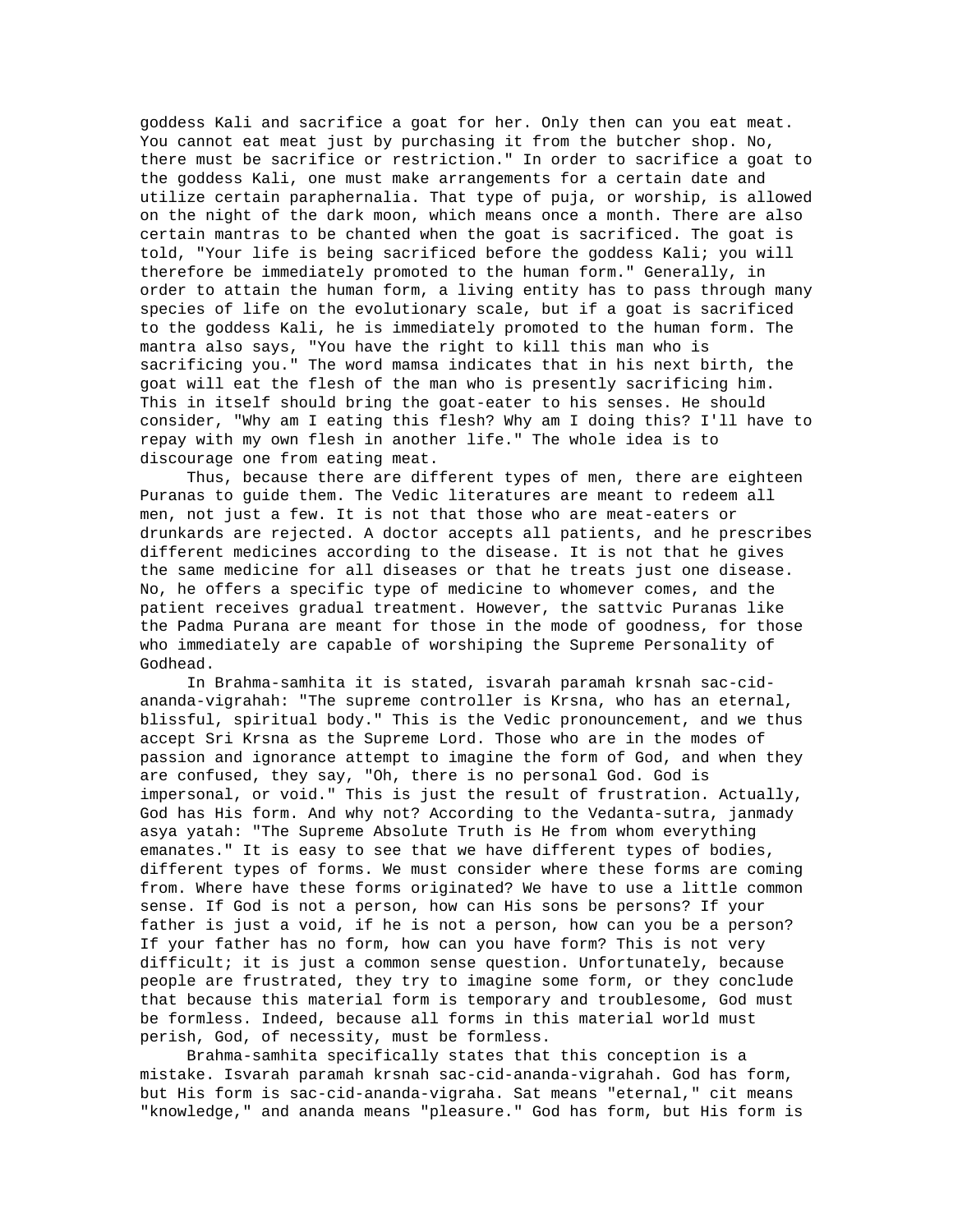eternal and is full of knowledge and pleasure. We cannot compare His form to our form. Our form is neither eternal, full of pleasure, nor full of knowledge; therefore God's form is different.

 As soon as we speak of form, we think that form must be like ours, and we therefore conclude that the eternal, all-knowing, and allblissful God must be without form. This is not knowledge but the result of imperfect speculation. According to Padma Purana, atah sri-krsnanamadi na bha ved grahyam indriyaih: "One cannot understand the form, name, quality, or paraphernalia of God with one's material senses." Since our senses are imperfect, we cannot speculate on Him who is supremely perfect. That is not possible.

 Then how is it possible to understand Him? Sevonmukhe hi jihvadau. By training and purifying our senses, we may come to understand and see God. Presently we are attempting to understand God with impure, imperfect senses. It is like someone with cataracts trying to see. Just because one has cataracts, he should not conclude that there is nothing to be seen. Similarly, we cannot presently conceive of God's form, but once our cataracts are removed, we can see. According to Brahma-samhita, premanjana-cchurita-bhakti-vilocanena santah sadaiva hrdayesu vilokayanti: "The devotees whose eyes are anointed with the ointment of love of God can see God within their hearts twenty-four hours a day." Purification of the senses is what is required; then we can understand the name, form, qualities, and pastimes of God. Then we'll be able to see God everywhere and in everything.

 These matters are discussed thoroughly in the Vedic literatures. For instance, it is said that although God has no hands or legs, He can accept whatever we offer (apani-pado javano grhita). It is also stated that although God has neither eyes nor ears, He can see and hear everything. These are apparent contradictions, but they are meant to teach us an important lesson. When we speak of seeing, we think of material vision. Due to our material conception, we think that the eyes of God must be like ours. Therefore, in order to remove these material conceptions, the Vedic literatures say that God has no hands, legs, eyes, ears, etc. God has eyes, but His vision is infinite. He can see in darkness, and He can see everywhere at once; therefore He has different eyes. Similarly, God has ears and can hear. He may be in His kingdom, millions and millions of miles away, but He can hear us whispering, because He is sitting within. We cannot avoid God's seeing, hearing, or touching.

> patram puspam phalam toyam yo me bhaktya prayacchati tad aham bhakty-upahrtam asnami prayatatmanah

 "If one offers Me with love and devotion a leaf, a flower, fruit, or water, I will accept it." (Bg. 9.26) If God does not have senses, how can He accept and eat the offerings that are presented to Him? According to ritual, we are offering Krsna food daily, and we can see that the taste of this food is immediately changed. This is a practical example. God eats, but because He is full, He does not eat like us. If I offer you a plate of food, you will eat it, and it will be finished. God is not hungry, but He eats, and at the same time, He leaves the food as it is, and thus it is transformed into prasada, His mercy. Purnasya purnam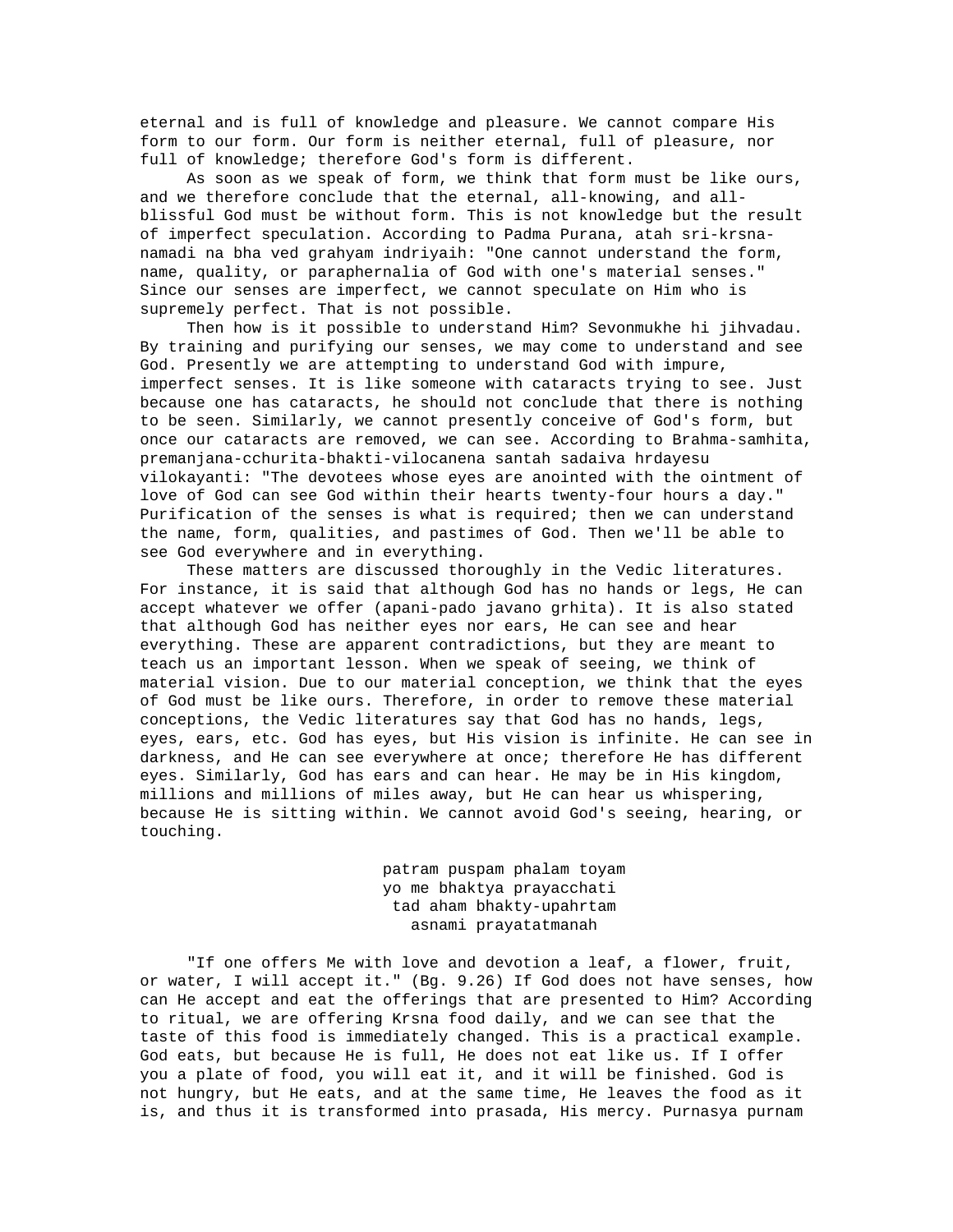adaya purnam evavasisyate. God is full, yet He accepts all the food that we offer. Still, the food remains as it is. He can eat with His eyes. As stated in Brahma-samhita, angani yasya sakalendriya-vrttimanti: "Every sense of the Lord's body has all the potencies of the other senses." Although we can see with our eyes, we cannot eat with our eyes. The senses of God, however, being infinite, are different. Simply by looking at the food that is offered to Him, He eats it.

 This may not be understood at the present moment; therefore the Padma Purana states that when one becomes spiritually saturated by rendering transcendental service to the Lord, the transcendental name, form, qualities, and pastimes of the Lord are revealed. We cannot understand God by our own endeavor, but out of mercy God reveals Himself to us. If it is night, and you want to see the sun, you will have to wait for the sun to appear in the morning. You cannot go outside with a big torch and say, "Come on, I will show you the sunlight." In the morning, when the sun rises of its own will, we can see it. Because our senses are imperfect, we cannot see God by our own endeavor. We have to purify our senses and wait for the time when God will be pleased to reveal Himself to us. That is the process. We cannot challenge God. We cannot say, "O my dear God, my dear Krsna. Please come. I want to see You." No, God is not our order supplier. He is not our servant. When He is pleased, we will see Him; therefore this Krsna consciousness is a process by which we can please God so that He will reveal Himself to us.

 Because people cannot see God, they readily accept anyone who says, "I am God." Because people have no conception of God, they are eager to accept any rascal who comes along and proclaims himself to be God. People are fond of saying, "I am searching after the truth," but in order to search for the truth, we must know what the truth is. Otherwise, how can we search it out? If we want to purchase gold, we must at least theoretically know what gold is, otherwise we will be cheated. Consequently, having no conception of the truth or of God, people are being cheated by so many rascals who say, "I am God." In a society of rascals, one rascal accepts another rascal as God, and this is all the result of rascaldom. But all this has nothing to do with God. One has to qualify himself to see and understand God, and that process of qualification is called Krsna consciousness. Sevonmukhe hi jihvadau svayam eva sphuraty adah: by engaging ourselves in God's service, we become qualified to see God. Otherwise it is not possible. We may be great scientists or scholars, but our mundane scholarship will not help us see God.

 This Bhagavad-gita is the science of Krsna consciousness, and in order to understand Krsna, we must be fortunate enough to associate with a person who is in pure Krsna consciousness. We cannot understand Bhagavad-gita simply by acquiring an M.A., Ph. D., or whatever. Bhagavad-gita is a transcendental science, and it requires different senses in order to be understood. Our senses must be purified by the rendering of service, not by the acquiring of academic degrees. There are many Ph. D.'s, many scholars, who cannot understand Krsna. Therefore Krsna appears in the material world. Although He is unborn (ajo 'pi sann avyayatma), He comes to reveal Himself to us.

 Thus Krsna is realized by the grace of Krsna or by the grace of a Krsna conscious person who has realized Krsna by the grace of Krsna. We cannot understand Him through academic knowledge. We can only understand Krsna by acquiring the grace of Krsna. Once we acquire His grace, we can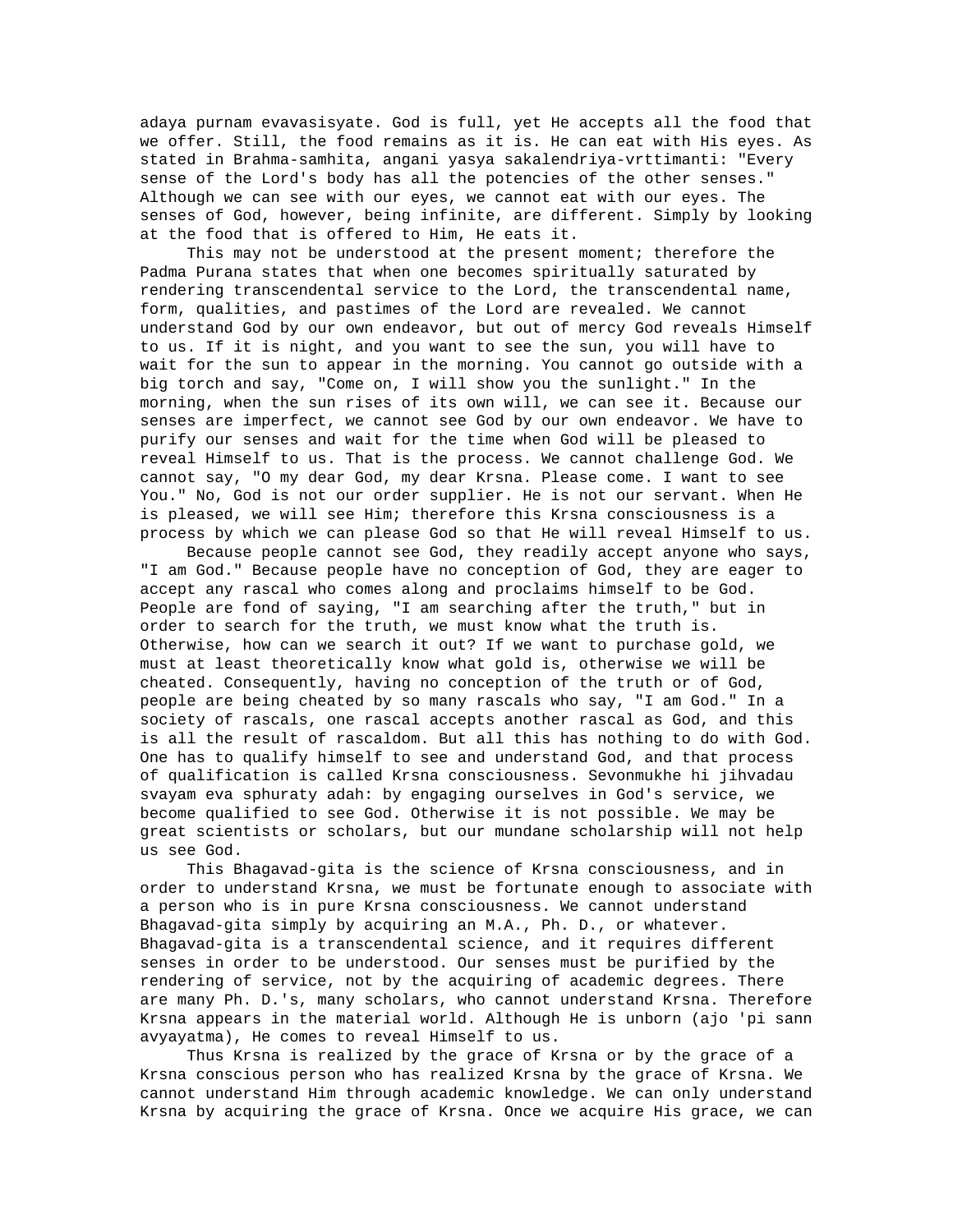see Him, talk with Him--do whatever we desire. It is not that Krsna is a void. He is a person, the Supreme Person, and we can have a relationship with Him. That is the Vedic injunction. Nityo nityanam cetanas cetananam: "We are all eternal persons, and God is the supreme eternal person." We are all eternal, and God is the supreme eternal. Presently, because we are encaged within these bodies, we are experiencing birth and death, but actually we are beyond birth and death. We are eternal spirit souls, but according to our work and desires, we are transmigrating from one body to another. It is explained in the Second Chapter of Bhagavad-gita (2.20),

> najayate mriyate va kadacin nayam bhutva bha vita va na bhuyah ajo nityah sasvato 'yam purano na hanyate hanyamane sarire

 "For the soul there is never birth nor death. Nor, having once been, does he ever cease to be. He is unborn, eternal, ever-existing, undying, and primeval. He is not slain when the body is slain."

 Just as God is eternal, we are also eternal, and when we establish our eternal relationship with the supreme, complete eternal, we realize our eternality. Nityo nityanam cetanas cetananam. God is the supreme living entity among all living entities, the supreme eternal among all eternals. By Krsna consciousness, by purification of the senses, this knowledge will be realized, and we will come to see God.

 A Krsna conscious person has realized knowledge, by the grace of Krsna, because he is satisfied with pure devotional service. By realized knowledge, one becomes perfect. By transcendental knowledge one can remain steady in his convictions, but by mere academic knowledge one can be easily deluded and confused by apparent contradictions. It is the realized soul who is actually self-controlled, because he is surrendered to Krsna. He is transcendental because he has nothing to do with mundane scholarship. For him, mundane scholarship and mental speculation, which may be as good as gold to others, are of no greater value than pebbles or stones.

 Even if one is illiterate, he can realize God simply by engaging himself in submissive, transcendental loving service. God is not subjected to any material condition. He is supreme spirit, and the process of realizing Him is also beyond material considerations. Therefore, one may be a very learned scholar and still not be able to understand God. One should not think that because he is very poor he cannot realize God; nor should one think that he can realize God just because he is very rich. God may be understood by an uneducated person and misunderstood by one with great education. The understanding of God, like God Himself, is unconditional (apratihata).

In Srimad-Bhagavatam (1.2.6) it is stated,

 sa vai pumsam paro dharmo yato bhaktir adhoksaje ahaituky apratihata yayatma suprasidati

 "The supreme occupation (dharma) for all humanity is that by which men can attain to loving devotional service unto the transcendent Lord.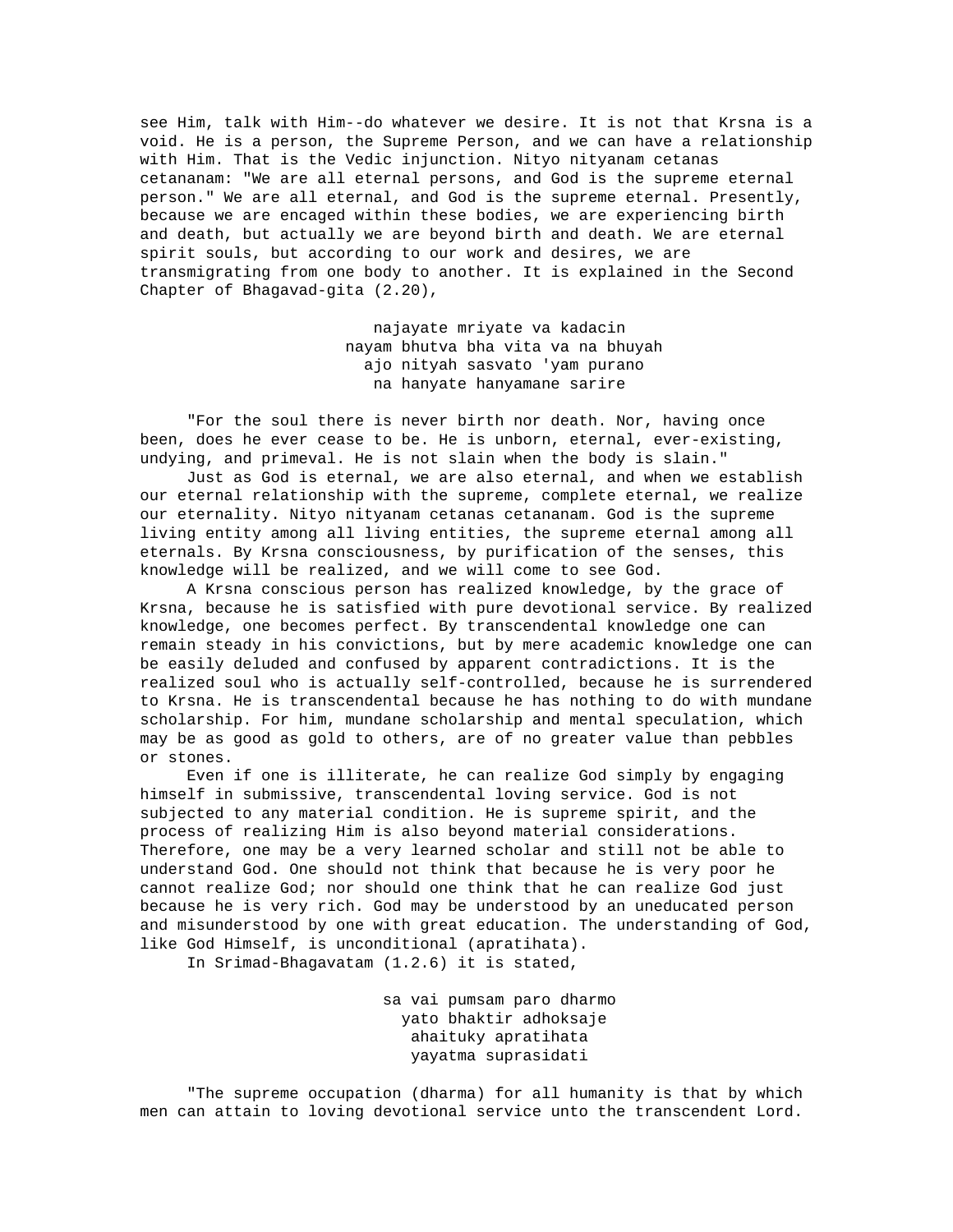Such devotional service must be unmotivated and uninterrupted to completely satisfy the self." Cultivation of love of God: that is the definition of first-class religion. Just as there are three gunas, or three qualities, in the material world, there are various religions, each situated in one of the three modes. We are not, however, concerned with analyzing these religious conceptions. For us, the purpose of religion is to understand God and to learn how to love God. That is the real purpose of any first-class religious system. If a religion does not teach love of God, it is useless. One may follow his religious principles very carefully, but if one does not possess love of God, his religion is null and void. According to Srimad-Bhagavatam (1.2.6) real religion must be ahaituki and apratihata: without selfish motivation and without impediment. By practicing such a religion, we will become happy in all respects.

 Sa vai pumsam paro dharmo yato bhaktir adhoksaie. Another name for God is adhoksaja, which means "one who cannot be seen by materialistic attempts." That is to say that God conquers all our attempts to see Him materially. The word aksaja refers to experimental knowledge, and adhah means "unreachable." So God cannot be reached through experimental knowledge. We have to learn to contact Him in a different way: through submissive hearing and the rendering of transcendental loving service.

 True religion teaches causeless love of God. It does not say, "I love God because He supplies me nice objects for my sense gratification." That is not love. God is great, God is our eternal father, and it is our duty to love Him. There is no question of barter or exchange. We should not think, "Oh, God gives me my daily bread; therefore I love God." God gives daily bread even to the cats and dogs. Since He is the father of everyone, He is supplying everyone food. So loving God for daily bread is not love. Love is without reason. Even if God does not supply us our daily bread, we should love Him. That is true love. As Caitanya Mahaprabhu said, aslisya va pada-ratam pinastu mam adarsanan marma-hatam karotu va: "I know no one but Krsna as my Lord, and He shall remain so even if He handles me roughly by His embrace or makes me broken-hearted by not being present before me. He is completely free to do anything and everything, for He is always my worshipful Lord, unconditionally." That is the sentiment of one who is established in pure love of God. When we attain that stage of love of God, we will find that everything is full of pleasure; God is full of pleasure, and we also are full of pleasure.

> suhrn-mitrary-udasina madhyastha-dvesya-bandhusu sadhusv api ca papesu sama-buddhir viisyate

 "A person is said to be still further advanced when he regards all- -the honest well-wisher, friends and enemies, the envious, the pious, the sinner, and those who are indifferent and impartial--with an equal mind." (Bg.6.9) This is a sign of real spiritual advancement. In this material world we are considering people friends and enemies on the bodily platform--that is, on the basis of sense gratification. If one gratifies our senses, he is our friend, and if he doesn't, he is our enemy. However, once we have realized God, or the Absolute Truth, there are no such material considerations.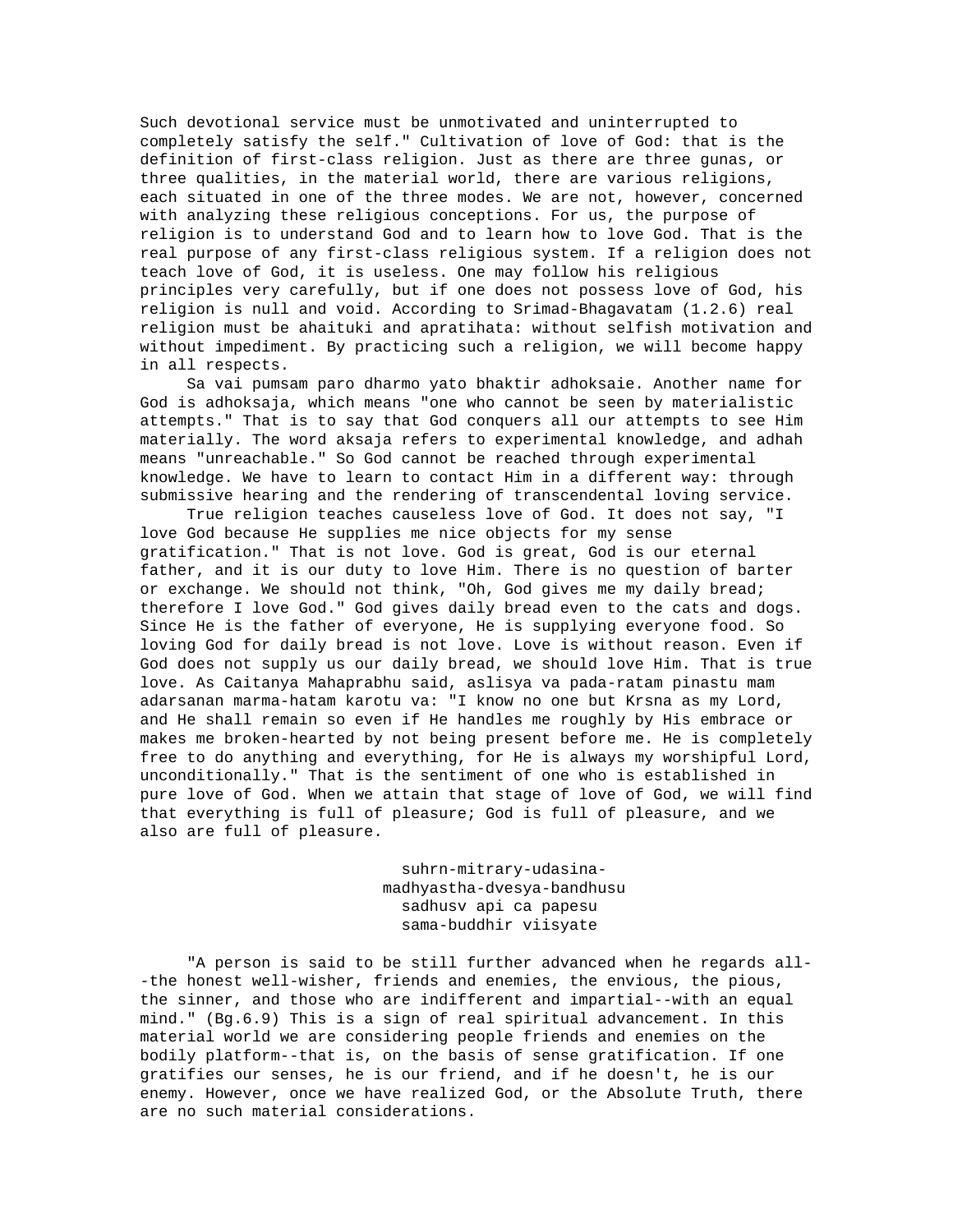In this material world, all conditioned souls are under illusion. A doctor treats all patients, and although a patient may be delirious and insult the doctor, the doctor does not refuse to treat him. He still administers the medicine that is required. As Lord Jesus Christ said, we should hate the sin, not the sinner. That is a very nice statement, because the sinner is under illusion. He is mad. If we hate him, how can we deliver him? Therefore, those who are advanced devotees, who are really servants of God, do not hate anyone. When Lord Jesus Christ was being crucified, he said, "My God, forgive them. They know not what they do." This is the proper attitude of an advanced devotee. He understands that the conditioned souls cannot be hated, because they have become mad due to their materialistic way of thinking. In this Krsna consciousness movement, there is no question of hating anyone. Everyone is welcomed to come and chant Hare Krsna, take krsna-prasada, listen to the philosophy of Bhagavad-gita, and try to rectify material, conditioned life. This is the essential program of Krsna consciousness. Therefore, Lord Caitanya Mahaprabhu said,

> yare dekha, tare kaha `krsna'-upadesa amara ajnaya guru hana tara' ei desa

 "Instruct everyone to follow the orders of Lord Sri Krsna as they are given in Bhagavad-gita and Srimad-Bhagavatam. In this way become a spiritual master and try to liberate everyone in this land." (Cc. Madhya 7.128)

> yogi yunjita satatam atmanam rahasi sthitah ekakiyata-cittatma nirasir aparigrahah

 "A transcendentalist should always try to concentrate his mind on the Supreme Self; he should live alone in a secluded place and should always carefully control his mind. He should be free from desires and feelings of possessiveness." (Bg. 6.10)

 In this chapter, in which the Lord is teaching the principles of the yoga system, He here points out that a transcendentalist should always try to concentrate his mind on the Supreme Self. "The Supreme Self' refers to Krsna, the Supreme Lord. As explained before (nityo nityanam cetanas cetananam), God is the supreme eternal, the supreme living entity, the Supreme Self. The purpose of the entire yoga system is to concentrate the mind on this Supreme Self. We are not the Supreme Self. That should be understood. The Supreme Self is God. This is dvaita-vada--duality. Duality means that God is different from me. He is supreme, and I am subordinate. He is great, and I am small. He is infinite, and I am infinitesimal. This is the relationship between ourselves and God as we should understand it. Because we are infinitesimal, we should concentrate our mind on the infinite Supreme Self. In order to do this, we should live alone, and "living alone" means that we should not live with those who are not Krsna conscious. Ideally, this means that one should live in a secluded place, like a forest or a jungle, but in this age such a secluded place is very difficult to find. Therefore "secluded place" refers to that place where God consciousness is taught.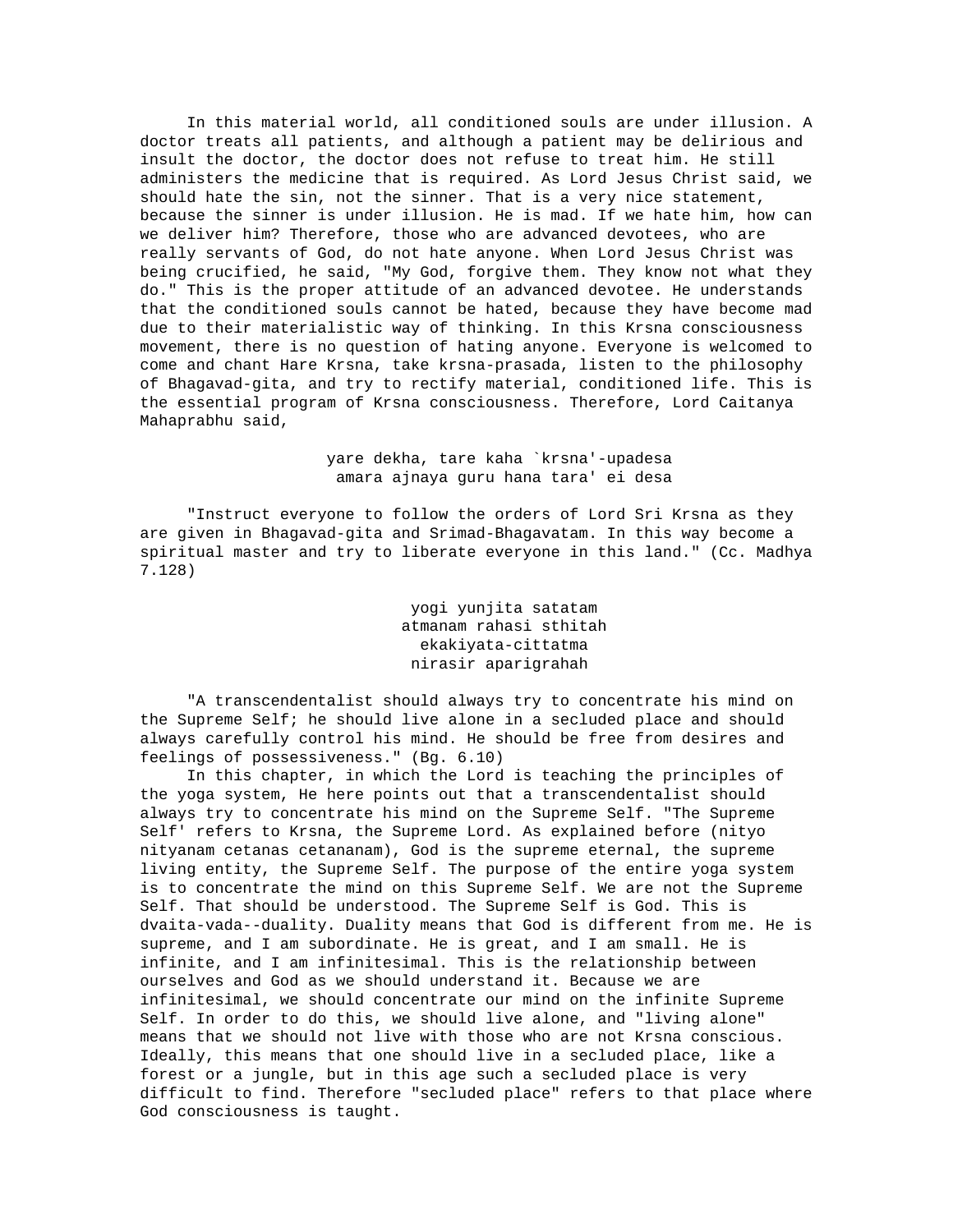The transcendentalist should also carefully control his mind, and this means fixing the mind on the Supreme Self, or Krsna. As explained before, Krsna is just like the sun, and if the mind is fixed on Him, there is no question of darkness. If Krsna is always on our minds, maya, or illusion, can never enter. This is the process of concentration.

 The transcendentalist should also be free from desires and feelings of possessiveness. People are materially diseased because they desire things and want to possess them. We desire that which we do not have, and we lament for that which we have lost. Brahma-bhutah prasannatma. One who is actually God conscious does not desire material possessions. He has only one desire--to serve Krsna. It is not possible to give up desire, but it is possible to purify our desires. It is the nature of the living entity to have some desire, but in the conditioned state, one's desire is contaminated. Conditioned, one thinks, "I desire to satisfy my senses by material possession." Purified desire is desire for Krsna, and if we desire Krsna, desires for material possessions will automatically vanish.

> sucau dese pratisthapya sthiram asanam atmanah naty-ucchritam nati-nicam cailajina-kusottaram tatraikagram manah krtva yata-cittendriya-kriyah upa visyasa ne yunjyad yogam atma- viuddhaye

 "To practice yoga, one should go to a secluded place and should lay kusa grass on the ground and then cover it with a deerskin and a soft cloth. The seat should neither be too high nor too low and should be situated in a sacred place. The yogi should then sit on it very firmly and should practice yoga by controlling the mind and the senses, purifying the heart, and fixing the mind on one point." (Bg. 6.11-12) In these verses it is emphasized how and where one should sit. In the United States and other Western countries, there are many so-called yoga societies, but they do not practice yoga according to these prescriptions. "A sacred place" refers to a place of pilgrimage. In India, the yogis, the transcendentalists, or devotees, all leave home and reside in sacred places such as Prayaga, Mathura, Vrndavana, Hrsikesa, and Hardwar and in solitude practice yoga where the sacred rivers like the Yamuna and the Ganges flow. So how is this possible in this age? How many people are prepared to find such a sacred place? In order to earn one's livelihood, one has to live in a congested city. There is no question of finding a sacred place, but for the practice of yoga, that is the first prerequisite.

 Therefore in this bhakti-yoga system, the temple is considered the sacred place. The temple is nirguna--transcendental. According to the Vedas, a city is in the mode of passion, and a forest is in the mode of goodness. The temple, however, is transcendental. If you live in a city or town, you live in a place where passion is predominant, and if you want to escape this, you may go to a forest, a place of goodness. God's temple, however, is above passion and goodness; therefore the temple of Krsna is the only secluded place for this age. In this age, it is not possible to retreat to a forest; nor is it useful to make a show of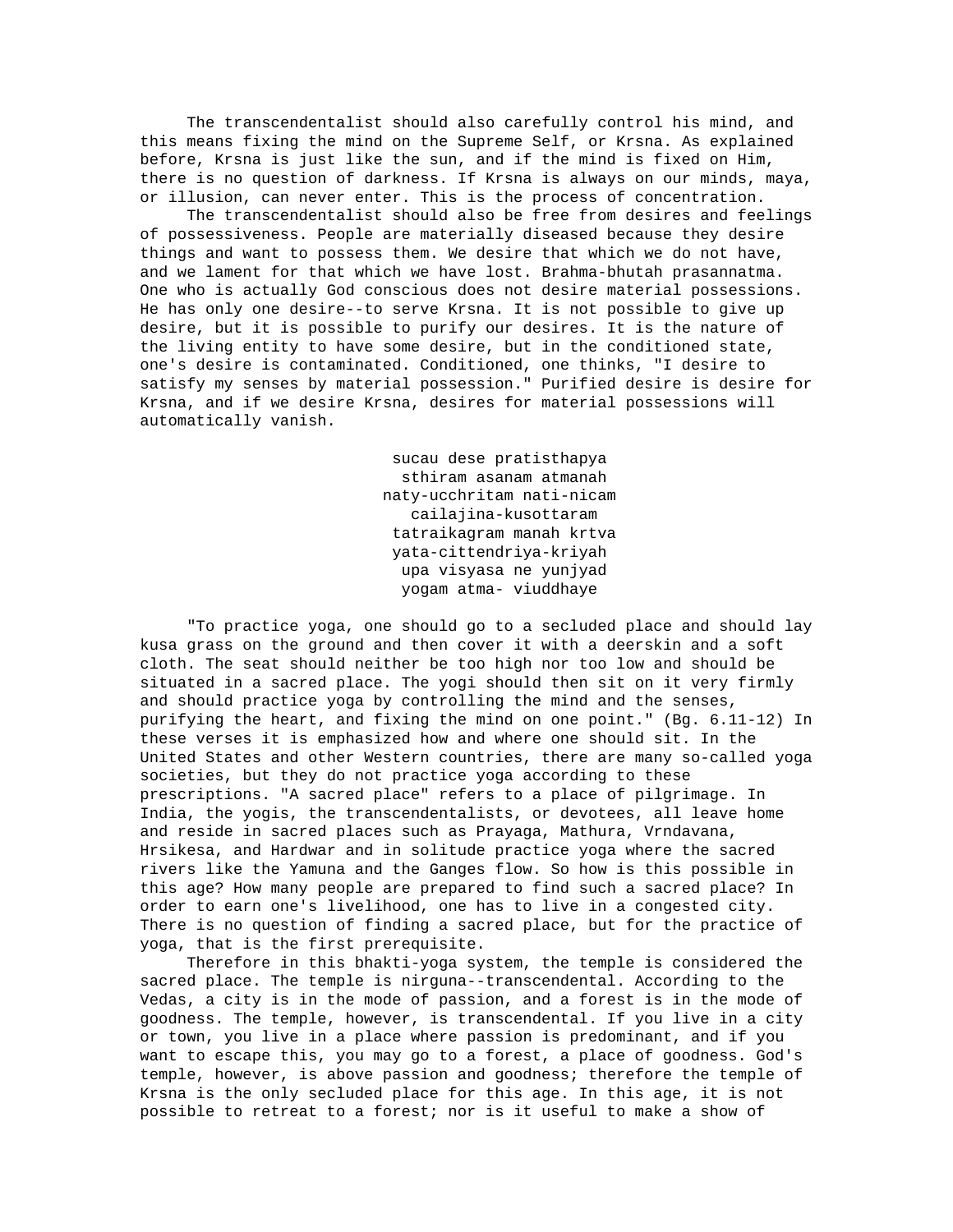practicing yoga in so-called yoga societies and at the same time engage in nonsense.

 Therefore, in the Brhan-naradiya Purana it is said that in Kaliyuga, when people are generally short-lived slow in spiritual realization, and always disturbed by various anxieties, the best means of spiritual realization is chanting the holy names of the Lord.

> harer nama harer nama harer namaiva kevalam kalau nasty eva nasty eva nasty eva gatir anyatha

 "In this age of quarrel and hypocrisy, the only means of deliverance is chanting the holy name of the Lord. There is no other way. There is no other way. There is no other way."

 This is the solution, the grand gift of Caitanya Mahaprabhu. In this age, other yoga practices are not feasible, but this practice is so simple and universal that even a child can take to it.

Chapter Four

Moderation in Yoga

 In this Sixth Chapter of Bhagavad-gita, the system of sankhya-yoga, which is the meditational astanga-yoga system, is emphasized. Jnana-yoga emphasizes the philosophical process of analysis by which we determine what is Brahman and what is not Brahman. This process is known as the neti neti process, or "not this, not that." In the beginning of the Vedanta-sutra it is stated, janmady asya yatah.: "The Supreme Brahman, the Absolute Truth, is He from whom everything emanates." This is a hint, and from this we must try to understand the nature of the Supreme Brahman, from whom everything is emanating. The nature of that Absolute Truth is explained in detail in Srimad-Bhagavatam.

In the first verse of Srimad-Bhagavatam it is stated,

 om namo bhaga vate vasudevaya janmady asya yato 'nvayad itaratas carthesv abhijnah svarat tene brahma hrda ya adi-kavaye muhyanti yat surayah tejo-vari-mrdam yatha vinimayo yatra tri-sargo 'mrsa dhamna svena sada nirasta-kuhakam satyam param dhimahi

 "O my Lord, Sri Krsna, son of Vasudeva, O all-pervading Personality of Godhead, I offer my respectful obeisances unto You. I meditate upon Lord Sri Krsna because He is the Absolute Truth and the primeval cause of all causes of the creation, sustenance, and destruction of the manifested universes. He is directly and indirectly conscious of all manifestations, and He is independent because there is no other cause beyond Him. It is He only who first imparted the Vedic knowledge unto the heart of Brahmaji, the original living being. By Him even the great sages and demigods are placed into illusion, as one is bewildered by the illusory representations of water seen in fire, or land seen on water. Only because of Him do the material universes, temporarily manifested by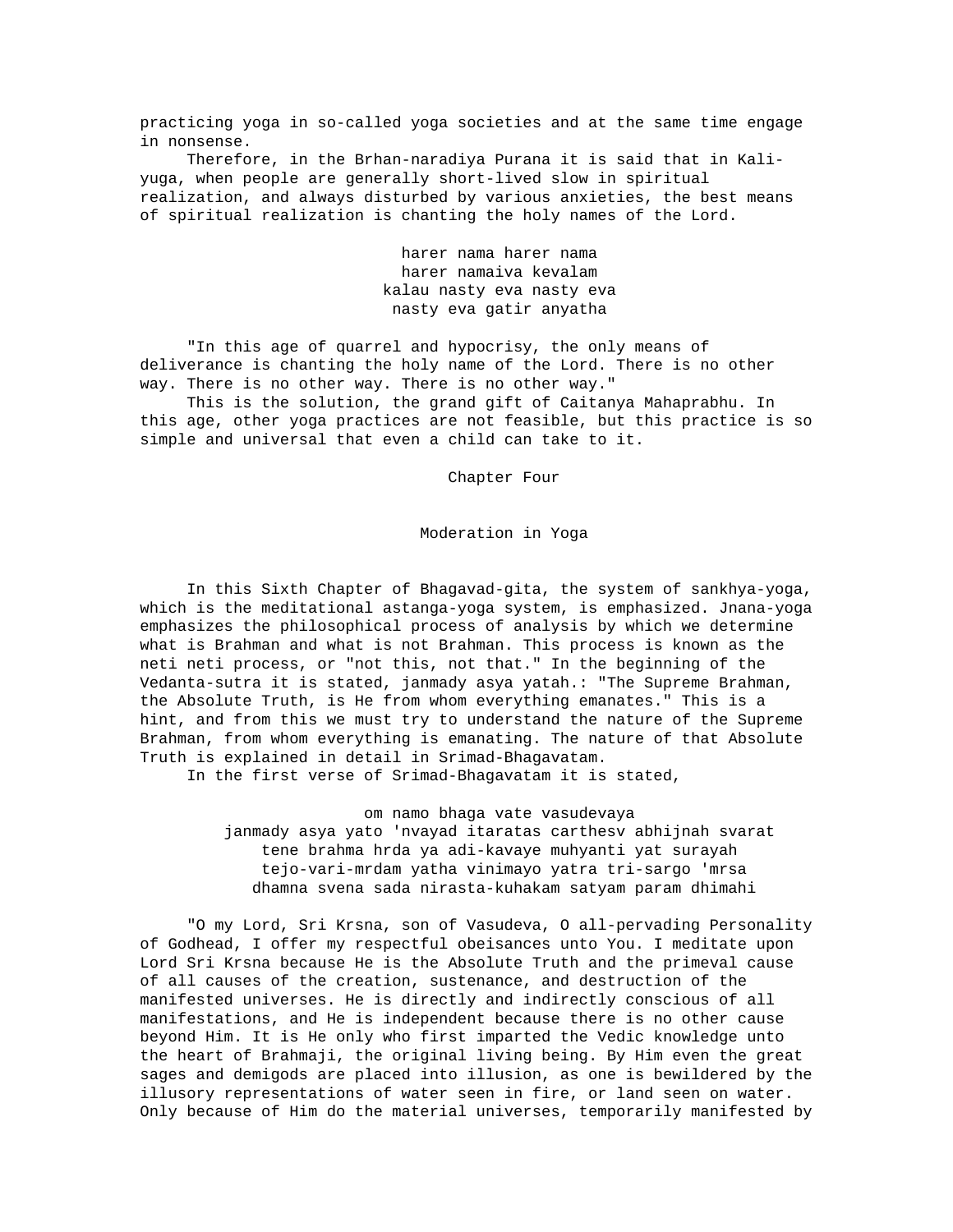the reactions of the three modes of nature, appear factual, although they are unreal. I therefore meditate upon Him, Lord Sri Krsna, who is eternally existent in the transcendental abode. which is forever free from the illusory representations of the material world. I meditate upon Him, for He is the Absolute Truth."

 Thus from the very beginning of Srimad-Bhagavatam the Absolute Truth is proclaimed to be cognizant. He is not dead or void. And what is the nature of His cognizance? Anvayad itaratas carthesu: "He is directly and indirectly cognizant of all manifestations." To a limited degree, each and every living entity is cognizant, but we are not completely cognizant. I may claim, "This is my head," but if someone asks me, "Do you know how many hairs are on your head?" I will not be able to reply. Of course, this kind of knowledge is not transcendental, but in Srimad-Bhagavatam it is stated that the Supreme Absolute Truth knows everything, directly and indirectly. I may know that I am eating, but I do not know the intricacies of the eating process--how my body is exactly assimilating food, how the blood is passing through my veins, etc. I am cognizant that my body is functioning, but I do not know how these processes are working perfectly and all at once. This is because my knowledge is limited.

 By definition, God is He who knows everything. He knows what is going on in every corner of His creation; therefore, from the very beginning, Srimad-Bhagavatam explains that the Supreme Truth from whom everything is emanating is supremely cognizant (abhijnah). One may ask, "If the Absolute Truth is so powerful, wise, and cognizant, He must have attained this knowledge from some similar being." This is not the case. If He attains His knowledge from someone else, He is not God. Svarat. He is independent, and His knowledge is automatically there.

 Srimad-Bhagavatam is the supreme combination of both the jnana- and bhakti-yoga systems, because it analyzes in detail the nature of that Supreme Being from whom everything is emanating. By the jnana-yoga system, one attempts to understand the nature of the Absolute Truth in a philosophical way. In the bhakti-yoga system, the target is the same. The methodology, however, is somewhat different. Whereas the jnani attempts to concentrate his mind philosophically on the Supreme, the bhakta simply engages himself in the service of the Supreme Lord, and the Lord reveals Himself. The jnana method is called the ascending process, and the bhakti method is called the descending process. If we are in the darkness of night, we may attempt to attain the sunlight by ascending in a powerful rocket. According to the descending process, however, we simply await the sunrise, and then we understand immediately.

 Through the ascending process, we attempt to reach the Supreme through our own endeavor, through the process of induction. By induction, we may attempt to find out whether man is mortal by studying thousands of men, trying to see whether they are mortal or immortal. This, of course, will take a great deal of time. If, however, I accept from superior authority the fact that all men are mortal, my knowledge is complete and immediate. Thus it is stated in Srimad-Bhagavatam (10.14.29), "My dear Lord, a person who has received a little favor from You can understand You very quickly. But those who are trying to understand You by the ascending process may go on speculating for millions of years and still never understand You."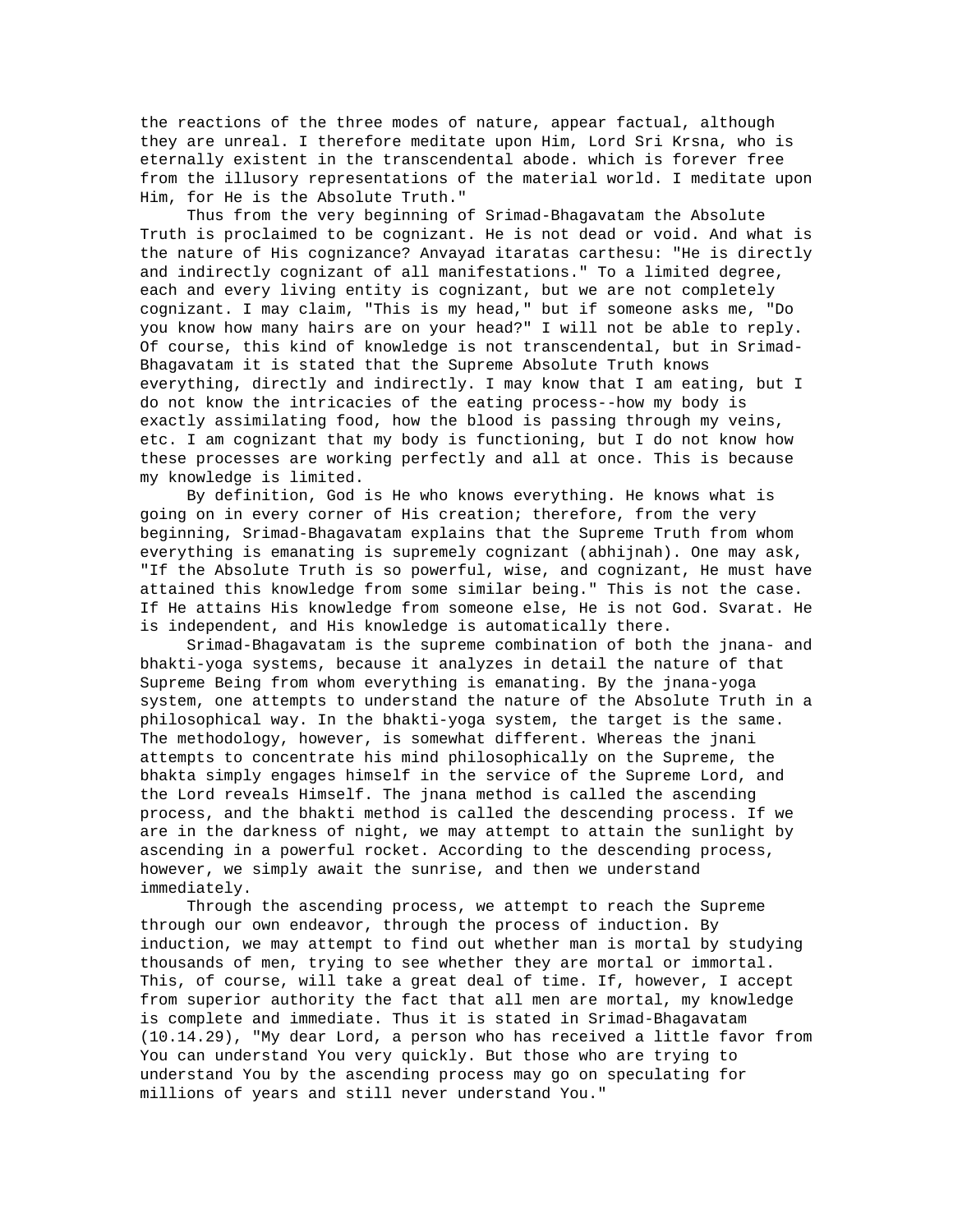By mental speculation, one is more likely to simply reach a point of frustration and confusion and conclude, "Oh, God is zero." But if God is zero, how are so many figures emanating from Him? As the Vedanta says (janmady asya yatah), "Everything is generating from the Supreme." Therefore the Supreme cannot be zero. We have to study how so many forms, so many infinite living entities, are being generated from the Supreme. This is also explained in the Vedanta-sutra, which is the study of ultimate knowledge. The word veda means "knowledge," and anta means "ultimate." Ultimate knowledge is knowledge of the Supreme Lord.

 So how is it possible to understand the form of Krsna? If it is stated that God does not have eyes, limbs, and senses like ours, how are we to understand His transcendental senses, His transcendental form? This is not possible by mental speculation. We simply have to serve Him, and then He will reveal Himself to us. As Krsna Himself states in the Tenth Chapter of Bhagavad-gita (10.11),

> tesam evanukampartham aham ajnana-jam tamah nasayamy atma-bhava-stho jnana-dipena bhas vata

 "Out of compassion for them, l, dwelling in their hearts, destroy with the shining lamp of knowledge the darkness born of ignorance." Krsna is within us, and when we are sincerely searching for Him by the devotional process, He will reveal Himself.

 Again, as stated in the Eighteenth Chapter of Bhagavad-gita (18.55),

> bhaktya mam abhijanati yavan yas casmi tattvatah tato mam tattvatojnatva viate tad-anantaram

 "One can understand the Supreme Personality as He is only by devotional service. And when one is in full consciousness of the Supreme Lord by such devotion, he can enter into the kingdom of God." Thus God has to be understood by this process of bhakti-yoga, which is the process of sravanam kirtanam visnoh--hearing and chanting about Visnu. This is the beginning of the bhakti-yoga process. If we but hear sincerely and submissively, we will understand. Krsna will reveal Himself. Sra vanam kirtanam visnoh smaranam pada-sevanam arcanam vandanam dasyam. There are nine different processes in the bhakti-yoga system. By vandanam, we offer prayers, and that is also bhakti. Sra vanam is hearing about Krsna fro m Bhagavad-gita, Srimad-Bhagavatam, and other sastras. Kirtanam is chanting about His glories, chanting the Hare Krsna mantra. This is the beginning of the bhakti-yoga process. Sravanam kirtanam visnoh. Everything is Visnu, and meditation is on Visnu. It is not possible to have bhakti without Visnu. Krsna is the original form of Visnu (krsnas tu bhagavan svayam: "Krsna is the original form of the Supreme Personality of Godhead"). If we but follow this bhakti-yoga process, we should be able to understand the Supreme, and all doubts should be removed.

 The astanga-yoga process is outlined very specifically in the Sixth Chapter of Bhagavad-gita (6.13-14):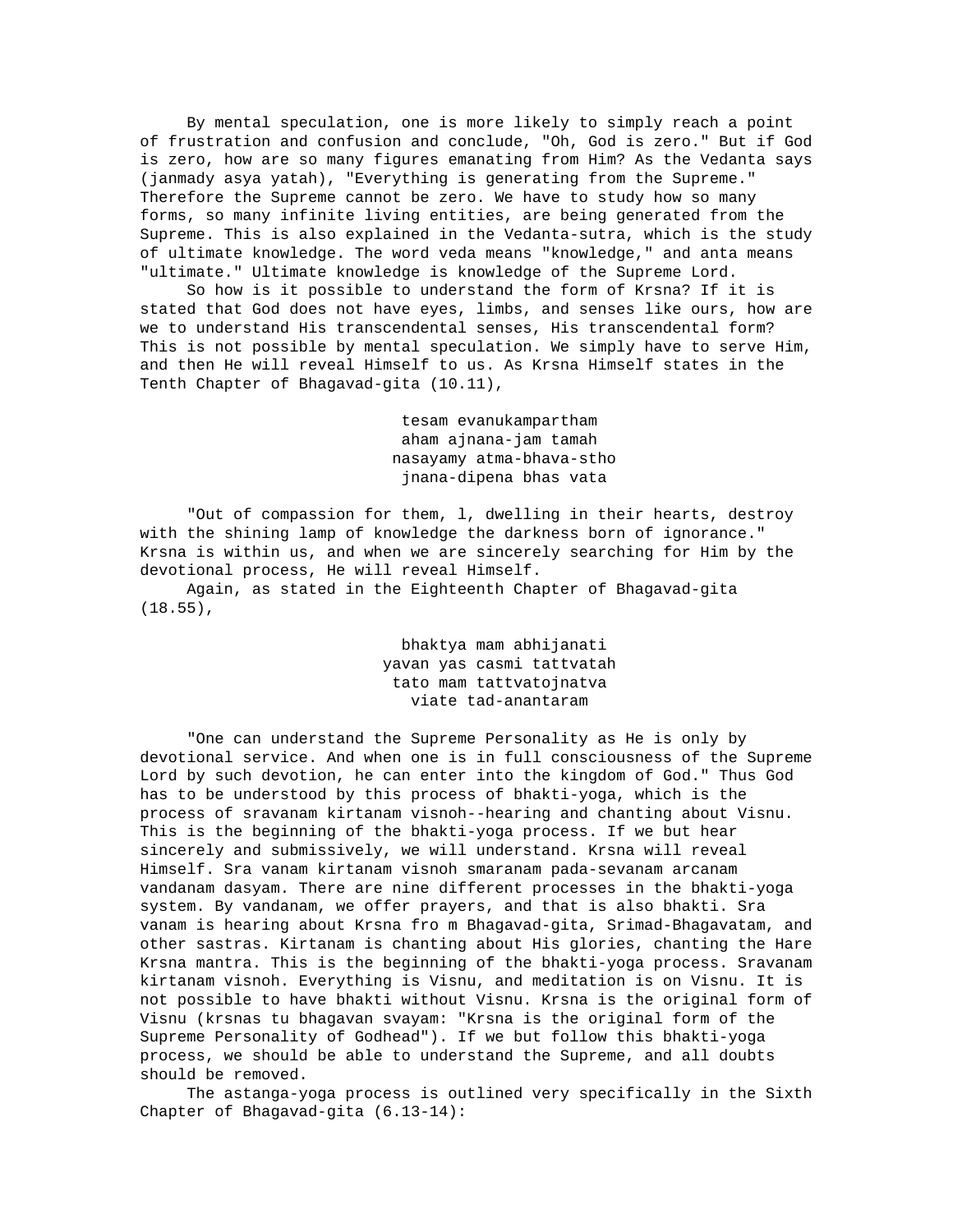samam kaya-siro-grivam dharayann acalam sthirah sampreksya nasikagram svam disas cana valokayan prasantatma vigata-bhir brahmacari-vrate sthitah manah samyamya mac-citto yukta asita mat-parah

 "One should hold one's body, neck, and head erect in a straight line and stare steadily at the tip of the nose. Thus, with an unagitated, subdued mind, devoid of fear, completely free from sex life, one should meditate upon Me within the heart and make Me the ultimate goal of life." Yoga does not mean going to some class, paying some money, engaging in gymnastics, and then returning home to drink, smoke, and engage in sex. Such yoga is practiced by societies of the cheaters and the cheated. The authoritative yoga system is here outlined by the supreme authority, Sri Krsna Himself. Is there a better yogi than Krsna, the Supreme Personality of Godhead? First of all, one has to go alone to a holy place and sit in a straight line, holding one's body, neck, and head erect, and stare steadily at the tip of the nose. Why is this? This is a method to help concentrate one's mind. That's all. The real purpose of yoga, however, is to keep oneself always aware that Lord Krsna is within.

 One of the dangers of sitting in meditation and staring at the tip of one's nose is that one will fall asleep. I have seen many so-called meditators sitting like this and snoring. As soon as one closes his eyes, it is natural to feel sleepy; therefore it is recommended that the eyes are half closed. Thus it is said that one should look at the tip of his nose. With one's sight thus concentrated, the mind should be subdued and unagitated. In India, the yogi often goes to a jungle to practice such meditation in solitude. But in a jungle, the yogi may think, "Maybe some tiger or snake is coming. What is that noise?" In this way, his mind may be agitated; therefore it is especially stated that the yogi must be "devoid of fear." A deerskin is especially recommended as a yoga-asana, because it contains a chemical property that repels snakes; thus the yogi will not be disturbed by serpents. Whatever the case- serpents, tigers, or lions--one can be truly fearless only when he is established in Krsna consciousness. Due to perverted memory, the conditioned soul is naturally fearful. Fear is due to forgetting one's eternal relationship with Krsna. According to Srimad-Bhagavatam (11.2.37): bhayam dvitiyabhinivesatah syad isad apetasya viparyayo 'smrtih. Krsna consciousness provides the only true basis for fearlessness; therefore perfect practice of yoga is not possible for one who is not Krsna conscious.

 The yogi must also be "completely free from sex life." If one indulges in sex, he cannot concentrate; therefore brahmacarya, complete celibacy, is recommended to make the mind steady. By practicing celibacy, one cultivates determination. One modern example of such determination is that of Mahatma Gandhi, who was determined to resist the powerful British empire by means of nonviolence. At this time, India was dependent on the British, and the people had no weapons. The Britishers, being more powerful, easily cut down whatever violent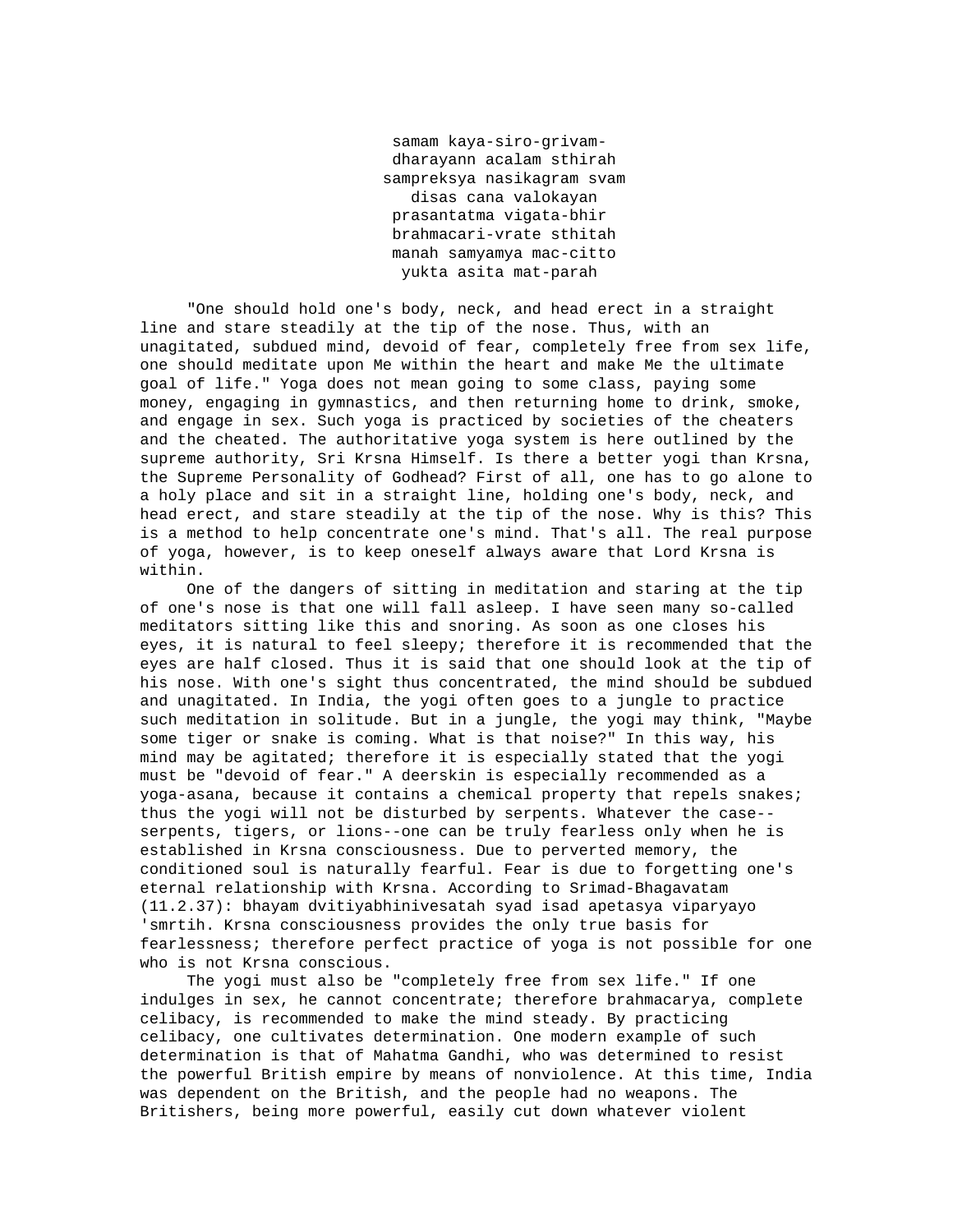revolutions the people attempted. Therefore Gandhi resorted to nonviolence, noncooperation. "I shall not fight with the Britishers," he declared, "and even if they react with violence, I shall remain nonviolent. In this way the world will sympathize with us." Such a policy required a great amount of determination, and Gandhi's determination was very strong because he was a brahmacari. Although he had children and a wife, he renounced sex at the age of thirty-six. It was this sexual renunciation that enabled him to be so determined that he was able to lead his country and drive the British from India.

 Thus, refraining from sex enables one to be very determined and powerful. It is not necessary to do anything else. This is a secret people are not aware of. If you want to do something with determination, you have to refrain from sex. Regardless of the process--be it hathayoga, bhakti-yoga, jnana-yoga, or whatever--sex indulgence is not allowed. Sex is allowed only for householders who want to beget good children and raise them in Krsna consciousness. Sex is not meant for sense enjoyment, although enjoyment is there by nature. Unless there is some enjoyment, why should one assume the responsibility of begetting children? That is the secret of nature's gift, but we should not take advantage of it. These are the secrets of life. By taking advantage and indulging in sex life, we are simply wasting our time. If one tells you that you can indulge in sex as much as you like and at the same time become a yogi, he is cheating you. If some so-called guru tells you to give him money in exchange for some mantra and that you can go on and engage in all kinds of nonsense, he is just cheating you. Because we want something sublime and yet want it cheaply, we put ourselves in a position to be cheated. This means that we actually want to be cheated. If we want something valuable, we must pay for it. We cannot expect to walk into a jewelry store and demand the most valuable jewel for a mere ten cents. No, we must pay a great deal. Similarly, if we want perfection in yoga, we have to pay by abstaining from sex. Perfection in yoga is not something childish, and Bhagavad-gita instructs us that if we try to make yoga into something childish, we will be cheated. There are many cheaters awaiting us, waiting to take our money, giving us nothing, and then leaving. But according to Sri Krsna's authoritative statement in Bhagavad-gita, one must be "completely free from sex life." Being free from sex, one should "meditate upon Me within the heart and make Me the ultimate goal of life." This is real meditation.

 Krsna does not recommend meditation on the void. He specifically states, "meditate upon Me." The visnu-murti is situated in one's heart, and meditation upon Him is the object of yoga. This is the sankhya-yoga system, as first practiced by Lord Kapiladeva, an incarnation of God. By sitting straight, staring steadily at the tip of one's nose, subduing one's mind, and abstaining from sex, one may be able to concentrate the mind on the visnu-murti situated within the heart. When we refer to the Visnu form, or visnu-murti, we refer to Sri Krsna.

 In this Krsna consciousness movement we are meditating directly on Sri Krsna. This is a process of practical meditation. The members of this movement are concentrating their minds on Krsna, regardless of their particular occupation. One may be working in the garden and digging in the earth, but he is thinking, "I am cultivating beautiful roses to offer to Krsna." One may be cooking in the kitchen, but he is always thinking, "I am preparing palatable food to be offered to Krsna." Similarly, chanting and dancing in the temple are forms of meditating on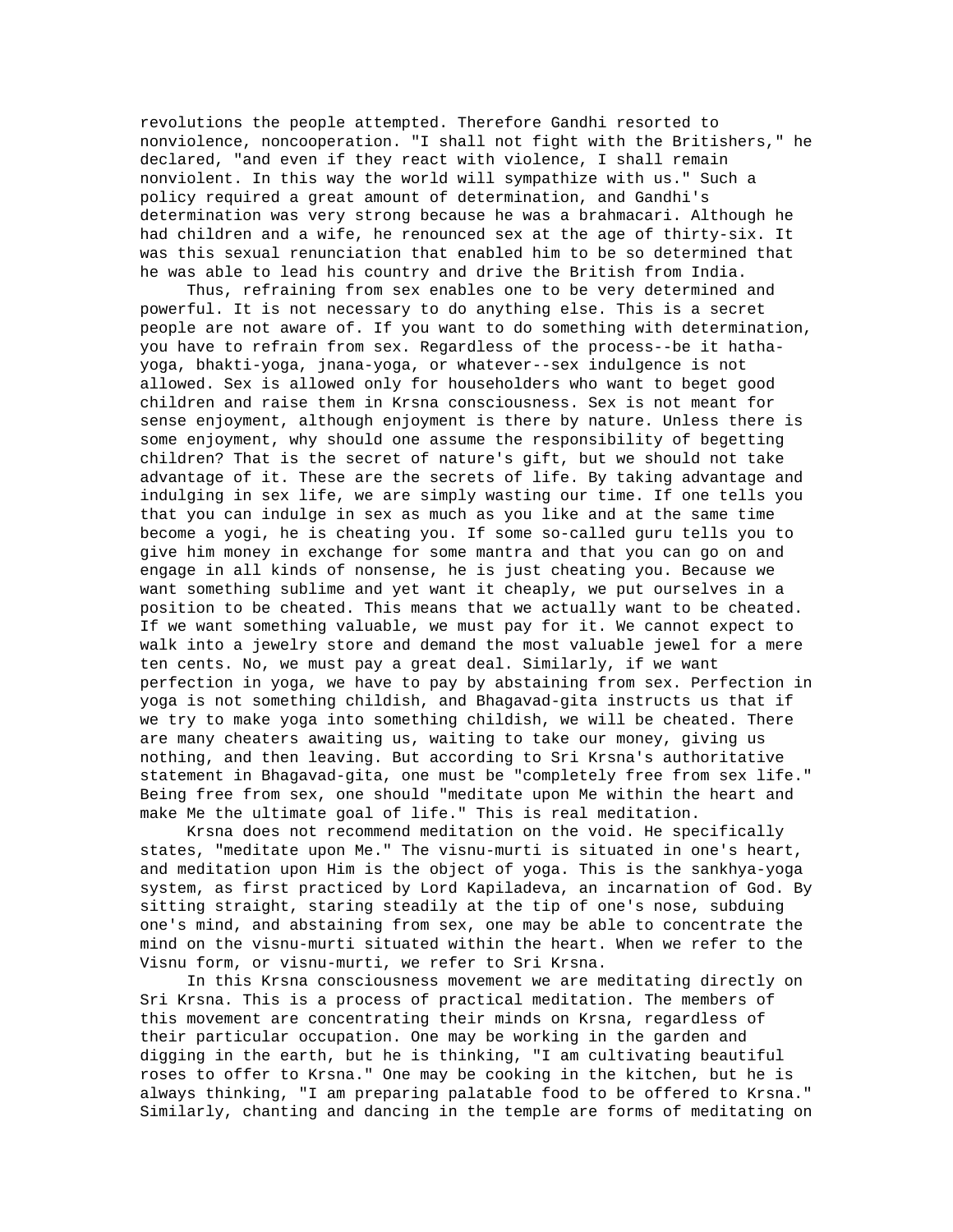Krsna. Thus the boys and girls in this Society for Krsna consciousness are perfect yogis because they are meditating on Krsna twenty-four hours a day. We are teaching the perfect yoga system, not according to our personal whims but according to the authority of Bhagavad-gita-. Nothing is concocted or manufactured. The verses of Bhagavad-gita are there for all to see. The activities of the bhakti-yogis in this movement are so molded that the practitioners cannot help but think of Krsna at all times. "Meditate upon Me within the heart, and make Me the ultimate goal of life," Sri Krsna says. This is the perfect yoga system, and one who practices it prepares himself to be transferred to Krsnaloka.

> yunjann evam sadatmanam yogi niyata-manasa h santim nirvana-paramam mat-samstham adhigacchati

 "Thus practicing control of the body, mind, and activities, the mystic transcendentalist attains to the kingdom of God [or the abode of Krsna] by cessation of material existence." (Bg. 6.15)

 It is stated in Sanskrit in this verse, santim nirvana-paramam; that is, one attains peace through nirvana-paramam, or the cessation of material activities. Nirvana does not refer to void, but to putting an end to materialistic activities. Unless one puts an end to them, there is no question of peace. When Hiranyakasipu asked his five-year-old son Prahlada Maharaja, "My dear boy, what is the best thing you have thus far learned?" Prahlada immediately replied, tat sadhu manye 'sura-varya dehinam sada samudvigna-dhiyam asad-grahat: "My dear father, O greatest of the demons, materialistic people are always full of anxiety because they have accepted as real that which is nonpermanent." The word asadgrahat is important because it indicates that materialists are always hankering to capture or possess something that is nonpermanent. History affords us many examples. Mr. Kennedy was a very rich man who wanted to become President, and he spent a great deal of money to attain that elevated position. Yet although he had a nice wife, children, and the presidency, everything was finished within a second. In the material world, people are always trying to capture something that is nonpermanent. Unfortunately, people do not come to their senses and realize, "I am permanent. I am spirit soul. Why am I hankering after something that is nonpermanent?"

 We are always busy acquiring comforts for this body without considering that today, tomorrow, or in a hundred years this body will be finished. As far as the real "I" is concerned, "I am spirit soul. I have no birth. I have no death. What, then, is my proper function?" When we act on the material platform, we are engaged in bodily functions; therefore Prahlada Maharaja says that people are anxious because all their activities are targeted to capturing and possessing something nonpermanent. All living entities--men, beasts, birds, or whatever--are always full of anxiety, and this is the material disease. If we are always full of anxiety, how can we attain peace? People may live in a very nice house, but out front they place signs saying, "Beware of Dog," or "No Trespassers." This means that although they are living comfortably, they are anxious that someone will come and molest them. Sitting in an office and earning a very good salary, a man is always thinking, "Oh, I hope I don't lose this position." The American nation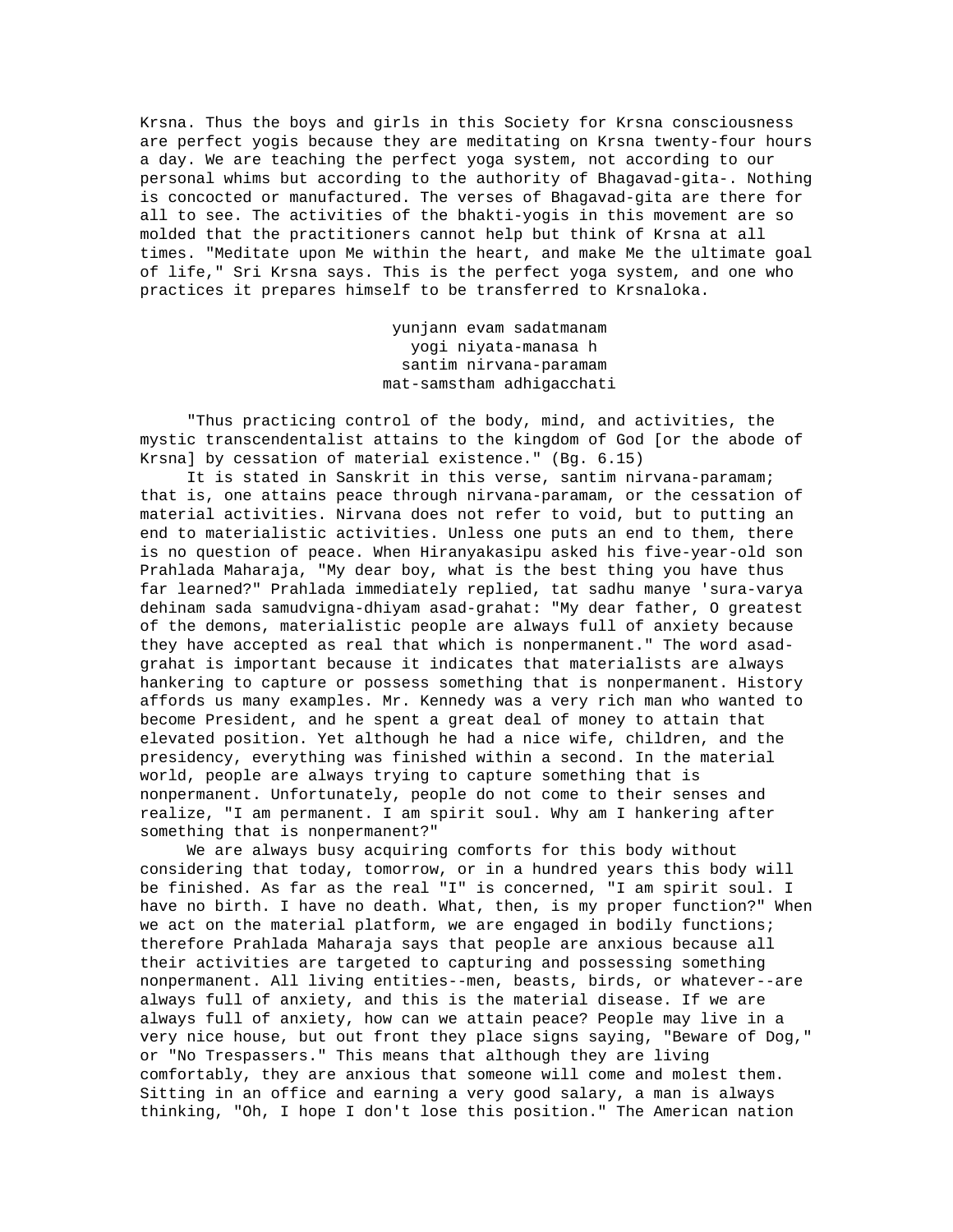is very rich, but because of this, it has to maintain a great defense force. So who is free from anxiety? The conclusion is that if we want peace without anxiety, we have to come to Krsna consciousness. There is no alternative.

 In order to attain peace, we must meditate on Krsna, and by meditating on Krsna, we can control the body. The first part of the body to control is the tongue, and the next part is the genital. When these are controlled, everything is controlled. The tongue is controlled by chanting and eating krsna-prasada. As soon as the tongue is controlled, the stomach is controlled, and next the genitals are controlled. Actually, controlling the body and mind is a very simple process. When the mind is fixed on Krsna and has no other engagement, it is automatically controlled. Activities should always be centered on working for Krsna--gardening, typing, cooking, cleaning, whatever. By engaging the body, mind, and activities in the service of Krsna, one attains the supreme nirvana, which abides in Krsna. Everything is in Krsna; therefore we cannot find peace outside Krsna conscious activities.

 The ultimate goal of yoga is thus clearly explained. Yoga is not meant for attaining any kind of material facility; it is to enable the cessation of all material existence. As long as we require some material facilities, we will get them. But these facilities will not solve the problems of life. I have traveled throughout the world, and it is my opinion that American boys and girls have the best material facilities, but does this mean that they have attained peace? Can anyone say, "Yes, I am completely peaceful"? If this is so, why are American youngsters so frustrated and confused?

 As long as we practice yoga in order to attain some material facility, there will be no question of peace. Yoga should only be practiced in order to understand Krsna. Yoga is meant for the reestablishment of our lost relationship with Krsna. Generally, one joins a yoga society in order to improve his health, to reduce fat. People in rich nations eat more, become fat, and then pay exorbitant prices to so-called yoga instructors in order to reduce. People try to reduce by all these artificial gymnastics; they do not understand that if they just eat vegetables or fruits and grains, they will never get fat. People get fat because they eat voraciously, because they eat meat. People who eat voraciously suffer from diabetes, overweight, heart attacks, etc., and those who eat insufficiently suffer from tuberculosis. Therefore moderation is required, and moderation in eating means that we eat only what is needed to keep body and soul together. If we eat more than we need or less, we will become diseased. All this is explained in the following verses:

> naty-asnatas tu yogo 'sti na caikantam anasnatah na cati-svapna-silasya jagrato naiva carjuna

 "There is no possibility of one's becoming a yogi, O Arjuna, if one eats too much, or eats too little, sleeps too much, or does not sleep enough." (Bg. 6.16)

yuktahara-viharasya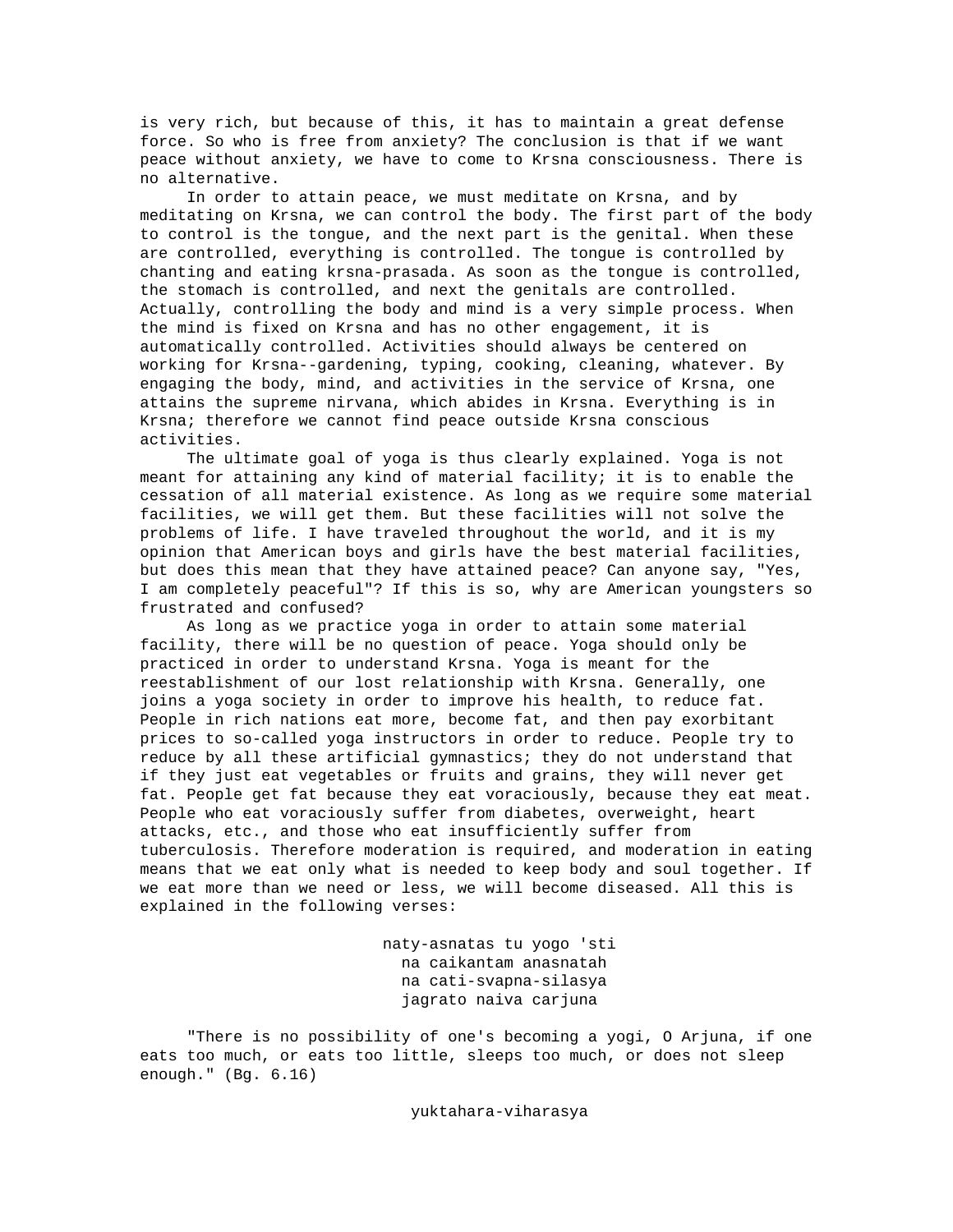yukta-ces/asya karmasu yukta-s vapna vabodhasya yogo bhavati duhkha-ha

 "He who is temperate in his habits of eating, sleeping, working, and recreation can mitigate all material pains by practicing the yoga system." (Bg. 6.17) It is not that we are to starve ourselves. The body must be kept fit for any practice; therefore eating is required, and according to our program, we eat only krsna-prasada. If you can comfortably eat ten pounds of food a day, then eat it, but if you try to eat ten pounds out of greed or avarice, you will suffer.

 So in the practice of Krsna consciousness, all these activities are present, but they are spiritualized. The cessation of material existence does not mean entering into "the void," which is only a myth. There is no void anywhere within the creation of the Lord. I am not void but spirit soul. If I were void, how would my bodily development take place? Where is this "void"? If we sow a seed in the ground, it grows into a plant or large tree. The father injects a seed into the womb of the mother, the body grows like a tree. Where is there void? In the Fourteenth Chapter of Bhagavad-gita (14.4), Sri Krsna states,

> sarva-yonisu kaunteya murtayah sambha vanti yah tasam brahma mahad yonir aham bija-pradah pita

 "It should be understood that all species of life, O son of Kunti, are made possible by birth in this material nature, and that I am the seed-giving father." The seed is originally given by Krsna, placed in the womb of material nature, and thus many living entities are generated. How can one argue against this process? If the seed of existence is void, how has this body developed?

 Nirvana actually means not accepting another material body. It's not that we attempt to make this body void. Nirvana means making the miserable, material, conditional body void--that is, converting the material body into a spiritual body. This means entering into the kingdom of God, which is described in the Fifteenth Chapter of Bhagavadgita (15.6):

> na tad bhasayate suryo sa sasanko na pavakah yad gatva na nivartante tad dhama paramam mama

 "That abode of Mine is not illumined by the sun or moon, nor by electricity. One who reaches it never returns to this material world."

 So there is no void anywhere within the Lord's creation. All the planets in the spiritual sky are self-illumined, like the sun. The kingdom of God is everywhere, but the spiritual sky and the planets thereof are all param dhama, or superior abodes. As stated, sunlight, moonlight, or electricity are not required in the param-dhama. We cannot find such an abode within this universe. We may travel as far as possible within our spaceships, but we will not find any place where there is no sunlight. The sunlight is so extensive that it pervades the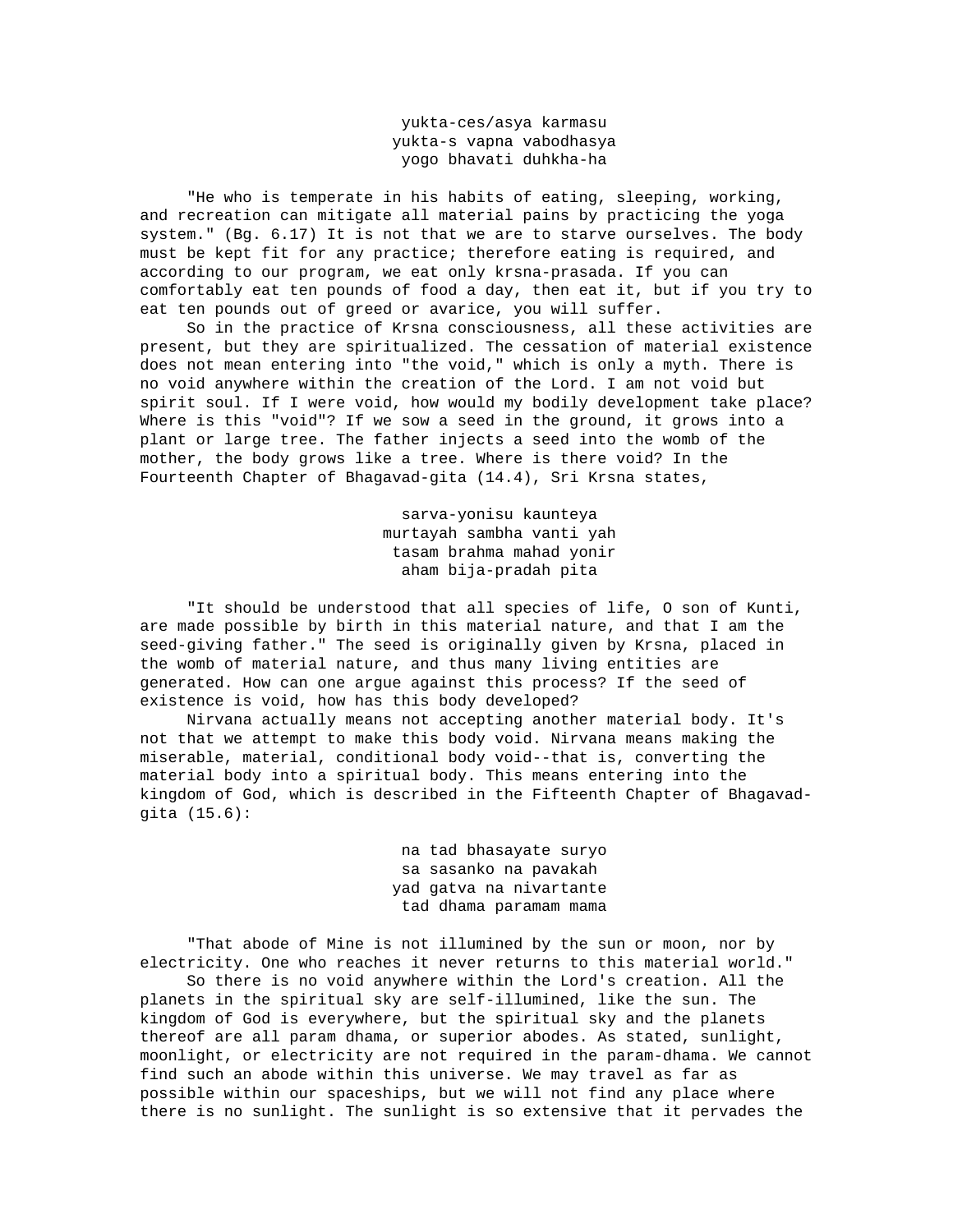universe. Therefore, that abode in which there is no sunlight, moonlight, or electricity is beyond this material sky. Beyond this material nature is a spiritual nature. Actually, we know nothing of this material nature; we do not even know how it was originally formed. So how can we know anything about the spiritual nature beyond? We have to learn from Krsna, who lives there; otherwise we remain in ignorance.

 In this Bhagavad-gita, information of the spiritual sky is given. How can we know anything about that which we cannot reach? Our senses are so imperfect, how can we attain knowledge? We just have to hear and accept. How will we ever know who our father is unless we accept the word of our mother? Our mother says, "Here is your father," and we have to accept this. We cannot determine our father by making inquiries here and there or by attempting to experiment. This knowledge is beyond our means. Similarly, if we want to learn about the spiritual sky, God's kingdom, we have to hear from the authority, mother Vedas. The Vedas are called veda-mata, or mother Vedas, because the knowledge imparted therein is like that knowledge received from the mother. We have to believe in order to acquire knowledge. There is no possibility of acquiring this transcendental knowledge by experimenting with our imperfect senses.

 A consummate yogi, who is perfect in understanding Lord Krsna, as is clearly stated herein (santim nirvana-paramam mat-samstham adhigacchati) by the Lord Himself, can attain real peace and ultimately reach the supreme abode of the Lord. This abode is known as Krsnaloka, or Goloka Vrndavana. In the Brahma-samhita it is clearly stated (goloka eva nivasaty akhilatma-bhutah) that the Lord, although residing always in His abode called Goloka, is the all-pervading Brahman and the localized Paramatma as well, by dint of His superior spiritual energies. No one can reach the spiritual sky or enter into the eternal abode of the Lord (Vaikuntha, Goloka Vrndavana) without properly understanding Krsna and His plenary expansion Visnu. And according to Brahma-samhita, it is necessary to learn from our authorized mother, veda-mata. Brahmasamhita states that the Supreme Lord is living not only in His abode, Goloka Vrndavana, but everywhere: goloka eva nivasaty akhilatma-bhutah. He is like the sun, which is millions of miles away and yet is still present within this room.

 In conclusion, the person who works in Krsna consciousness is the perfect yogi, because his mind is always absorbed in Krsna's activities. Sa vai manah krsna-padaravindayoh. In the Vedas we also learn, tam eva viditvati mrtyum eti: "One can overcome the path of birth and death only by understanding the Supreme Personality of Godhead, Krsna." Thus perfection of yoga is the attainment of freedom from material existence and not some magical jugglery or gymnastic feat to befool innocent people.

 In this system of yoga, moderation is required; therefore it is stated that we should not eat too much or too little, sleep too much or too little, or work too much or too little. All these activities are there because we have to execute the yoga system with this material body. In other words, we have to make the best use of a bad bargain. The material body is a bad bargain in the sense that it is the source of all miseries. The spirit soul does not experience misery, and the normal condition of the living entity is his healthy, spiritual life. Misery and disease occur due to material contamination, disease, infection. So in a sense, material existence is a diseased condition of the soul. And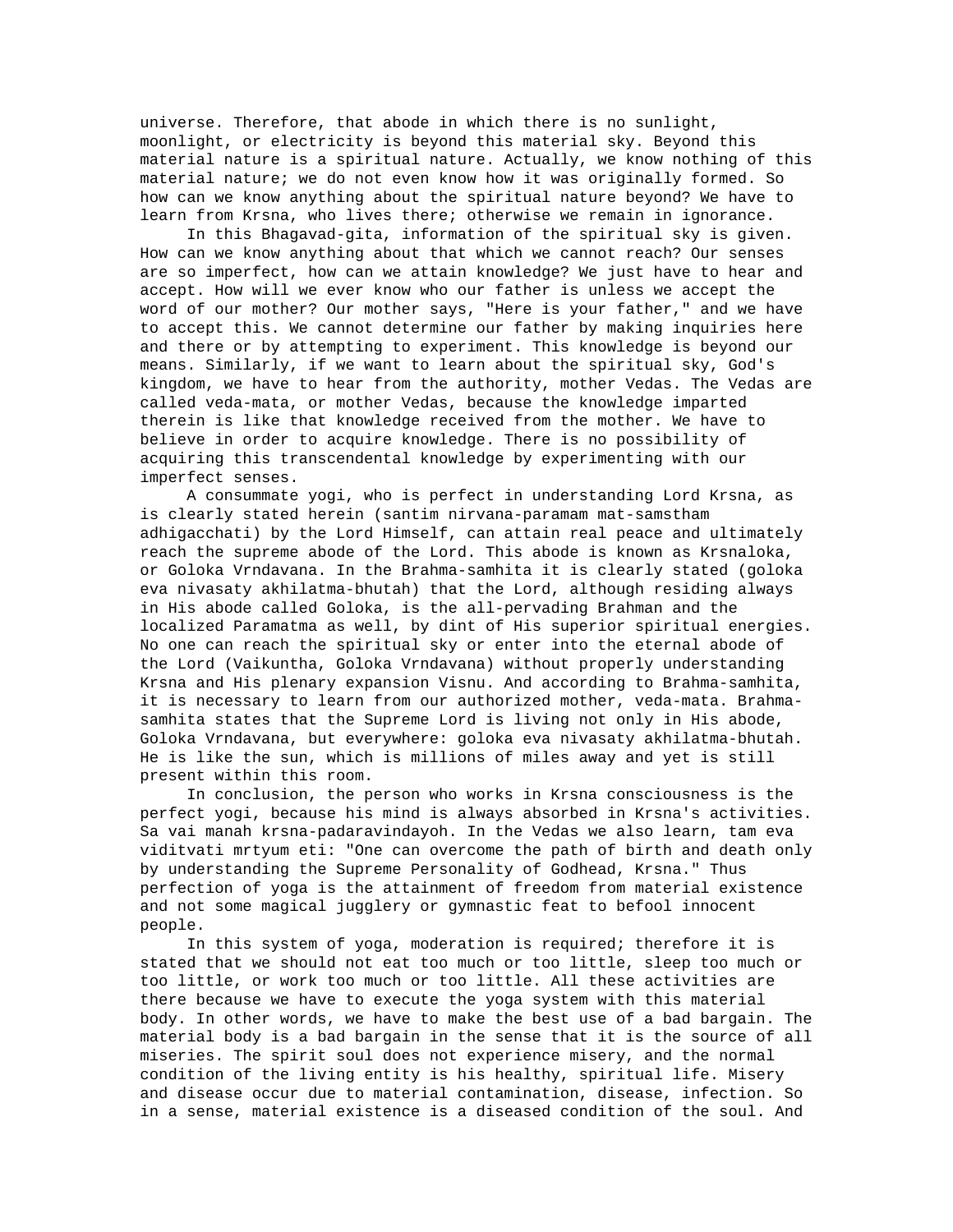what is that disease? The answer is not a great mystery. The disease is this body. This body is actually not meant for me. It may be "my" body, but it is a symptom of my diseased condition. In any case, I should identify with this body no more than I should identify with my clothes. In this world, we are all differently dressed. We are dressed as red men, brown men, white men, black men, yellow men, etc., or as Indians, Americans, Hindus, Muslims, Christians, etc. All these designations are not symptomatic of our actual position but of our diseased condition. The yoga system is meant to cure this disease by connecting us again with the Supreme.

 We are meant to be connected with the Supreme just as our hand is meant to be connected to our body. We are part and parcel of the Supreme, just as the hand is part and parcel of the body. When the hand is severed from the body, it is valueless, but when it is joined to the body, it is invaluable. Similarly, in this material condition, we are disconnected from God. Actually, the word disconnected is not precise, because the connection is always there. God is always supplying all our necessities. Since nothing can exist without Krsna, we cannot be disconnected from Him. Rather, it is better to say that we have forgotten that we are connected to Krsna. Because of this forgetfulness, we have entered the criminal department of the universe. The government still takes care of its criminals, but they are legally disconnected from the civilian state. Our disconnection is a result of our engaging in so many nonsensical activities instead of utilizing our senses in the performance of our Krsna conscious duties.

 Instead of thinking, "I am the eternal servant of God, or Krsna," we are thinking, "I am the servant of my society, my country, my husband, my wife, my dog, or whatever." This is called forgetfulness. How has this come about? All these misconceptions have arisen due to this body. Because I was born in America, I am thinking that I am an American. Each society teaches its citizens to think in this way. Because I am thinking that I am an American, the American government can tell me, "Come and fight. Give your life for your country." This is all due to the bodily conception; therefore an intelligent person should know that he is suffering miseries due to his body and that he should not act in such a way that he will continue to be imprisoned within a material body birth after birth. According to Padma Purana, there are 8,400,000 species of life, and all are but different forms of contamination--whether one has an American body, an Indian body, a dog's body, a hog's body, or whatever. Therefore the first instruction in yoga is, "I am not this body."

 Attaining liberation from the contamination of the material body is the first teaching of Bhagavad-gita. In the Second Chapter, after Arjuna told Sri Krsna, "I shall not fight," the Lord said, "While speaking learned words, you are mourning for what is not worthy of grief. Those who are wise lament neither for the living nor the dead." (Bg. 2.11) In other words, Arjuna was thinking on the bodily platform. He wanted to leave the battlefield because he did not want to fight with his relatives. All his conceptions were within the bodily atmosphere; therefore after Arjuna accepted Sri Krsna as his spiritual master, the Lord immediately chastised him, just as a master chastises his disciple in order to teach him. Essentially, Sri Krsna told Arjuna, "You are talking very wisely, as if you know so many things, but actually you are speaking nonsense, because you are speaking from the bodily position."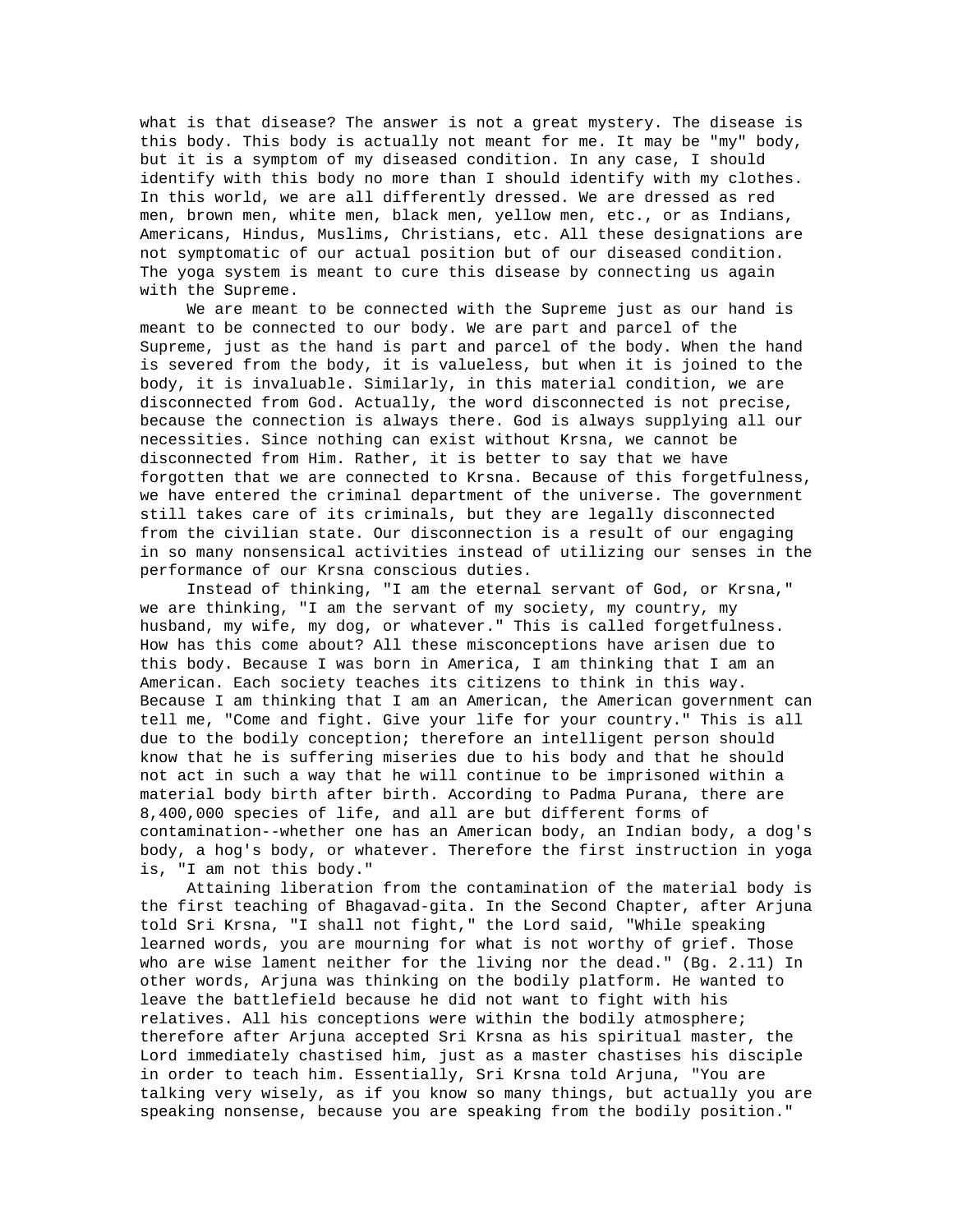Similarly, people throughout the world are posing themselves as highly advanced in education, science, philosophy, politics, etc., but their position is on the bodily platform.

 A vulture may rise very high in the sky--seven or eight miles--and it is wonderful to see him fly in this way. He also has powerful eyes, for he can spot a carcass from a great distance. Yet what is the object of all these great qualifications? A dead body, a rotting carcass. His perfection is just to discover a dead piece of meat and eat it. That's all. Similarly, we may have a very high education, but what is our objective? Sense enjoyment, the enjoyment of this material body. We may rise very high with our spaceships, but what is the purpose? Sense gratification, that's all. This means that all the striving and all this high education are merely on the animal platform.

 Therefore we should first of all know that our miserable material condition is due to this body. At the same time, we should know that this body is not permanent. Although I identify with my body, family, society, country, and so many other things, how long will these objects exist? They are not permanent. Asat is a word meaning that they will cease to exist. Asann api klesada asa dehah.: "The body is simply troublesome and impermanent."

 Many people come to us saying, "Svamiji, my position is so troublesome," but as soon as we suggest the medicine, they will not accept it. This means that people want to manufacture their own medicine. Why do we go to a physician if we want to treat ourselves? People want to accept only what they think is palatable.

 Although we are suggesting that this body is useless and is a form of contamination, we are not recommending that it be abused. We may use a car to carry us to work, but this does not mean that we should not take care of the car. We should take care of the car for it to carry us to and fro, but we should not become so attached to it that we are polishing it every day. We must utilize this material body in order to execute Krsna consciousness, and to this end we should keep it fit and healthy, but we should not become too attached to it. That is called yukta-vairagya. The body should not be neglected. We should bathe regularly, eat regularly, sleep regularly in order to keep mind and body healthy. Some people say that the body should be renounced and that we should take some drugs and abandon ourselves to intoxication, but this is not a yoga process. Krsna has given us nice food--fruits, grains, vegetables, and milk--and we can prepare hundreds and thousands of nice preparations and offer them to the Lord. Our process is to eat krsnaprasada and to satisfy the tongue in that way. But we should not be greedy and eat dozens of samosas, sweetballs, and rasagullas. No. We should eat and sleep just enough to keep the body fit, and no more. It is stated,

> yuktahara-viharasya yukta-cestasya karmasu yukta-svapna vabodhasya yogo bhavati duhkha-ha

 "He who is temperate in his habits of eating, sleeping, working, and recreation can mitigate all material pains by practicing the yoga system." (Bg. 6.17)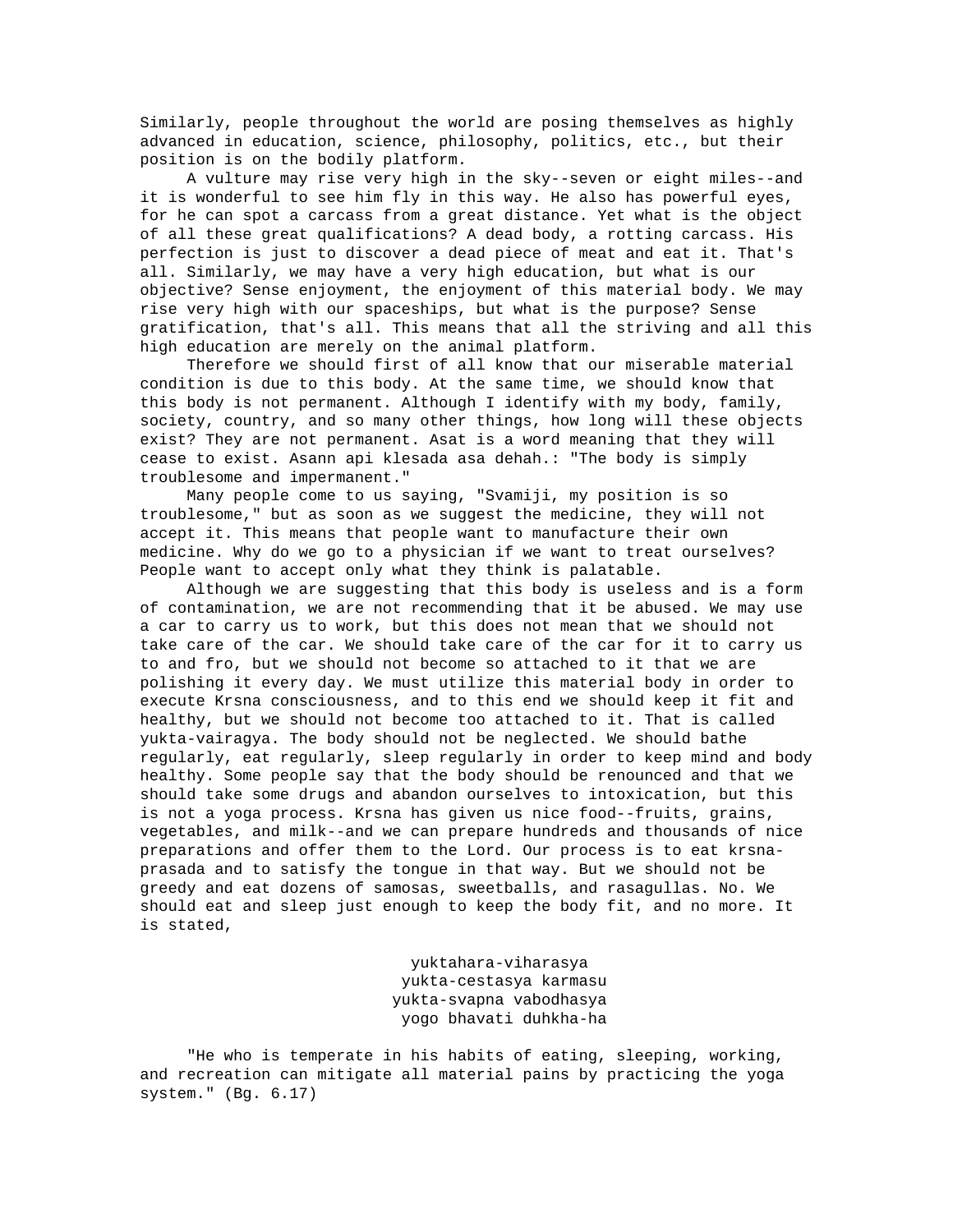Although we should minimize our eating and sleeping, we should not attempt this too rapidly, at the risk of becoming sick. Because people are accustomed to eating voraciously, there are prescriptions for fasting. We can reduce our sleeping and eating, but we should remain in good health for spiritual purposes. We should not attempt to reduce eating and sleeping too rapidly or artificially; when we advance we will naturally not feel pain due to the reduction of these natural bodily processes. In this respect, Raghunatha dasa Gosvami offers a good example. Although a very rich man's son, Raghunatha dasa left his home to join Lord Caitanya Mahaprabhu. Because he was the only son, Raghunatha dasa was very beloved by his father. Understanding that his son had gone to Jagannatha Puri to join Lord Caitanya, the father sent four servants with money to attend him. At first, Raghunatha accepted the money, thinking, "Oh, since my father has sent all this money, I will accept it and invite all the sannyasis to feast."

 After some time, however, the feasts came to an end. Lord Caitanya Mahaprabhu then inquired from His secretary, Svarupa Damodara, "Nowadays I don't receive any invitations from Raghunatha. What has happened?"

 "That is because Raghunatha has stopped accepting his father's money."

"Oh, that's very nice," Caitanya Mahaprabhu said.

 "Raghunatha was thinking, `Although I have renounced everything, I am still enjoying my father's money. This is hypocritical.' Therefore he has told the servants to go home and has refused the money."

"So how is he living?" Caitanya Mahaprabhu inquired.

 "Oh, he's standing on the steps of the Jagannatha temple, and when the priests pass him on their way home, they offer him some prasada. In this way, he is satisfied."

"This is very nice," Caitanya Mahaprabhu commented.

 Regularly going to the Jagannatha temple, Lord Caitanya Mahaprabhu would see Raghunatha standing on the steps. After a few days, however, He no longer saw him there. Therefore the Lord commented to His secretary, "I no longer see Raghunatha standing on the temple steps."

 "He has given that up," Svarupa Damodara explained. "He was thinking, `Oh, I am standing here just like a prostitute, waiting for someone to come and give me food. No. I don't like this at all.' "

 "That is very nice," Caitanya Mahaprabhu said, "but how is he eating?"

 "Every day he is collecting some rejected rice from the kitchen and is eating that."

 To encourage Raghunatha, Caitanya Mahaprabhu one day visited him. "Raghunatha," the Lord said, "I hear that you are eating very palatable food. Why are you not inviting Me?"

 Raghunatha did not reply, but the Lord quickly found the place where he kept the rice, and the Lord immediately took some and began to eat it.

 "Dear Lord," Raghunatha implored, "please do not eat this. It is not fit for You."

 "Oh, no? Why do you say it's not fit for Me? It's Lord Jagannatha's prasada!"

 Lord Caitanya Mahaprabhu enacted this pastime just to discourage Raghunatha from thinking, "I am eating this miserable, rejected rice." Through the Lord's encouragement, Raghunatha dasa Gosvami reduced his daily quantity of food until he was finally eating only one pat of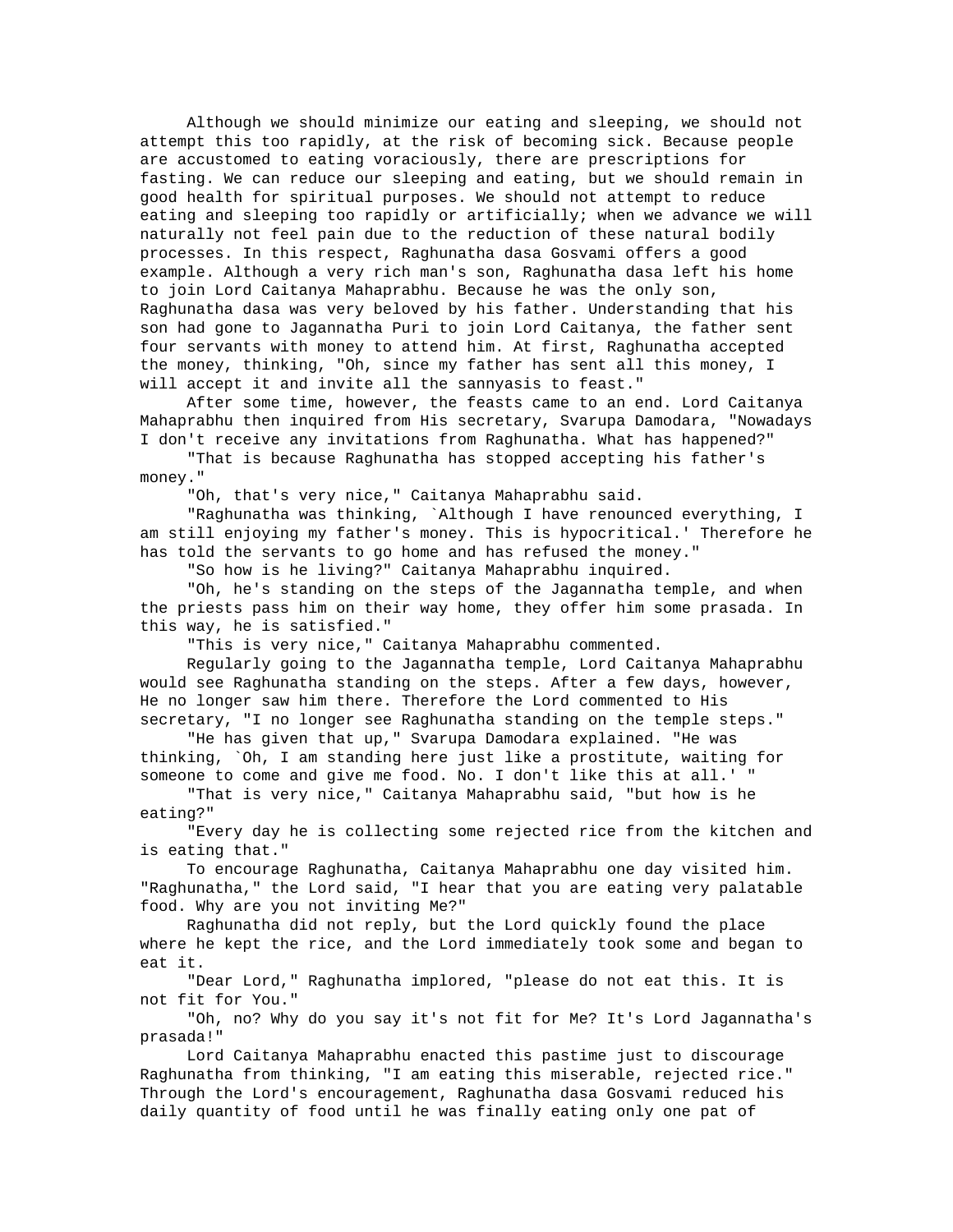butter every other day. And every day he was also bowing down hundreds of times and constantly chanting the holy names. Sankhya-purvaka-namagana-natibhih kala vasani-krtau.

 Although this is an excellent example of minimizing all material necessities, we should not try to imitate it. It is not possible for an ordinary man to imitate Raghunatha dasa Gosvami, who was one of the six Gosvamis, a highly elevated associate of Lord Caitanya Mahaprabhu Himself. Each one of the six Gosvamis displayed a unique example of how one can advance in Krsna consciousness, but it is not our duty to imitate them. We should just try to follow, as far as possible, in their footsteps. If we immediately try to become like Raghunatha dasa Gosvami by imitating him, we are sure to fail, and whatever progress we have made will be defeated. Therefore the Lord says (Bg. 6.16) that there is no possibility of one's becoming a yogi if one eats too much or too little.

 The same moderation applies to sleep. Presently I may be sleeping ten hours a day, but if I can keep myself fit by sleeping five hours, why sleep ten? As far as the body is concerned, there are four demands- eating, sleeping, mating, and defending. The problem with modern civilization is that it is trying to increase these demands, but they should be decreased instead. Eat what we need, and sleep when we need, and our health will be excellent. There is no question of artificial imitation.

 And what is the result obtained by one who is temperate in his habits?

> yada viniyatam cittam atmany evavatisthate nisprhah sarva-kamebhyo yukta ity ucyate tada

 "When the yogi, by practice of yoga, disciplines his mental activities and becomes situated in Transcendence--devoid of all material desires--he is said to have attained yoga." (Bg. 6.18)

 The perfection of yoga means keeping the mind in a state of equilibrium. Materially speaking, this is impossible. After reading a mundane novel once, you will not want to read it again, but you can read Bhagavad-gita four times a day and still not tire of it. You may chant someone's name a half an hour, or sing a mundane song three or four times, but before long this becomes tiresome. Hare Krsna, however, can be chanted day and night, and one will never tire of it. Therefore it is only through transcendental vibration that the mind can be kept in a state of equilibrium. When one's mental activities are thus stabilized, one is said to have attained yoga.

 The perfectional stage of yoga was exhibited by King Ambarisa, who utilized all his senses in the service of the Lord. As stated in Srimad-Bhagavatam (9.4.18-20),

> sa vai manah krsna-padara vindayor vacamsi vaikuntha-gunanu varnane karau harer mandira-marjanadisu srutim cakaracyuta-sat-kathodaye mukunda-lingalaya-darsane drsau tad-bhrtya-gatra-sparse 'nga-sa ngamam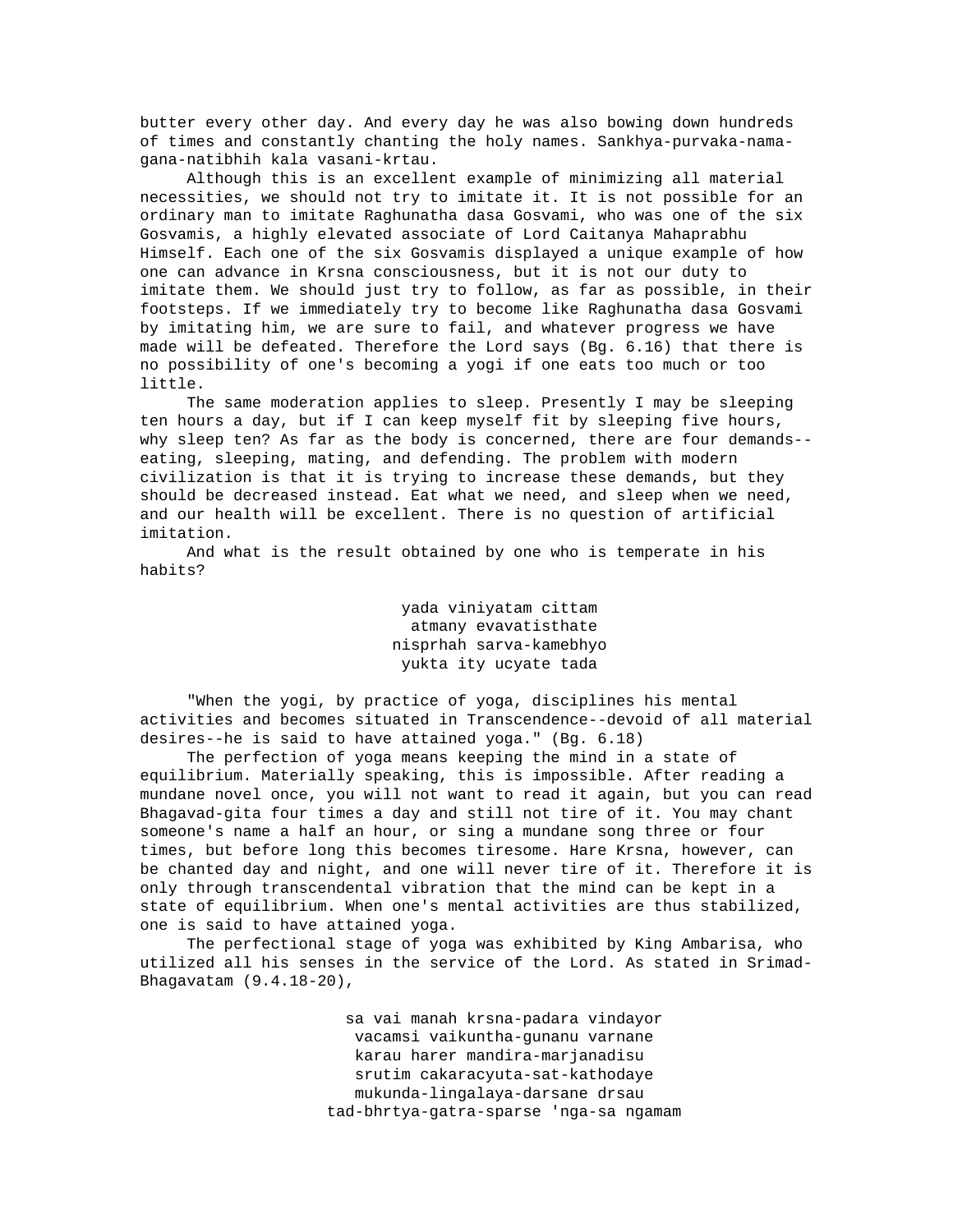ghranam ca tat-pada-saroja-saurabhe srimat-tulasya rasanam tad-arpite padau hareh ksetra-padanusarpane siro hrsikesa-padabhivandane kamam ca dasye na tu kama-kamyaya yathottamasloka-janasraya ratih

 "King Ambarisa first of all engaged his mind on the lotus feet of Lord Krsna; then, one after another, he engaged his words in describing the transcendental qualities of the Lord, his hands in mopping the temple of the Lord, his ears in hearing of the activities of the Lord, his eyes in seeing the transcendental forms of the Lord, his body in touching the bodies of the devotees, his sense of smell in smelling the scents of the lotus flowers offered to the Lord, his tongue in tasting the tulasi leaf offered at the temple of the Lord, his head in offering obeisances unto the Lord, and his desires in executing the mission of the Lord. All these transcendental activities are quite befitting a pure devotee."

 This, then, is the perfection of yoga devoid of all material desire. If all our desires are for Krsna, there is no scope for material desire. All material desire is automatically finished. We don't have to try to concentrate artificially. All perfection is there in Krsna consciousness because it is on the spiritual platform. Being on the spiritual platform, this supreme yoga is eternal, blissful, and full of knowledge. Therefore there are no misgivings or material impediments.

Chapter Five

Determination and Steadiness in Yoga

yatha dipo nivata-stho nengate sopama smrta yogino yata-cittasya yunjato yogam atmanah

 "As a lamp in a windless place does not waver, so the transcendentalist, whose mind is controlled, remains always steady in his meditation on the transcendent Self." (Bg. 6.19)

 If the mind is absorbed in Krsna consciousness, it will remain as steady as the flame of a candle that is in a room where there is no wind. Therefore it is said that a truly Krsna conscious person always absorbed in transcendence, in constant undisturbed meditation on his worshipable Lord, is as steady as a lamp or candle in a windless place. Just as the flame is not agitated, the mind is not agitated, and that steadiness is the perfection of yoga.

 The state of one thus steadily situated in meditation on the transcendent Self, or the Supreme Lord, is described by Sri Krsna in the following verses of Bhagavad-gita (6.20-23):

> yatroparamate cittam niruddham yoga-sevaya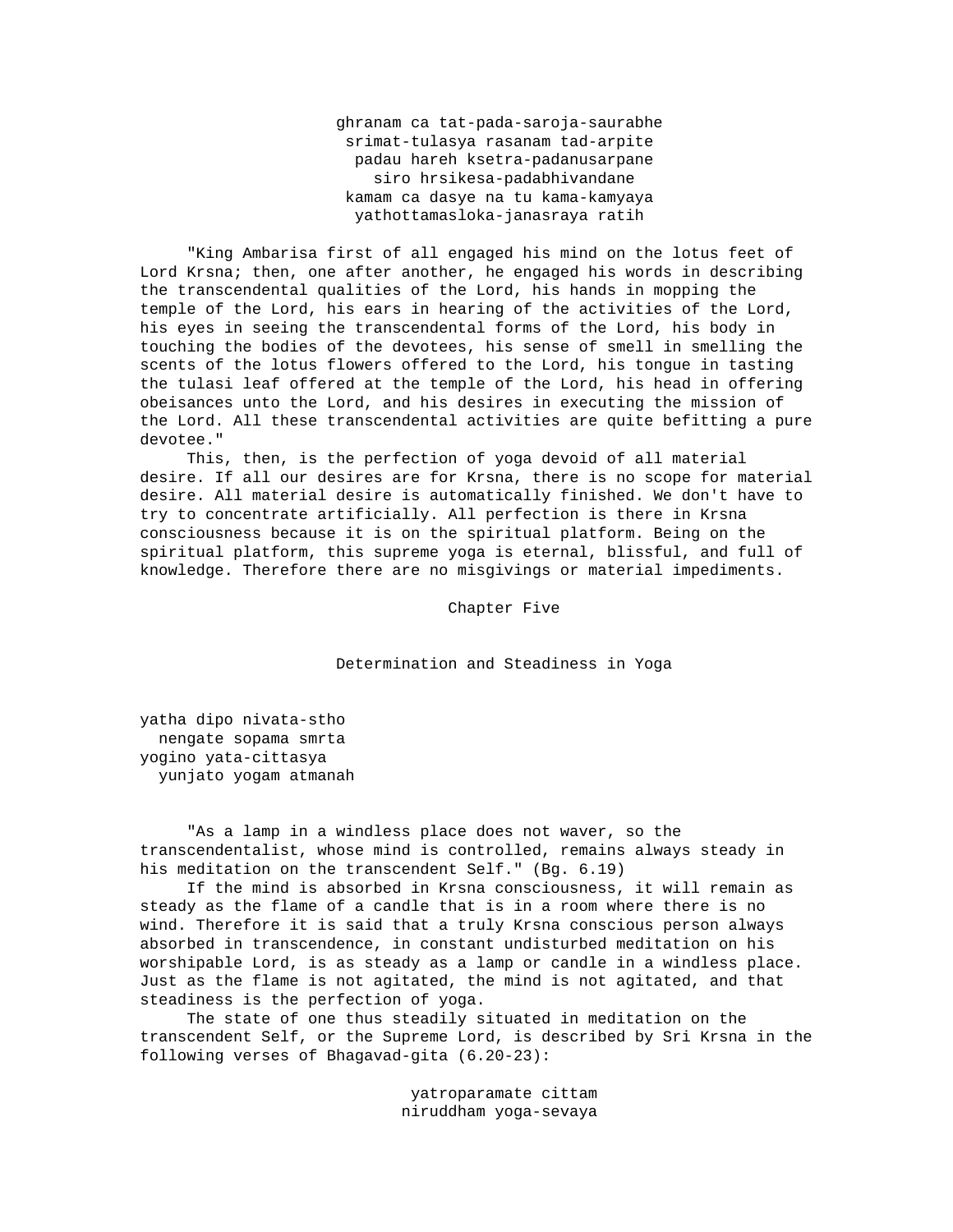yatra caivatmanatmanam pasyann atmani tusyati sukham atyantikam yat tad buddhi-grahyam atindriyam vetti yatra na caivayam sthitas calati tattvatah yam labdhva caparam Iabham manyate nadhikam tatah yasmin sthito na duhkhena gurunapi vicalyate tam vidyad duhkha-samyoga viyogam yoga-samjnitam

 "The stage of perfection is called trance, or samadhi, when one's mind is completely restrained from material mental activities by practice of yoga. This is characterized by one's ability to see the Self by the pure mind and to relish and rejoice in the Self. In that joyous state, one is situated in boundless transcendental happiness and enjoys himself through transcendental senses. Established thus, one never departs from the truth, and upon gaining this he thinks there is no greater gain. Being situated in such a position, one is never shaken, even in the midst of greatest difficulty. This indeed is actual freedom from all miseries arising from material contact."

 Samadhi does not mean making oneself void or merging into the void. That is impossible. Kleso 'dhikataras tesam avyaktasakta-cetasam. Some yogis say that one has to put an end to all activities and make himself motionless, but how is this possible? By nature, the living entity is a moving, acting spirit. "Motionless" means putting an end to material motion and being fixed in Krsna consciousness. In such a state, one is no longer disturbed by material propensities. As one becomes materially motionless, one's motions in Krsna consciousness increase. As one becomes active in Krsna consciousness, one becomes automatically motionless in respect to material activities.

 I have often used the example of a restless child. Since it is impossible to make such a child motionless, it is necessary to give him some playthings or some pictures to look at. In this way, he will be engaged, or motionless in the sense that he will not be committing some mischief. But if one really wants to make him motionless, one must give him some engagement in Krsna consciousness. Then there will be no scope for mischievous activities, due to realization in Krsna consciousness. To be engaged in Krsna consciousness, one should first realize, "I am Krsna's. I am not this matter. I am not of this nation or of this society. I do not belong to this rascal or that rascal. I am simply Krsna's." This is motionless; this is full knowledge, realizing our actual position as part and parcel of Krsna. As stated in the Fifteenth Chapter (Bg. 15.7), mamaivamsojiva-loke: "The living entities in this conditioned world are My eternal, fragmental parts." As soon as we understand this, we immediately cease our material activities, and this is what is meant by being motionless. In this state, one sees the Self by the pure mind and relishes and rejoices in the Self. "Pure mind" means understanding, "I belong to Krsna." At the present moment, the mind is contaminated because we are thinking, "I belong to this; I belong to that." The mind is pure when it understands, "I belong to Krsna."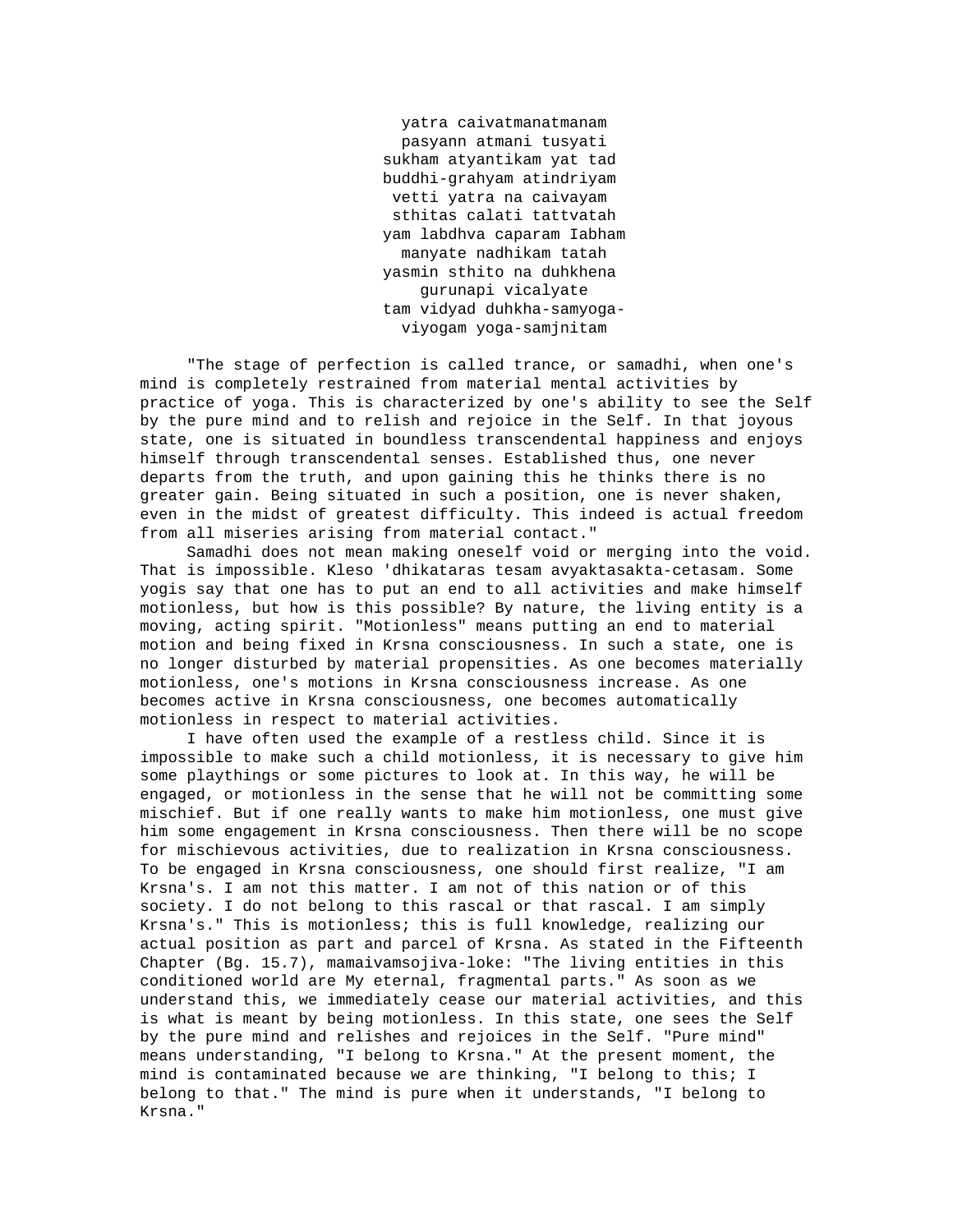Rejoicing in the Self means rejoicing with Krsna. Krsna is the Supersoul, or the Superself. I am the individual soul, or the individual self. The Superself and the self enjoy together. Enjoyment cannot be alone; there must be two. What experience do we have of solitary enjoyment? Solitary enjoyment is not possible. Enjoyment means two: Krsna, who is the Supersoul, and the individual soul.

 If one is convinced that "I am part and parcel of Krsna," one is not disturbed even in the midst of the greatest difficulties, because one knows that Krsna will give protection. That is surrender. To attain this position, one must try his best, use his intelligence, and believe in Krsna. Balasya neha saranam pitarau nrsimha (SB. 7.9.19). If Krsna does not protect us, nothing can save us. If Krsna neglects us, there is no remedy, and whatever measures we take to try to protect ourselves will be ultimately defeated. There may be many expert physicians treating a diseased man, but that is no guarantee that he will live. If Krsna so wills, a person will die despite the best physicians and medicines. On the other hand, if Krsna is protecting us, we will survive even without medical treatment. When one is fully surrendered to Krsna, he becomes happy, knowing that regardless of the situation, Krsna will protect him. He is just like a child who is fully surrendered to his parents, confident that they are there to protect him. As stated by Yamunacarya in his Stotra-ratna (43), kadaham aikantika-nitya-kinkarah praharsayisyami sanatha jivitam: "O Lord, when shall I engage as Your permanent, eternal servant and always feel joyful to have such a perfect master?" If we know that there is someone very powerful who is our patron and savior, aren't we happy? But if we try to act on our own and at our own risk, how can we be happy? Happiness means being in Krsna consciousness and being convinced that "Krsna will give me protection," and being true to Krsna. It is not possible to be happy otherwise.

 Of course, Krsna is giving all living entities protection, even in their rebellious condition (eko bahunam yo vidadhati kaman). Without Krsna's protection, we cannot live for a second. When we admit and recognize Krsna's kindness, we become happy. Krsna is protecting us at every moment, but we do not realize this, because we have taken life at our own risk. Krsna gives us a certain amount of freedom, saying, "All right, do whatever you like. As far as possible, I will give you protection." However, when the living entity is fully surrendered to Krsna, Krsna takes total charge and gives special protection. If a child grows up and doesn't care for his father and acts freely, what can his father do? He can only say, "Do whatever you like." But when a son puts himself fully under his father's protection, he receives more care. As Krsna states in the Ninth Chapter of Bhagavad-gita (9.29),

> samo 'ham sarva-bhutesu na me dvesyo 'sti na priyah ye bhajanti tu mam bhaktya mayi te tesu capy aham

 "I envy no one, nor am I partial to anyone. I am equal to all. But whoever renders service unto Me in devotion is a friend, is in Me, and I am also a friend to him."

 How can Krsna be envious of anyone? Everyone is Krsna's son. Similarly, how can Krsna be an enemy toward anyone? Since all living entities are Krsna's sons, He is everyone's friend. Unfortunately, we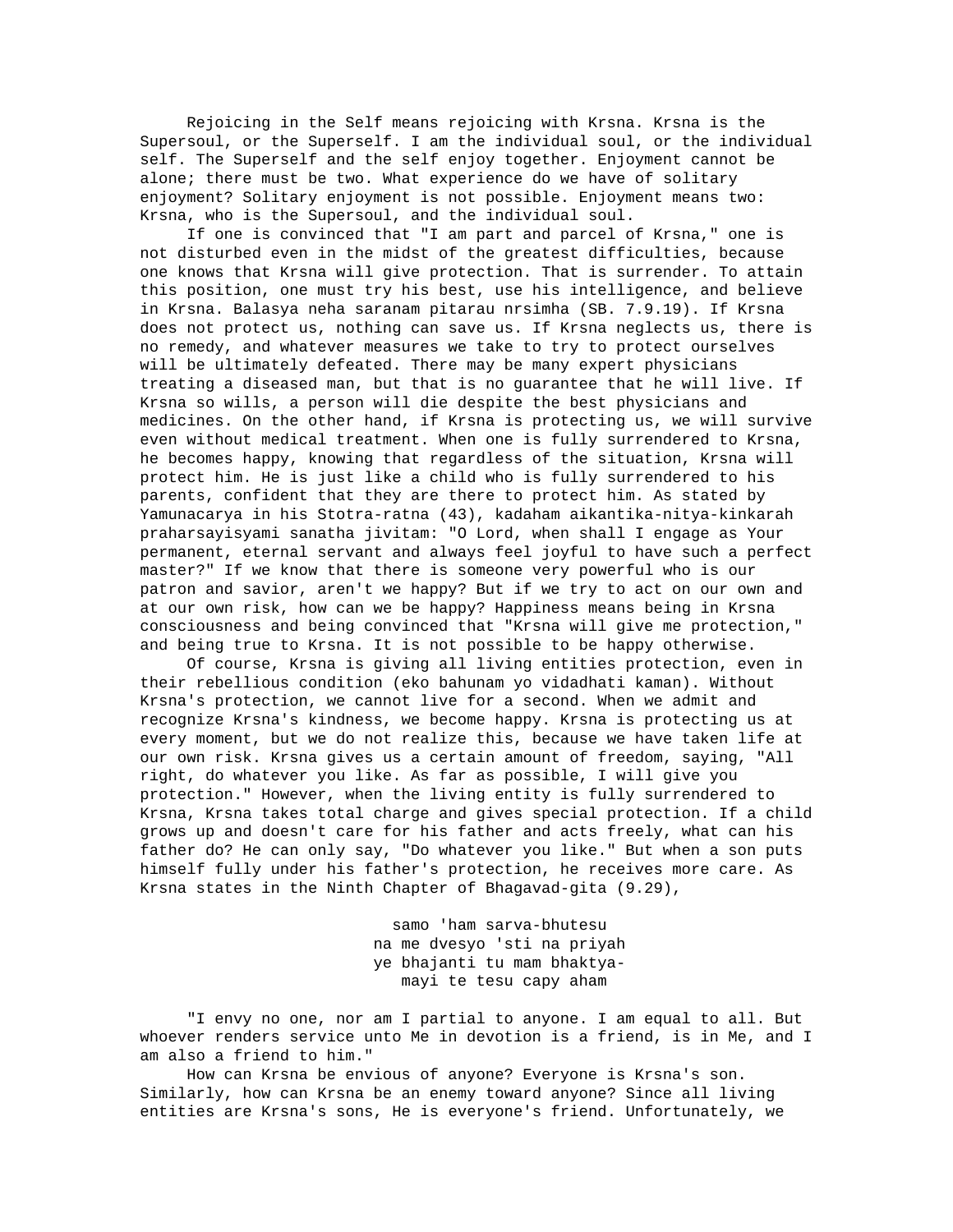are not taking advantage of His friendship, and that is our disease. Once we recognize Krsna as our eternal father and friend, we can understand that He is always protecting us, and in this way we can be happy.

> sa niscayena yoktavyo yogo 'nirvinna-cetasa sankalpa-prabha van kamams tyaktva sarvan asesatah manasaivendriya-gramam viniyamya samantatah

 "One should engage oneself in the practice of yoga with undeviating determination and faith. One should abandon, without exception, all material desires born of false ego and thus control all the senses on all sides by the mind." (Bg. 6.24)

 As stated before, this determination can be attained only by one who does not indulge in sex. Celibacy makes one's determination strong; therefore, from the very beginning Krsna states that the yogi does not engage in sex. If one indulges in sex, one,s determination will be flickering. Therefore sex life should be controlled according to the rules and regulations governing the grhastha-asrama, or sex should be given up altogether. Actually, it should be given up altogether, but if this is not possible, it should be controlled. Then determination will come because, after all, determination is a bodily affair. Determination means continuing to practice Krsna consciousness with patience and perseverance. If one does not immediately attain the desired results, one should not think, "Oh, what is this Krsna consciousness? I will give it up." No, we must have determination and faith in Krsna's words.

 In this regard, there is a mundane example. When a young girl gets married, she immediately hankers for a child. She thinks, "Now I am married. I must have a child immediately." But how is this possible? The girl must have patience, become a faithful wife, serve her husband, and let her love grow. Eventually, because she is married, it is certain that she will have a child. Similarly, when we are in Krsna consciousness, our perfection is guaranteed, but we must have patience and determination. We should think, "I must execute my duties and should not be impatient." Impatience is due to loss of determination, and loss of determination is due to excessive sex.

 The yogi should be determined and should patiently prosecute Krsna consciousness without deviation. One should be sure of success at the end and pursue this course with great perseverance, not becoming discouraged if there is any delay in the attainment of success. Success is sure for the rigid practitioner. Regarding bhakti-yoga, Rupa Gosvami says,

> utsahan nisayad dhairyat tat-tat-karma-pra va rtanat sanga-tyagat sato vrtteh sadbhir bhaktih prasidhyati

 "The process of bhakti-yoga can be executed successfully with fullhearted enthusiasm, perseverance, and determination by following the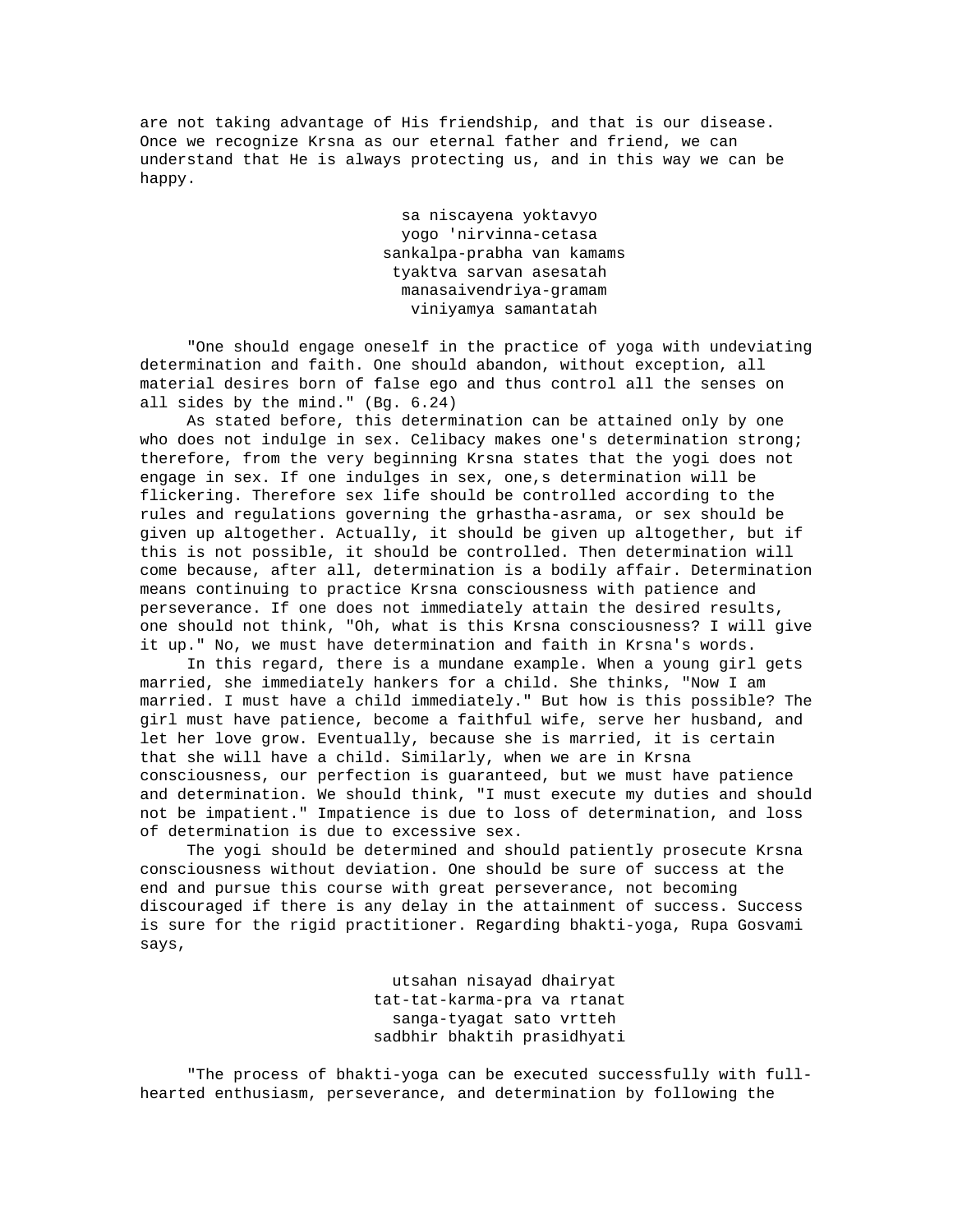prescribed duties in the association of devotees and by engaging completely in activities of goodness." (Upadesamrta 3)

 As for determination, one should follow the example of the sparrow who lost her eggs in the waves of the ocean. A sparrow laid her eggs on the shore of the ocean, but the big ocean carried away the eggs on its waves. The sparrow became very upset and asked the ocean to return her eggs. The ocean did not even consider her appeal. So the sparrow decided to dry up the ocean. She began to pick out the water in her small beak, and everyone laughed at her for her impossible determination. The news of her activity spread, and when at last Garuda, the gigantic bird carrier of Lord Visnu, heard it, he became compassionate toward his small sister bird, and so he came to see her. Garuda was very pleased by the determination of the small sparrow, and he promised to help. Thus Garuda at once asked the ocean to return her eggs lest he himself take up the work of the sparrow. The ocean was frightened by this, and returned the eggs. Thus the sparrow became happy by the grace of Garuda.

 Similarly, the practice of yoga, especially bhakti-yoga in Krsna consciousness, may appear to be a very difficult job. But if anyone follows the principles with great determination, the Lord will surely help, for God helps those who help themselves,

> sanaih sanair uparamed buddhya dhrti-grh itaya atma-samstham manah krtva na kincid api cintayet

 "Gradually, step by step, with full conviction, one should become situated in trance by means of intelligence, and thus the mind should be fixed on the Self alone and should think of nothing else." (Bg. 6.25)

 We are the self, and Krsna is also the Self. When there is sunlight, we can see the sun and ourselves also. However, when there is dense darkness, we sometimes cannot even see our own body. Although the body is there, the darkness is so dense that I cannot see myself. But when the sunshine is present, I can see myself as well as the sun. Similarly, seeing the self means first of all seeing the Supreme Self, Krsna. In the Katha Upanisad it is stated, nityo nityanam cetanas cetananam: "The Supreme Self is the chief eternal of all eternals, and He is the chief living being of all living beings." Krsna consciousness means fixing the mind on Krsna, and when the mind is thus fixed, it is fixed on the complete whole. If the stomach is cared for and supplied nutritious food, all the bodily limbs are nourished, and we are in good health. Similarly, if we water the root of a tree, all the branches, leaves, flowers, and twigs are automatically taken care of. By rendering service to Krsna, we automatically render the best service to all others.

 As stated before, a Krsna conscious person does not sit down idly. He knows that Krsna consciousness is such an important philosophy that it should be distributed. Therefore the members of this Krsna consciousness society are not just sitting in the temple but are going out on sankirtana parties, preaching and distributing this supreme philosophy. That is the mission of Sri Krsna Caitanya Mahaprabhu and His disciples. Other yogis may be satisfied with their own elevation and sit in secluded places, practicing yoga. For them, yoga is nothing more than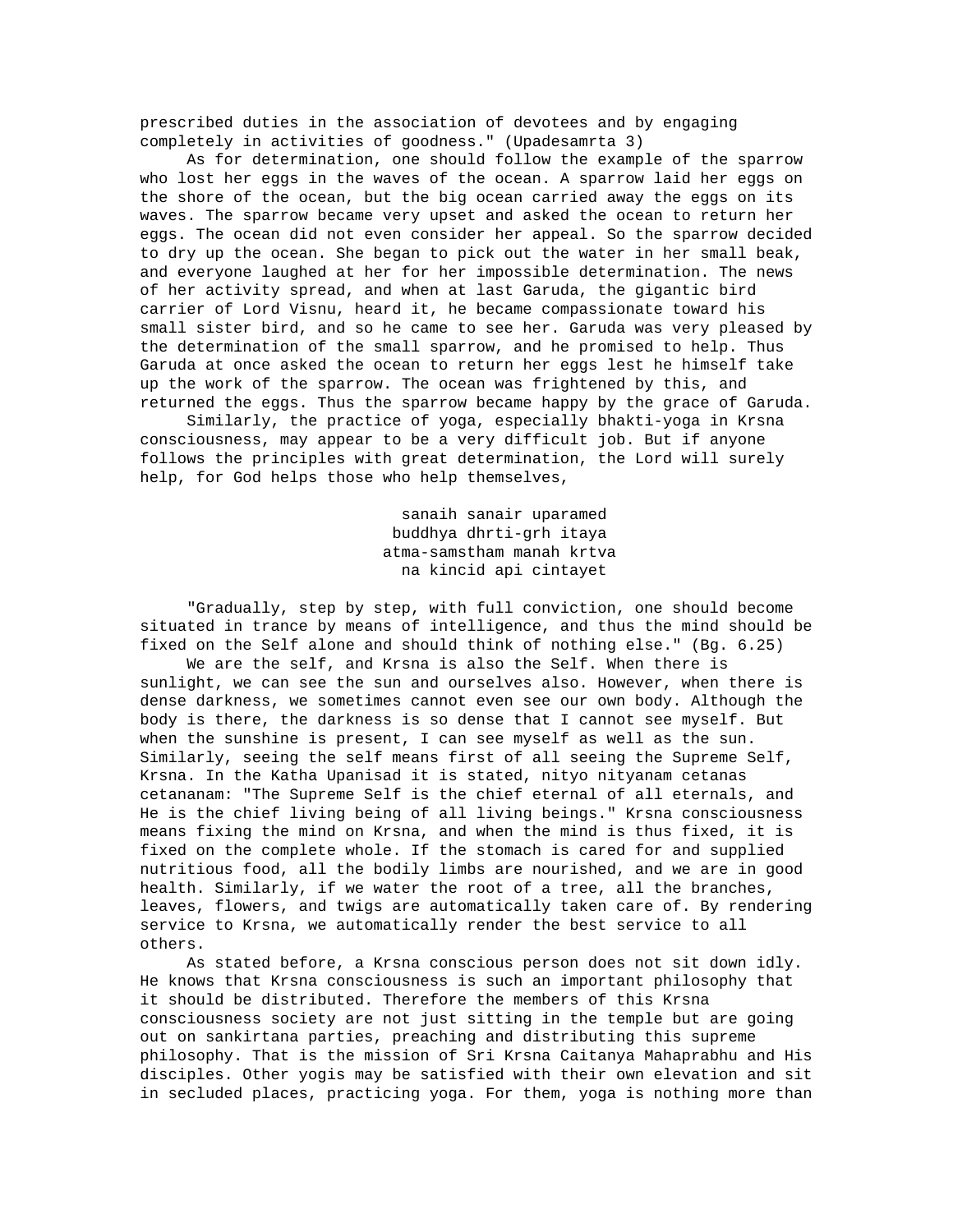their personal concern. A devotee, however, is not satisfied just in elevating his personal self.

> vancha-kalpatarubhyas ca krpa-sindhubhya eva ca patitanam pa vanebhyo vaisna vebhyo namo namah

 "I offer my respectful obeisances unto all the Vaisnava devotees of the Lord, who can fulfill the desires of everyone, just like desire trees, and who are full of compassion for the fallen souls." A devotee displays great compassion toward conditioned souls. The word krpa means "mercy," and sindhu means "ocean." A devotee is an ocean of mercy, and he naturally wants to distribute this mercy. Lord Jesus Christ, for instance, was God conscious, Krsna conscious, but he was not satisfied in keeping this knowledge within himself. Had he continued to live alone in God consciousness, he would not have met crucifixion. But no. Being a devotee and naturally compassionate, he also wanted to take care of others by making them God conscious. Although he was forbidden to preach God consciousness, he continued to do so at the risk of his own life. This is the nature of a devotee.

 It is therefore stated in Bhagavad-gita (15.68-69) that the devotee who preaches is most dear to the Lord.

> ya idam paramam guhyam mad-bhaktes v abhidhasyati bhaktim mayi param krtva mam evaisyaty asamsayah

 "For one who explains the supreme secret to the devotees, devotional service is guaranteed, and at the end he will come back to Me."

> na ca tasman manusyesu kascin me priya-krttamah bhavita na ca me tasmad anyah priyataro bhuvi

 "There is no servant in this world more dear to Me than he, nor will there ever be one more dear." Therefore the devotees go out to preach, and going forth, they sometimes meet opposing elements. Sometimes they are defeated, sometimes disappointed, sometimes able to convince, sometimes unable. It is not that every devotee is well equipped to preach. Just as there are different types of people, there are three classes of devotees. In the third class are those who have no faith. If they are engaged in devotional service officially, for some ulterior purpose, they cannot achieve the highest perfectional stage. Most probably they will slip, after some time. They may become engaged, but because they haven't complete conviction and faith, it is very difficult for them to continue in Krsna consciousness. We have practical experience in discharging our missionary activity that some people come and apply themselves to Krsna consciousness with some hidden motive, and as soon as they are economically a little well situated, they give up this process and take to their old ways again. It is only by faith that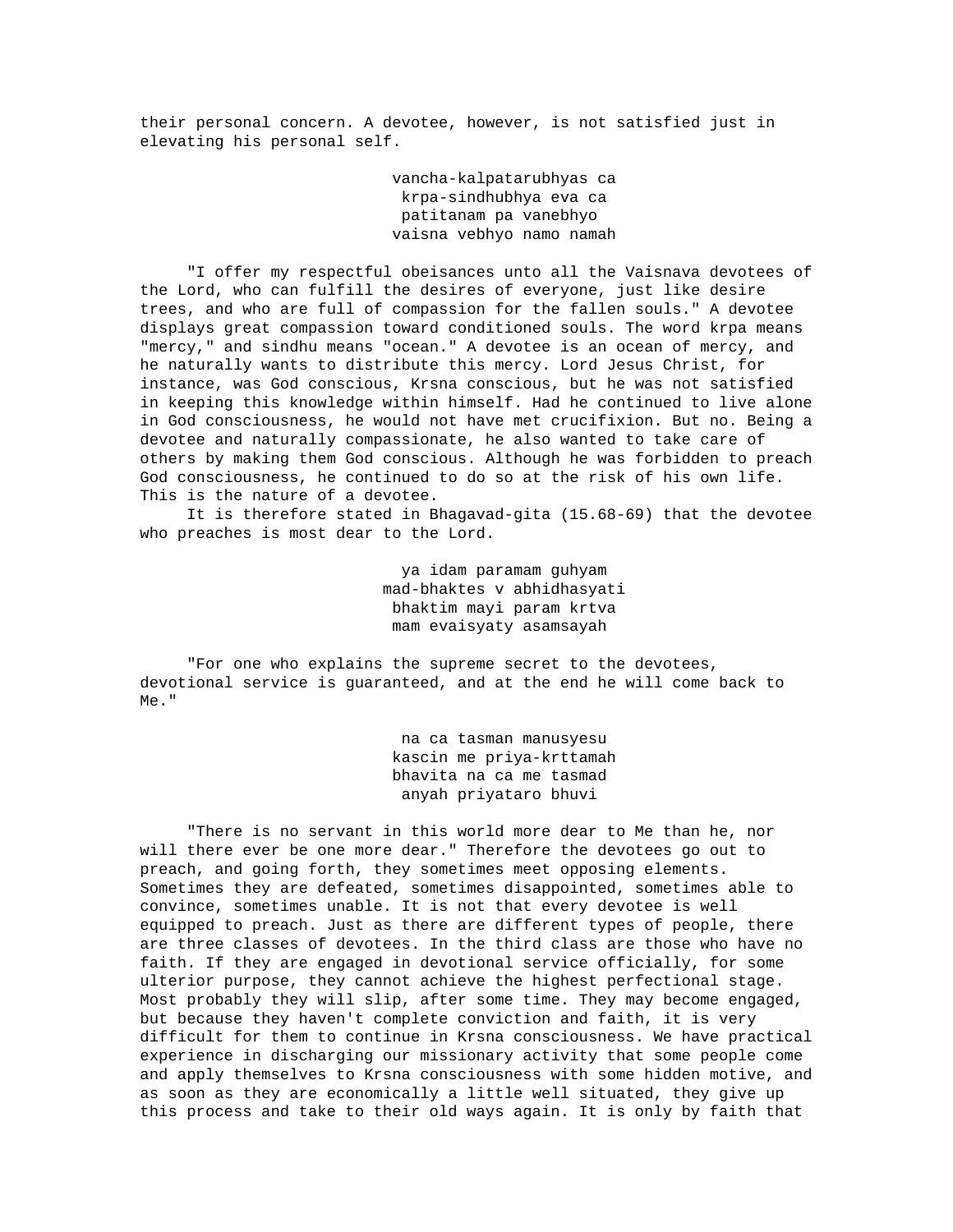one can advance in Krsna consciousness. As far as the development of faith is concerned, one who is well versed in the literatures of devotional service and has attained the stage of firm faith is called a first-class person in Krsna consciousness. And in the second class are those who are not very advanced in understanding the devotional scriptures but who automatically have firm faith that krsna-bhakti, or service to Krsna, is the best course and so in good faith have taken it up. Thus they are superior to the third class, who have neither perfect knowledge of the scriptures nor good faith but by association and simplicity are trying to follow. The third-class person in Krsna consciousness may fall down, but when one is in the second class or first class, he does not fall down. One in the first class will surely make progress and achieve the result at the end. As far as the thirdclass person in Krsna consciousness is concerned, although he has faith in the conviction that devotional service to Krsna is very good, he has no knowledge of Krsna through the scriptures like the Srimad-Bhagavatam and Bhagavad-gita. Sometimes these third-class persons in Krsna consciousness have some tendency toward karma-yoga and jnana-yoga, and sometimes they are disturbed, but as soon as the infection of karma-yoga or jnana-yoga is vanquished, they become second-class or first-class persons in Krsna consciousness. Faith in Krsna is also divided into three stages and described in Srimad-Bhagavatam. First-class attachment, second-class attachment, and third-class attachment are also explained in Srimad-Bhagavatam, in the Eleventh Canto.

 However one is situated, one should have the determination to go out and preach Krsna consciousness. That endeavor should at least be there, and one who so attempts to preach renders the best service to the Lord. Despite opposition, one should attempt to elevate people to the highest standard of self-realization. One who has actually seen the truth, who is in the trance of self-realization, cannot just sit idly. He must come out. Ramanujacarya, for instance, declared the Hare Krsna mantra publicly. He did not distribute it secretly for some fee. Recently, an Indian yogi came to America to give some "private mantra." But if a mantra has any power, why should it be private? If a mantra is powerful, why should it not be publicly declared so that everyone can take advantage of it? We are saying that this Hare Krsna maha-mantra can save everyone, and we are therefore distributing it publicly, free of charge. But in this age, people are so foolish that they are not prepared to accept it. Rather, they hanker after some secret mantra and therefore pay some "yogi" thirty-five dollars or whatever for some "private mantra." This is because people want to be cheated. But the devotees are preaching without charge, declaring in the streets, parks, and everywhere, "Here! Here is the Hare Krsna maha-mantra. Come on, take it!" But under the spell of maya, illusion, people are thinking, "Oh, this is not good." But if you charge something and bluff and cheat people, they will follow you.

 In this regard, there is a Hindi verse stating that Kali-yuga is such an abominable age that if one speaks the truth, people will come and beat him. But if one cheats, bluffs, and lies, people will be bewildered, will like it, and will accept it. If I say, "I am God," people will say, "Oh, here is Svamiji. Here is God." In this age, people don't have sufficient brain power to inquire, "How have you become God? What are the symptoms of God? Do you have all these symptoms?" Because people do not make such inquiries, they are cheated. Therefore it is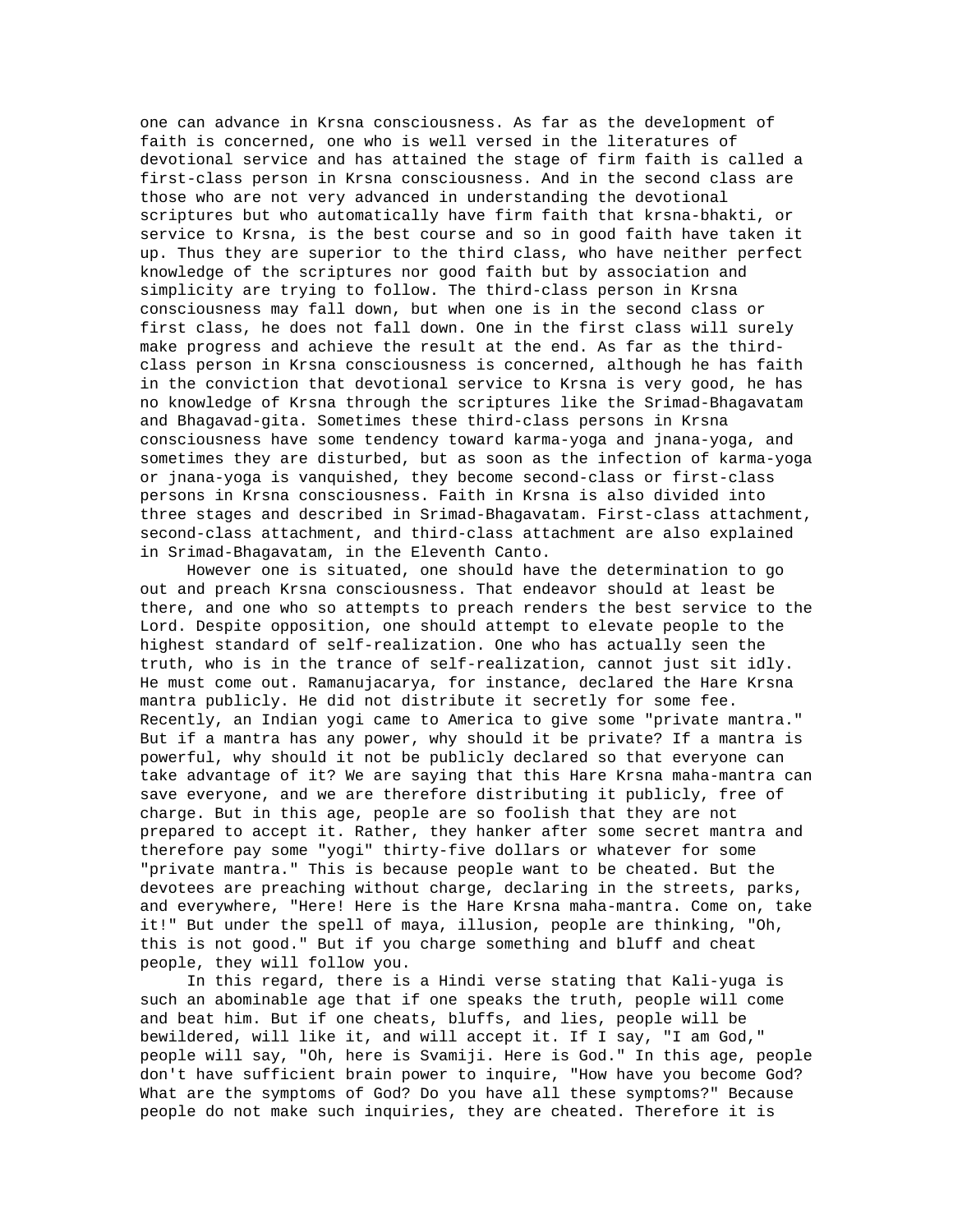necessary to be fixed in consciousness of the Self. Unless one knows and understands the real self and the Superself, one will be cheated. Real yoga means understanding this process of self-realization.

> yato yato niscalati manas cancalam asthiram tatas tato niyamyaitad atmany eva vasam nayet

 "From whatever and wherever the mind wanders due to its flickering and unsteady nature, one must certainly withdraw it and bring it back under the control of the Self." (Bg. 6.26) This is the real yogic process. If you are trying to concentrate your mind on Krsna, and the mind is diverted--wandering to some cinema or wherever--you should withdraw the mind, thinking, "Not there, please. Here." This is yoga: not allowing the mind to wander from Krsna.

 Very intense training is required to keep the mind fixed on Krsna while sitting in one place. That is very hard work indeed. If one is not so practiced and tries to imitate this process, he will surely be confused. Instead, we always have to engage ourselves in Krsna consciousness, dovetailing everything we do to Krsna. Our usual activities should be so molded that they are rendered for Krsna's sake. In this way the mind will remain fixed on Krsna. As stated before, we should not try to sit down and stare at the tip of our nose. At the present moment, attempts to engage in that type of yoga are artificial. Rather, the recommended method is chanting loudly and hearing Hare Krsna. Then, even if the mind is diverted, it will be forced to concentrate on the sound vibration "Krsna." It isn't necessary to withdraw the mind from everything; it will automatically be withdrawn, because it will be concentrated on the sound vibration. If we hear an automobile pass, our attention is automatically diverted. Similarly, if we constantly chant Hare Krsna, our mind will automatically be fixed on Krsna, although we are accustomed to think of so many other things.

 The nature of the mind is flickering and unsteady. But a selfrealized yogi has to control the mind; the mind should not control him. At the present moment, the mind is controlling us (go-dasa). The mind is telling us, "Please, why not look at that beautiful girl?" and so we look. It says, "Why not drink that nice liquor?" and we say, "Yes." It says, "Why not smoke this cigarette?" "Yes," we say. "Why not go to this restaurant for such palatable food? Why not do this? Why not do that?" In this way, the mind is dictating, and we are following. Material life means being controlled by the senses, or the mind, which is the center of all the senses. Being controlled by the mind means being controlled by the senses, because the senses are the mind's assistants. The master mind dictates, "Go see that," and the eyes, following the directions of the mind, look at the sense object. The mind tells us to go to a certain place, and the legs, under the mind's directions, carry us there. Thus, being under the direction of the mind means coming under the control of the senses. If we can control the mind, we will not be under the control of the senses. One who is under the control of the senses is known as go-dasa. The word go means "senses," and dasa means "servant." One who is master of the senses is called gosvami, because svami means "master." Therefore, one who has the title gosvami is one who has mastered the senses. As long as one is servant of the senses, he cannot be called a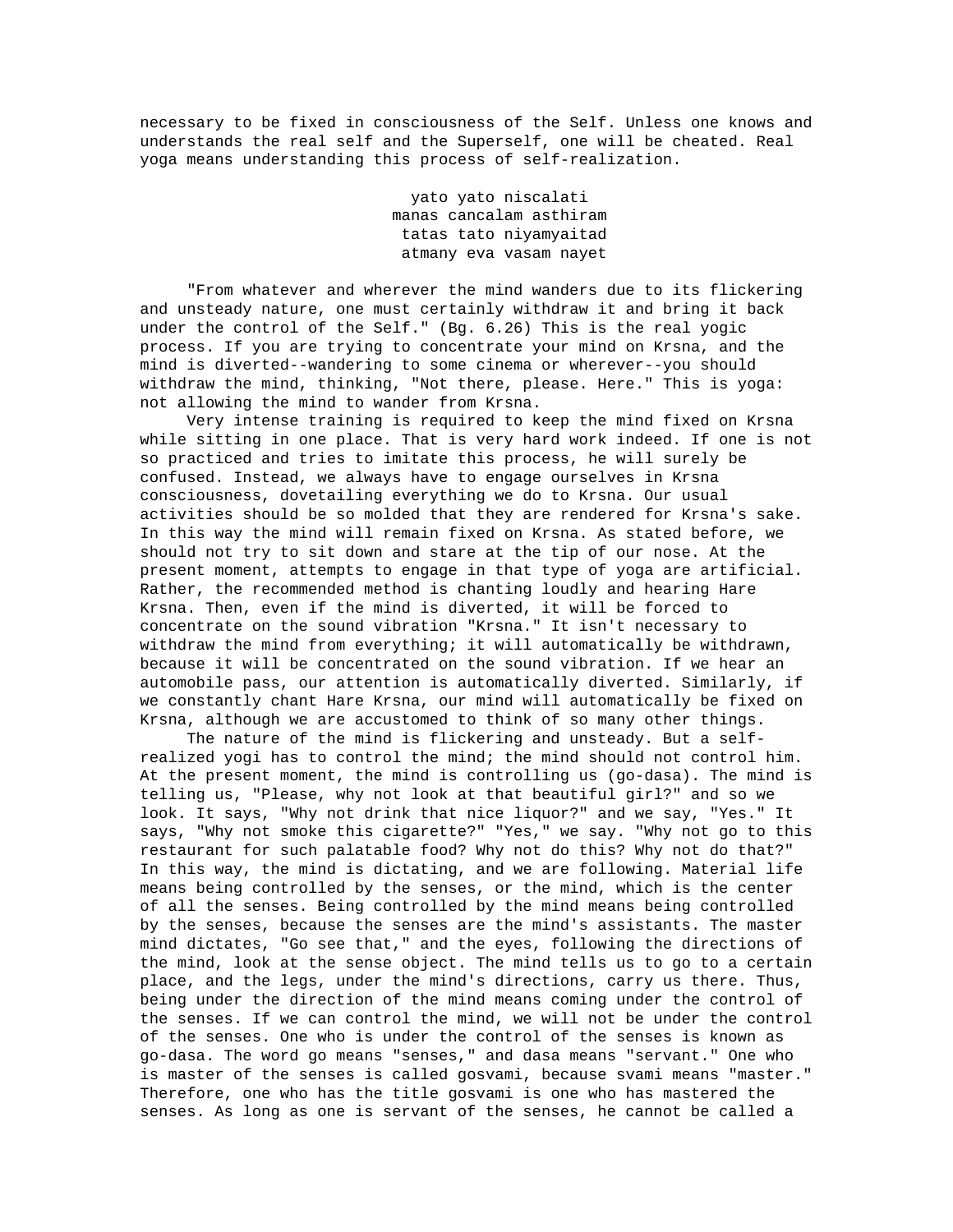gosvamior svami. Unless one masters the senses, his acceptance of the title svami or gosvami is just a form of cheating. It was Rupa Gosvami who thus defined the meaning of the word gosvami. Originally, Sanatana Gosvami and Rupa Gosvami were not gosvamis but were government ministers. It was only when they became disciples of Lord Caitanya Mahaprabhu that they became gosvamis. So gosvami is not a hereditary title but a qualification. One becomes so qualified under the directions of a bona fide spiritual master. Only when one has attained perfection in sense control can he be called a gosvamiand become a spiritual master in his turn. Unless one can master the senses, he will simply be a bogus spiritual master.

This is explained by Rupa Gosvami in his Upadesamrta (1):

 vaco vegam manasah krodha-vegam jiva-vegam uda ropastha-vegam etan vegan yo visaheta dhirah sarvam apinam prthivim sa sisyat

 "A sober person who can tolerate the urge to speak, the mind's demands, the actions of anger, and the urges of the tongue, belly, and genitals is qualified to make disciples all over the world." In this verse Rupa Gosvami mentions six "pushings" (vegam). This pushing is a kind of impetus. For instance, when nature calls, we have to go to the toilet, and we cannot check this urge. So this urge is called vegam, a kind of pushing. According to Rupa Gosvami, there are six vegams. Vaco vegam is the urge to talk unnecessarily. That is a kind of pushing of the tongue. Then there is krodha-vegam, the urge to become angry. When we are pushed to anger, we cannot check ourselves, and sometimes men become so angry that they commit murder. Similarly, the mind is pushing, dictating, "You must go there at once," and we immediately go where we are told. The wordjihva-vegam refers to the tongue's being urged to taste palatable foods. Udara-vegam refers to the urges of the belly. Although the belly is full, it still wants more food, and that is a kind of pushing of the belly. And when we yield to the pushings of the tongue and the belly, the urges of the genitals become very strong, and sex is required. If one does not control his mind or his tongue, how can he control his genitals? In this way, there are so many pushings, so much so that the body is a kind of pushing machine. Rupa Gosvami therefore tells us that one can become a spiritual master only when he can control all these urges.

 Etan vegan yo visaheta dhirah sarvam apimam prthivim sa sisyat: "One who can control the pushings and remain steady can make disciples all over the world." The word dhira means "steady, sober." Only one who is a dhira is qualified to make disciples. This all depends on one's training. Indeed, yoga means training the mind and the senses to be fixed on the Self. This is not possible by meditating only fifteen minutes a day and then going out and doing whatever the senses dictate. How can the problems of life be solved so cheaply? If we want something precious, we have to pay for it. By the grace of Lord Caitanya, this payment has been made very easy--just chant Hare Krsna. By our chanting, this system of control, this yoga system, becomes perfected. Iha haite sarva siddhi haibe tomara. Thus Lord Caitanya has blessed us. Simply by chanting Hare Krsna, we will achieve the perfection of self-realization. In this age of Kali-yuga, when people are so fallen, other processes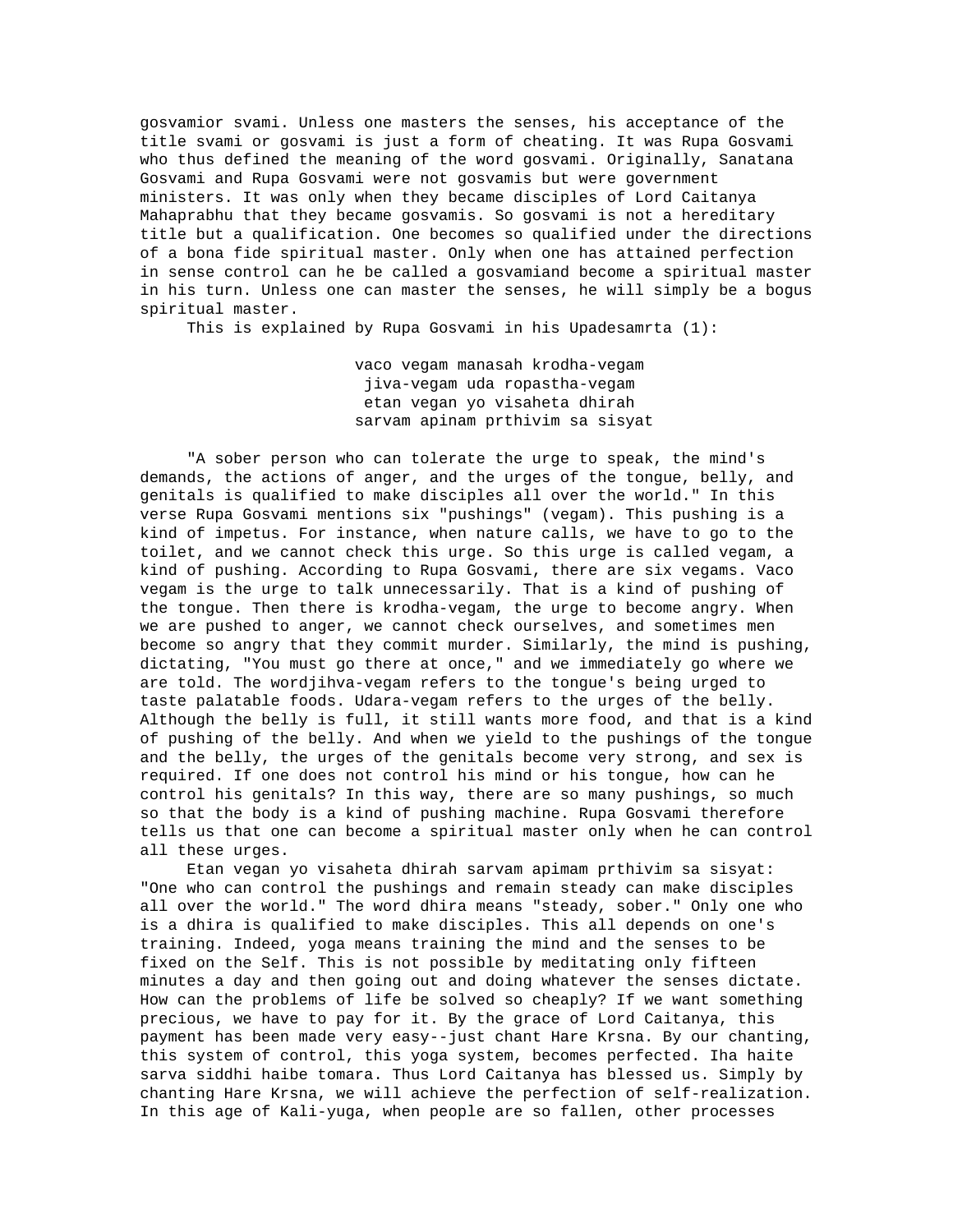will not be successful. This is the only process, and it is easy, sublime, effective, and practical. By it, one can realize oneself.

 According to Krsna in the Ninth Chapter of Bhagavad-gita (9.2), this process is the most sublime.

> raja-vidya raja-guhyam pavitram idam uttamam pratyaksa vagamam dharmyam susukham kartum a vyayam

 "This knowledge is the king of education, the most secret of all secrets. It is the purest knowledge, and because it gives direct perception of the self by realization, it is the perfection of religion. It is everlasting, and it is joyfully performed."

 After eating, a man can understand that his hunger has been satisfied; similarly, by following the principles of Krsna consciousness, one can understand that he has advanced in selfrealization.

"**Path of Perfection**" by His Divine Grace A.C. Bhaktivedanta Swami Prabhupada.

COPYRIGHT NOTICE: This is an evaluation copy of the printed version of this book, and is NOT FOR RESALE. This evaluation copy is intended for personal non-commercial use only, under the "fair use" guidelines established by international copyright laws. You may use this electronic file to evaluate the printed version of this book, for your own private use, or for short excerpts used in academic works, research, student papers, presentations, and the like. You can distribute this evaluation copy to others over the Internet, so long as you keep this copyright information intact. You may not reproduce more than ten percent (10%) of this book in any media without the express written permission from the copyright holders. Reference any excerpts in the following way: "Excerpted from "Path of Perfection" by A.C. Bhaktivedanta Swami, courtesy of the Bhaktivedanta Book Trust International, www.Krishna.com ."

This book and electronic file is Copyright 1979-2003 Bhaktivedanta Book Trust International, 3764 Watseka Avenue, Los Angeles, CA 90034, USA. All rights reserved. For any questions, comments, correspondence, or to evaluate dozens of other books in this collection, visit the website of the publishers, www.Krishna.com.

Chapter Six

Perception of the Supersoul

prasanta-manasam hy enam yoginam sukham uttamam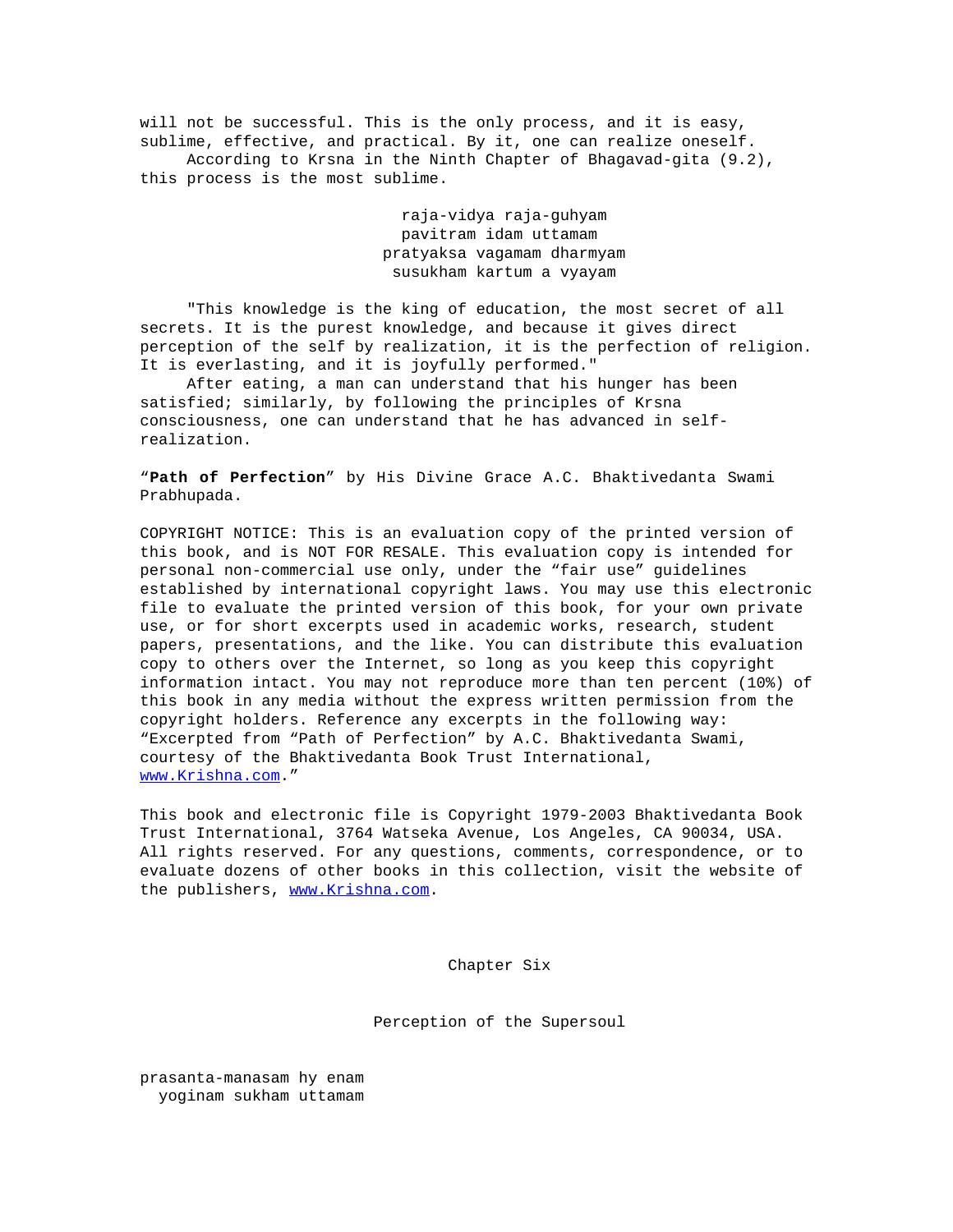upaiti santa-rajasam brahma-bhutam akalmasam

 "The yogi whose mind is fixed on Me verily attains the highest happiness. By virtue of his identity with Brahman, he is liberated; his mind is peaceful, his passions are quieted, and he is freed from sin." (Bg. 6.27)

> yunjann evam sadatmanam yogi vigata-kalmasah sukhena brahma-samsparsam atyantam sukham asnute

 "Steady in the Self, being freed from all material contamination, the yogi achieves the highest perfectional stage of happiness in touch with the Supreme Consciousness." (Bg. 6.28)

 So here is the perfection: "The yogi whose mind is fixed on Me." Since Krsna is speaking, the "Me" refers to Krsna. If I am speaking and saying, "Give me a glass of water," I do not intend that the water be supplied to someone else. We must therefore clearly understand that, since Bhagavad-gita is being spoken by Sri Krsna, when He says "unto Me," He means unto Krsna. Unfortunately, there are many commentators who deviate from these clear instructions. I do not know why; their motives are no doubt nefarious.

> sarva-bhuta-stham atmanam sarva-bhutani catmani iksate yoga-yuktatma sarvatra sama-darsanah

 "A true yogi observes Me in all beings, and also sees every being in Me. Indeed, the self-realized man sees Me everywhere." (Bg. 6.29) Sarva-bhuta-stham atmanam: "A true yogi observes Me in all beings." How is this possible? Some people say that all beings are Krsna and that therefore there is no point in worshiping Krsna separately. Consequently, such people take to humanitarian activities, claiming that such work is better. They say, "Why should Krsna be worshiped? Krsna says that one should see Krsna in every being. Therefore let us serve daridra-narayana, the man in the street." Such misinterpreters do not know the proper techniques, which have to be learned under a bona fide spiritual master.

 A true yogi, as explained before, is the devotee of Krsna, and the most advanced devotee goes forth to preach Krsna consciousness. Why? Because he sees Krsna in all beings. How is this? Because he sees that all beings are part and parcel of Krsna. He also understands that since these beings have forgotten Krsna, it is his duty to awaken them to Krsna consciousness. Sometimes missionaries go forth to educate primitive, uneducated people just because they see that they are human beings and so deserve to be educated in order to understand the value of life. This is due to the missionary's sympathy. The devotee is similarly motivated. He understands that everyone should know himself to be part and parcel of Krsna. The devotee understands that people are suffering due to their forgetfulness of Krsna.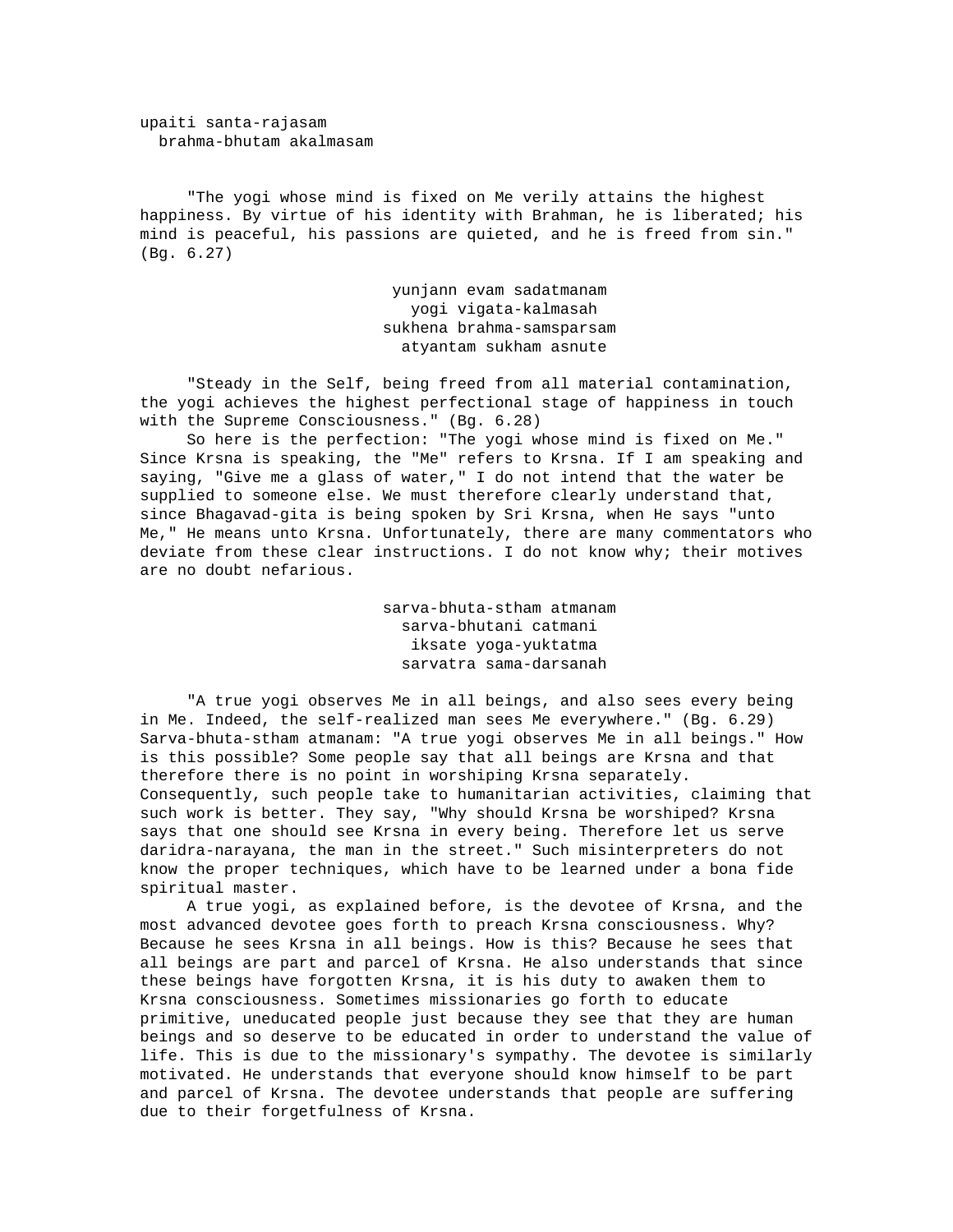Thus the devotee sees Krsna in everything. He is not under the illusion that everything has become Krsna. Rather, he sees every living being as the son of God. If I say that this boy is the son of Mr. Johnson, do I mean that this boy is Mr. Johnson himself? I may see Mr. Johnson in this boy because this boy is his son, but the distinction remains. If I see every living being as the son of Krsna, I see Krsna in every being. This should not be difficult to understand. It is neither an association nor a vision but a fact.

 When a devotee sees a cat or a dog, he sees Krsna in him. He knows that a cat, for instance, is a living being, and that due to his past deeds he has received the body of a cat. This is due to his forgetfulness. The devotee helps the cat by giving it some krsna-prasada so that someday the cat will come to Krsna consciousness. This is seeing Krsna in the cat. The devotee does not think, "Oh, here is Krsna. Let me embrace this cat and serve this cat as God." Such thinking is nonsensical. If one sees a tiger, he does not say, "Oh, here is Krsna. Come one, please eat me." The devotee does not embrace all beings as Krsna but rather sympathizes with every living being because he sees all beings as part and parcel of Krsna. In this way, "the true yogi observes Me in all beings." This is real vision.

 Whatever is done in Krsna consciousness, knowingly or unknowingly, will have its effect. Children who bow down or try to vibrate Krsna's names or clap during kirtana are actually accumulating so much in their bank account of Krsna consciousness. Fire will act, whether one is a child or an adult. If a child touches fire, the fire will burn. The fire does not say, "Oh, I will not burn him. He is a child and does not know." No, the fire will always act as fire. Similarly, Krsna is the supreme spirit, and if a child partakes in Krsna consciousness, he will be affected. Krsna will act, whether the child knows or does not know. Every living being should be given a chance to partake of Krsna consciousness because Krsna is there and will act. Therefore everyone is being invited to come and take prasada, because this prasada will someday take effect.

 We should be careful not to make the mistake of thinking that everyone is Krsna; rather, we should see Krsna in everyone. Krsna is all-pervading. Why is He to be seen only in human beings? As stated in Brahma-samhita, He is also present within the atom: andantara-sthaparamanu-cayantara-stham. The word paramanu means "atom," and we should understand that Krsna is present within every atom. "A true yogi observes Me in all beings and also sees every being in Me." How does the yogisee every being "in Me"? This is possible because the true yogi knows that everything that we see is Krsna. We are sitting on this floor or on this carpet, but in actuality we are sitting on Krsna. We should know this to be a fact. How is this carpet Krsna? It is Krsna because it is made of Krsna's energy. The Supreme Lord has various energies, of which there are three primary divisions--material energy, spiritual energy, and marginal energy. Parasya saktir vividhaiva sruyate. We living entities are marginal energy, the material world is material energy, and the spiritual world is spiritual energy. We are marginal energy in the sense that we can be either spiritually or materially situated. There is no third alternative; either we become materialistic or spiritualistic.

 As long as we are in the material world, we are seated on the material energy, and therefore we are situated in Krsna, because Krsna's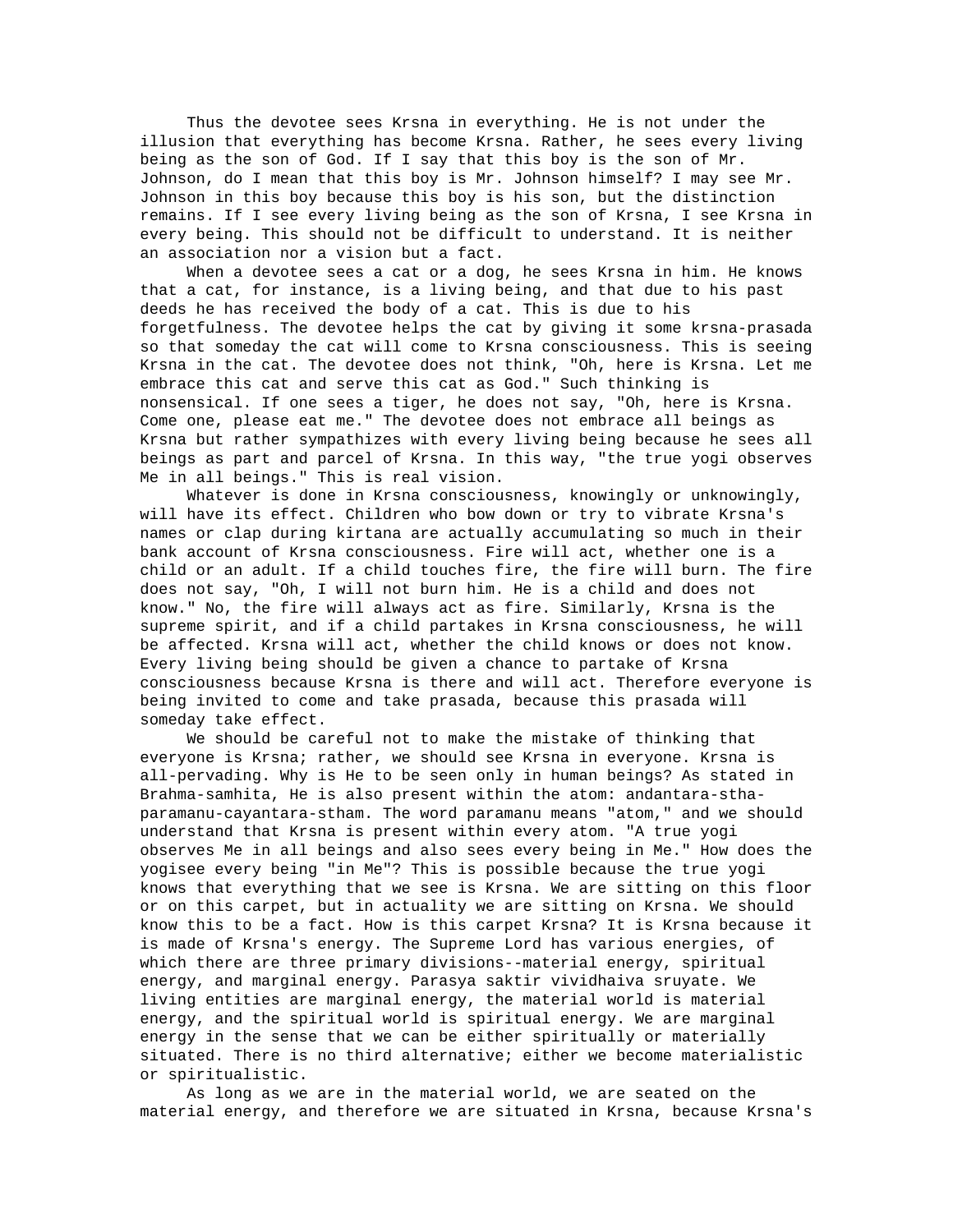energy is not separate from Krsna. A flame contains both heat and illumination, two energies. Neither the heat nor the illumination are separate from the flame; therefore in one sense heat is fire, and illumination is fire, but they can be distinguished. Similarly, this material energy is also Krsna, and although we are thinking that we are sitting on this floor, we are actually sitting on Krsna. Therefore it is stated, "The self-realized man sees Me everywhere." Seeing Krsna everywhere means seeing every living being as well as everything else in relationship to Krsna. In the Seventh Chapter of Bhagavad-gita (7.8), Lord Krsna tells Arjuna how He can be seen in various manifestations.

> raso 'ham apsu kaunteya prabhasmi sasi-suryayoh pranavah sarva- vedesu sabdah khe paurusam nrsu

 "O son of Kunti [Arjuna], I am the taste of water, the light of the sun and the moon, the syllable om in the Vedic mantras; I am the sound in ether and ability in man."

 Water is drunk by all living entities, and is needed by birds, beasts, and man. It is not only used for drinking, but for washing and for cultivating plants as well. A soldier on the battlefield can understand how important water is. When fighting, soldiers become thirsty, and if they have no water, they die. Once a person has learned the philosophy of Bhagavad-gita, whenever he drinks water, he sees Krsna. And when does a day pass when we do not drink water? This is the way of Krsna consciousness. "I am the light of the sun and the moon." So whether in the day or the night, we see either sunshine or moonshine. How, then, can we forget Krsna? This, then, is the way of perfect yoga. We have to see Krsna everywhere and at all times.

> yo mam pasyati sarvatra sarvam ca mayi pasyati tasyaham na pranasyami sa ca me na pranasyati

 "For one who sees Me everywhere and sees everything in Me, I am never lost, nor is he ever lost to Me." (Bg.6.30) This is sada tadbhava-bhavitah.: always remembering Krsna. If we practice living in this way, we never lose Krsna and are never lost to Krsna, and at the time of death we are therefore sure to go to Krsna. If we are not lost to Krsna, where can we go but to Krsna? In the Ninth Chapter, Krsna tells Arjuna, kaunteya pratijanihi na me bhaktah pranasyati (Bg. 9.31): "O son of Kunti, declare it boldly that My devotee never perishes."

 Simply don't lose sight of Krsna. That is the perfection of life. We can forget everything else, but we should never forget Krsna. If we can remember Krsna, we are the richest of men, even though people may see us as very poor. Although Rupa Gosvami and Sanatana Gosvami were learned scholars and very opulent ministers, they adopted the poor life of mendicants. In his Sri Sad-gosvamy-astaka (verse 4), Srinivasa Acarya thus describes the six Gosvamis:

> tyaktva turnam asesa-mandala-pati-srenim sada tuccha vat bhutva dina-ganesakau karunaya kaupina-kanthasritau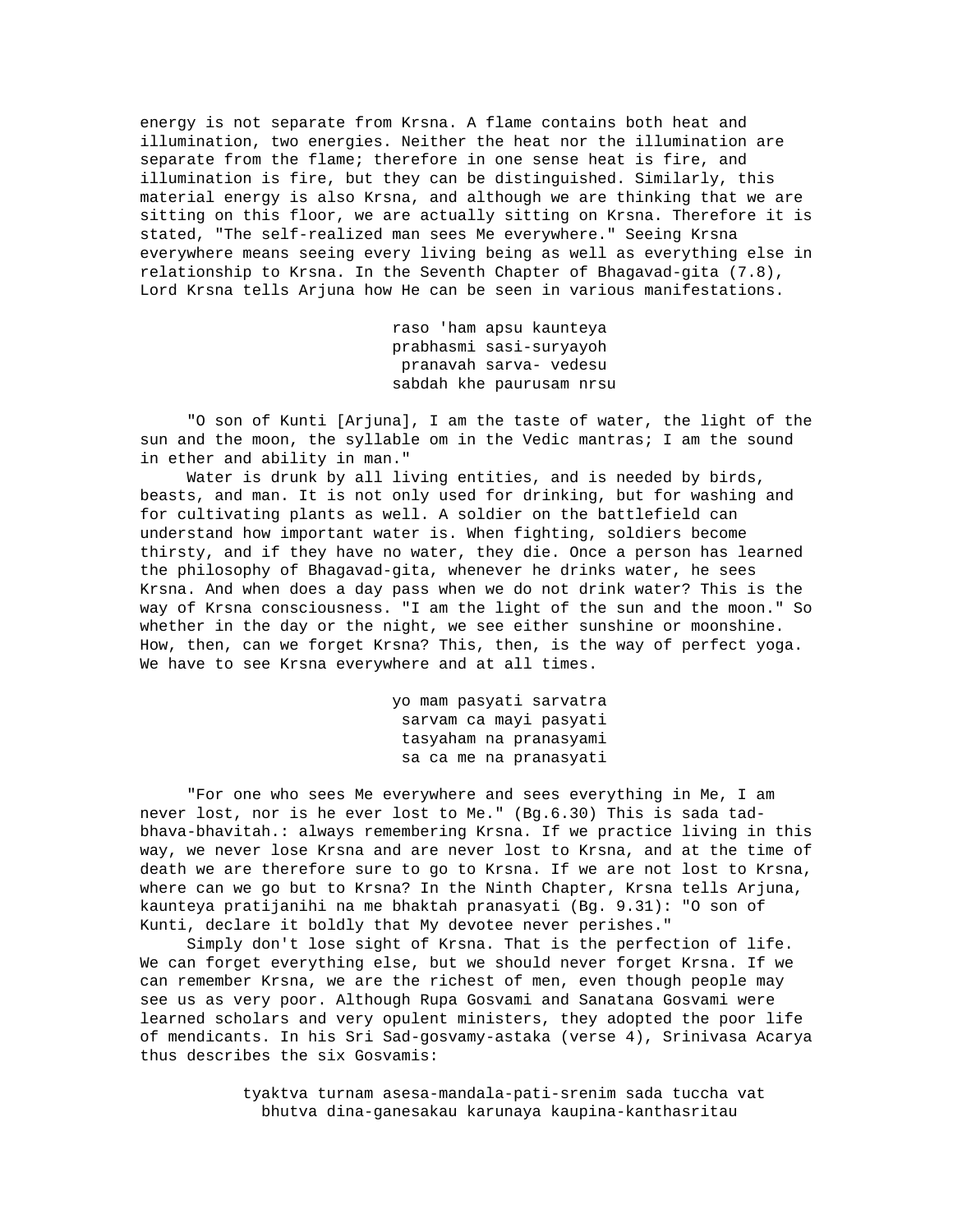gopi-bhava-rasamrtabdhi-lahari-kallola-magnau muhur vande rupa-sanatanau raghu-yugau srijiva-gopalakau

 "I offer my respectful obeisances unto the six Gosvamis--Sri Rupa Gosvami, Sri Sanatana Gosvami, Sri Raghunatha Bhatta Gosvami, Sri Raghunatha dasa Gosvami, Sri Jiva Gosvami, and Sri Gopala Bhatta Gosvami--who cast off all aristocratic association as insignificant. To deliver poor, conditioned souls, they accepted loincloths and became mendicants, but they were always merged in the ecstatic ocean of the gopis' love for Krsna, and they were always bathing repeatedly in the waves of that ocean."

 The words kaupina-kanthasritau indicate that the Gosvamis were simply wearing underwear and a loincloth and nothing else. In other words, they accepted the poorest way of life as mendicants. Generally, if one is habituated to living according to a high standard, he cannot immediately lower his standard. If a rich man accepts such a poor condition, he cannot live, but the Gosvamis lived very happily. How was this possible? Gopi-bhava-rasamrtabdhi-lahari-kallola-magnau muhur/ vande rupa-sanatanau raghu-yugau sri-iiva-gopalakau. They were actually rich because they were constantly dipping themselves in the ocean of the loving affairs of the gopis. If one simply thinks of the gopis' love for Krsna, one is not lost. There are many ways not to lose sight of Krsna. If we do not lose sight of Krsna, then we will not be lost.

 A person in Krsna consciousness certainly sees Lord Krsna everywhere, and he sees everything in Krsna. Such a person may appear to see all separate manifestations of the material nature, but in each and every instance he is conscious of Krsna, knowing that everything is the manifestation of Krsna's energy. Nothing can exist without Krsna, and Krsna is the Lord of everything--this is the basic principle of Krsna consciousness. How does the devotee know that everything is the manifestation of Krsna's energy? First of all, a Krsna conscious person is a philosopher. If he sees a tree, he thinks, "What is this tree?" He then sees that the tree has a material body--just as he has a material body--and that the tree is also a living entity, but due to the tree's past misdeeds, he has obtained such an abominable body that he cannot even move. The tree's body is material, material energy, and the devotee automatically questions, "Whose energy? Krsna's energy. Therefore the tree is connected to Krsna. Being a living entity, the tree is part and parcel of Krsna." In this way, the Krsna conscious person does not see the tree, but sees Krsna present. That is Krsna consciousness: you don't see the tree. You see Krsna. That is the perfection of yoga, and that is also samadhi.

 Krsna consciousness is the development of love of Krsna--a position transcendental even to material liberation. Why does the Krsna conscious person take such an account of the tree? Because he has love for Krsna. If you love your child and your child is away, you think of him when you see his shoes. You think, "Oh, this is my dear child's shoe." It is not that you love the shoe, but the child. The shoe, however, evokes that love. Similarly, as soon as we see Krsna's energy manifested in a living entity, we love that entity because we love Krsna. Therefore, if we love Krsna, universal love is accounted for. Otherwise "universal love" is nonsensical, because it is not possible to love everybody without loving Krsna. If we love Krsna, universal love is automatically there. Without being Krsna conscious, a person may say, "Here is my American brother,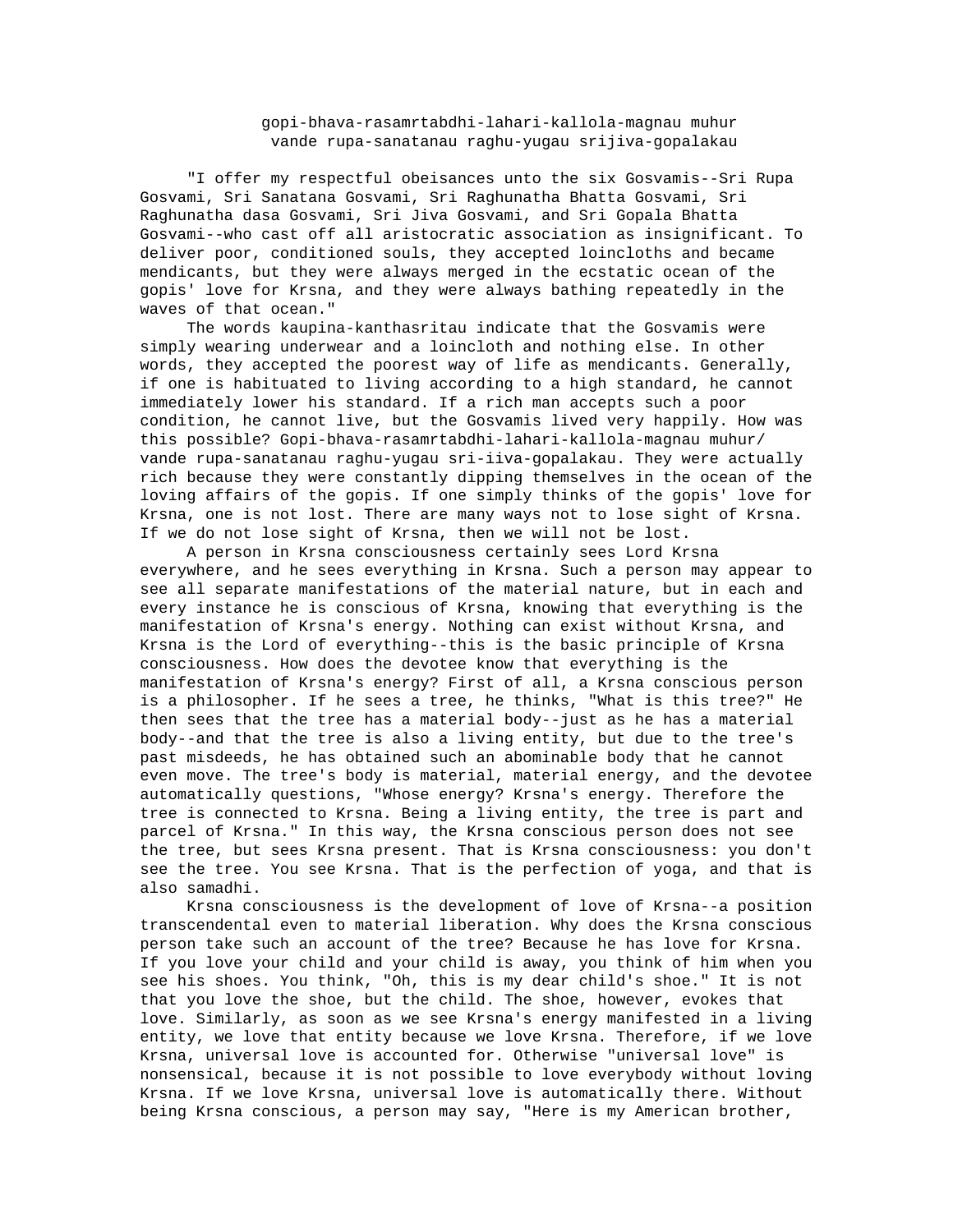and here is my Indian brother. Now let us eat this cow." Such a person may look on other humans as brothers, but he looks on the cow as food. Is this universal love? A Krsna conscious person, however, thinks, "Oh, here is a cow. Here is a dog. They are part and parcel of Krsna, but somehow or other they have acquired different bodies. This does not mean that they are not my brothers. How can I kill and eat my brothers?" That is true universal love--rooted in love for Krsna. Without such Krsna consciousness, there is no question of love at all.

 Krsna consciousness is the stage beyond self-realization in which the devotee becomes one with Krsna in the sense that Krsna becomes everything for the devotee, and the devotee becomes full in loving Krsna. An intimate relationship between the Lord and the devotee then exists. In that stage, the living entity attains his immortality. Nor is the Personality of Godhead ever out of sight of the devotee. To merge in Krsna is spiritual annihilation. A devotee takes no such risk. It is stated in the Brahma-samhita (5.38),

> premanja na-cch urita-bhakti- vilocanena santah sadaiva hrdayesu vilokayanti yam syamasundaram acintya-guna-svarupam govindam adi-purusam tam aham bhajami

 "I worship the primeval Lord, Govinda, who is always seen by the devotee whose eyes are anointed with the pulp of love. He is seen in His eternal form of Syamasundara, situated within the heart of the devotee." One who has developed such a love for Krsna sees Syamasundara, Kartamesana, always within his heart. At this stage, Lord Krsna never disappears from the sight of the devotee, nor does the devotee ever lose sight of the Lord. In the case of a yogi who sees the Lord as Paramatma within the heart, the same applies. Such a yogi turns into a pure devotee and cannot bear to live for a moment without seeing the Lord within himself.

 This is the real process by which we can see God. God is not our order supplier. We cannot demand, "Come and show Yourself." No, we first have to qualify ourselves. Then we can see God at every moment and everywhere.

> sarva-bhuta-sthitam yo mam bhajaty ekatvam asthitah sarvatha vartamano 'pi sa yogi mayi vartate

 "The yogi who knows that I and the Supersoul within all creatures are one worships Me and remains always in Me in all circumstances." (Bg. 6.31)

 A yogi who is practicing meditation on the Supersoul sees within himself the plenary portion of Krsna as Visnu--with four hands, holding conchshell, wheel, club, and lotus flower. This manifestation of Visnu, which is the yogi's object of concentration, is Krsna's plenary portion. As stated in Brahma-samhita (5.48),

> yasyaika-ninasita-kalam athavalambya jivanti loma-vila-ja jagad-anda-nathah visnur mahan sa iha yasya kala-viseso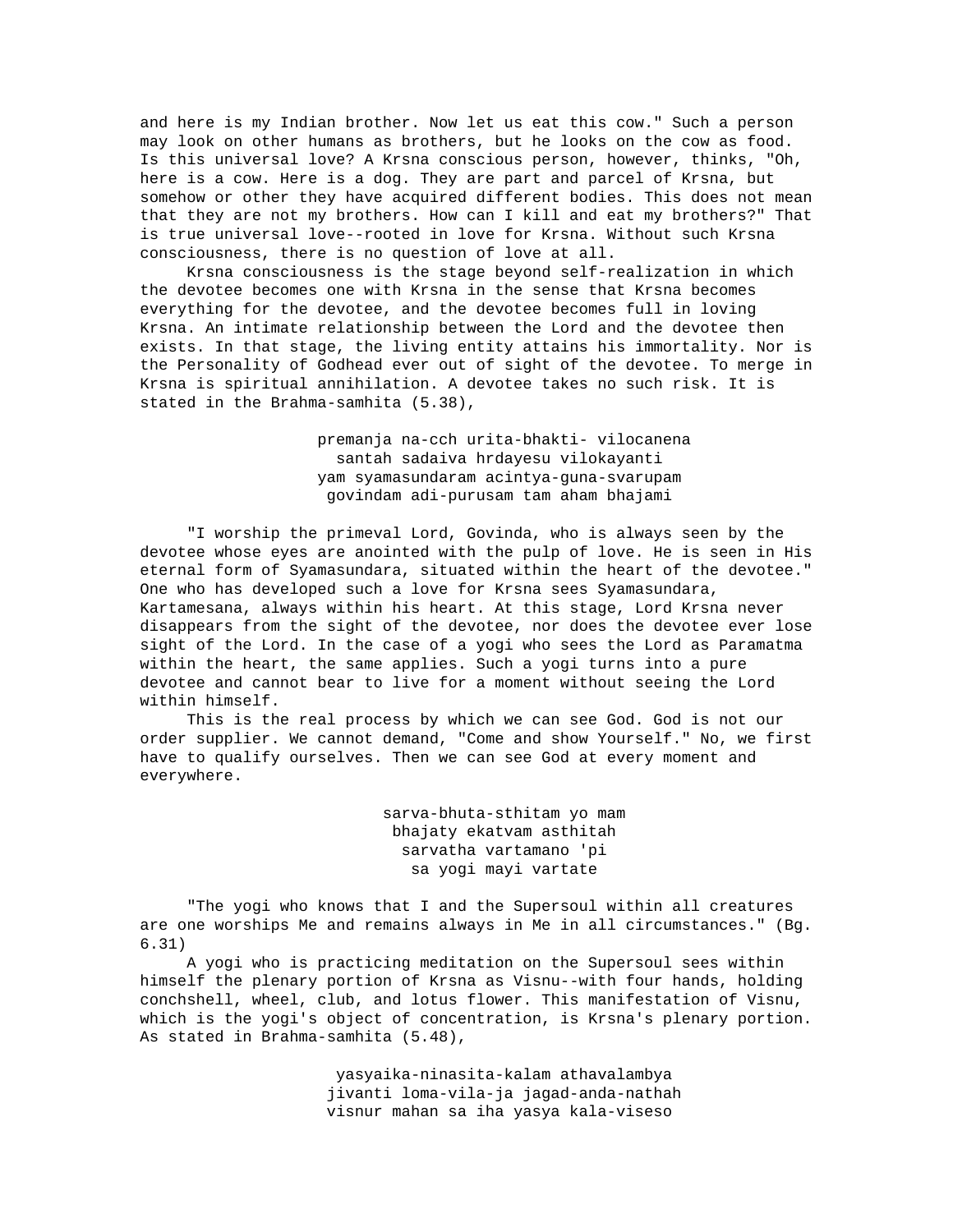## govindam adi-purusam tam aham bhajami

 "The Brahmas and other lords of the mundane worlds appear from the pores of Maha-Visnu and remain alive for the duration of His one exhalation. I adore the primeval Lord, Govinda, for Maha-Visnu is a portion of His plenary portion." The words govindam adi-purusam tam aham bhajami ("I worship Govinda, the primeval Lord") are most important. The word adi means "original," and purusam means "the Lord as the original male, the original enjoyer." And who is this Govinda whose plenary portion is the Maha-Visnu? And what is the function of the Maha-Visnu?

 In every universe there is a primary, original living entity known as Brahma. The life of Brahma is the life of the universe, and this life exists during only one breathing period (exhalation and inhalation) of the Maha-Visnu. The Maha-Visnu lies on the Causal Ocean, and when He exhales, millions of universes issue from His body as bubbles and then develop. When the Maha-Visnu inhales, these millions of universes return within Him, and this is called the process of annihilation. That, in essence, is the position of these material universes: they come out from the body of the Maha-Visnu and then again return. In the Ninth Chapter of Bhagavad-gita (9.7) it is also indicated that these material universes are manifest at a certain period and are then annihilated.

> sarva-bhutani kaunteya prakrtim yanti mamikam kalpa-ksaye punas tani kalpadau visriamy aham

 "O son of Kunti, at the end of the millennium, every material manifestation enters into My nature, and at the beginning of another millennium, by My potency I again create." The creation, maintenance, and annihilation of this material cosmic manifestation are completely dependent on the supreme will of the Personality of Godhead. "At the end of the millennium" means at the death of Brahma. Brahma lives for one hundred years, and his one day is calculated at 4,300,000,000 of our earthly years. His night is of the same duration. His month consists of thirty such days and nights, and his year of twelve months. After one hundred such years, when Brahma dies, the devastation or annihilation takes place; this means that the energy manifested by the Supreme Lord is again wound up in Himself. That is, the Maha-Visnu inhales. Then again, when there is need to manifest the cosmic world, it is done by His will: "Although I am one, I shall become many." This is the Vedic aphorism. He expands Himself in this material energy, and the whole cosmic manifestation again takes place.

 Since the entire creation and annihilation of the material universes depend on the exhaling and inhaling of the Maha-Visnu, we can hardly imagine the magnitude of that Maha-Visnu. And yet it is said here that this Maha-Visnu is but a plenary portion of the plenary portion of Krsna, who is the original Govinda. The Maha-Visnu enters into each universe as Garbhodakasayi Visnu, and Garbhodakasayi Visnu further expands as Ksirodakasayi Visnu, and it is this Visnu form that enters into the heart of every living entity. In this way, Visnu is manifest throughout the creation. Thus the yogis concentrate their minds on the Ksirodakasayi Visnu form within the heart. As stated in the last chapter of Bhagavad-gita (18.61),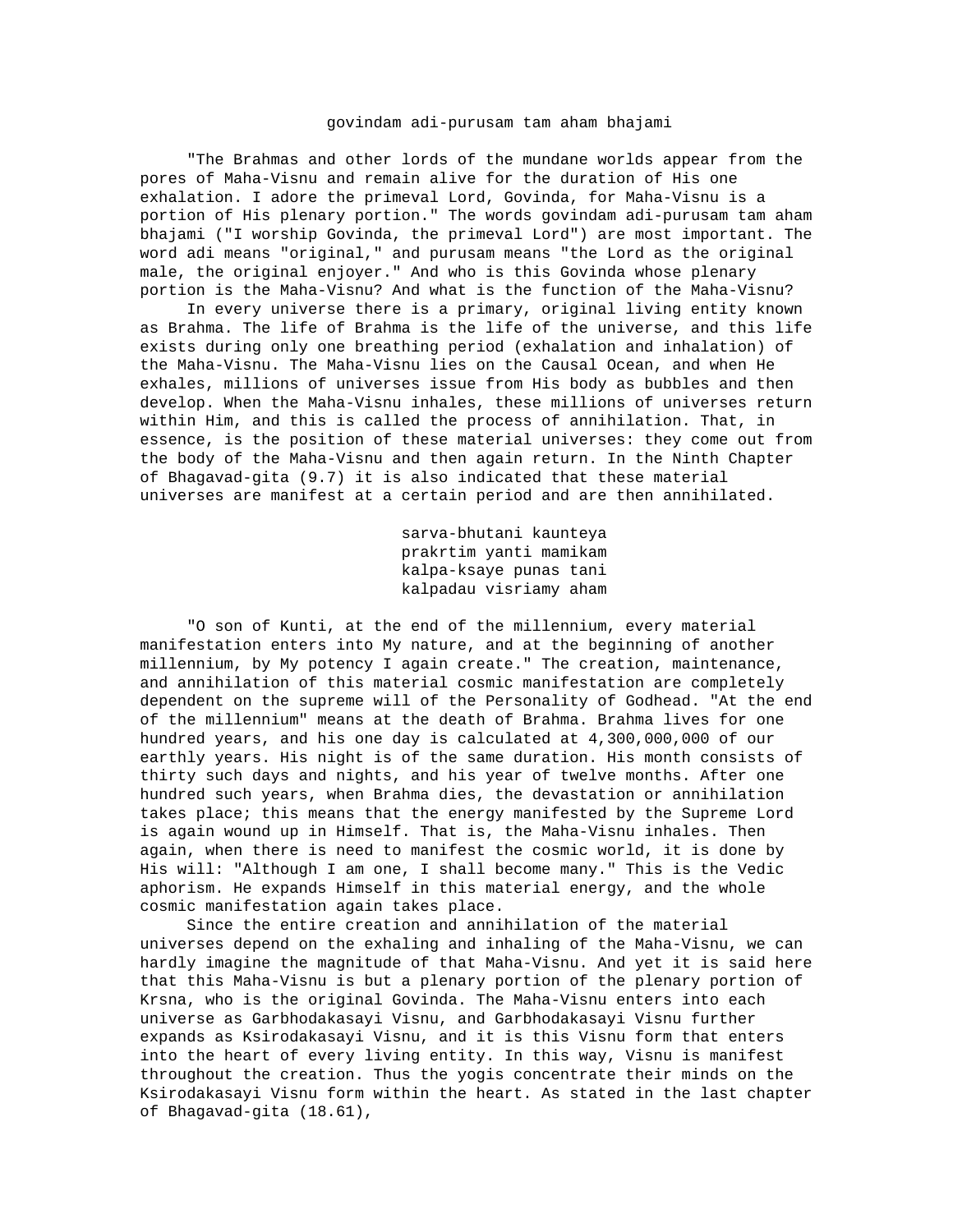inarah sarva-bhutanam hrd-dese 'rjuna tisthati bhramayan sa rva-bhutani yantrarudhani mayaya

 "The Supreme Lord is situated in everyone's heart, O Arjuna, and is directing the wanderings of all living entities, who are seated as on a machine, made of the material energy."

 Thus, according to the yogic process, the yogi finds out where the Ksirodakasayi Visnu is seated within the heart, and when he finds this form there, he concentrates on Him. The yogi should know that this Visnu is not different from Krsna. Krsna in this form of Supersoul is situated in everyone's heart. Furthermore, there is no difference between the innumerable Supersouls present in the innumerable hearts of living entities. For example, there is only one sun in the sky, but this sun may be reflected in millions of buckets of water. Or, one may ask millions and trillions of people, "Where is the sun?" And each will say, "Over my head." The sun is one, but it is reflected countless times. According to the Vedas, the living entities are innumerable; there is no possibility of counting them. Just as the sun can be reflected in countless buckets of water, Visnu, the Supreme Personality of Godhead, can live in each and everyone's heart. It is this form that is Krsna's plenary portion, and it is this form on which the yogi concentrates.

 One who is engaged in Krsna consciousness is already a perfect yogi. In fact, there is no difference between a Krsna conscious devotee always engaged in the transcendental loving service of Krsna and a perfect yogi engaged in meditation on the Supersoul. There is no difference between a yogi in samadhi (in a trance meditating on the Visnu form) and a Krsna conscious person engaged in different activities. The devotee--even though engaged in various activities while in material existence--remains always situated in Krsna. This is confirmed in the Bhakti-rasamrta-sindhu of Srila Rupa Gosvami: nikhilasv apy avasthasu/ivan-muktah saucyate. A devotee of the Lord, always acting in Krsna consciousness, is automatically liberated. This is also confirmed in the Fourteenth Chapter of Bhagavad-gita (14.26):

> mam ca yo 'vyabhicarena bhakti-yogena se vate sa gunan samatityaitan brahma-bhuyaya kalpate

 "One who engages in full devotional service, who does not fall down in any circumstance, at once transcends the modes of material nature and thus comes to the level of Brahman."

 Thus the devotee engaged in unalloyed devotional service has already transcended the material modes of nature. Being situated on the Brahman platform means being liberated. There are three platforms: the bodily, or sensual; the mental; and the spiritual. The spiritual platform is called the Brahman platform, and liberation means being situated on that platform. Being conditioned souls, we are presently situated on the bodily, or sensual, platform. Those who are a little advanced--speculators, philosophers--are situated on the mental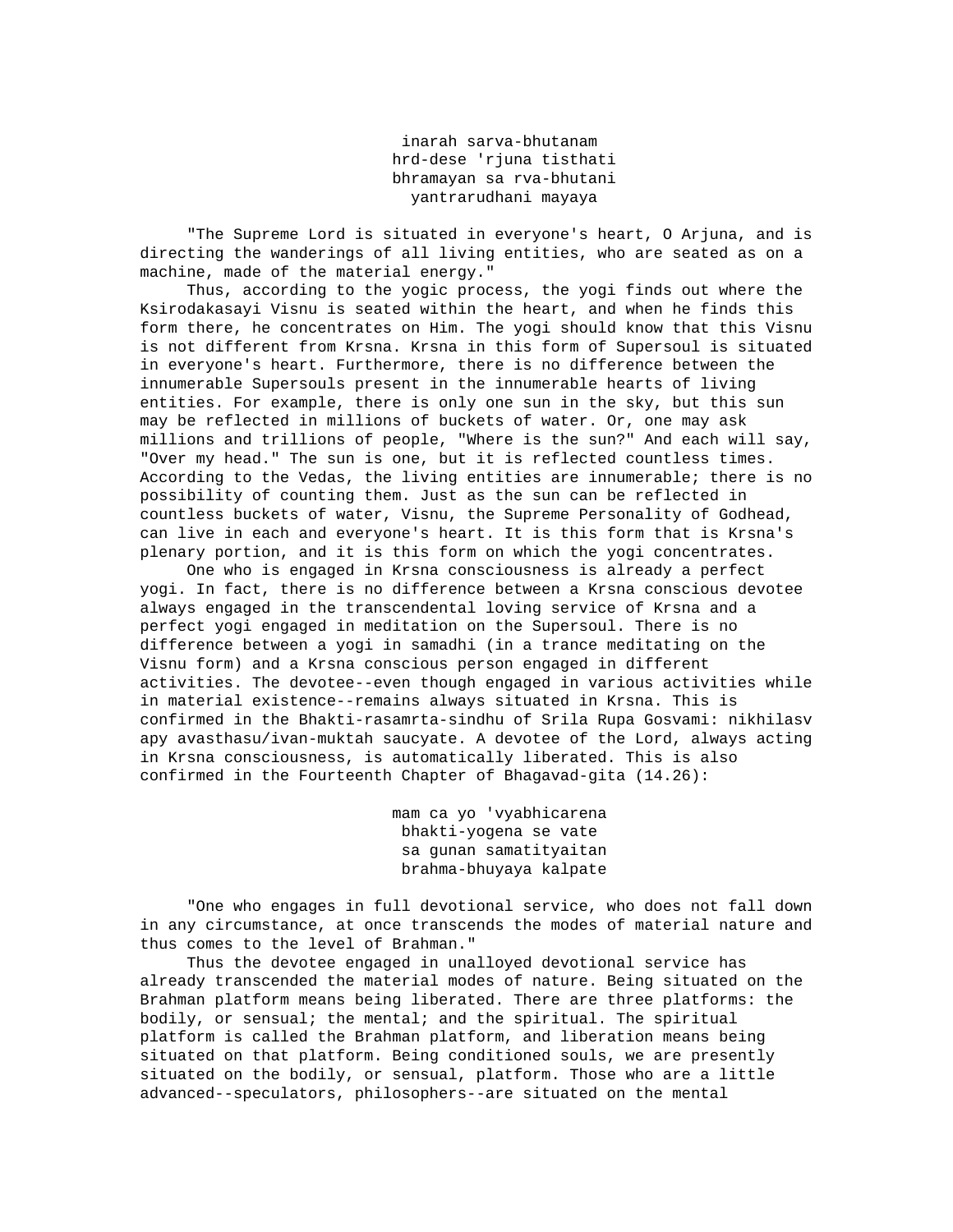platform. Above this is the platform of liberation, of Brahman realization.

 That the devotee, always acting in Krsna consciousness, is automatically situated on the liberated platform of Brahman is also confirmed in the Narada-pancaratra.:

> dik-kalady-ana vacchinne krsne ceto vidhaya ca tan-mayo bha vati ksipram jivo brahmani yojayet

 "By concentrating one's attention on the transcendental form of Krsna, who is all-pervading and beyond time and space, one becomes absorbed in thinking of Krsna and then attains the happy state of transcendental association with Him."

 Krsna consciousness is the highest stage of trance in yoga practice. This very understanding that Krsna is present as Paramatma in everyone's heart makes the yogi faultless. The Vedas confirm this inconceivable potency of the Lord as follows:

> eko 'pi san bahudha yo 'vabhati ainaryad rupam ekam ca surya vad bahudheyate

 "Visnu is one, and yet He is certainly all-pervading. By His inconceivable potency, in spite of His one form, He is present everywhere. As the sun, He appears in many places at once."

> atmaupamyena sarvatra samam pasyati yo 'rjuna sukham va yadi va duhkham sa yogi paramo matah

 "He is a perfect yogi who, by comparison to his own self, sees the true equality of all beings, both in their happiness and distress, O Arjuna!" (Bg. 6.32) This is true universal vision. It is not that God is sitting in my heart and not in the heart of a dog, cat, or cow. Sarvabhutanam means that He is sitting in the hearts of all living entities, in the human heart and in the ant's heart. The only difference is that cats and dogs cannot realize this. A human being, if he tries to follow the sankhya-yoga or bhakti-yoga system, is able to understand, and this is the prerogative of human life. If we miss this opportunity, we suffer a great loss, for we have undergone the evolutionary process and have passed through more than eight million species of life in order to get this human form. We should therefore be conscious of this and careful not to miss this opportunity. We have a good body, the human form, and intelligence and civilization. We should not live like animals and struggle hard for existence but should utilize our time thinking peacefully and understanding our relationship with the Supreme Lord. This is the instruction of Bhagavad-gita: Don't lose this opportunity; utilize it properly.

Chapter Seven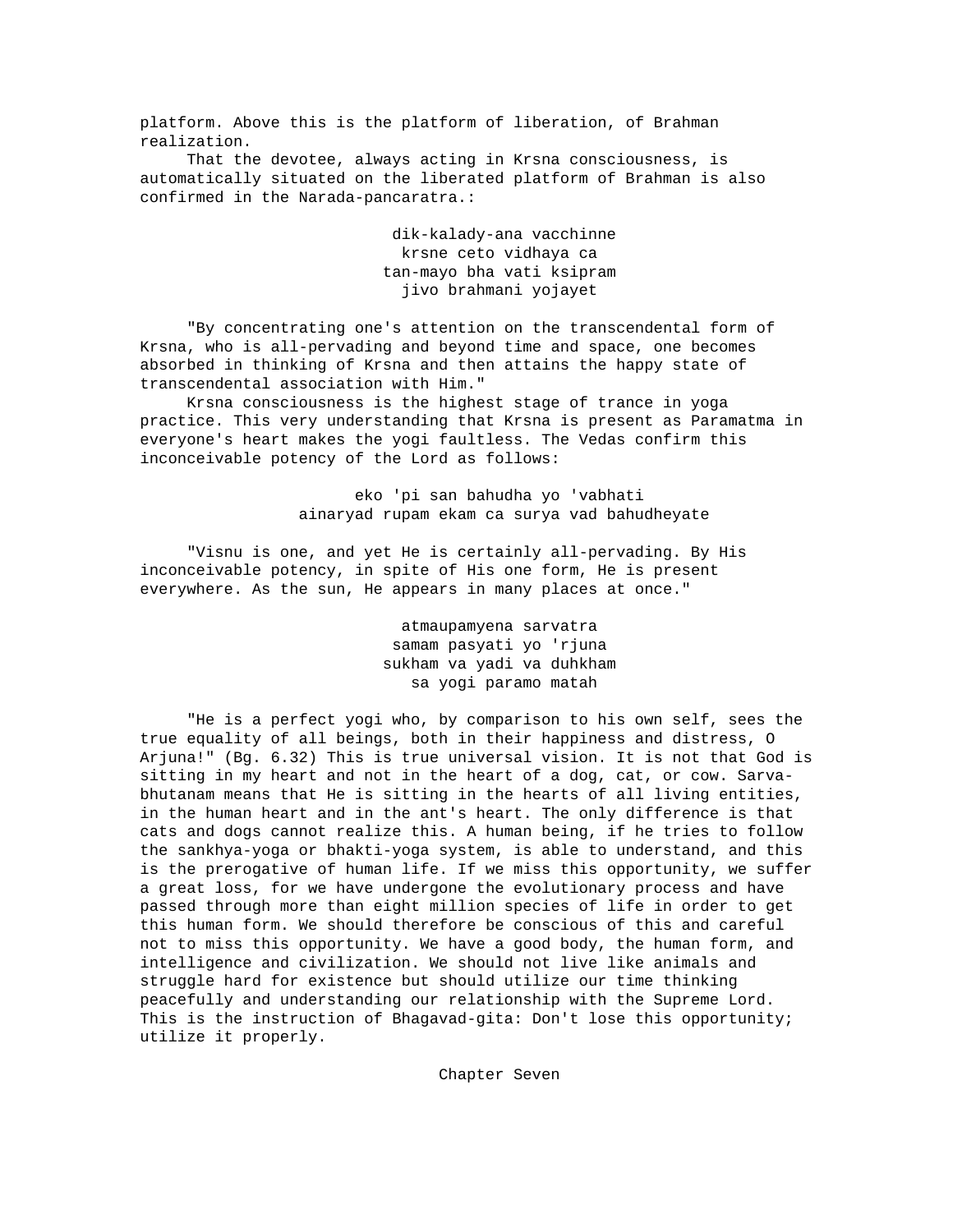arjuna uvaca yo 'yam yogas tvaya proktah samyena madhusudana etasyaham na pasyami cancaiatvat sthitim sthiram

 "Arjuna said: O Madhusudana, the system of yoga which You have summarized appears impractical and unendurable to me, for the mind is restless and unsteady." (Bg. 6.33)

 This is the crucial test of the eightfold astanga-yoga system expounded herein by Lord Sri Krsna. It has already been explained that one must sit in a certain way and concentrate the mind on the form of Visnu seated within the heart. According to the astanga-yoga system, first of all one has to control the senses, follow all the rules and regulations, practice the sitting posture and the breathing process, concentrate the mind on the form of Visnu within the heart, and then become absorbed in that form. There are eight processes in this astangayoga system, but herein Arjuna says quite frankly that this astanga-yoga system is very difficult. Indeed, he says that it "appears impractical and unendurable to me."

 Actually, the astanga-yoga system is not impractical, for were it impractical, Lord Krsna would not have taken so much trouble to describe it. It is not impractical, but it appears impractical. What may be impractical for one man may be practical for another. Arjuna is representative of the common man in the sense that he is not a mendicant or a sannyasi or a scholar. He is on the battlefield fighting for his kingdom, and in this sense he is an ordinary man engaged in a worldly activity. He is concerned with earning a livelihood, supporting his family, and so on. Arjuna has many problems, just as the common man, and generally this system of astanga-yoga is impractical for the ordinary common man. That is the point being made. It is practical for one who has already completely renounced everything and can sit in a secluded, sacred place on the side of a hill or in a cave. But who can do this in this age? Although Arjuna was a great warrior, a member of the royal family, and a very advanced person, he proclaims this yoga system impractical. And what are we in comparison to Arjuna? If we attempt this system, failure is certain.

 Therefore this system of mysticism described by Lord Krsna to Arjuna beginning with the words sucau dese and ending with yogi paramah is here rejected by Arjuna out of a feeling of inability. As stated before, it is not possible for an ordinary man to leave home and go to a secluded place in the mountains or jungles to practice yoga in this age of Kali. The present age is characterized by a bitter struggle for a life of short duration. As Kali-yuga progresses, our life span gets shorter and shorter. Our forefathers lived for a hundred years or more, but now people are dying at the age of sixty or seventy. Gradually the life span will decrease even further. Memory, mercy, and other good qualities will also decrease in this age.

 In Kali-yuga, people are not serious about self-realization even by simple, practical means, and what to speak of this difficult yoga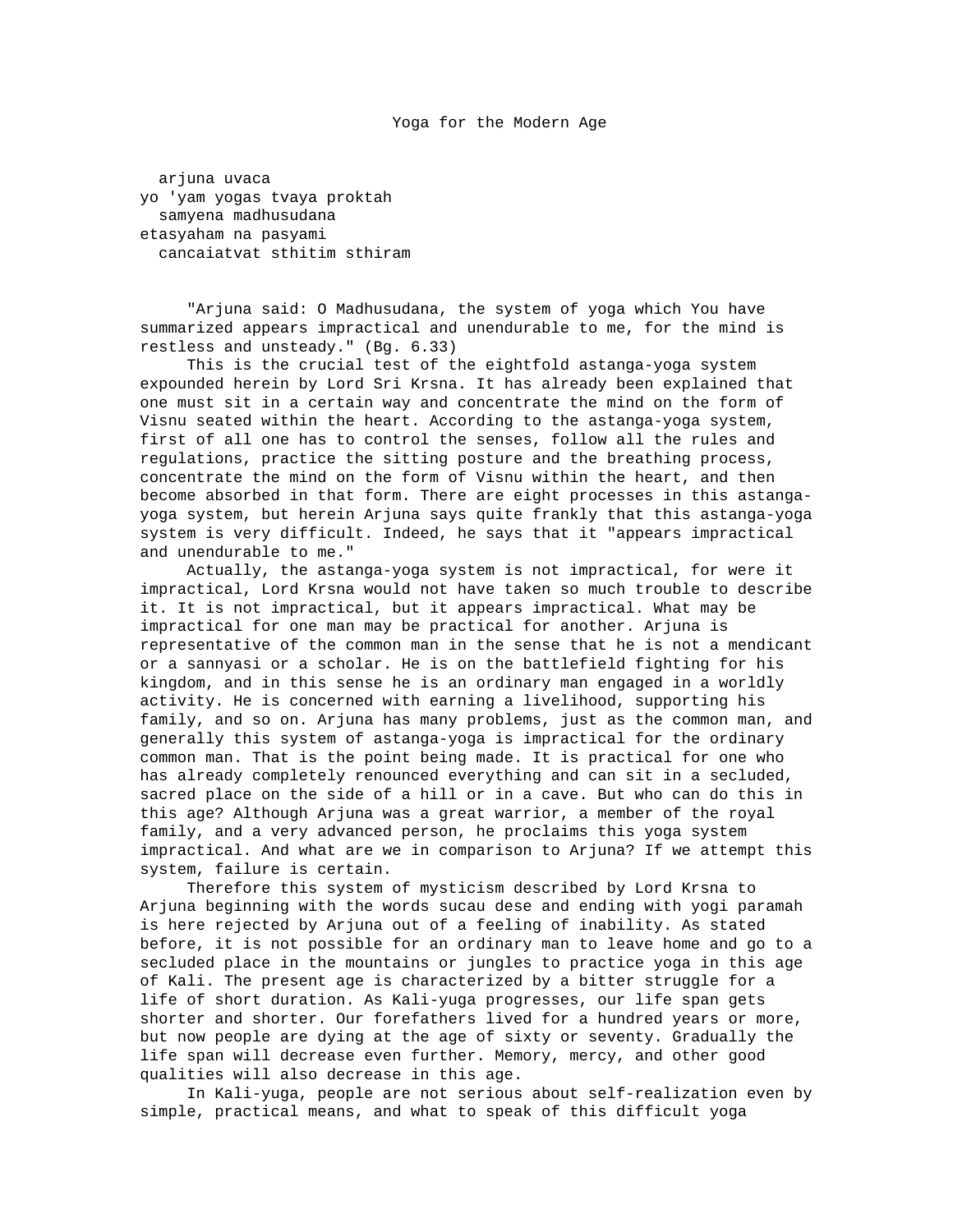system, which regulates the mode of living, the manner of sitting, selection of place, and detachment of the mind from material engagements. As a practical man, Arjuna thought it was impossible to follow this system of yoga, even though he was favorably endowed in many ways. He was not prepared to become a pseudo yogi and practice some gymnastic feats. He was not a pretender but a soldier and a family man. Therefore he frankly admitted that for him this system of yoga would be a waste of time. Arjuna belonged to the royal family and was highly elevated in terms of numerous qualities; he was a great warrior, he had great longevity, and, above all, he was the most intimate friend of Lord Krsna, the Supreme Personality of Godhead. Five thousand years ago, when Arjuna was living, the life span was very long. At that time, people used to live up to one thousand years. In the present age of Kali-yuga, the life span is limited to a hundred years; in Dvapara-yuga, the life span was a thousand years; in Treta-yuga, the life span was ten thousand years; and in Satya-yuga, the life span was one hundred thousand years. Thus as the yugas degenerate, the life span decreases. Even though Arjuna was living at a time when one would live and practice meditation for a thousand years, he still considered this system impossible.

 Five thousand years ago, Arjuna had much better facilities than we do now, yet he refused to accept this system of yoga. In fact, we do not find any record in history of his practicing it at any time. Therefore, this system must be considered generally impossible in this age of Kali. Of course, it may be possible for some very few, rare men, but for the people in general it is an impossible proposal. If this were so five thousand years ago, what of the present day? Those who are imitating this yoga system in different so-called schools and societies, although complacent, are certain!y wasting their time. They are completely ignorant of the desired goal.

 Since this astanga-yoga system is considered impossible, the bhakti-yoga system is recommended for everyone. Without training or education, one can automatically participate in bhakti-yoga. Even a small child can clap at kirtana. Therefore Lord Caitanya Mahaprabhu has proclaimed bhakti-yoga the only system practical for this age.

> harer nama harer nama harer namaiva kevalam kalau nasty eva nasty eva nasty eva gatir anyatha

 "In this age of quarrel and hypocrisy the only means of deliverance is chanting the holy name of the Lord. There is no other way. There is no other way. There is no other way." Chanting is very simple, and one will feel the results immediately. Pratyaksavagamam dharmyam. If we attempt to practice other yoga systems, we will remain in darkness; we will not know whether or not we are making progress. In bhakti-yoga, one can understand, "Yes, now I am making progress." This is the only yoga system by which one can quickly attain self-realization and liberation in this life. One doesn't have to wait for another lifetime.

> cancalam hi manah krsna pramathi bala vad drdham tyayaham nigraham manye vayor iva suduskaram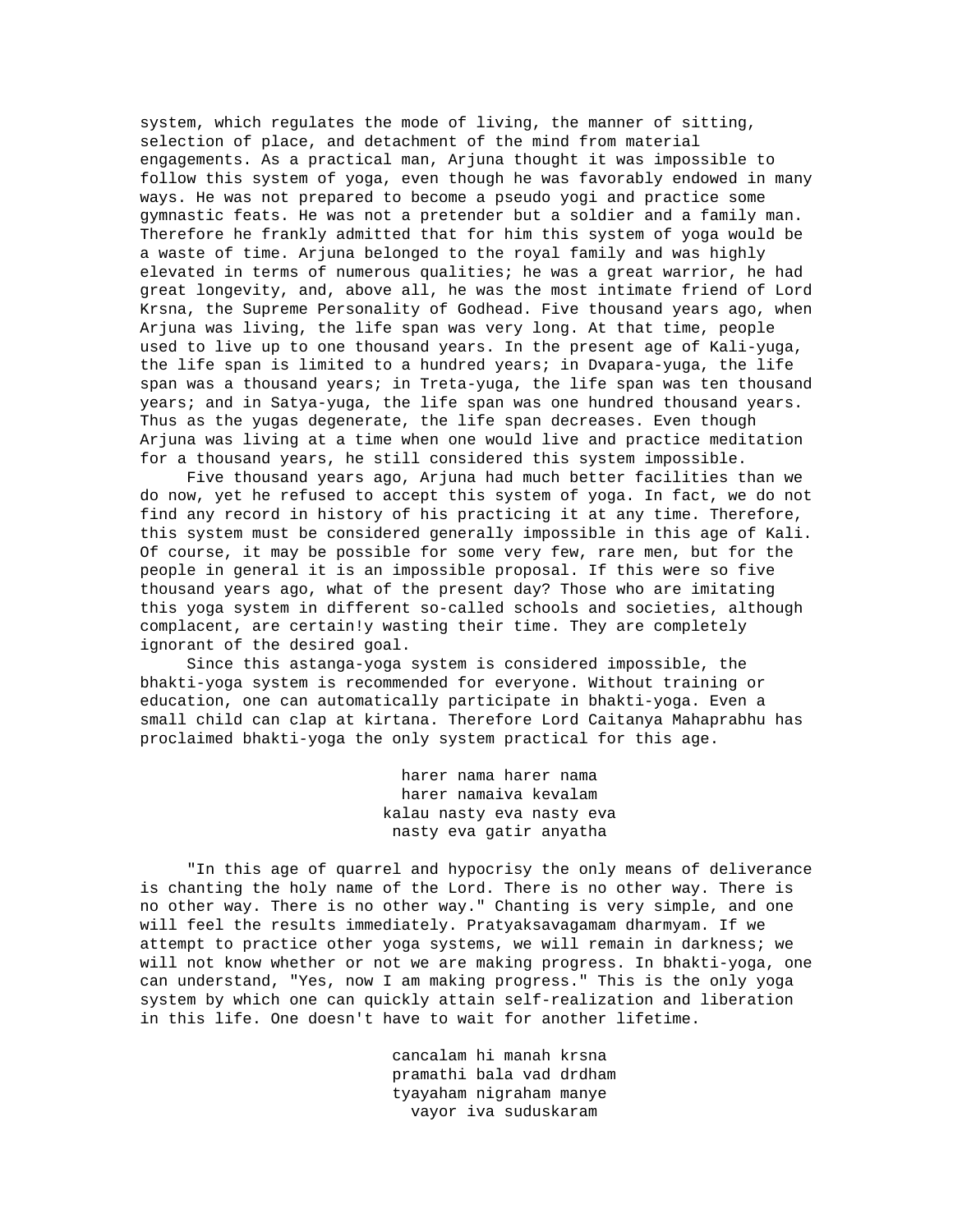"For the mind is restless, turbulent, obstinate, and very strong, O Krsna, and to subdue it is, it seems to me, more difficult than controlling the wind." (Bg. 6.34) By chanting Hare Krsna, one captures the mind immediately. Just by saying the name Krsna and hearing it, the mind is automatically fixed on Krsna. This means that the yoga system is immediately attained. The entire yoga system aims at concentration on the form of Visnu, and Krsna is the original personality from whom all these Visnu forms are expanded. Krsna is like the original candle from which all other candles are lit. If one candle is lit, one can light any number of candles, and there is no doubt that each candle is as powerful as the original candle. Nonetheless, one has to recognize the original candle as the original. Similarly, from Krsna millions of Visnu forms expand, and each Visnu form is as good as Krsna, but Krsna remains the original. Thus one who concentrates his mind on Lord Sri Krsna, the original Supreme Personality of Godhead, immediately attains the perfection of yoga.

> sri-bhagavan uvaca asamsayam maha-baho mano durnigraham calam abhyasena tu kaunteya vairagyena ca grhyate

 "The Blessed Lord said: O mighty-armed son of Kunti, it is undoubtedly very difficult to curb the restless mind, but it is possible by constant practice and by detachment." (Bg. 6.35) Krsna does not say that it is not difficult. Rather, He admits that it is difficult, but possible by means of constant practice. Constant practice means engaging ourselves in some activities that remind us of Krsna. In this Society for Krsna consciousness we therefore have many activities--kirtana, temple activities, prasada, publications, and so on. Everyone is engaged in some activity with Krsna at the center. Therefore whether one is typing for Krsna, cooking for Krsna, chanting for Krsna, or distributing literature for Krsna, he is in the yoga system, and he is also in Krsna. We engage in activities just as in material life, but these activities are molded in such a way that they are directly connected with Krsna. Thus through every activity, Krsna consciousness is possible, and perfection in yoga follows automatically.

> asamyatatmana yogo dusprapa iti me matih vasyatmana tu yatata sakyo 'vaptum upayatah

 "For one whose mind is unbridled, self-realization is difficult work. But he whose mind is controlled and who strives by right means is assured of success. That is My opinion." (Bg. 6.36) The Supreme Personality of Godhead declares that one who does not accept the proper treatment to detach the mind from material engagement can hardly achieve success in self-realization. Trying to practice yoga while engaging the mind in material enjoyment is like trying to ignite a fire while pouring water on it. Similarly, yoga practice without mental control is a waste of time. I may sit down to meditate and focus my mind on Krsna, and that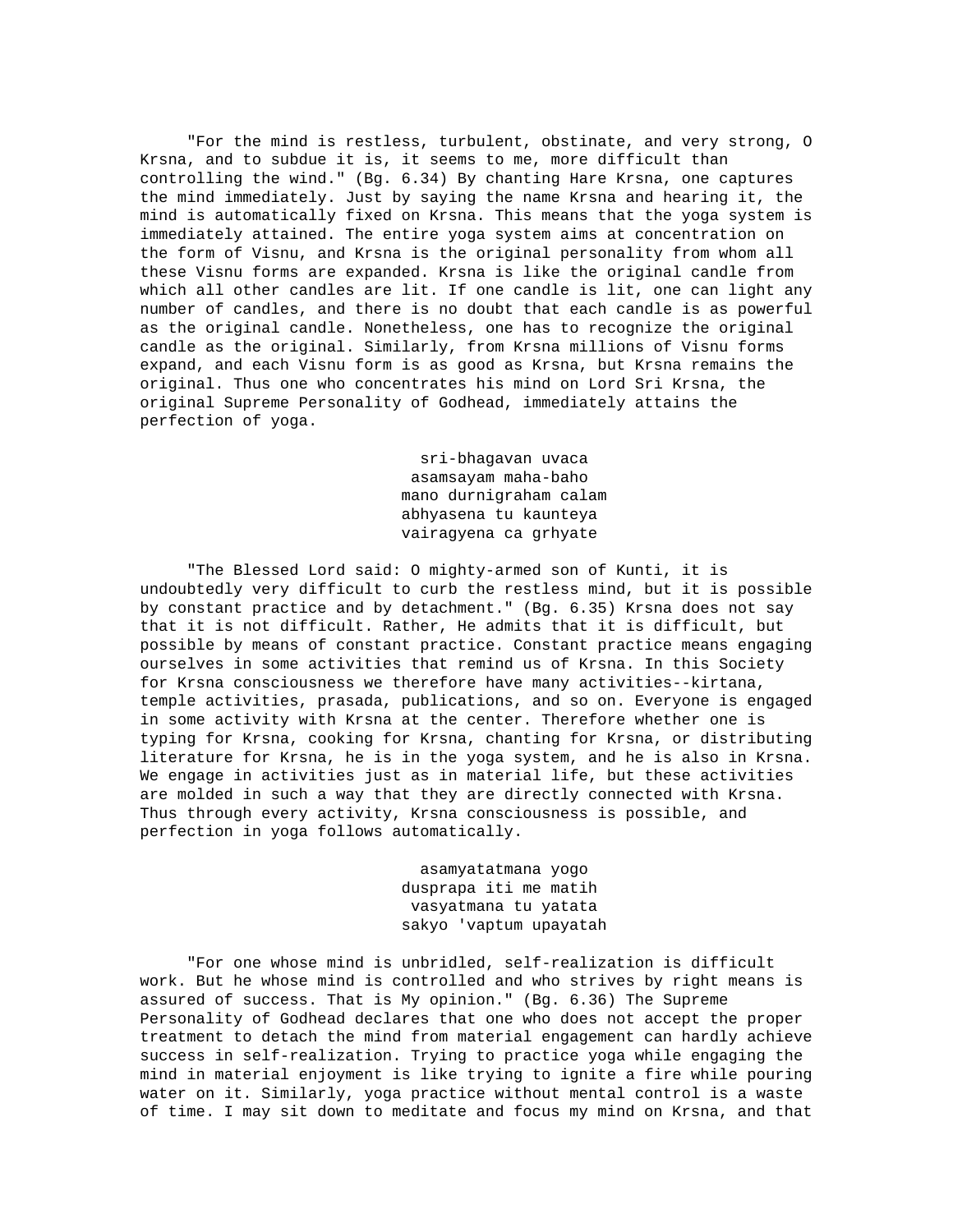is very commendable, but there are many yoga societies that teach their students to concentrate on the void or on some color. That is, they do not recommend concentration on the form of Visnu. Trying to concentrate the mind on the impersonal or the void is very difficult and troublesome. It is stated by Sri Krsna in the Twelfth Chapter of Bhagavad-gita (12.5),

> kleso 'dhikataras tesam avyaktasakta-cetasam avyakta hi gatir duhkham deha vadbhir a vapyate

 "For those whose minds are attached to the unmanifested, impersonal feature of the Supreme, advancement is very troublesome. To make progress in that discipline is always difficult for those who are embodied."

 In the temple, the devotee tries to concentrate on the form of Krsna. Concentrating on nothingness, on void, is very difficult, and naturally the mind is very flickering. Therefore instead of concentrating on the void, the mind searches out something else. The mind must be engaged in thinking of something, and if it is not thinking of Krsna, it must be thinking of maya. Therefore, pseudomeditation on the impersonal void is simply a waste of time. Such a show of yoga practice may be materially lucrative, but useless as far as spiritual realization is concerned. I may open a class in yogic meditation and charge people money for sitting down and pressing their nose this way and that, but if my students do not attain the real goal of yoga practice, they have wasted their time and money, and I have cheated them.

 Therefore one has to concentrate his mind steadily and constantly on the form of Visnu, and that is called samadhi. In Krsna consciousness, the mind is controlled by engaging it constantly in the transcendental loving service of the Lord. Unless one is engaged in Krsna consciousness, he cannot steadily control the mind. A Krsna conscious person easily achieves the result of yoga practice without separate endeavor, but a yoga practitioner cannot achieve success without becoming Krsna conscious.

Chapter Eight

Failure and Success in Yoga

 Suppose I give up my business, my ordinary occupation, and begin to practice yoga, real yoga, as explained herein by Lord Sri Krsna. Suppose I practice, and somehow or other I fail; I cannot properly complete the process. What, then, is the result? This is Arjuna's very next question.

> ariuna uvaca ayatih sraddhayopeto yogac calita-manasah aprapya yoga-samsiddhim kam gatim krsna gacchati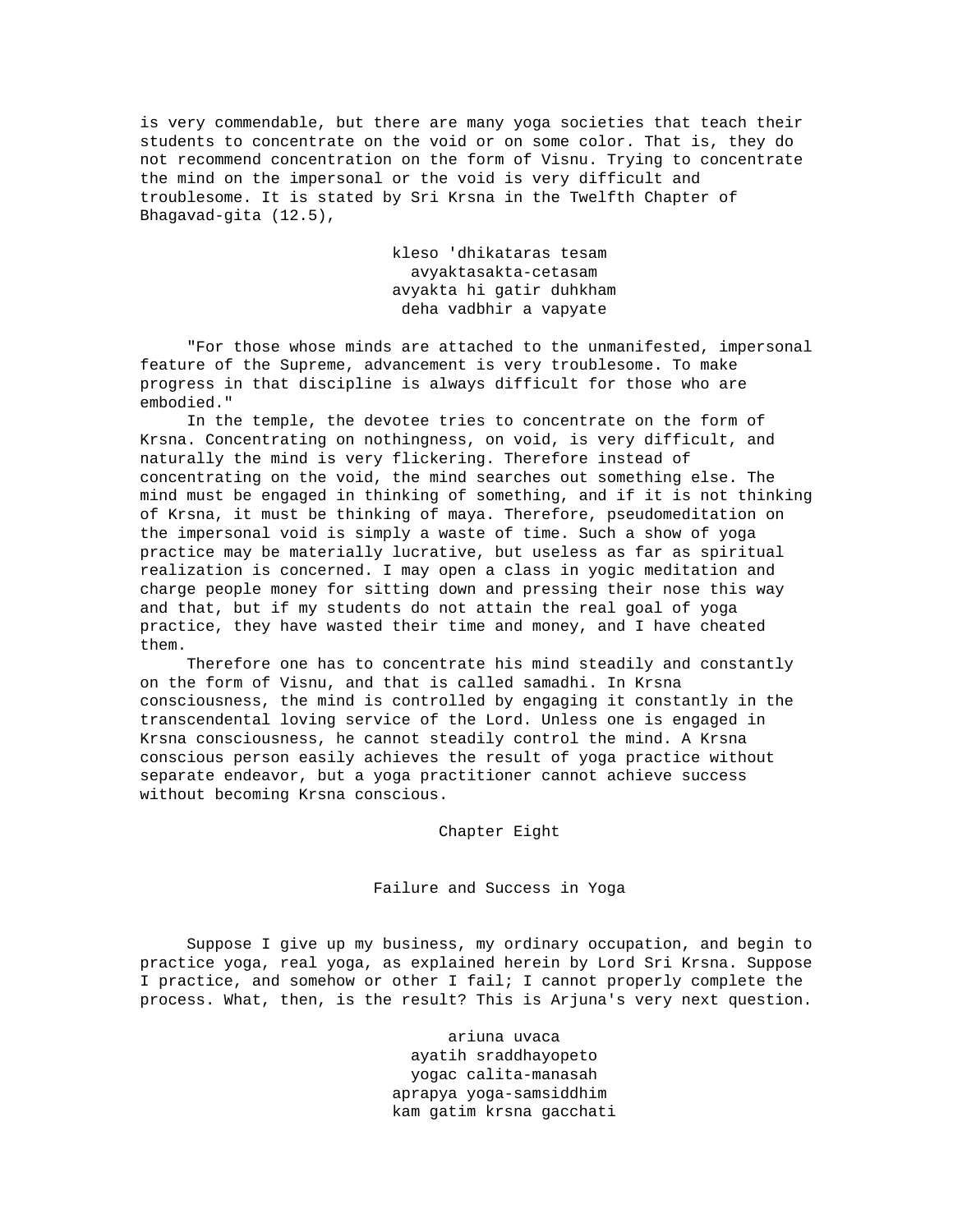"Arjuna said: What is the destination of the man of faith who does not persevere, who in the beginning takes to the process of selfrealization but who later desists due to worldly-mindedness and thus does not attain perfection in mysticism?" (Bg. 6.37)

 The path of self-realization, of mysticism, is described in the Bhagavad-gita. The basic principle of self-realization is knowing that "I am not this material body but am different from it, and my happiness is in eternal life, bliss, and knowledge." Before arriving at the point of self-realization, one must take it for granted that he is not this body. That lesson is taught in the very beginning of Bhagavad-gita: the living entity is not this material body but something different, and his happiness is in eternal life.

 Clearly, this life is not eternal. The perfection of yoga means attaining a blissful, eternal life full of knowledge. All yoga systems should be executed with that goal in mind. It is not that one attends yoga classes to reduce fat or to keep the body fit for sense gratification. This is not the goal of yoga, but people are taught this way because they want to be cheated. Actually, if you undergo any exercise program, your body will be kept fit. There are many systems of bodily exercise--weight lifting and other sports--and they help keep the body fit, reduce fat, and help the digestive system. Therefore there is no need to practice yoga for these purposes. The real purpose for practicing yoga is to realize that I am not this body. I want eternal happiness, complete knowledge, and eternal life--that is the ultimate end of the true yoga system.

 The goal of yoga is transcendental, beyond both body and mind. Self-realization is sought by three methods: (1) the path of knowledge (jnana); (2) the path of the eightfold system; or (3) the path of bhakti-yoga. In each of these processes, one has to realize the constitutional position of the living entity, his relationship with God, and the activities whereby he can reestablish the lost link and achieve the highest perfectional stage of Krsna consciousness. Following any of the above-mentioned three methods, one is sure to reach the supreme goal sooner or later. This was asserted by the Lord in the Second Chapter: even a little endeavor on the transcendental path offers a great hope for deliverance.

 Of these three methods, the path of bhakti-yoga is especially suitable for this age, because it is the most direct method of God realization. To be doubly assured, Arjuna is asking Lord Krsna to confirm His former statement. One may sincerely accept the path of selfrealization, but the process of cultivation of knowledge (jnana) and the practice of the eightfold yoga system are generally very difficult for this age. Therefore, despite constant endeavor, one may fail for many reasons. First of all, one may not be actually following the process, the rules and regulations. To pursue the transcendental path is more or less to declare war on the illusory energy. When we accept any process of self-realization, we are actually declaring war against maya, illusion, and maya is certain to place many difficulties before us. Therefore, there is a chance of failure, but one has to become very steady. Whenever a person tries to escape the clutches of the illusory energy, she tries to defeat the practitioner by various allurements. A conditioned soul is already allured by the modes of material energy, and there is every chance of being allured again, even while performing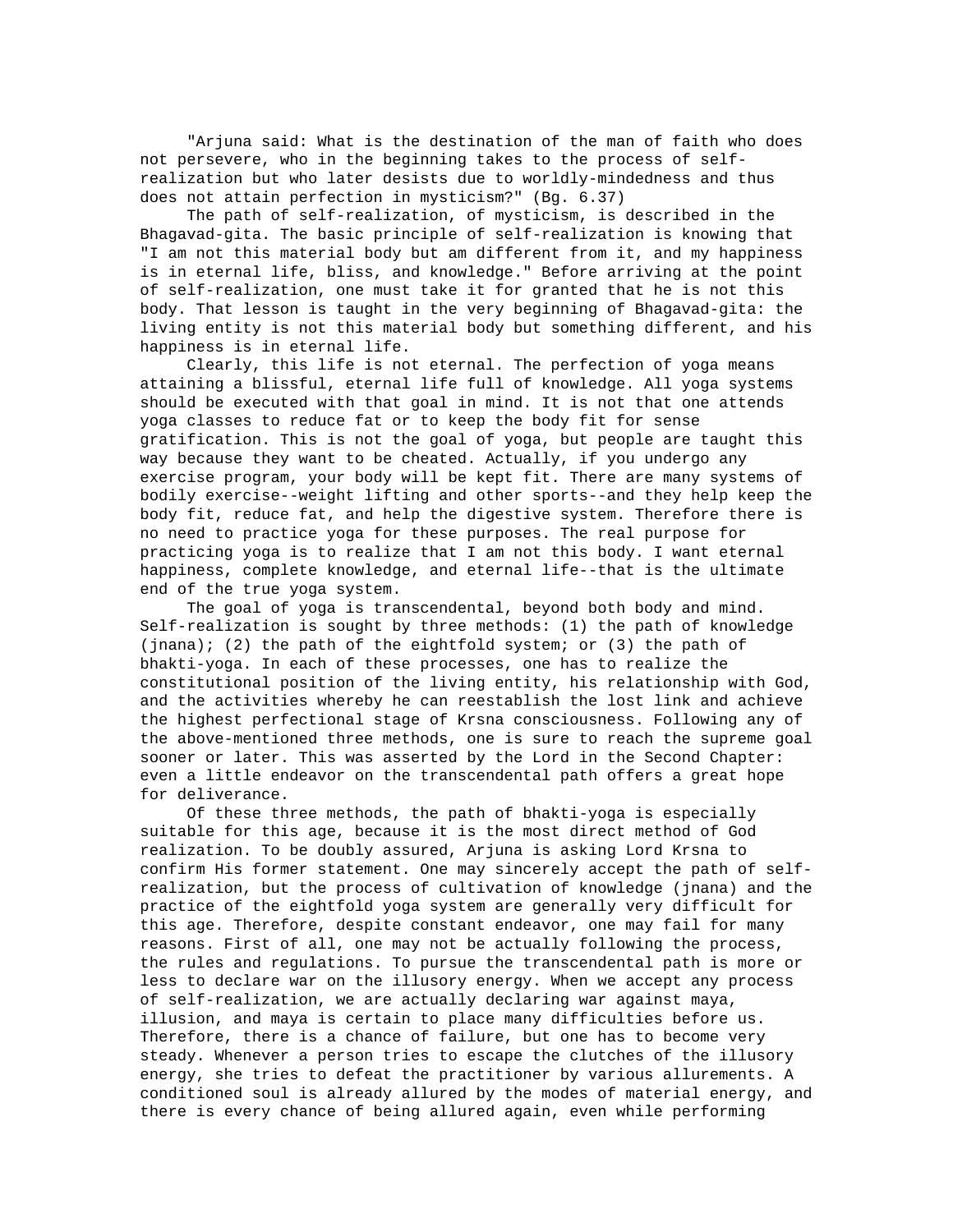transcendental disciplines. This is called yogac calita-manasah: deviation from the transcendental path. Arjuna is inquisitive to know the results of deviation from the path of self-realization.

 As stated in Bhagavad-gita (6.37), quoted above, yogat means "from the practice of yoga," calita means "diversion," and manasah means "mind." So there is every chance for the mind to be diverted from yoga practice. We all have some experience of trying to concentrate by reading a book, and our mind is so disturbed that it does not allow us to concentrate on the book.

 Actually, Arjuna is asking a very important question, for one is subject to failure in all types of yoga--be it the eightfold yoga system, the jnana-yoga system of speculative philosophy, or the bhaktiyoga system of devotional service. Failure is possible on any of these paths, and the results of failure are clearly explained by Sri Krsna Himself in the following dialogue with Arjuna (Bg. 6.38-44). Arjuna, continuing his inquiry, asks,

> kaccin nobhaya-vibhras/as chinnabhram iva nasyati apratistho maha-baho vimudho brahmanah pathi

 "O mighty-armed Krsna, does not such a man, being deviated from the path of Transcendence, perish like a riven cloud, with no position in any sphere?"

> etan me samsayam krsna chettum arhasy asesatah tvad-anyah samsayasyasya chetta na hy upapadyate

 "This is my doubt, O Krsna, and I ask You to dispel it completely. But for Yourself, no one is to be found who can destroy this doubt."

> sri-bhaga van uvaca partha naiveha namutra vinasas tasya vidyate na hi kalyana-krt kascid durgatim tata gacchati

 "The Blessed Lord said: Son of Prtha, a transcendentalist engaged in auspicious activities does not meet with destruction either in this world or in the spiritual world; one who does good, My friend, is never overcome by evil."

> prapya punya-krtam lokan usitva sasvatih samah sucinam srimatam gehe yoga-bhrasto 'bhijayate

 "The unsuccessful yogi, after many, many years of enjoyment on the planets of the pious living entities, is born into a family of righteous people, or into a family of rich aristocracy."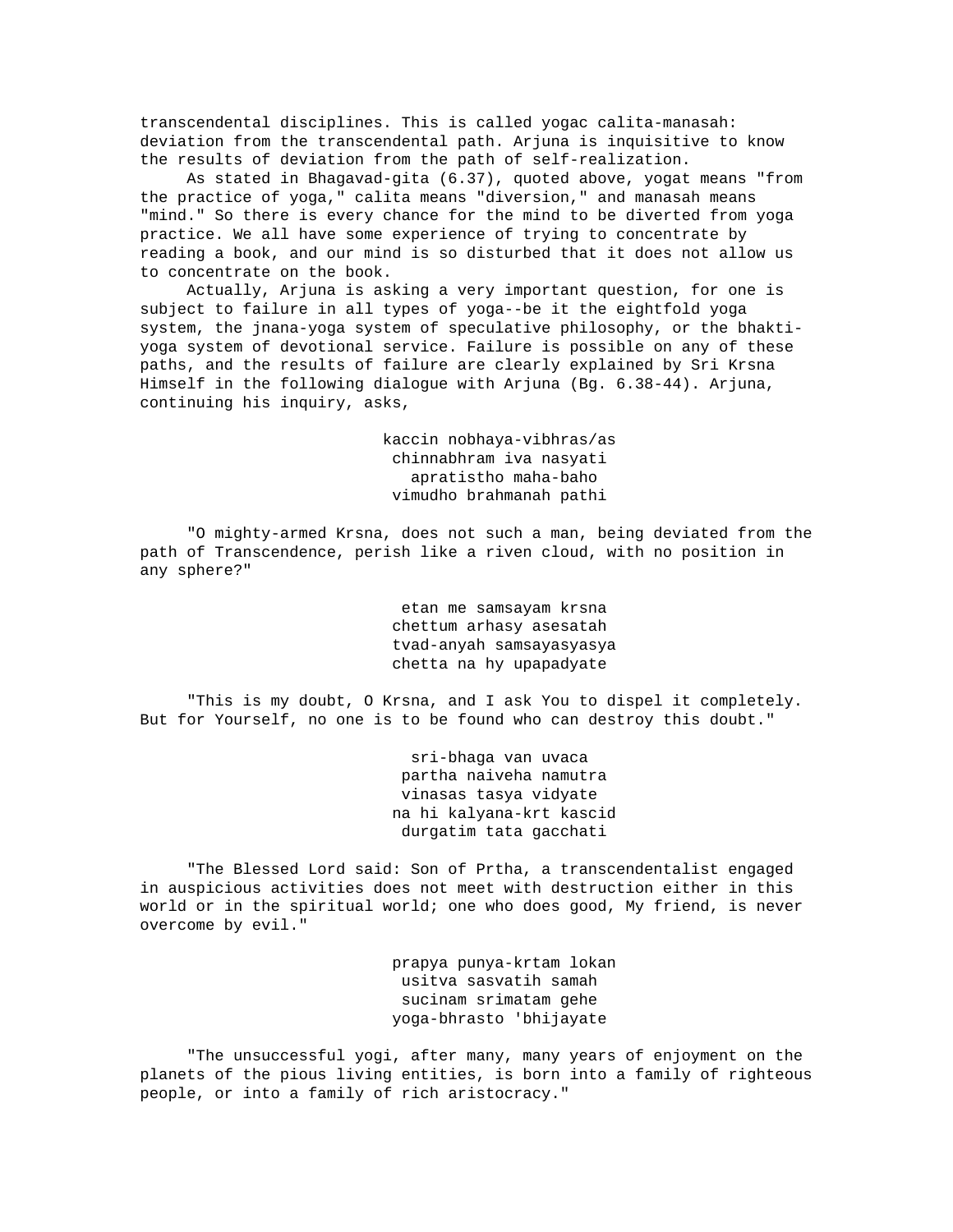atha va yoginam eva kule bha vati dhimatam etad dhi durlabhataram loke janma yad idrsam

 "Or he takes his birth in a family of transcendentalists who are surely great in wisdom. Verily, such a birth is rare in this world."

> tatra tam buddhi-samyogam labhate paurva-dehikam yatate ca tato bhuyah samsiddhau kuru-nandana

 "On taking such a birth, he again revives the divine consciousness of his previous life, and he tries to make further progress in order to achieve complete success, O son of Kuru."

> purvabhyasena tenaiva hriyate hy avaso 'pi sah jijnasur api yogasya sabda-brahmativartate

 "By virtue of the divine consciousness of his previous life, he automatically becomes attracted to the yogic principles--even without seeking them. Such an inquisitive transcendentalist, striving for yoga, stands always above the ritualistic principles of the scriptures."

 Purification of consciousness is the purpose of this Krsna consciousness movement. Presently we are preparing this divine consciousness, for our consciousness goes with us at the time of death. Consciousness is carried from the body just as the aroma of a flower is carried by the air. When we die, this material body composed of five elements--earth, water, air, fire, and ether--decomposes, and the gross materials return to the elements. Or, as the Christian Bible says, "Dust thou art, and unto dust thou shalt return." In some societies the body is burned, in others it is buried, and in others it is thrown to animals. In India, the Hindus burn the body, and thus the body is transformed into ashes. Ash is simply another form of earth. Christians bury the body, and after some time in the grave, the body eventually turns to dust, which again, like ash, is another form of earth. There are other societies--like the Parsee community in India--that neither burn nor bury the body but throw it to the vultures, and the vultures immediately come to eat the body, and then the body is eventually transformed into stool. So in any case, this beautiful body, which we are soaping and caring for so nicely, will eventually turn into either stool, ashes, or dust.

 At death, the finer elements (mind, intelligence, and ego), which, combined, are called consciousness, carry the small particle of spirit soul to another body to suffer or enjoy, according to one's work. Our consciousness is molded by our work. If we associate with stool, our consciousness, which is like the air, will carry the aroma of stool, and thus at the time of death will transport us to an undesirable body. Or, if the consciousness passes over roses, it carries the aroma of roses, and thus we are transported to a body wherein we can enjoy the results of our previous work. If we train ourselves to work in Krsna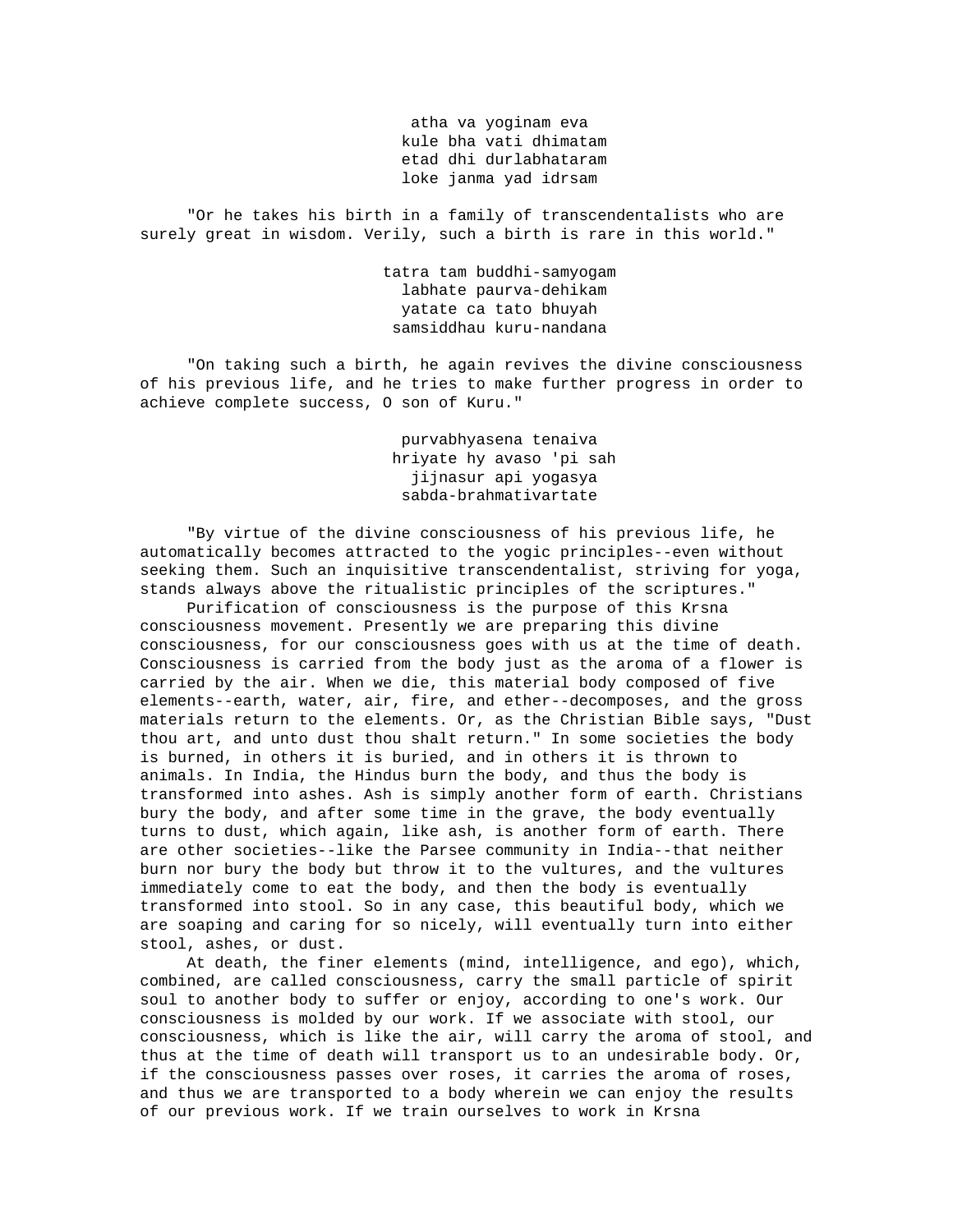consciousness, our consciousness will carry us to Krsna. Different types of body are developed according to consciousness; therefore, if we train our consciousness according to the yogic principles, we will attain a body wherein we can practice yoga. We will get good parents and a chance to practice the yoga system, and automatically we will be able to revive the Krsna consciousness practiced in our previous body. Therefore it is stated in this last verse, "By virtue of the divine consciousness of his previous life, he automatically becomes attracted to the yogic principles--even without seeking them." Therefore, our present duty is to cultivate divine consciousness. If we want divine life, spiritual elevation, and eternal, blissful life, full of knowledge--in other words, if we want to go back home, back to Godhead--we have to train ourselves in divine consciousness, or Krsna consciousness.

 This can be easily done through association (sangat sanjayate kamah). Through divine association, our consciousness is made divine, and through demoniac association, our consciousness is made demoniac. Therefore, our consciousness must be trained to be divine through the proper association of those in Krsna consciousness. That is the duty of one in this human form, a form that gives us a chance to make our next life completely divine. To attain this end, we should try to contact those who are developing divine consciousness.

> prayatnad yatamanas tu yogi samsuddha-kilbisah aneka-janma-samsiddhas tato yati param gatim

 "But when the yogi engages himself with sincere endeavor in making further progress, being washed of all contaminations, then ultimately, after many, many births of practice, he attains the supreme goal." (Bg. 6.45) As indicated in this verse, making progress is a question of practice. When a child is born, he neither knows how to smoke nor how to drink, but through association he becomes a drunkard or a smoker. Association is the most important factor. Sangat sanjayate kamah. For instance, there are many business associations, and by becoming a member of certain associations, one's business flourishes. In any endeavor, association is very important. For the development of divine consciousness, we have established the International Society for Krishna Consciousness, in which the methods of attaining divine consciousness are taught. In this society we invite everyone to come and chant Hare Krsna. This process is not difficult, and even children can participate. No previous qualifications are necessary; one doesn't need a master's degree or doctorate. Our invitation to everyone is to join this association and become Krsna conscious.

 The Supreme Lord, God, is pure, and His kingdom is also pure. If one wants to enter His kingdom, he must also be pure. This is very natural; if we want to enter a particular society, we must meet certain qualifications. If we want to return home, back to Godhead, there is a qualification we must meet--we must not be materially contaminated. And what is this contamination? Unrestricted sense gratification. If we can free ourselves from the material contamination of sense gratification, we can become eligible to enter the kingdom of God. That process of freeing ourselves, of washing ourselves of this contamination, is called the yoga system. As stated before, yoga does not mean sitting down for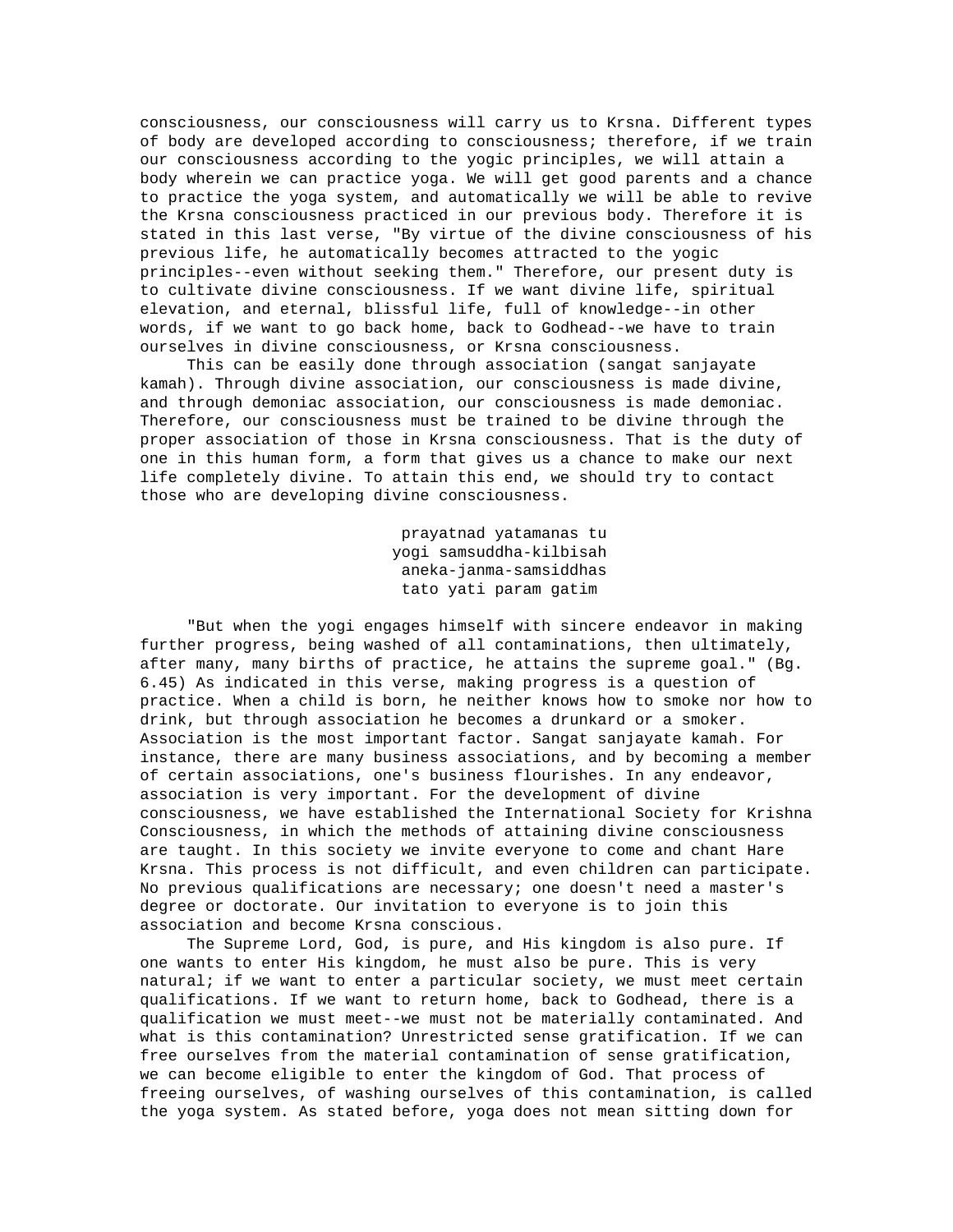fifteen minutes, meditating, and then continuing with sense gratification. To be cured of a certain disease, we must follow the prescriptions of a physician. In this Sixth Chapter of Bhagavad-gita, the process of yoga is recommended, and we have to follow the prescribed methods in order to be freed from material contamination. If we succeed in doing so, we can link up, or connect, with the Supreme.

 Krsna consciousness is a method for connecting directly with the Supreme. This is the special gift of Lord Caitanya Mahaprabhu. Not only is this method direct and immediate, but it is also practical. Although many people entering this Society have no qualifications, they have become highly advanced in Krsna consciousness simply by coming in contact with the Society. In this age, life is very short, and a yoga process that takes a long time will not help the general populace. In Kali-yuga, people are all so unfortunate, and association is very bad. Therefore, this process of directly contacting the Supreme is recommended--hari-nama. Krsna is present in the form of His transcendental name, and we can contact Him immediately by hearing His name. Simply by hearing the name Krsna we immediately become freed from material contamination.

As stated in the Seventh Chapter of Bhagavad-gita (7.28),

 yesam tv anta-gatam papam jananam punya-karmanam te dvandva-moha-nirmukta bhajante mam drdha-vratah

 "Persons who have acted piously in previous lives and in this life, whose sinful actions are completely eradicated, and who are freed from the duality of delusion, engage themselves in My service with determination." It is herein stressed that one must be completely fixed in Krsna consciousness, devoid of duality, and must execute only pious activities. Because the mind is flickering, dualities will always come. One is always wondering, "Shall I become Krsna conscious, or should I engage in another consciousness?" These problems are always there, but if one is advanced by virtue of pious activities executed in a previous life, his consciousness will be steadily fixed, and he will resolve, "I will be Krsna conscious."

 Whether we acted piously in this life or a previous life really doesn't matter. This chanting of Hare Krsna is so potent that through it we will immediately be purified. We should have the determination, however, not to become implicated in further impious activities. Therefore, for those who want to be initiated in this Society for Krsna consciousness, there are four principles: no illicit sex, no intoxication, no meat-eating, and no gambling. We don't say, "No sex." But we do say, "No illicit sex." If you want sex, get married and have Krsna conscious children. "No intoxication" means not even taking tea or coffee--to say nothing of other intoxicants. And there is no gambling and no meat-eating (including fish and eggs). Simply by following these four basic rules and regulations, one becomes immediately uncontaminated. No further endeavor is necessary. As soon as one joins this Krsna consciousness movement and follows these rules and regulations, material contamination is immediately removed, but one must be careful not to be contaminated again. Therefore these rules and regulations should be followed carefully.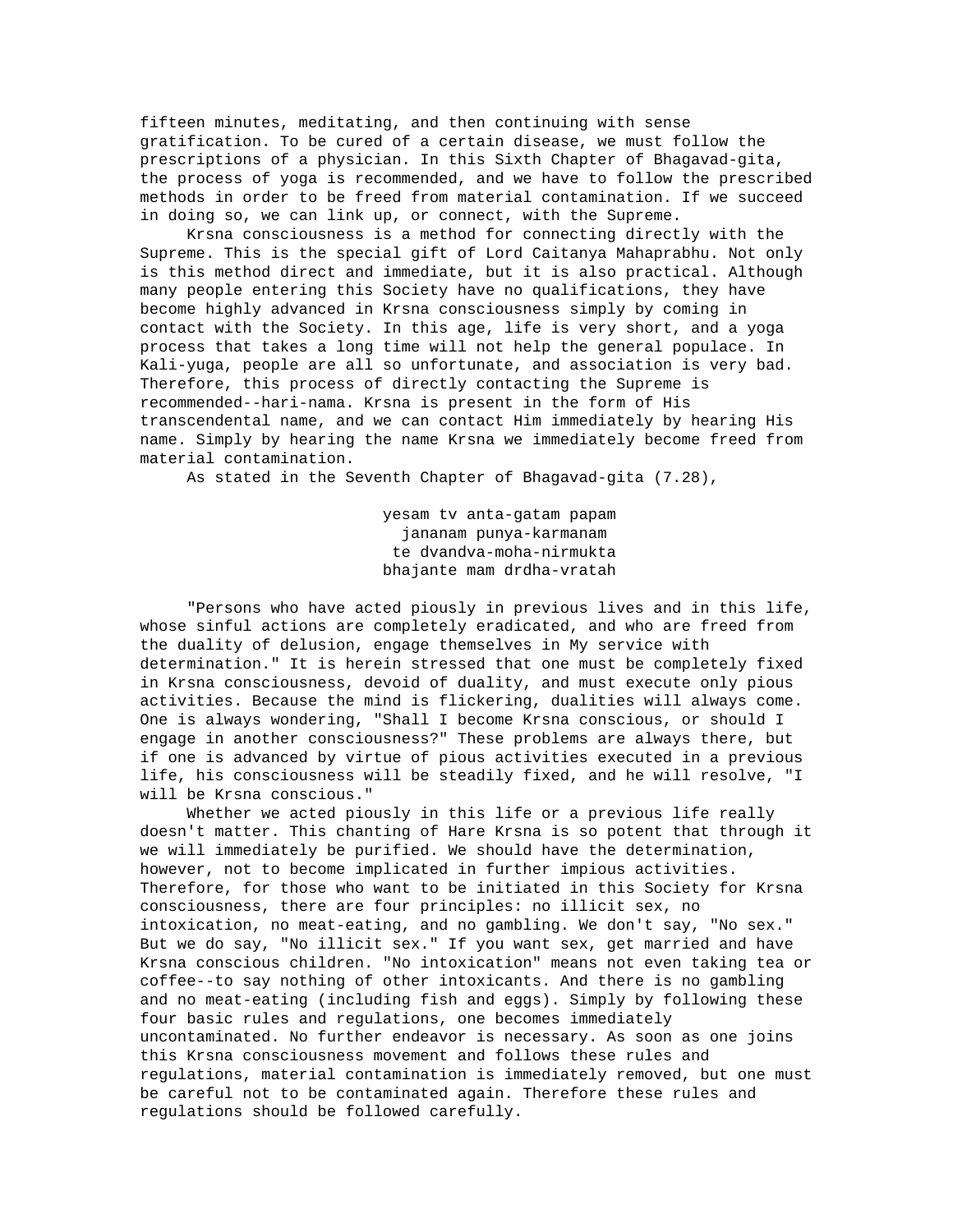Material contamination begins with these four bad habits, and if we manage to check them, there is no question of contamination. Therefore, as soon as we take to Krsna consciousness, we become free. However, we should not think that because Krsna consciousness makes us free, we can again indulge in these four bad habits and get free by chanting. That is cheating, and that will not be allowed. Once we are freed, we should not allow ourselves to become contaminated again. One should not think, "I shall drink or have illicit sex and then chant and make myself free." According to some religious processes, it is said that one can commit all kinds of sin and then go to church, confess to a priest, and be freed of all sin. Therefore people are sinning and confessing and sinning and confessing over and over again. But this is not the process of Krsna consciousness. If you are freed, that's all right, but don't do it again. After all, what is the purpose of confession? If you confess, "I have committed these sinful activities," why should you commit them again? If a thief confesses that he has been pickpocketing, he is freed of his sin by virtue of his confession, but does this mean that he should go out again and pick pockets? This requires a little intelligence. One should not think that because by confessing one becomes freed, he should continue to commit sinful activities, confess again, and again become freed. That is not the purpose of confession.

 We should therefore understand that if we indulge in unrestricted sinful activities, we become contaminated. We should be careful to have sex only according to the rules and regulations, to eat only food that has been prescribed and properly offered, to defend as Krsna advised Arjuna--for the right cause. In this way we can avoid contamination and purify our life. If we can continue to live a pure life until the time of death, we will surely be transferred to the kingdom of God. When one is fully in Krsna consciousness, he does not return to this material world when he gives up his body. This is stated in the Fourth Chapter (Bg. 4.9).

> janma karma ca me divyam evam yo vetti tattvatah tyaktva deham punarjanma naiti mam eti so 'rjuna

 "One who knows the transcendental nature of My appearance and activities does not, upon leaving the body, take his birth again in this material world, but attains My eternal abode, O Arjuna."

 The unsuccessful yogi returns to a good family or to a righteous, rich, or aristocratic family, but if one is situated in perfect Krsna consciousness, he does not return again. He attains Goloka Vrndavana in the eternal spiritual sky. We should be determined not to come back to this material world again, because even if we attain a good birth in a rich or aristocratic family, we can degrade ourselves again by improperly utilizing our good chance. Why take this risk? It is better to complete the process of Krsna consciousness in this life. It is very simple and not at all difficult. We only have to keep thinking of Krsna; then we will be assured that our next birth will be in the spiritual sky, in Goloka Vrndavana, in the kingdom of God.

> tapas vibhyo 'dhiko yogi jnanibhyo 'pi mato 'dhikah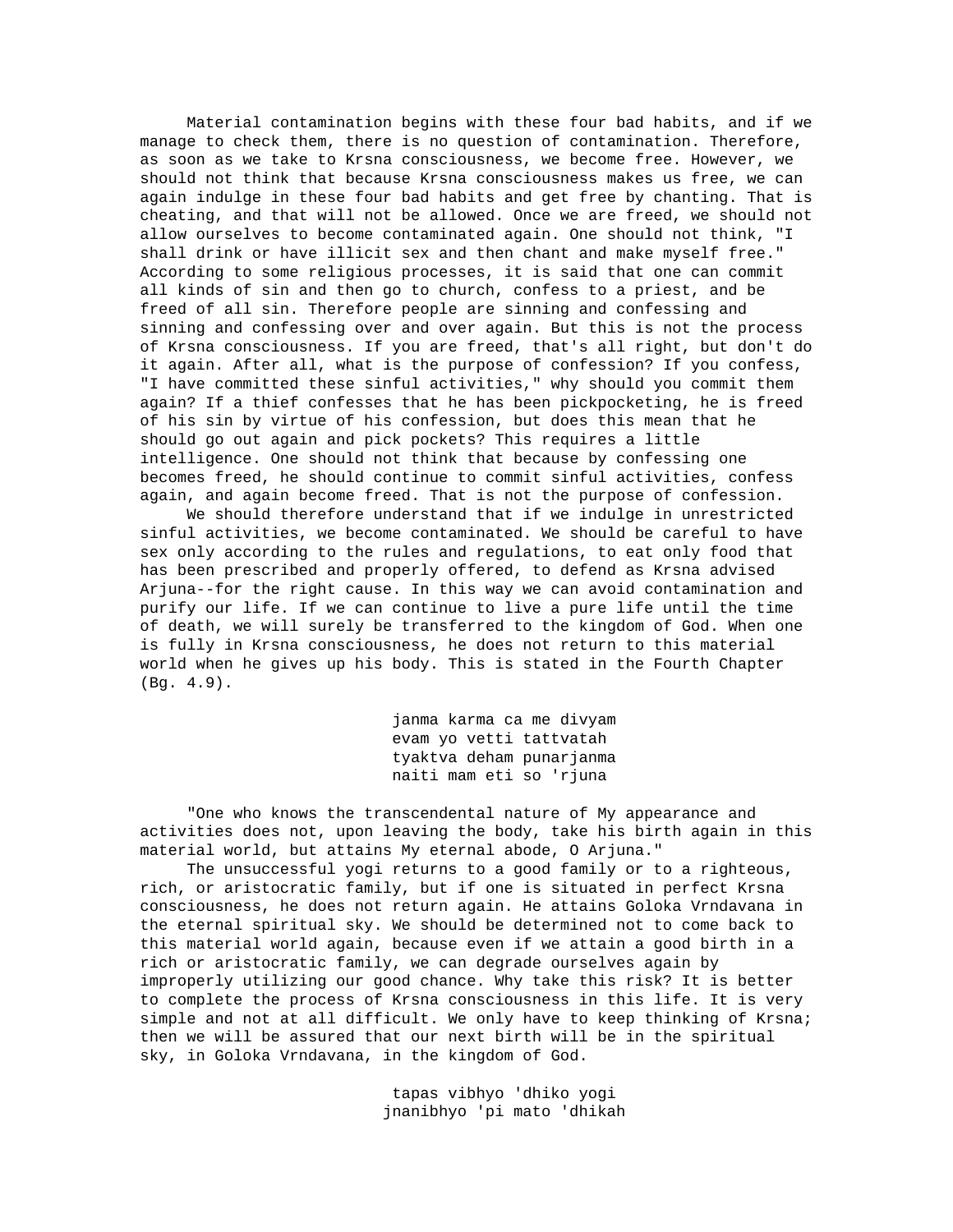## karmibhyas cadhiko yogi tasmad yogi bha varjuna

 "A yogi is greater than the ascetic, greater than the empiricist, and greater than the fruitive worker. Therefore, O Arjuna, in all circumstances, be a yogi." (Bg. 6.46) There are different gradations of life within this material world, but if one lives according to the yogic principle, especially the principles of bhakti-yoga, one is living the most perfect life possible. Therefore Krsna is telling Arjuna, "My dear friend Arjuna, in all circumstances be a yogi and remain a yogi."

> yoginam api sarvesam mad-gatenan taratmana sraddhavan bhajate yo mam sa me yuktatamo matah

 "And of all yogis, he who always abides in Me with great faith, worshiping Me in transcendental loving service, is most intimately united with Me in yoga and is the highest of all." (Bg. 6.47) Here it is clearly stated that there are many types of yogis--astanga-yogis, hathayogis, jnana-yogis, karma-yogis, and bhakti-yogis--and that of all the yogis, "he who always abides in Me" is said to be the greatest of all. "In Me" means in Krsna; that is, the greatest yogi is always in Krsna consciousness. Such a yogi "abides in Me with great faith, worshiping Me in transcendental loving service, is most intimately united with Me in yoga, and is the highest of all." This is the prime instruction of this Sixth Chapter on sankhya-yoga: if one wants to attain the highest platform of yoga, one must remain in Krsna consciousness.

 In Sanskrit, the word bhajate, with its root bhaj (bhaj-dhatu) means "to render service." But who renders service to Krsna unless he is a devotee of Krsna? In this Society of Krsna consciousness, devotees are rendering service without payment, out of love for Krsna. They can render service elsewhere and get paid hundreds of dollars a month, but this service rendered here is loving service (bhaj), based on love of Godhead. Devotees render service in many ways--gardening, typing, cooking, cleaning, etc. All activities are connected with Krsna, and therefore Krsna consciousness is prevailing twenty-four hours a day. That is the highest type of yoga. That is "worshiping Me in transcendental loving service." As stated before, the perfection of yoga is keeping one's consciousness in contact with Visnu, or Krsna, the Supreme Lord. We are not simply boasting that even a child can be the highest yogi simply by participating in Krsna consciousness; no, this is the verdict of authorized scripture--Bhagavad-gita. These words are not our creation but are specifically stated by Lord Sri Krsna, the Supreme Personality of Godhead Himself.

 Actually, worship and service are somewhat different. Worship implies some motive. I worship a friend or an important man because if I can please that person, I may derive some profit. Those who worship the demigods worship for some ulterior purpose, and that is condemned in the Seventh Chapter of Bhagavad-gita (7.20):

> kamais tais tair hrta-jnanah prapadyante 'nya-devatah tam tam niyamam asthaya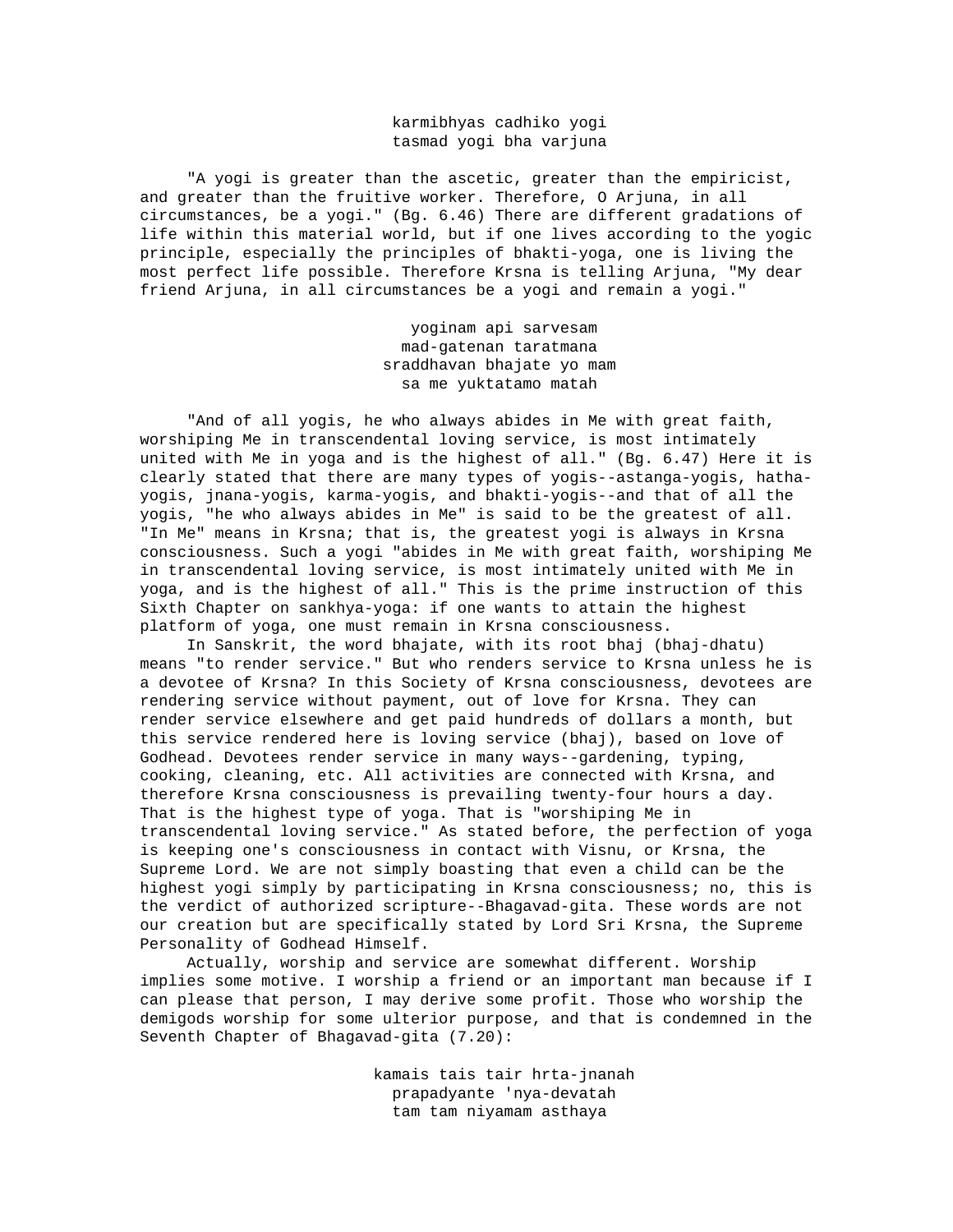## prakrtya niyatah svaya

 "Those whose minds are distorted by material desires surrender unto demigods and follow the particular rules and regulations of worship according to their own natures." Those who are bewildered by lust worship the demigods with a motive; therefore, when we speak of worship, some motive is implied. Service, however, is different, for in service there is no motive. Service is rendered out of love, just as a mother renders service to her child out of love only. Everyone can neglect that child, but the mother cannot, because love is present. Bhaj-dhatu is similar in that there is no question of motive, but service is rendered out of pure love. That is the perfection of Krsna consciousness.

This is also the recommendation of Srimad-Bhagavatam  $(1.2.6)$ :

 sa vai pumsam paro dharmo yato bhaktir adhoksaje ahaituky apratihata yayatma suprasidati

 "The supreme occupation [dharma] for all humanity is that by which men can attain to loving devotional service unto the transcendent Lord. Such devotional service must be unmotivated and uninterrupted to completely satisfy the self." Yato bhaktir adhoksaje. The word bhakti comes from the same root as bhaj. The test of a first-class religion is whether or not we are developing our love for God. If we practice religion with some ulterior motive, hoping to fulfill our material necessities, our religion is not first class but third class. It must be understood that first-class religion is that by which we can develop our love of Godhead. Ahaituky apratihata. This perfect religion should be executed without ulterior motive or impediment. That is the yoga system recommended in Srimad-Bhagavatam and in this Sixth Chapter of Bhagavadgita. That is the system of Krsna consciousness.

 Krsna consciousness is not rendered with some motive in mind. The devotees are not serving Krsna in order that He supply them this or that. For a devotee there is no scarcity. One should not think that by becoming Krsna conscious, one becomes poor. No. If Krsna is there, everything is there, because Krsna is everything. But this does not mean that we should try to conduct business with Krsna, demanding, "Krsna give me this. Give me that." Krsna knows better than we do, and He knows our motives. A child does not make demands of his parents, saying, "Dear father, give me this. Give me that." Since the father knows his child's necessities, there is no need for the child to ask. Similarly, it is not a very good idea to ask God to give us this or that. Why should we ask? If God is all-knowing and all-powerful, He knows our wants, our necessities, and can supply them. This is confirmed in the Vedas. Eko bahunam yo vidadhati kaman: "The single one almighty God is supplying all necessities to millions and trillions of living entities." Therefore, we should not demand anything of God, because our demands are already met. The supplies are already there. We should simply try to love God. Even cats and dogs are receiving their necessities without going to church and petitioning God. If a cat or dog receives its necessities without making demands, why should the devotee not receive what he needs? Therefore we should not demand anything from God but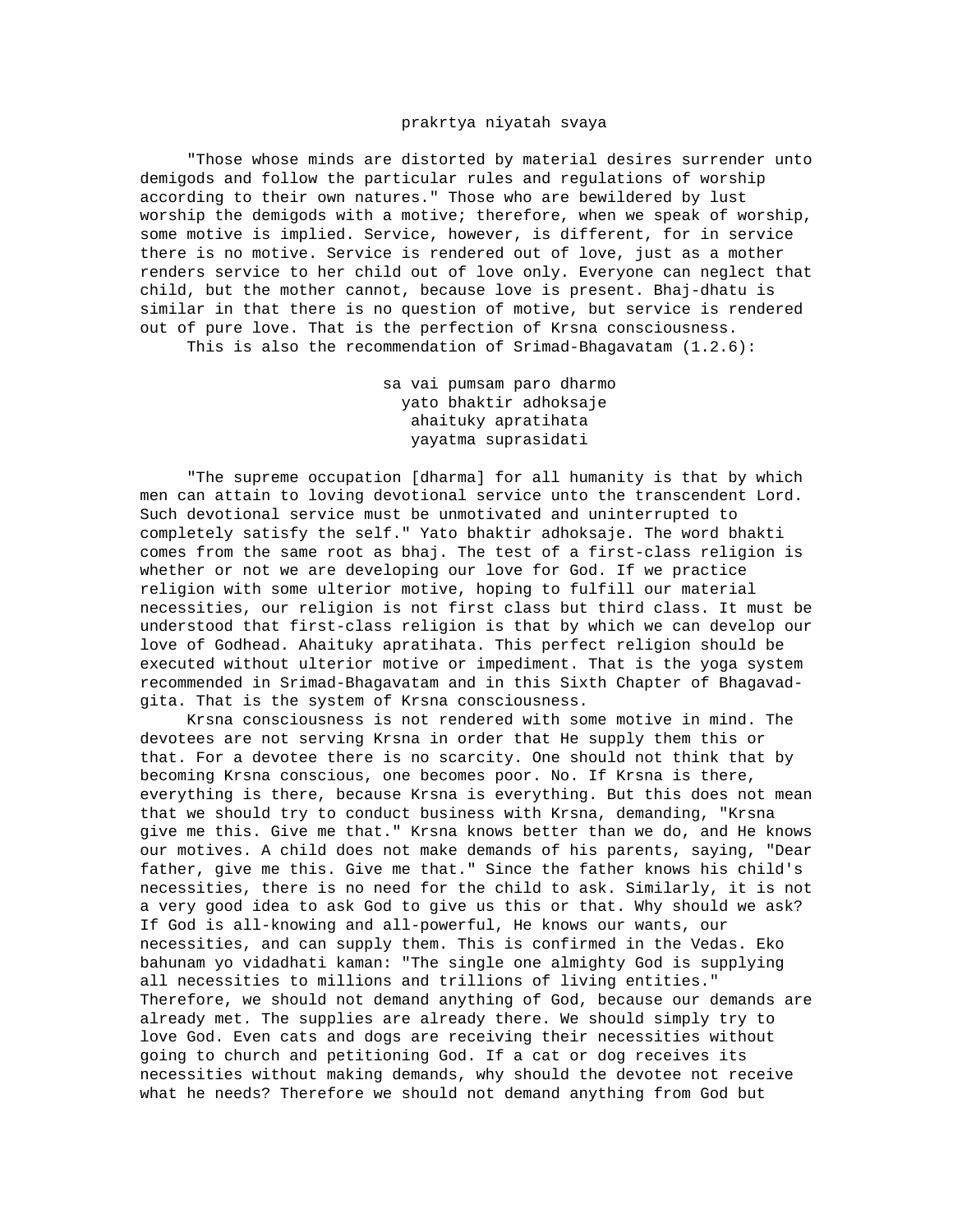should simply try to love Him. Then everything will be fulfilled, and we will have attained the highest platform of yoga.

 We can actually see how the various parts of the body serve the body. If I have an itch, the fingers immediately scratch. If I want to see something, the eyes immediately look. If I want to go somewhere, the legs immediately take me. As I receive service from the different parts of my body, God receives service from all parts of His creation. God is not meant to serve. If the limbs of the body serve the entire body, the parts of the body automatically receive energy. Similarly, if we serve Krsna, we automatically receive all necessities, all energy.

 Srimad-Bhagavatam confirms that we are all parts and parcels of the Supreme. If a part of the body cannot regularly render service, it gives pain to the body, and if a person does not render service to the Supreme Lord, he is simply giving pain and trouble to the Supreme Lord. Therefore such a person has to suffer, just as a criminal has to suffer when he does not abide by the laws of the state. Such a criminal may think, "I'm a very good man," but because he is violating the laws of the state, he is giving the government trouble, and consequently the government puts him in prison. When living entities give the Supreme Lord trouble, the Lord comes, collects them together, and puts them in this material world. In essence, He says, "You live here. You are all disturbing the creation; therefore you are criminals and have to live in this material world." Sthanad bhrastah patanty adhah: "One falls down from his constitutional position." If a finger is diseased, it has to be amputated lest it pollute the entire body. Having rebelled against the principles of God consciousness, we are cut off from our original position. We have fallen. In order to regain our original position, we must resume rendering service unto the Supreme Lord. That is the perfect cure. Otherwise we will continue to suffer pain, and God will suffer pain because of us. If I am a father, and my son is not good, I suffer, and my son suffers also. Similarly, we are all sons of God, and when we cause God pain, we are also pained. The best course is to revive our original Krsna consciousness and engage in the Lord's service. That is our natural life, and that is possible in the spiritual sky, Goloka Vrndavana.

 The word avajananti actually means "to neglect." This means thinking, "What is God? I am God. Why should I serve God?" This is just like a criminal thinking, "What is this government? I can manage my own affairs. I don't care for the government." This is called avajananti. We may speak in this way, but the police department is there to punish us. Similarly, material nature is here to punish us with the threefold miseries. These miseries are meant for those rascals who avajananti, who don't care for God or who take the meaning of God cheaply, saying, "I am God. You are God."

 Thus the general progress ofyoga is gradual. First one practices karma-yoga, which refers to ordinary, fruitive activity. Ordinary activities include sinful activities, but karma-yoga excludes such activities. Karma-yoga refers only to good, pious activities, or those actions which are prescribed. After performing karma-yoga, one comes to the platform ofjnana-yoga, knowledge. From the platform of knowledge, one attains to this astanga-yoga, the eightfold yoga system--dhyana, dharana, pranayama, asana, etc.--and from astanga-yoga, as one concentrates on Visnu, one comes to the point of bhakti-yoga. Bhaktiyoga is the perfectional stage, and if one practices Krsna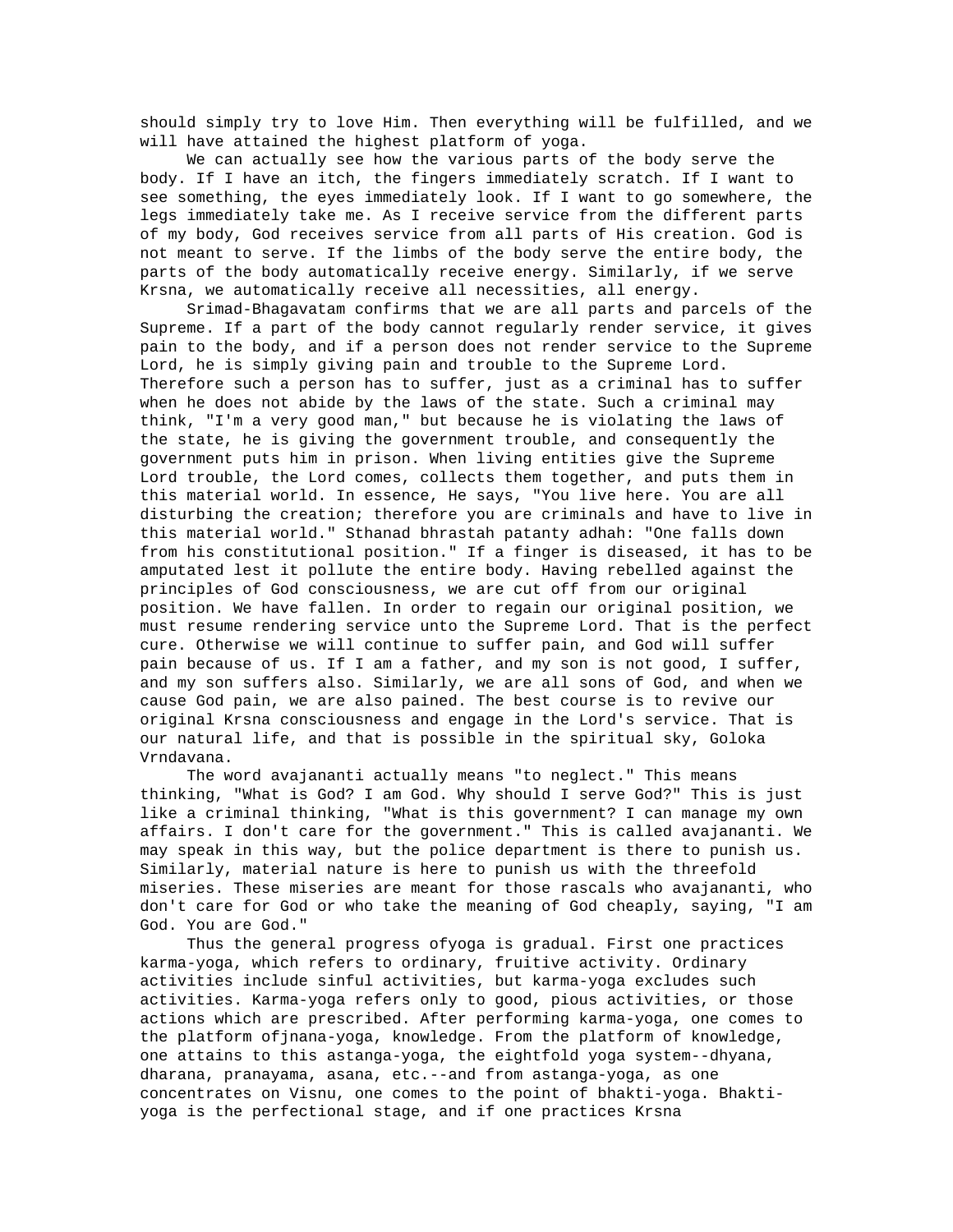consciousness, one attains this stage from the very beginning. That is the direct route.

 If one practices jnana-yoga and thinks that he has attained the ultimate, he is mistaken. He has to make further progress. If we are on a staircase and have to reach the top floor, which is the hundredth floor, we are mistaken if we think we have arrived when we are on the thirtieth floor. As stated before, the whole yoga system may be likened to a staircase, connecting or linking us to God. In order to attain the ultimate, the Supreme Personality of Godhead, we must go to the highest platform, and that is bhakti-yoga.

 But why walk up all these steps if we have a chance to take an elevator? By means of an elevator, we can reach the top in a matter of seconds. Bhakti-yoga is this elevator, the direct process by which we can reach the top in a matter of seconds. We can go step by step, following all the other yoga systems, or we can go directly. Since in this age of Kali-yuga people have short life spans and are always disturbed and anxious, Lord Caitanya Mahaprabhu, by His causeless mercy, has given us the elevator by which we can come immediately to the platform of bhakti-yoga. That direct means is the chanting of Hare Krsna, and that is the special gift of Lord Caitanya Mahaprabhu. Therefore Rupa Gosvami offers respects to Lord Caitanya Mahaprabhu, namo maha-vadanyaya krsna-prema-pradaya te: "Oh, You are the most munificent incarnation because You are directly giving love of Krsna. To attain pure love of Krsna, one has to pass through so many stages of yoga, but You are giving this love directly. Therefore You are the most munificent."

As stated in the Eighteenth Chapter of Bhagavad-gita (18.55),

 bhaktya mam abhijanati yavan yas casmi tattvatah tato mam tattvatojnatva visate tad-anantaram

 "one can understand the Supreme Personality as He is only by devotional service. And when one is in full consciousness of the Supreme Lord by such devotion, he can enter into the kingdom of God." In the other yoga systems, there must be a mixture of bhakti, but bhakti-yoga is unadulterated devotion. It is service without a motive. Generally people pray with some motive in mind, but we should pray only for further engagement in devotional service. Lord Caitanya Mahaprabhu has taught us that when we pray we should not pray for anything material. In the beginning, we cited Lord Caitanya Mahaprabhu's perfect prayer.:

> na dhanam najanam na sundarim ka vitam vajagad-ia kamaye mama janmanijanmaninare bha vatad bhaktir ahaituki tvayi

 "O Almighty Lord, I have no desire to accumulate wealth, nor to enjoy beautiful women. Nor do I want any number of followers. What I want only is the causeless mercy of Your devotional service in my life, birth after birth." (Siksastaka 4) In this verse, Caitanya Mahaprabhu addresses the Supreme Lord as Jagadisa. Jagat means "universe," and isa means "controller." The Supreme Lord is the controller of the universe,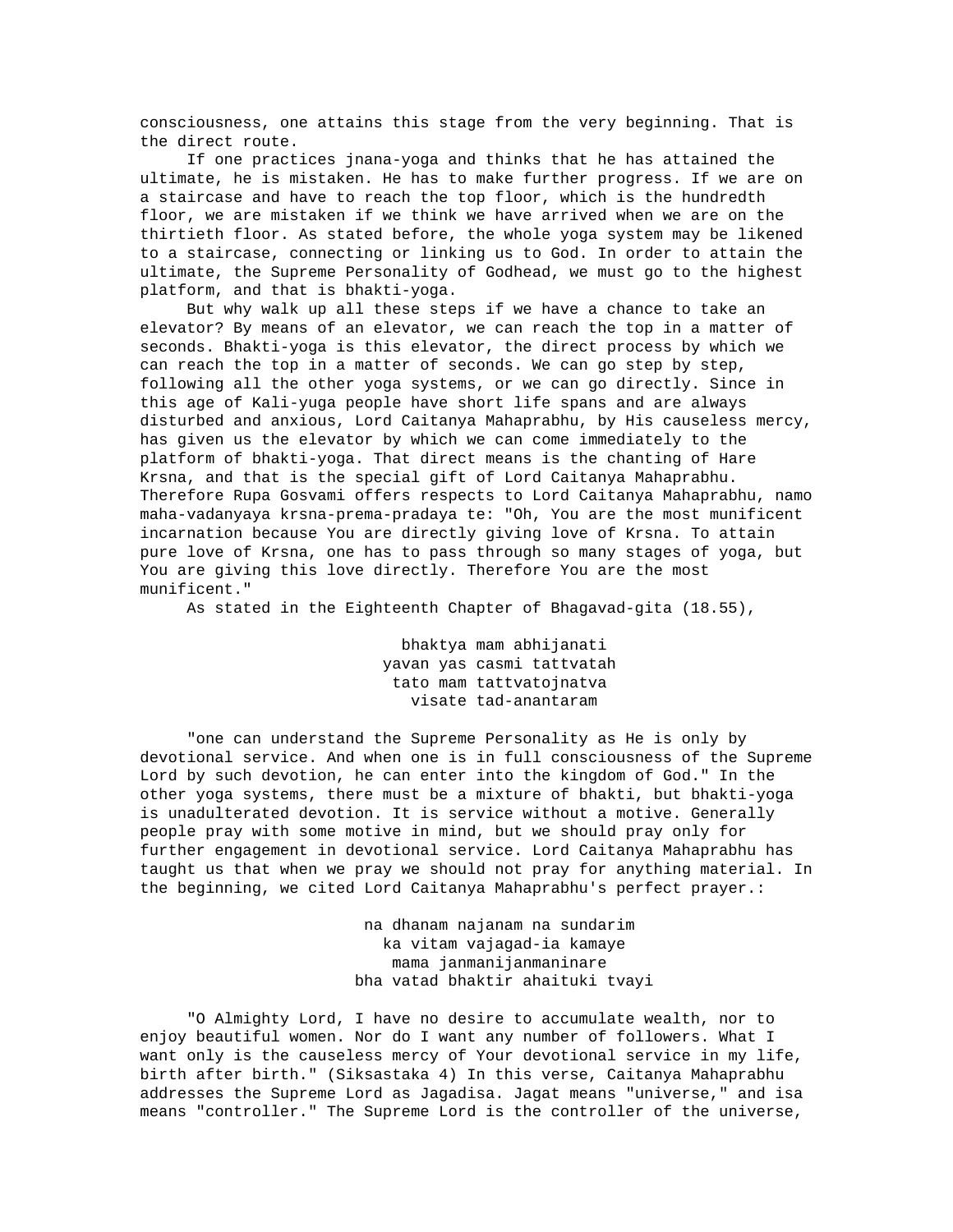and this can be understood by anyone; therefore Caitanya Mahaprabhu addresses the Supreme Lord as Jagadisa instead of Krsna or Rama. In the material world we find many controllers, so it is logical that there is a controller of the entire universe. Caitanya Mahaprabhu does not pray for wealth, followers, or beautiful women, because these are material requests. Usually, people want to be very great leaders within this material world. Someone tries to become a very rich man like Ford or Rockefeller, or someone else tries to become president or some great leader that many thousands of people will follow. These are all material demands: "Give me money. Give me followers. Give me a nice wife." Lord Caitanya Mahaprabhu refuses to make such materialistic requests. He frankly says, "I don't want any of these things." He even says, mamajanmanijan-maninare. That is, He's not even asking for liberation. Just as the materialists have their demands, the yogis demand liberation. But Caitanya Mahaprabhu does not want anything of this nature. Then why is He a devotee? Why is He worshiping Krsna? "I simply want to engage in Your service birth after birth." He does not even pray for an end to birth, old age, disease, and death. There are no demands whatsoever, for this is the highest platform, the stage of bhakti-yoga.

 Chanting Hare Krsna is also asking the Lord, "Please engage me in Your service." This is the mantra taught by Caitanya Mahaprabhu Himself. Hare refers to the energy of the Lord, and Krsna and Rama are names for the Lord Himself. When we chant Hare Krsna, we are asking Krsna to please engage us in His service. This is because our entire material disease is due to our having forgotten to serve God. In illusion, we are thinking, "I am God. What is the other God that I have to serve? I myself am God." Ultimately, that is the only disease, the last snare of illusion. First of all, a person tries to be prime minister, president, Rockefeller, Ford, this and that, and when one fails or attains such a post and is still unhappy, he wants to become God. That is like becoming an even higher president. When I understand that the presidency does not afford me eternal bliss and knowledge, I demand the highest presidency. I demand to become God. In any case, the demand is there, and this demand is our disease. In illusion, we are demanding to be the highest, but the process of bhakti-yoga is just the opposite. We want to become servants, servants of the servants of the Lord. There is no question of demanding to become the Lord; we just want to serve. That's all.

 Our original nature is rooted in service, and wanting to serve is the crucial test for the devotee. We may not realize it, but in this material world we are also serving. If we want to become president, we have to make so many promises to the voters. In other words, the president has to say, "I'll give the people my service." Unless he promises to serve his country, there is no question of his becoming president. So even if one is the most exalted leader, his position is to render service. This is very difficult for people to understand. Despite becoming the highest executive in the land, one has to give service to the people. If that service is not given, one is likely to be usurped, fired, or killed. In the material world, service is very dangerous. If there is a little discrepancy in one's service, one is immediately fired. When the people did not like the service that President Nixon was rendering, they forced him to resign. Some people disagreed with President Kennedy, and he was killed. Similarly, in India, Gandhi was also killed because some people did not like the way he was rendering service. This is always the position in the material world; therefore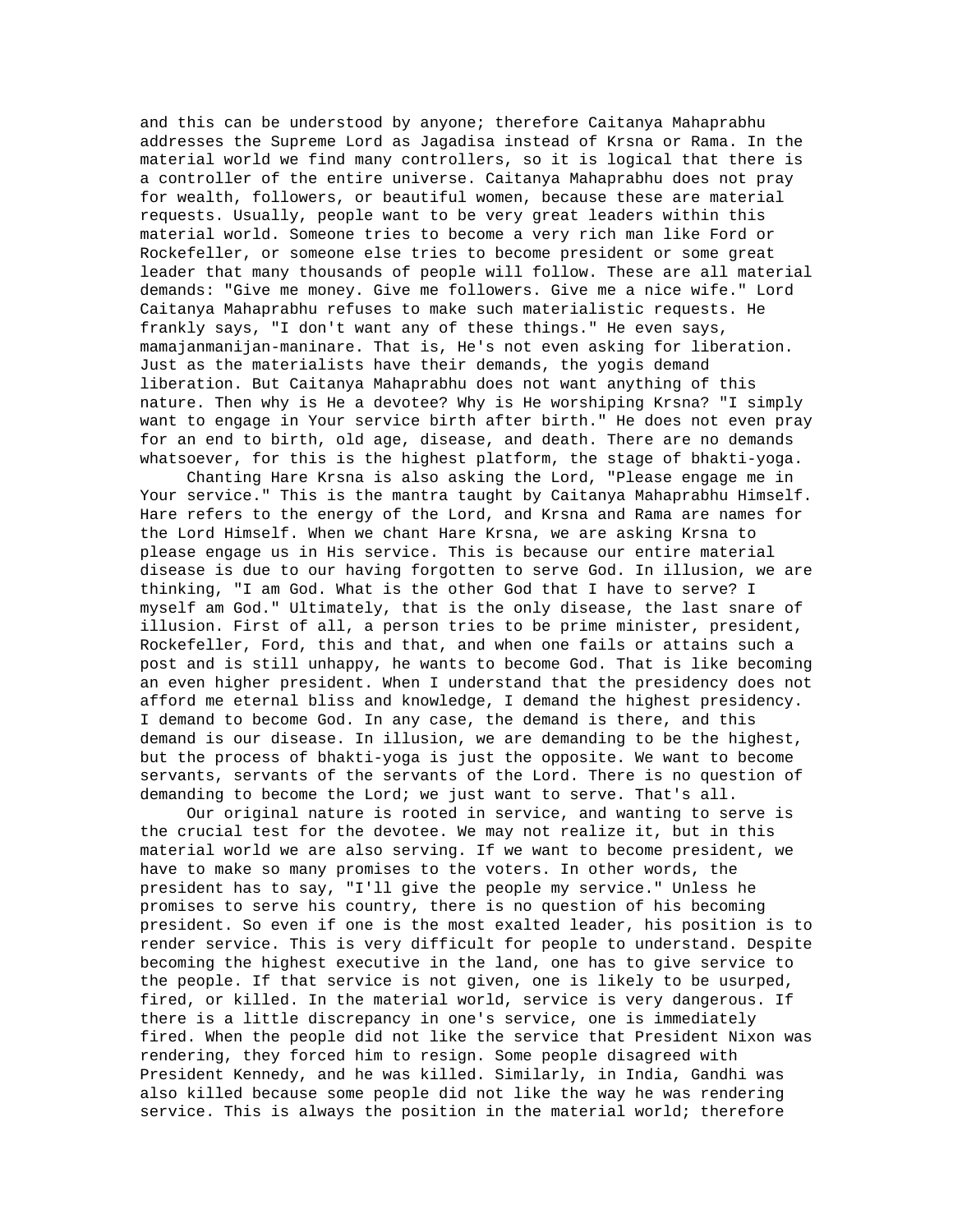one should be intelligent enough to decide to cease rendering service for material motives. We must render service to the Supreme Lord, and that rendering of service is our perfection.

 We have formed this International Society for Krishna Consciousness in order to teach people what they have forgotten. In this material world, we have forgotten the service of Radha-Krsna; therefore we have become servants of maya, the senses. Therefore, in this Society we are saying, "You are serving your senses. Now just turn your service to Radha and Krsna, and you will be happy. You have to render service- either to maya [illusion], the senses, or to Sri Sri Radha-Krsna."

 In this world, everyone is serving the senses, but people are not satisfied. No one can be satisfied, because the senses are always demanding more gratification, and this means that we are constantly having to serve the senses. In any case, our position as servant remains the same. It is a question of whether we want to be happy in our service. It is the verdict of Bhagavad-gita and the other Vedic scriptures that we will never be happy trying to serve our senses, for they are only sources of misery. Therefore Lord Caitanya Mahaprabhu prays to be situated in Krsna's service. He also prays,

> ayi nanda-tanuja kinkaram patitam mam visame bhavambudhau krpaya ta va pada-pankaja sthita-dhuli-sadrsam vicintaya

 "O son of Maharaja Nanda [Krsna], I am Your eternal servitor, yet somehow or other I have fallen into the ocean of birth and death. Please pick me up from this ocean of death and place me as one of the atoms at Your lotus feet." (Siksastaka 5) This is another way of asking Krsna to engage us in His service.

 Loving devotional service can only be rendered to the personal form of Krsna, Syamasundara. The impersonalists emphasize the vina-rupa, the universal form exhibited in the Eleventh Chapter of Bhagavad-gita, but it is stated therein (11.21) that the demigods are very much afraid of this form, and Arjuna says,

> adrsta-purvam hrsito 'smi drstva bhayena ca pravyathitam mano me tad eva me darsaya deva rupam prasida devesa jagan-nivasa

 "After seeing this universal form, which I have never seen before, I am gladdened, but at the same time my mind is disturbed with fear. Therefore please bestow Your grace upon me and reveal again Your form as the Personality of Godhead [Krsna, or Syamasundara], O Lord of lords, O abode of the universe." (Bg. 11.45) There is no question of loving the vina-rupa. If Krsna comes before you in the vina-rupa form, you will be so filled with fear that you will forget your love. So don't be eager like the impersonalists to see the vina-rupa form; just render loving service to Syamasundara, Krsna.

 We have more or less seen Krsna as the visva-rupa during wartime in Calcutta in 1942. There was a siren, and we ran into a shelter, and the bombing began. In this way, we were seeing that visva-rupa, and I was thinking, "Of course, this is also just another form of Krsna. But this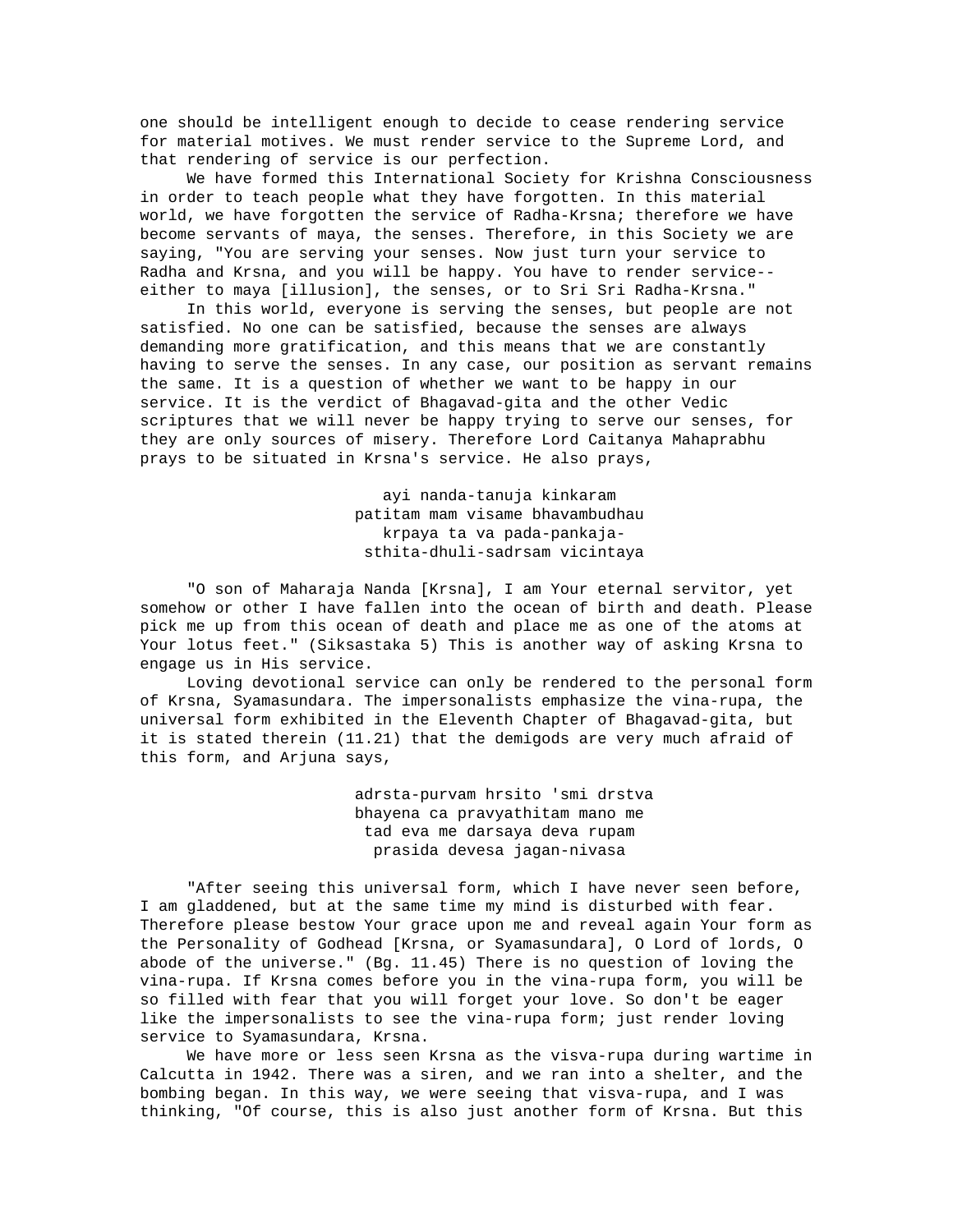is not a very lovable form." A devotee wants to love Krsna in His original form, and this visva-rupa is not His original form. Being omnipotent, Krsna can appear in any form, but His lovable form is that of Krsna, Syamasundara. Although a man may be a police officer, when he is at home he is a beloved father to his son. But if he comes home firing his revolver, the son will be so frightened that he will forget that he is his beloved father. Naturally, the child loves his father when he's at home like a father, and similarly we love Krsna as He is in His eternal abode, in the form of Syamasundara.

 The visva-rupa was shown to Arjuna to warn those rascals who claim, "I am God." Arjuna asked to see the visva-rupa so that in the future we may have some criterion by which to test rascals who claim to be God. In other words, if someone says, "I am God," we can simply reply, "If you are God, please show me your visva-rupa." And we can rest assured that such rascals cannot display this form.

 Of course, Arjuna was offering all respects to the visva-rupa form. That is a natural quality of a devotee. A devotee even respects Durga, Maya, because Maya is Krsna's energy. If we respect Krsna, we respect everyone, even an ant. Therefore Brahma prays,

> srsti-sthiti-pralaya-sadhana-saktir eka chayeva yasya bhu vanani bibharti durga icchanurupam api yasya ca cestate sa govindam adi-purusam tam aham bhajami

 "The external potency, Maya, who is of the nature of the shadow of the cit [spiritual] potency, is worshiped by all people as Durga, the creating, preserving, and destroying agency of this mundane world. I worship the primeval Lord, Govinda, in accordance with whose will Durga conducts herself." (Brahma-samhita 5.44) Thus when we pray to Krsna, we pray to Durga immediately, because Durga is His energy. And when we pray to Durga, we are actually praying to Krsna, because she is working under the direction of Krsna. When the devotee sees the activities of Maya, he sees Krsna immediately, thinking, "Oh, Maya is acting so nicely under the direction of Krsna." When one offers respect to a policeman, he is actually offering respect to the government. Durga, the material energy, is so powerful that she can create, annihilate, and maintain, but in all cases she is acting under Krsna's directions.

 Through bhakti, pure devotion to Krsna, we can leave the association of Maya and be promoted to the eternal association of Krsna. Some of the gopas, Krsna's friends, are eternal associates, and others are promoted to that eternal position. If only the eternal associates of Krsna can play with Him and others cannot, then what is the meaning of becoming Krsna conscious? We can also become eternal associates of Krsna through pious deeds executed in many, many lives. Actually, in the Vrndavana manifest in this material world, the associates of Krsna are mainly conditioned living entities who have been promoted to the perfect stage of Krsna consciousness. Thus promoted, they are first of all allowed to see Krsna on the planet where Krsna's pastimes are being enacted. After this, they are promoted to the transcendental Goloka Vrndavana in the spiritual sky. Therefore it is stated in the Bhaga vata (10.12.11), krta-punya-punjah.

 Bhakti-yoga means connecting ourselves with Krsna, God, and becoming His eternal associates. Bhakti-yoga cannot be applied to any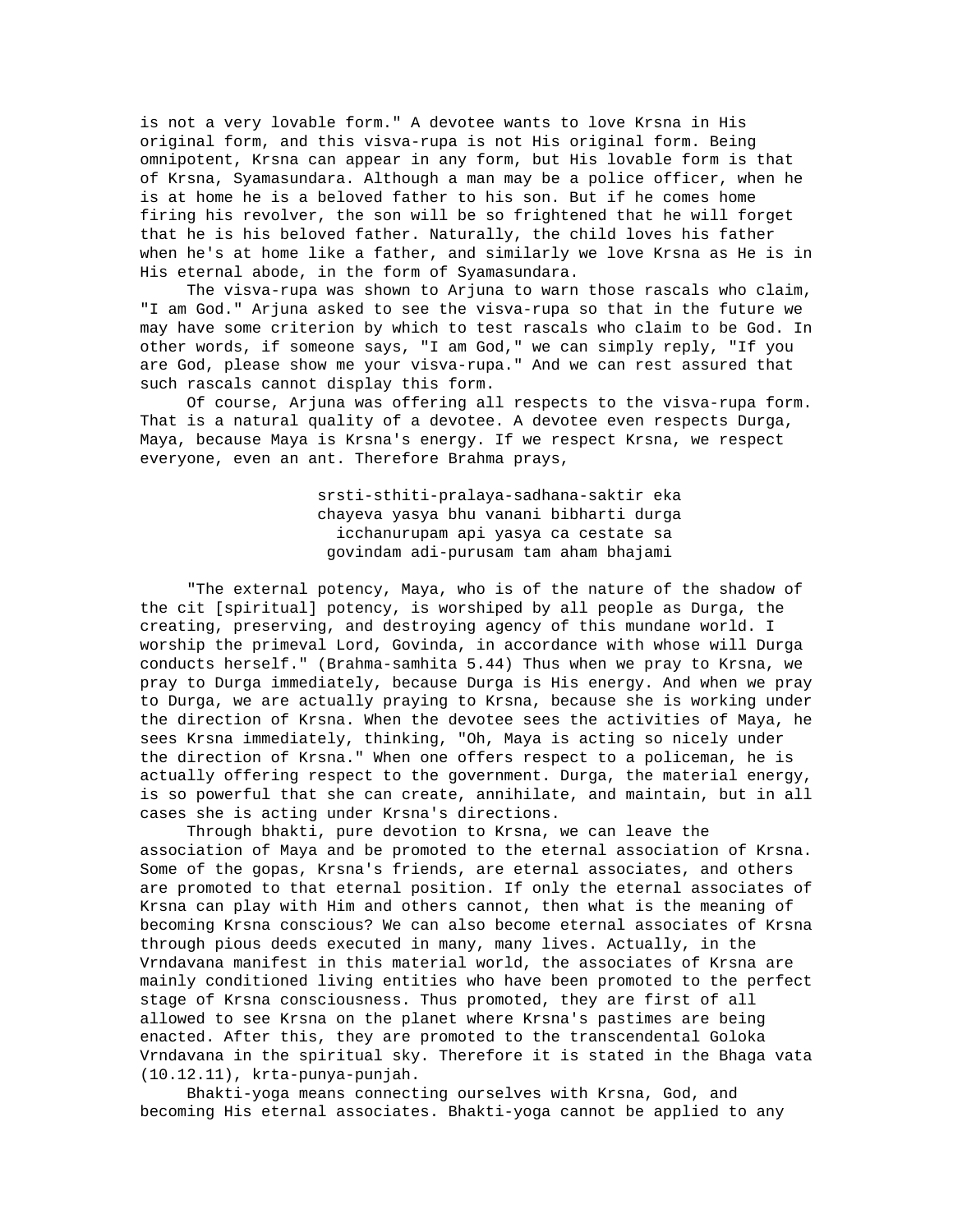other objective; therefore in Buddhism, for instance, there is no bhakti-yoga, because they do not recognize the Supreme Lord existing as the supreme objective. Christians, however, practice bhakti-yoga when they worship Jesus Christ, because they are accepting him as the son of God and are therefore accepting God. Unless one accepts God, there is no question of bhakti-yoga. Christianity, therefore, is also a form of Vaisnavism, because God is recognized. Nonetheless, there are different stages of God realization. Mainly, Christianity says, "God is great," and that is a very good assertion, but the actual greatness of God can be understood from Bhagavad-gita and Srimad-Bhagavatam. Accepting the greatness of God is the beginning of bhakti. Bhakti-yoga also exists among the Muhammadans, because God is the target in the Muslim religion. However, where there is no recognition of a personal God--in other words, where there is only impersonalism--there is no question of bhakti-yoga. Bhakti-yoga must include three items: the servitor, the served, and service. One must be present to accept service, and one must be present to render service. The via media is the process of service itself, bhakti-yoga. Now, if there is no one to accept that service, how is bhakti-yoga possible? Therefore, if a philosophy or religion does not accept God as the Supreme Person, there is no possibility of bhakti-yoga being applied.

 In the bhakti-yoga process, the role of the spiritual master is most important and essential. Although the spiritual master will always come back until his devotees have achieved God realization, one should not try to take advantage of this. We should not trouble our spiritual master but should complete the bhakti-yoga process in this life. The disciple should be serious in his service to the spiritual master, and if the devotee is intelligent, he should think, "Why should I act in such a way that my spiritual master has to take the trouble to reclaim me again? Let me realize Krsna in this life." That is the proper way of thinking. We should not think, "Oh, I am sure that my spiritual master will come and save me. Therefore I will do as I please." If we have any affection for our spiritual master, we should complete the process in this life, so that he does not have to return to reclaim us.

 In this regard, there is the example of Bilvamangala Thakura, who, in his previous life, was elevated almost to prema-bhakti, the highest platform of devotional service. However, since there is always a chance for a falldown, somehow or other he fell down. In his next life, he was born in a very rich brahmana family, in accordance with the principle enunciated in the Sixth Chapter of Bhaga vad-gita (6.41): sucinam srimatam gehe. Unfortunately, as is often the case with rich boys, he became a prostitute hunter. Yet it is said that his spiritual master instructed him through his prostitute, saying, "Oh, you are so attached to this mere flesh and bones. If you were this much attached to Krsna, how much good you might achieve!" Immediately Bilvamangala Thakura resumed his devotional service.

 Although the spiritual master assumes responsibility for his disciple, we should not take advantage of this. Rather, we should try to please the spiritual master (yasya prasadad bhagavat-prasadah). We should not put our spiritual master in such a position that he has to reclaim us from a house of prostitution. But even if he has to do so, he will do it, because he assumes this responsibility when he accepts his disciple.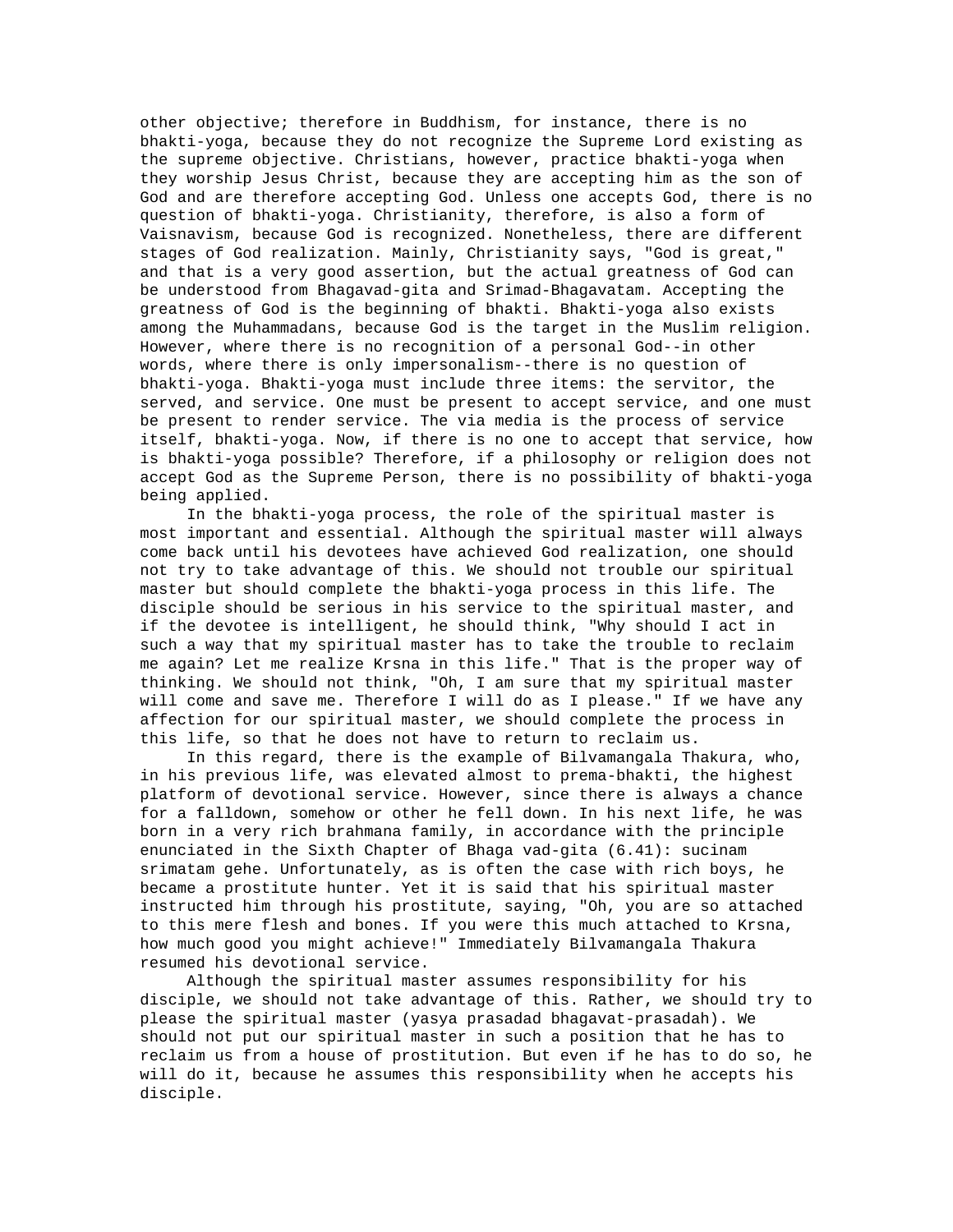The bhakti-yoga process should be completed in this life, because in this life we have all the instruments necessary to become fully Krsna conscious. We have mrdangas and cymbals and tongues with which to chant Hare Krsna. Even if we don't have mrdangas and cymbals, we have a tongue. No one has to purchase a tongue. We also have ears with which to hear the sound that the tongue vibrates. Therefore we have all the instruments we need with us--a tongue and ears. We have only to chant Hare Krsna and use our ears to hear this vibration, and all perfection will be there. We don't have to become highly educated scientists or philosophers. We have only to chant and hear.

 Thus we have everything complete. Purnam adah purnam idam: everything created by God is complete. This aggregate earth, for instance, is complete. There is sufficient water in the oceans, and the sun acts to evaporate this water, turn it into clouds, and drop rain on the land to produce plants. And from the mountains, pure rivers are flowing to supply water throughout the year. If we want to evaporate a few hundred gallons of water, we have to make many arrangements, but the creation is so complete that millions of tons of water are being drawn from the ocean, turned into clouds, and then sprayed all over the land and reserved on the peaks of mountains so that water will be present for the production of grains and vegetables. Thus the creation is complete because it comes from the complete, and similarly our bodies are also complete for spiritual realization. The complete machine is already with us. We have only to utilize it to vibrate the transcendental sound (sabda) of Hare Krsna, and we will attain complete liberation from all material pangs.

Chapter Nine

Destination After Death

sarva-dvarani samyamya mano hrdi nirudhya ca murdhny adhayatmanah pranam asthito yoga-dharanam

 "The yogic situation is that of detachment from all sensual engagements. Closing all the doors of the senses and fixing the mind on the heart and the life air at the top of the head, one establishes himself in yoga." (Bg. 8.12)

 One translation of the word yoga is "plus"--that is, just the opposite of minus. At the present moment, due to our materially contaminated consciousness, we are minus God. When we add God to our lives, when we connect with Him, life is perfected. This process has to be finished at the time of death; therefore as long as we are alive, we have to practice approaching that point of perfection so that at the time of death, when we give up this material body, we can realize the Supreme.

> prayana-kale manasacalena bhaktya yukto yoga-balena caiva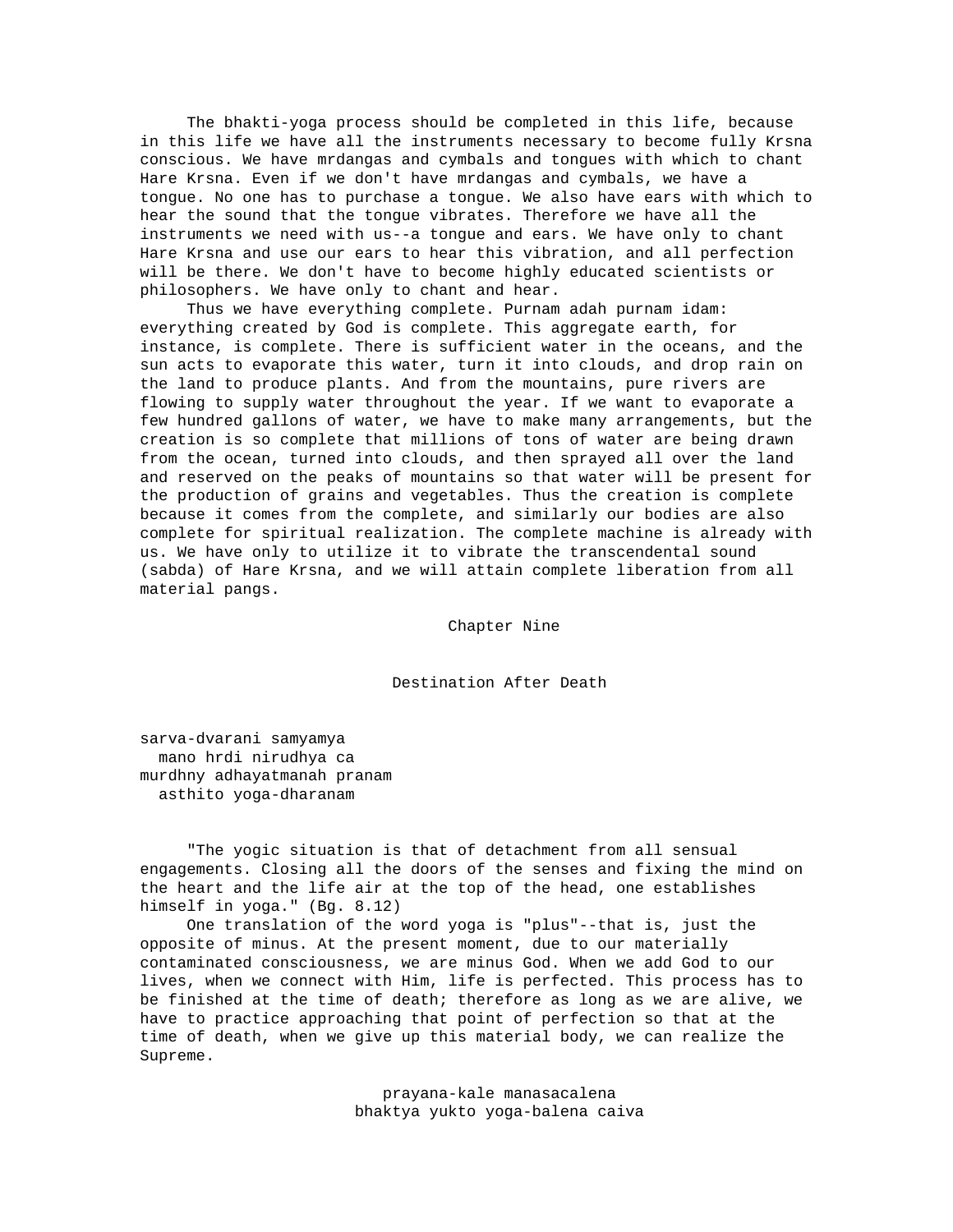bhruvor madhye pranam avesya samyak sa tam param purusam upaiti divyam

 "One who, at the time of death, fixes his life air between the eyebrows and in full devotion engages himself in remembering the Supreme Lord, will certainly attain to the Supreme Personality of Godhead." (Bg. 8.10) The words prayana-kale mean "at the time of death." Life is kind of a preparation for the final examination, which is death. If we pass that examination, we are transferred to the spiritual world. According to a very common Bengali proverb, "Whatever you do for perfection will be tested at the time of your death."

 This process by which the yogi closes the doors of the senses is technically called pratyahara, meaning "just the opposite." Presently, our senses are engaged in seeing worldly beauty. "Just the opposite" means retracting the senses from that beauty and seeing the beauty inside. Hearing is concentrated on the omkara sound that is within. Similarly, all the other senses are withdrawn from external activity. The mind is then concentrated on the visnu-murti within the heart (manah hidi nirudhya). The word nirudhya means "confining" the mind within the heart. When the yogi has thus withdrawn his senses and concentrated his mind, he transfers the life air to the top of the head and decides where he should go. There are innumerable planets, and beyond these planets is the spiritual world. The yogis obtain information of these planets from the Vedic literatures, just as, before coming to the United States, I obtained information about this country from books. Since all the higher planets in the spiritual world are described in the Vedic literatures, the yogi knows everything and can transfer himself to any planet he likes. He does not need a material spaceship.

 Scientists have been trying for many years to reach other planets with spaceships, but this is not the process. Maybe by this means one or two men can reach a planet, but that is not the general process. It is not possible for everyone. Generally, if one wants to transfer himself to a higher planet, he practices this jnana-yoga system. Not the bhaktiyoga system. The system of bhakti-yoga is not used for attaining any material planet.

 The devotees of Krsna are not interested in any planet within this material universe, because they know that on all planets the four basic miseries exist--birth, old age, disease, and death. In the higher planets, one's life span may be much greater than on this earth, but death is ultimately there. Therefore those who are in Krsna consciousness are not interested in material life but spiritual life, which means relief from these fourfold miseries. Those who are intelligent do not try to elevate themselves to any planet within this material world. To attain a higher planet, one has to prepare a particular type of body to enable one to live on that planet. We cannot attain these planets by artificial, materialistic means, because a suitable body is necessary to live there. We can stay within water only a short while, but fish are living there their entire lives. But the fish does not have a body suitable for living on the land. Similarly, to enter a higher planet, one has to prepare a suitable body.

 In the higher planets, six of our months are equal to one of their days, and the inhabitants of these planets live ten thousand years. This is all described in the Vedic literatures. Although the life span on these planets is very long, there is ultimately death. After ten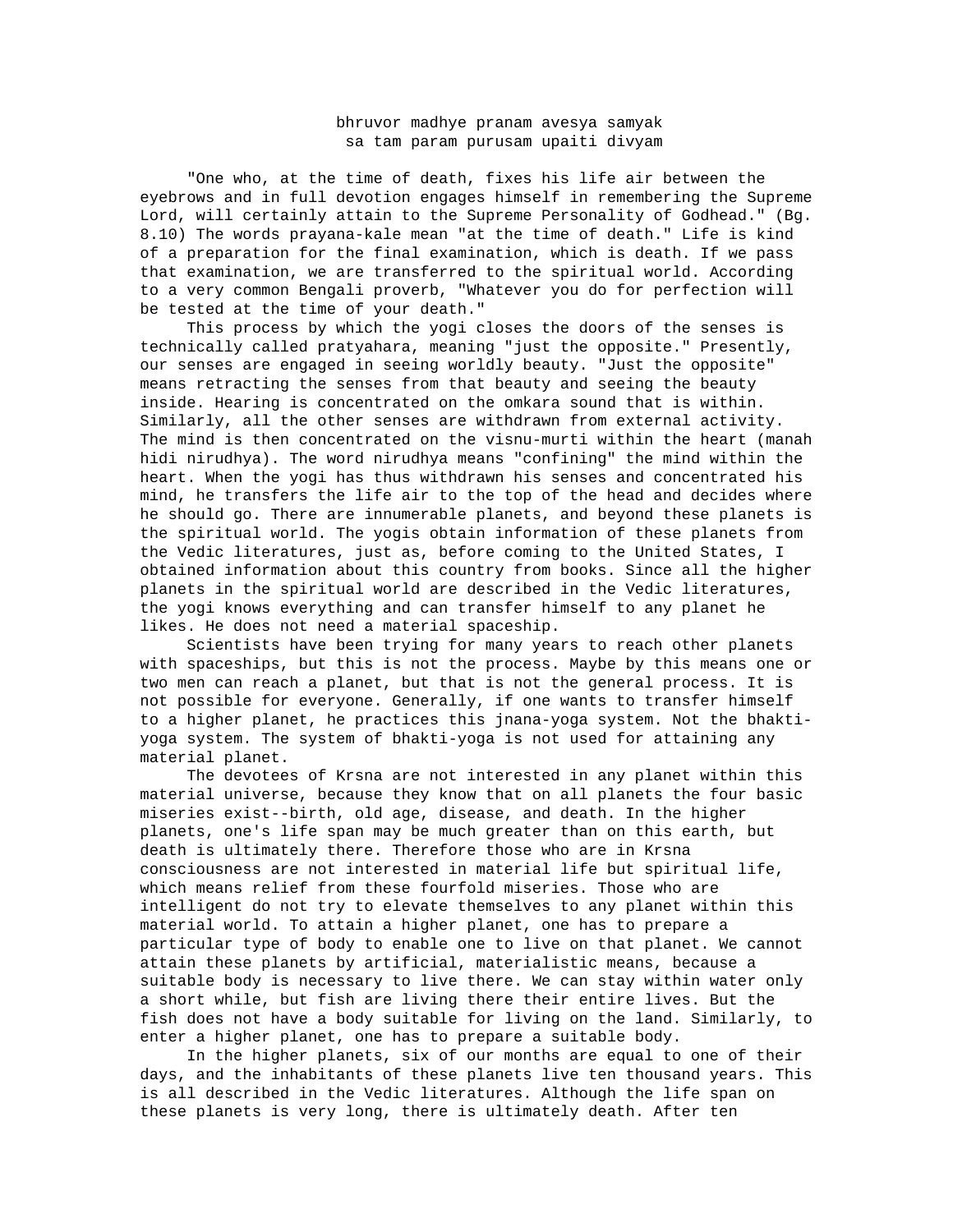thousand years, twenty thousand years, or millions of years--it doesn't matter--death is ultimately there.

 In the very beginning of Bhagavad-gita, however, we learn that we are not subject to death.

> najayate mriyate va kadacin nayam bhutva bhavita va na bhuyah ajo nityah sasvato 'yam purano na hanyate hanyamane sarire

 "For the soul there is never birth nor death. Nor, having once been, does he ever cease to be. He is unborn, eternal, ever-existing, undying, and primeval. He is not slain when the body is slain." (Bg. 2.20) Krsna thus instructs us that we are spirit soul and eternal; therefore why should we subject ourselves to birth and death? One who utilizes his intelligence can understand this. One who is situated in Krsna consciousness is not interested in promotion to any planet where death exists; rather, being promoted to the spiritual sky, he receives a body just like God's. Isvarah paramah krsnah sac-cid-ananda-vigrahah. God's body is sac-cid-ananda--eternal, full of knowledge, and full of pleasure. Therefore Krsna is called the reservoir of all pleasure. If, upon leaving this body, we transfer ourselves to the spiritual world--to Krsna's planet or any other spiritual planet--we attain a similar body full of sac-cid-ananda.

 The spirit soul is a very minute particle within the body. It cannot be seen like the external body, but it is sustaining the external body. The object of the sat-cakra system is to locate the soul at the topmost part of the head. From there, one who is perfect in dhyana-yoga can transfer himself to a higher planet at will. That is the perfection of this type of yoga. The dhyana-yogi is somewhat like a traveler who thinks, "Oh, let me see what the moon is like, then I will transfer myself to higher planets." He goes from here to there in the universe, just as on earth travelers go from New York to California or Canada. But a Krsna conscious person is not interested in such interplanetary travel within the material universe. His goal is service to Krsna and transferral to the spiritual sky.

> om ity ekaksaram brahma vyaharan mam anusmaran yah prayati tyajan deham sa yati paramam gatim

 "After being situated in this yoga practice and vibrating the sacred syllable om, the supreme combination of letters, if one thinks of the Supreme Personality of Godhead and quits his body, he will certainly reach the spiritual planets." (Bg. 8.13) Om, or omkara, is the concise form, or impersonal form, of the transcendental vibration. The dhyanayogi should vibrate om while remembering Krsna, or Visnu, the Supreme Personality of Godhead. The impersonal sound of Krsna is om, but the sound Hare Krsna contains om. Whatever the case, the entire yoga system aims at concentration on Visnu. Impersonalists may imagine a form of Visnu, but the personalists do not imagine; they actually see the form of the Supreme Lord. Whether one imagines or factually sees, one has to concentrate his mind on the Visnu form. Here the word mam means "unto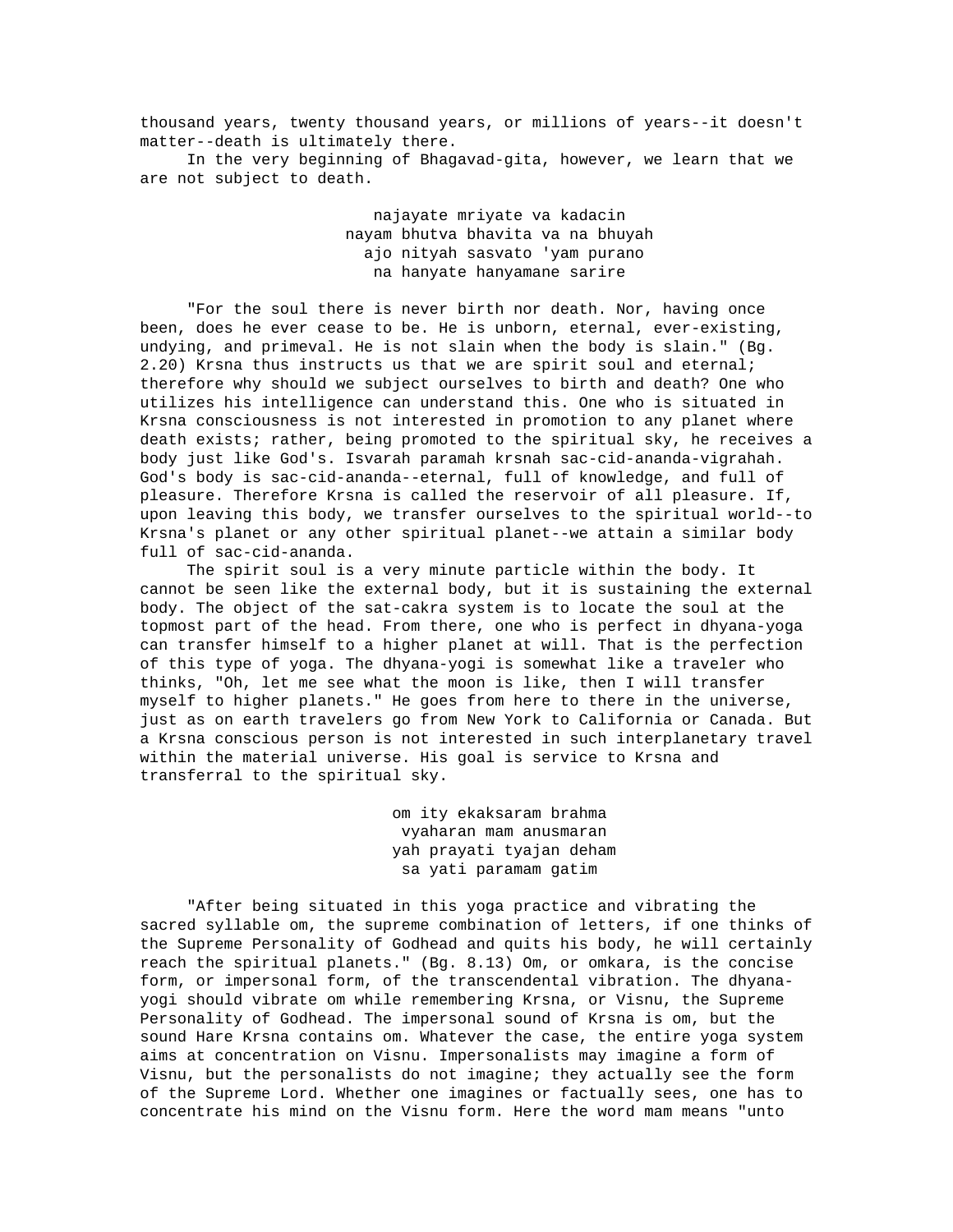the Supreme Lord, Visnu." If one can remember Visnu upon quitting this body, he can enter into the spiritual kingdom.

 One who is intelligent naturally thinks, "I am permanent and eternal. Why should I be interested in things that are not permanent?" Actually, no one wants an existence that is temporary. If we are living in an apartment and the landlord asks us to vacate, we have to do so, whether we want to leave or not. However, if we move to a better apartment, we are not sorry. It is our nature, however, to want to remain wherever we live. That is because we are permanent and want a permanent residence. Our inclination is to remain. Therefore we don't want to die. We don't want the miseries of birth, old age, disease, and death. These are external miseries inflicted by material nature, and they attack us like some fever. In order to extricate ourselves, we have to take certain precautions. To get rid of these miseries, it is necessary to get rid of the material body, because these miseries are inherent in material existence.

 Thus by vibrating om and leaving the material body thinking of the Supreme Lord, the yogi is transferred to the spiritual world. Those who are not personalists, however, cannot enter into the spiritual planet of Lord Sri Krsna. They remain outside, in the brahmajyoti effulgence. Just as the sunshine is not different from the sun globe, the brahmajyoti effulgence of the Supreme Lord is not different from the Supreme Lord. The impersonalists are placed in that brahmajyoti as minute particles. We are all spiritual sparks, and the brahmajyoti is full of these spiritual sparks. In this way, the impersonalists merge into the spiritual existence; however, individuality is retained, because the spirit soul is constitutionally an individual. Because the impersonalists don't want a personal form, they are placed and held in the impersonal brahmajyoti. There they exist just as atoms exist within the sunshine. The individual spiritual spark remains within the brahmajyoti as if homogeneous.

 As living entities, we all want enjoyment. We do not simply want existence. We are constitutionally sac-cid-ananda--eternal (sat), full of knowledge (cit), and full of bliss (ananda). Those who enter the impersonal brahmajyoti cannot remain there eternally with the knowledge that "Now I am merged. I am now one with Brahman." Although there is eternality and knowledge, bliss (ananda) is lacking. Who can remain alone in a room year after year reading some book and trying to enjoy himself? We cannot remain alone forever. Eventually we will leave that room and look for some association. It is our nature to want some recreation with others. The impersonalists, dissatisfied with the loneliness of their position in the impersonal effulgence of the Lord, therefore return again to this material world. This is stated in Srimad-Bhagavatam (10.2.32):

> ye 'nye 'ravindaksa vimukta-maninas tvayy asta-bhavad a visuddha-buddhayah aruhya krcchrena param padam tatah patanty adho 'nadrta-yusmad-anghrayah

 "O lotus-eyed Lord, although nondevotees who accept severe austerities and penances to achieve the highest position may think themselves liberated, their intelligence is impure. They fall down from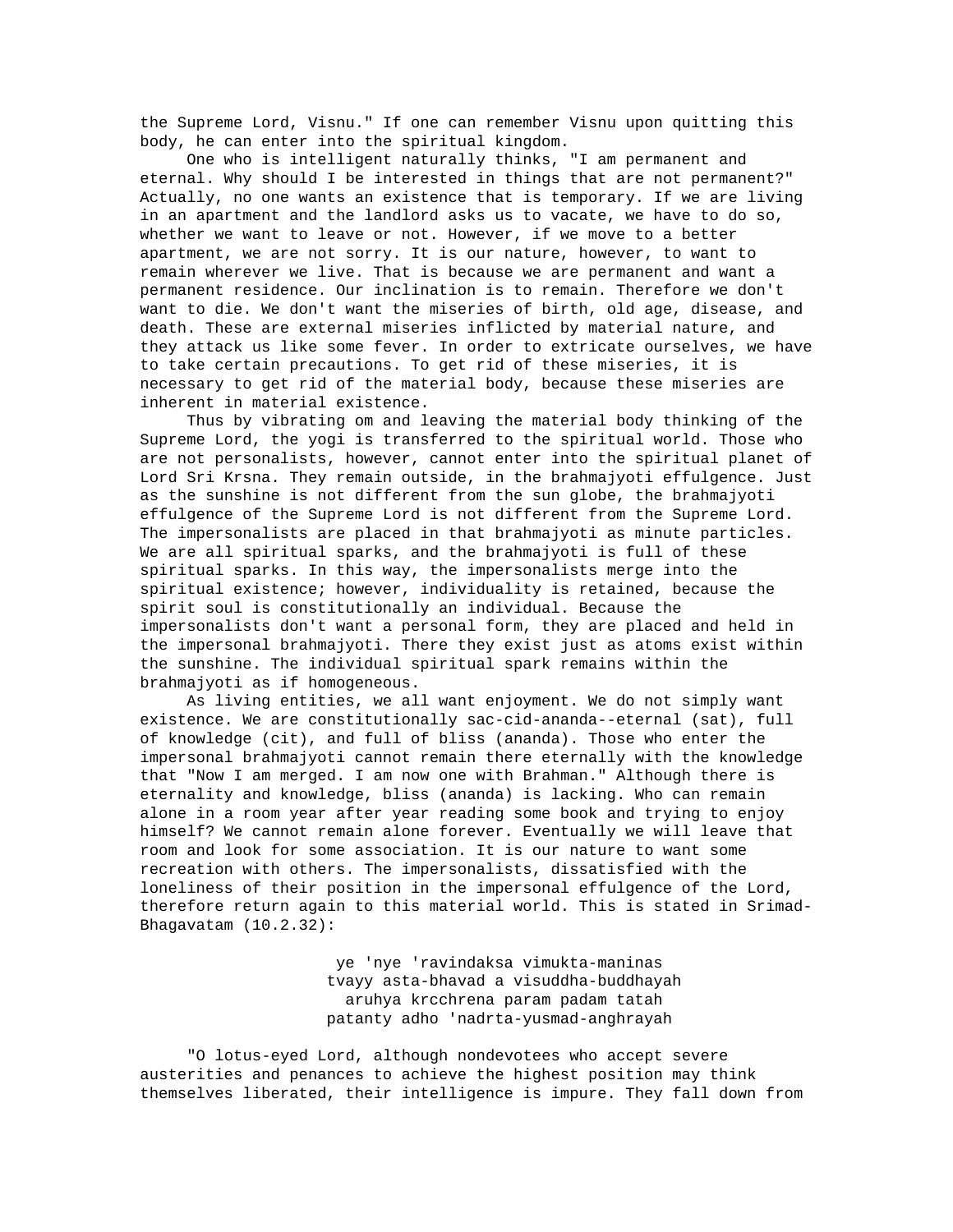their position of imagined superiority because they have no regard for Your lotus feet."

 The impersonalists are like astronauts in search of a planet. If they cannot rest in some planet, they have to return to earth. It is herein stated in Srimad-Bhagavatam (anadrta-yusmad-anghrayah) that the impersonalist must return to the material world because he has neglected to serve the Supreme Lord with love and devotion. As long as we are on this earth, we should practice to love and serve Krsna, the Supreme Lord; then we can enter His spiritual planet. If we are not trained up in this way, we can enter the brahmajyoti as an impersonalist, but there is every risk that we will again fall down into material existence. Out of loneliness, we will search out some association and therefore return to the material world. What we actually want is the eternal association of the Supreme Lord. This is our constitutional position of eternality, knowledge, and pleasure. If we are alone, if we do not associate with the Supreme Lord, that pleasure is lacking. For want of pleasure, we feel uncomfortable. For want of pleasure, we will accept any kind of association, any kind of pleasure. Therefore, out of a kind of desperation, we will say, "All right, then let me have material pleasure again." That is the risk the impersonalists take.

 In the material world, the highest pleasure is found in sex. That is but a perverted reflection of the pleasure experienced with Krsna in the spiritual world. Unless there is sex present in the spiritual world, it cannot be reflected here. However, we should understand that here the reflection is perverted. Actual life is there in Krsna. Krsna is full of pleasure, and if we train ourselves to serve Him in Krsna consciousness, it will be possible at the time of death to transfer ourselves to the spiritual world and enter into Krsnaloka, Krsna's planet, and enjoy ourselves in the association of Krsna, the reservoir of all pleasure. Krsna's planet is described in Brahma-samhita (5.29) in this way:

> cintamani-prakara-sadmasu kalpa-vrksa laksavrtesu surabhir abhipalayantam laksmi-sahasra-sata-sambhrama-se vyamanam govindam adi-purusam tam aham bhajami

 "I worship Govinda, the primeval Lord, the first progenitor, who is tending the surabhi cows that fulfill all desires, who is surrounded by millions of purpose (wish-fulfilling) trees and abodes built with spiritual gems, and who is always served with great reverence and affection by hundreds and thousands of goddesses of fortune." In this way Krsnaloka is described. There the houses are made of touchstone (cintamani). If a small particle of touchstone touches an iron rod, that rod will immediately turn to gold. Of course, in this material world we have no experience with such a thing as touchstone, but according to Brahma-samhita all the abodes in Krsnaloka are composed of touchstone. Similarly, the trees there are called desire trees (kalpa-vrksa) because one can get whatever he desires from them. Here we can get only mangos from a mango tree, but in Krsnaloka we can get whatever we desire from any tree because the trees are kalpa-vrksa. This is just a partial description of Krsnaloka, Krsna's eternal abode in the spiritual sky.

 The conclusion, therefore, is not to try to elevate ourselves to any material planet, because the same miserable conditions of birth, old age, disease, and death exist in all of them. Scientists are very proud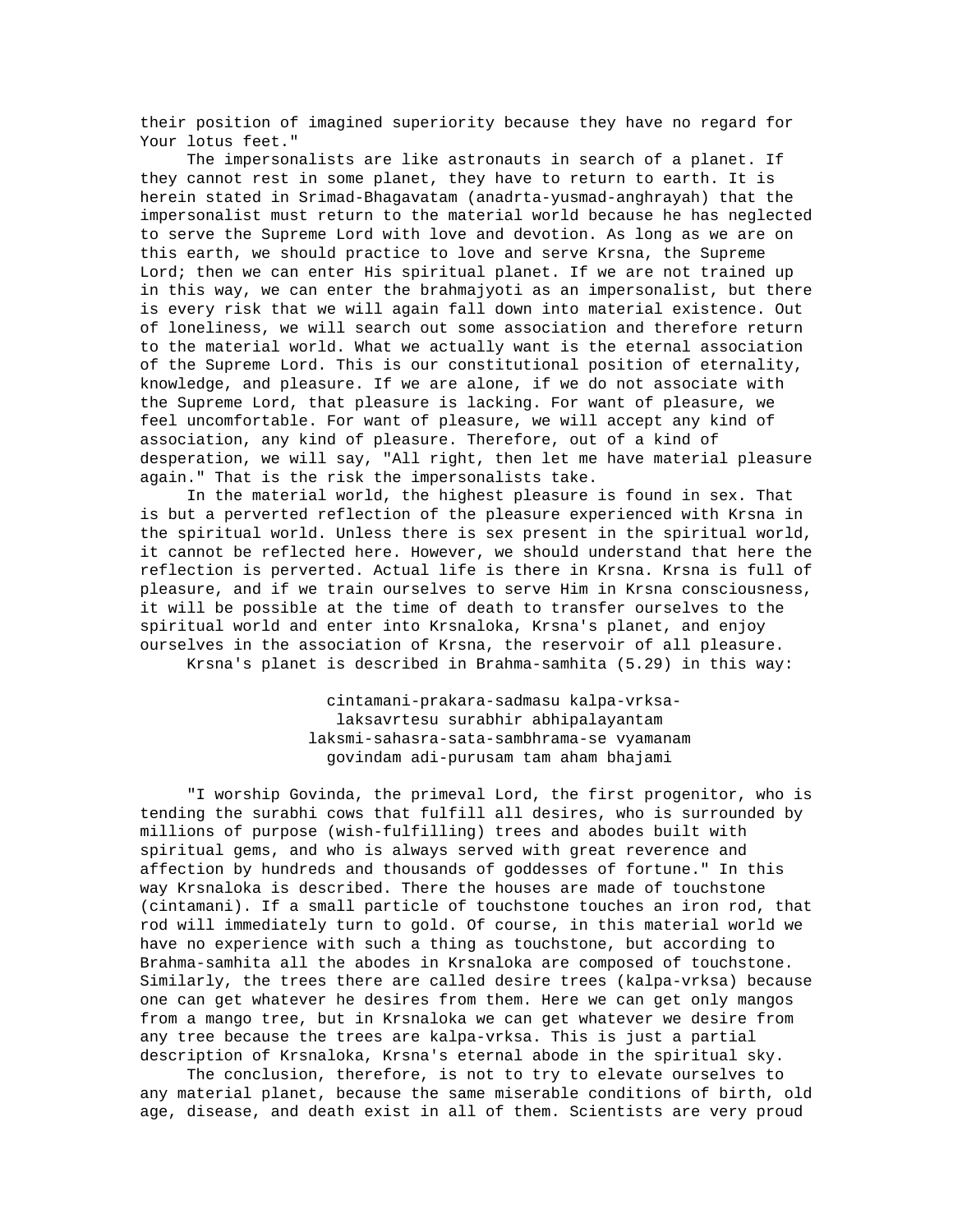of "scientific" advancement, but they have not been able to check old age, disease, and death. They can manufacture something to accelerate death, but nothing that can stop death. That is not within their power.

 Those who are intelligent are interested in putting an end to birth, old age, disease, and death and entering into a spiritual life full of eternality, bliss, and knowledge. The bhakti-yogi knows that such a life is possible through practice of Krsna consciousness and remembrance of Krsna at the time of death.

> ananya-cetah satatam yo mam smarati nityasah tasyaham sulabhah partha nitya-yuktasya yoginah

 "For one who remembers Me without deviation, I am easy to obtain, O son of Prtha, because of his constant engagement in devotional service." (Bg. 8.14) In this verse, the word nitya-yukta means "continuously in trance." Such a person who is continuously thinking of Krsna and always engaged in Krsna consciousness is the highest yogi. His attention is not diverted to jnana-yoga, dhyana-yoga, or any other system. For him, there is only one system--Krsna. Ananya-cetah means "without deviation." A Krsna conscious devotee is not disturbed by anything, because his mind is always concentrated on Krsna. The word satatam means that he is thinking of Krsna at all places and at all times. When Krsna descended onto this earth, He appeared in Vrndavana. Although I am presently living in America, my residence is in Vrndavana because I am always thinking of Krsna. Although I may be in a New York apartment, my consciousness is there, and this is as good as being there.

 Krsna consciousness means always living with Krsna in His spiritual planet. Because we are conscious of Krsna, we are already living with Him. We simply have to wait to give up this material body to go there. For one who remembers Krsna without deviation, He is easy to obtain. Tasyaham sulabhah partha.: "I become very cheap for them." For one who takes to Krsna consciousness, the most valuable thing becomes very easy to obtain. Because one is engaged in bhakti-yoga, Krsna becomes easily available. Why should we try so hard to attain Krsna, when Krsna Himself says, "I am easy to obtain"? We have only to chant Hare Krsna, Hare Krsna, Krsna Krsna, Hare Hare/ Hare Rama, Hare Rama, Rama Rama, Hare Hare twenty-four hours daily. There is no fast rule and regulation. We can chant in the street or on the subway, in our home or in our office. There is neither expenditure nor tax.

 Actually Krsna, being omnipotent, is unconquerable, but it is said that He is not only obtained but conquered through pure devotional service. As stated before, it is generally very difficult to realize the Supreme Personality of Godhead; therefore one of His names is Ajita, meaning, "He whom no one can conquer." In Srimad-Bhagavatam (10. 14.3), Lord Brahma prays to Ajita,

> jnane prayasam udapasya namanta eva jivanti san-mukharitam bha vadiya- vartam sthane sthitah sruti-gatam tanu-van-manobhir ye prayaso 'jitajito 'py asi tais tri-lokyam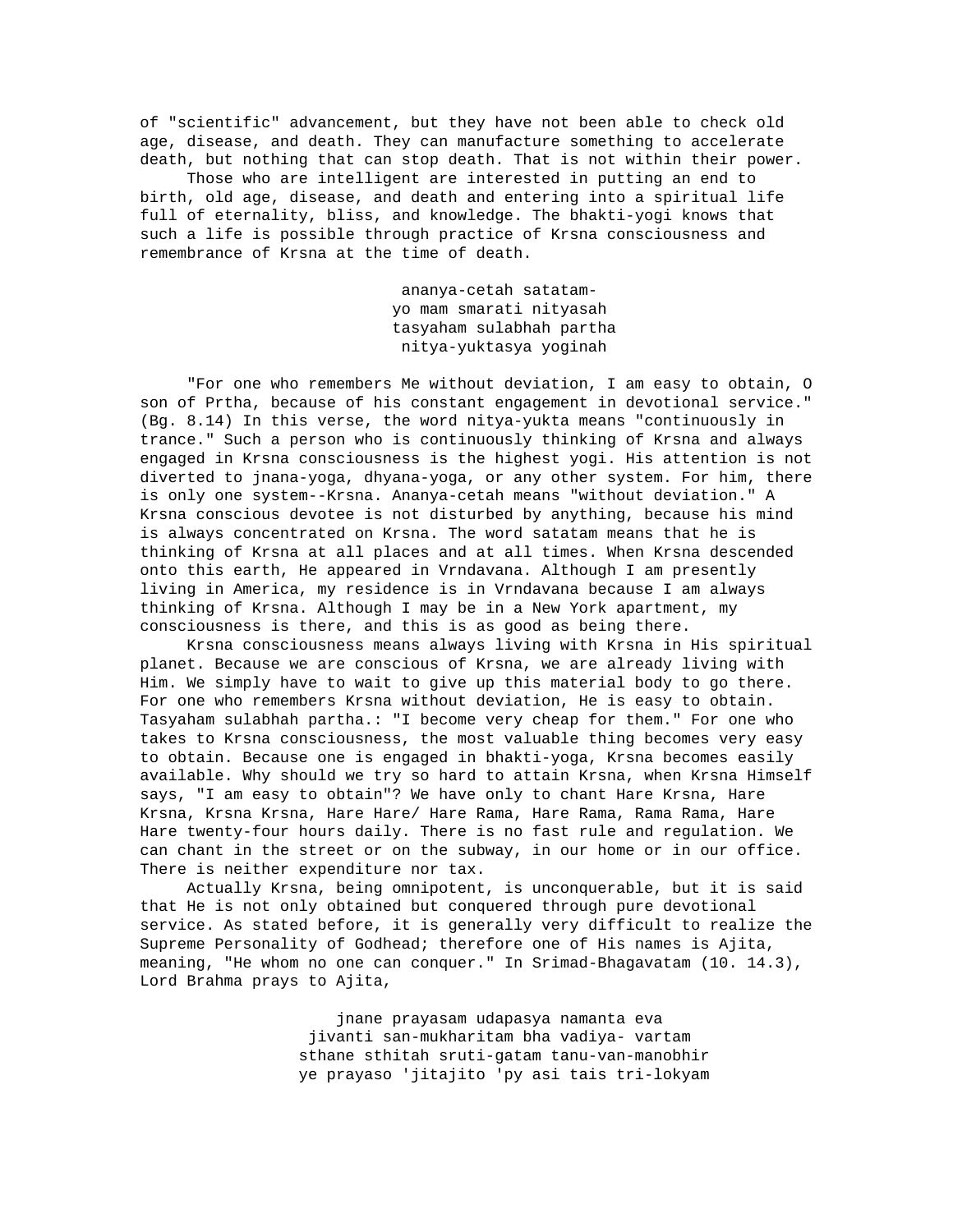"O my dear Lord Ajita, those devotees who have thrown away the impersonal conceptions of the Absolute Truth and have therefore abandoned discussing empiric philosophical truths should hear from selfrealized devotees about Your holy name, form, pastimes, and qualities. They should completely follow the principles of devotional service and remain free from illicit sex, gambling, intoxication, and animal slaughter. Surrendering themselves fully with body, words, and mind, they can live in any asrama or social status. Indeed, You are conquered by such persons, although You are always unconquerable."

 In this verse, the words jnane prayasam refer to theosophists and philosophers who are trying year after year and life after life to understand God, or the Absolute Truth. Their attempts are like those of the frog in a well trying to comprehend the vastness of the Atlantic and Pacific oceans. Even our attempts to measure outer space are futile, to say nothing of the attempt to measure God. Such attempts are doomed to failure; therefore Srimad-Bhagavatam recommends that we abandon all attempts to measure the Supreme. It is completely useless to try to understand God by our limited knowledge, and an intelligent man understands this. We should become submissive and try to understand that our position is that of a very insignificant segment in this creation. The words namanta eva indicate that we are just to become submissive in order to understand the Supreme from a reliable source. And what is that source? San-mukharitam: from the lips of realized souls. Arjuna is understanding God directly from the lips of Krsna, and we have to understand God through the lips of Arjuna or his bona fide representative. We can understand the transcendental nature of God only from a reliable source. That source may be Indian, European, American, Japanese, Hindu, Muslim, or whatever. The circumstances are not important. We just have to try to understand by hearing and then try to put the process to practice in our daily lives. By becoming submissive, hearing from the right source, and trying to apply the teachings in our daily lives, we can become conquerors of the Supreme. For one who does this, Lord Krsna becomes easily available. Ordinarily, God realization is very difficult, but it is very easy for one who submissively hears (sruti-gatam).

 There are two processes by which we can acquire knowledge: one is the ascending process (aroha-pantha), and the other is the descending process (avaroha-pantha). By the ascending process, one attempts to understand God by his own efforts--by philosophizing, meditating, or speculating. According to the descending process, one acquires knowledge simply by hearing from an authority, from the bona fide spiritual master and the scriptures. As far as the ascending process is concerned, it is stated in Brahma-samhita (5.34),

> panthas tu koti-sata-vatsara-sampragamyo vayor athapi manaso muni-punga vanam so 'py asti yat-prapada-simny a vicintya-tattve govindam adi-purusam tam aham bhajami

 "I worship Govinda, the primeval Lord, only the tips of the toes of whose lotus feet are approached by the yogis and jnanis, who travel for billions of years at the speed of the wind or mind." We can all understand how great the speed of mind is. Although sitting in New York City, I can immediately think of India, which is thousands and thousands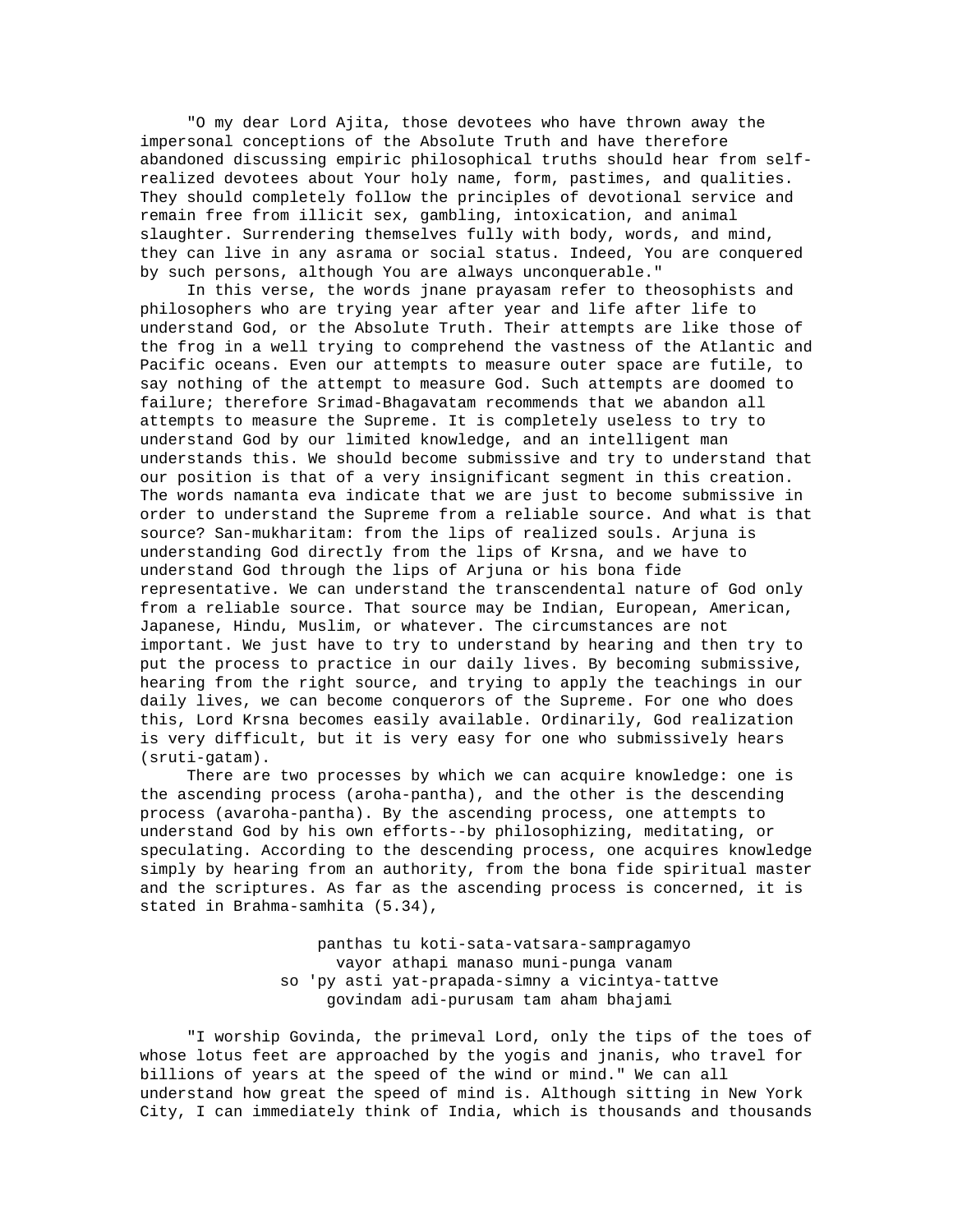of miles away. It is herein stated that even if one travels at this speed for billions of years, Krsna will still remain inconceivable. The word muni-pungavanam refers to a great thinker, not an ordinary man. Even if such a great thinker travels for millions of years at the speed of mind, he will still find the Supreme Person unknowable. Yet for one who takes undeviatingly to this path of Krsna consciousness, Krsna is easy to obtain. Why is this? Nitya-yuktasya yoginah: "Because such a person is constantly engaged in My devotional service, and I cannot forget him." So this is the process. We have only to become submissive to attract the attention of God. My Guru Maharaja used to say, "Don't try to see God, but work in such a way that God will see you. God will take care of you. You don't have to try to see Him."

 This should be our attitude. We should not think, "I want to see God. O God, please come and stand before me. Be like my servant." But since God is no one's servant, we have to oblige Him by our love and service. We all know how difficult it is to see the king or president of a country. It is practically impossible for an ordinary man to get an interview with such an important person, to say nothing of having this important person come and stand before him. Yet people are demanding that the Supreme Personality of Godhead come and stand before them. It is our nature to hanker after Krsna, because He is the most attractive, most beautiful, most opulent, most powerful, most learned, and most famous person in the universe. Everyone hankers after these qualities, and Krsna is the reservoir of all these qualities, and He possesses them in full. Krsna is the reservoir of everything (raso vai sah); therefore when we hanker after beauty or power or knowledge or fame, we should just turn our attention to Krsna. Then we will automatically get whatever our hearts desire.

Chapter Ten

The Path of Perfection

mam upetya punarjanma duhkhalayam asasvatam napnu vanti mahatmanah samsiddhim paramam gatah

 "After attaining Me, the great souls, who are yogis in devotion, never return to this temporary world, which is full of miseries, because they have attained the highest perfection." (Bg. 8.15)

 This material world is certified by its very creator, the Supreme Lord, as duhkhalayam, which means "the place of miseries." Since this is the case, how can we possibly make it comfortable by so-called scientific advancement? Duhkha means "misery" or "suffering," and real suffering is birth, old age, disease, and death. We have set these problems aside because we cannot solve them; therefore scientists concentrate on atomic bombs and spaceships. Why can't they solve these important problems that are always causing us to suffer? Obviously, they haven't the power to do so.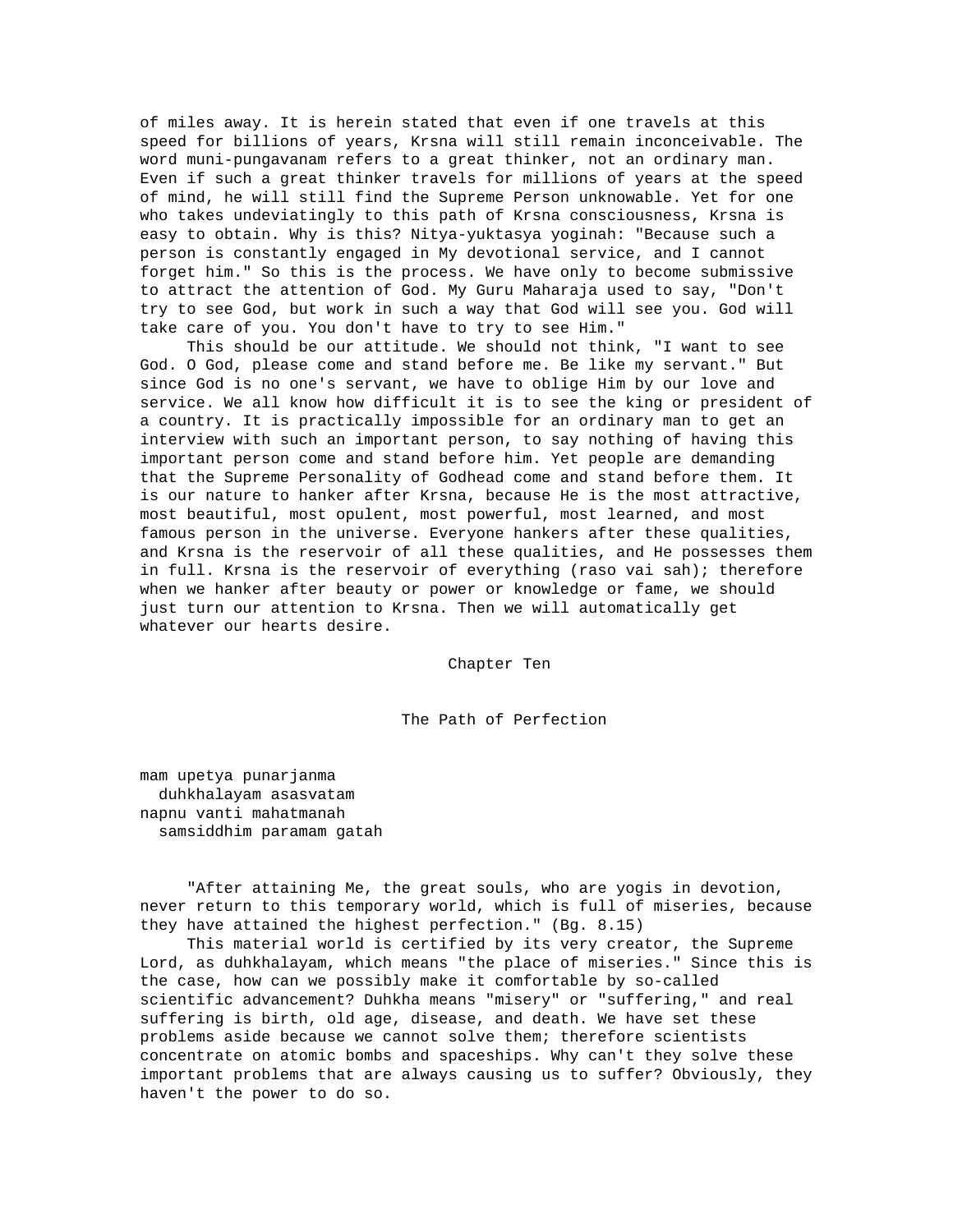But in this verse, Sri Krsna gives the solution: mam upetya punar janma. That is, "If one attains My platform, he does not come back again to this place of misery." Unfortunately, in the mode of ignorance, people cannot understand that they are in a miserable situation. Animals cannot understand their miserable situations because they haven't the reason. Man possesses reason whereby he can understand this, but in this age people are using their reasoning power in order to gratify their animal propensities. Reason should be used in getting liberated from this miserable condition. However, if we engage in Krsna consciousness twenty-four hours a day without deviation, we will go to Krsna and not be reborn in this miserable world. Mahatmanah samsiddhim paramam gatah: those great souls who have attained the highest perfection, Krsna consciousness, are forever freed from misery. In this verse, the word mahatma refers to a Krsna conscious man eligible to enter the abode of Krsna. The word mahatma does not refer to a political leader like Mahatma Gandhi but to a great soul, a pure devotee of Krsna.

 When Krsna says that the mahatma enters His abode, He is referring to His transcendental kingdom, Goloka Vrndavana. The Vrndavana from which I have come is called Bhauma Vrndavana, which means it is the same Vrndavana descended on this earth. Just as Krsna descended on this earth through His own internal potency, similarly His dhama, His abode, also descends. In other words, when Krsna descends on this earth, He manifests Himself in that particular land, Vrndavana, and therefore that land is also sacred. Apart from this, Krsna has His own abode in the spiritual sky, and this is called Goloka Vrndavana.

 The mahatma prepares in this life to enter that transcendental abode. The human form of life can utilize nature to its best interest. Animals cannot. These facilities should be utilized in striving to become a mahatma and putting an end to birth in this material world, which is characterized by threefold miseries. The threefold miseries are those that pertain to the mind or the body, natural disturbances, and miseries caused by other living entities. Whatever our position in this material world, there is always some kind of misery being inflicted upon us. Sri Krsna frankly says that it is not possible to avoid misery in this material world, because this world is meant for misery. Unless miseries are present, we cannot come to Krsna consciousness. Misery serves as an impetus to help elevate us to Krsna consciousness. An intelligent person understands that although he does not want misery, miseries are being inflicted upon him by force. No one wants misery, but a person should be intelligent enough to question, "Why are these miseries being forced upon me?" Unfortunately, in modern civilization, people try to set miseries aside, thinking, "Oh, why suffer? Let me cover my miseries with some intoxication." However, the miseries of life cannot be solved by artificial intoxication. As soon as the intoxication is over, one returns to the same point. The miseries of material existence can be solved only by Krsna consciousness. If we always remain in Krsna consciousness, we'll be transferred to Krsna's planet upon leaving this material body. That is called the highest perfection.

 People may inquire, "Well, you say that entering Krsna's planet constitutes the highest perfection, but we are interested in going to the moon. Is this not a kind of perfection?" Well, the desire to enter the higher planets is always there in the human mind. In fact, another name for the living entity is sarva-gata, which means that he wants to travel everywhere. That is the nature of the living entity. Americans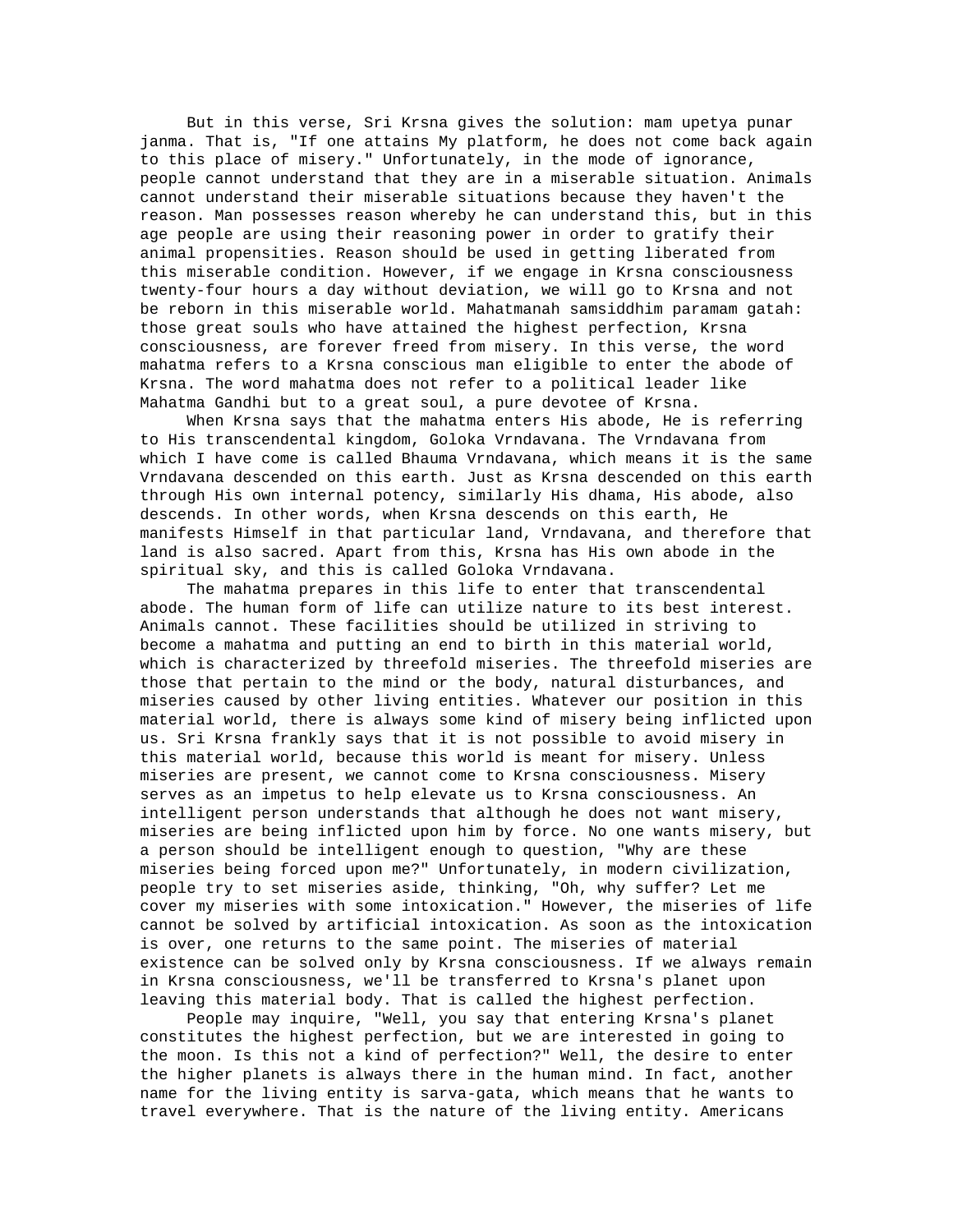who have money often go to India, Europe, or some other country, because they do not like to stagnate in one place. That is our nature, and therefore we are interested in going to the moon or wherever. But according to Krsna, even if we attain the higher planets, we are still subject to the material miseries.

> abrahma-bhu vanal lokah punar avartino 'rjuna mam upetya tu kaunteya punarjanma na vidyate

 "From the highest planet in the material world down to the lowest, all are places of misery wherein repeated birth and death take place. But one who attains to My abode, O son of Kunti, never takes birth again." (Bg. 8.16)

 The universe is divided into fourteen planetary systems (caturdasabhuvana)--seven lower and seven higher. The earth is situated in the middle. In this verse, Sri Krsna says, abrahma-bhuvanal lokah: even if one enters the highest planet, Brahmaloka, there is still birth and death. The words punar avartinah mean "returning again," or "repetition of birth and death." We are changing bodies just as we change clothes, leaving one body and entering another. All planets are filled with living entities. We shouldn't think that only the earth is inhabited. There are living entities on the higher planets and lower planets as well. From our experience, we can see that no place on earth is vacant of living entities. If we dig into the earth, we find some worms, and if we go into the water we find many aquatics. The air is filled with birds, and if we analyze outer space, we will find many living entities. It is illogical to conclude that there are no living entities on the other planets. To the contrary, they are full of living entities.

 In any case, Krsna says that from the highest planet to the lowest planet, there is repetition of birth and death. Yet again, as in the former verse, He says, mam upetya: "If you reach My planet, you don't have to return to this miserable material world." To stress this point, Sri Krsna repeats that upon reaching Goloka Vrndavana, His eternal abode, one is liberated from the cycle of birth and death and attains eternal life. It is the duty of human life to understand these problems and attain a blissful, eternal life that is full of knowledge. Unfortunately, people in this age have forgotten the aim of life. Why? Durasaya ye bahir-artha-maninah (SB. 7.5.31). People have been trapped by the material glitter--by skyscrapers, big factories, and political activities. People do not stop to consider that however big the skyscraper may be, they will not be allowed to live there indefinitely. We should not spoil our energy, therefore, in building great cities but should employ our energy to elevate ourselves to Krsna consciousness. Krsna consciousness is not a religious formula or some spiritual recreation but is the most important factor in our lives.

 People are interested in attaining higher planets because there one's enjoyment is a thousand times greater and the duration of life much longer.

> sahasra-yuga-paryantam ahar yad brahmano viduh ratrim yuga-sahasrantam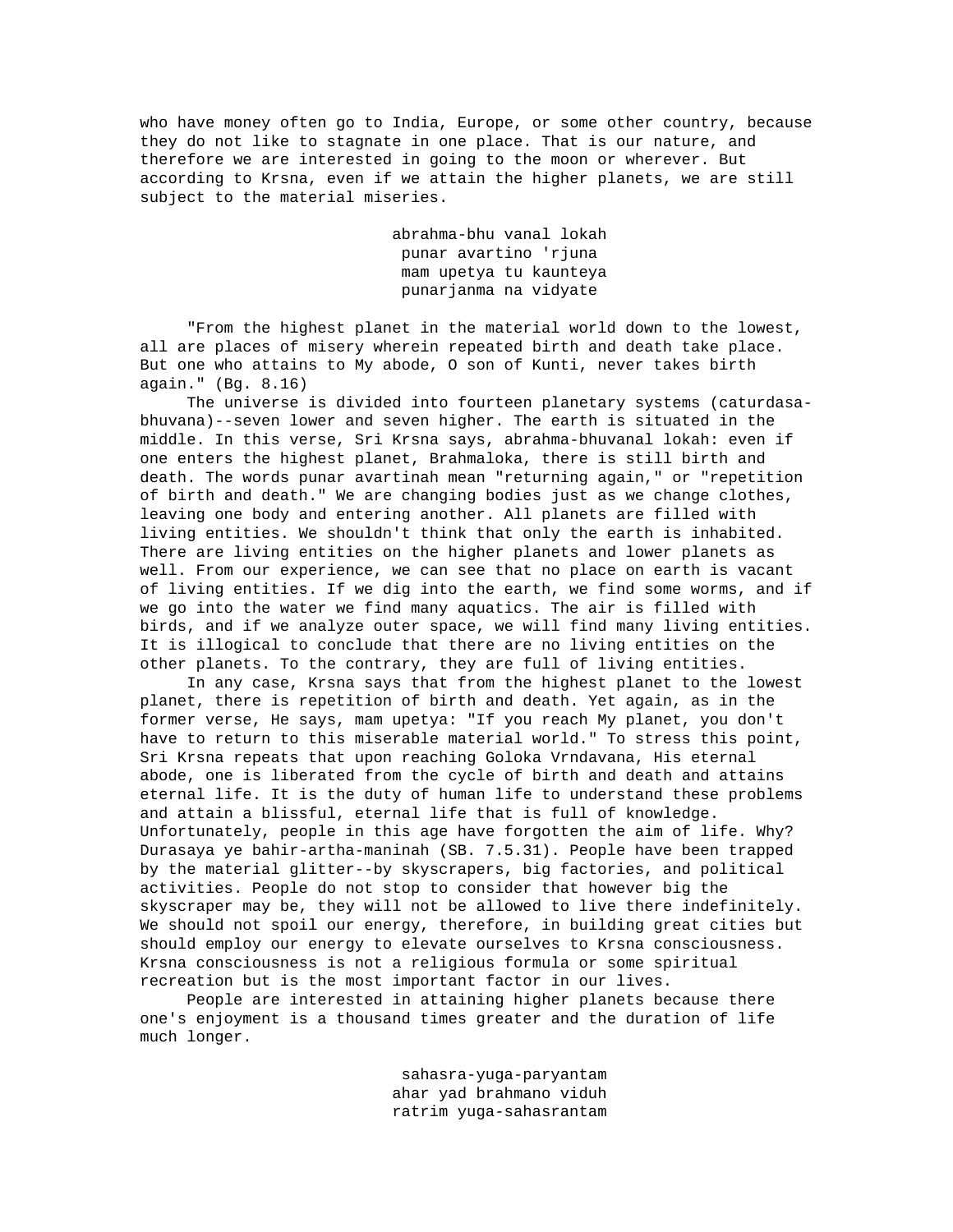## te 'ho-ratra-vido janah (Bg. 8.17)

 The duration of the material universe is limited. It is manifested in cycles of kalpas. A kalpa is a day of Brahma, and one day of Brahma consists of a thousand cycles of four yugas, or ages: Satya, Treta, Dvapara, and Kali. The cycle of Satya is characterized by virtue, wisdom, and religion, there being practically no ignorance and vice, and the yuga lasts 1,728,000 years. In the Treta-yuga vice is introduced, and this yuga lasts 1,296,000 years. In the Dvapara-yuga there is an even greater decline in virtue and religion, vice increasing, and this yuga lasts 564,000 years. And finally, in Kali-yuga (the yuga we have now been experiencing over the past 5,000 years), there is an abundance of strife, ignorance, irreligion, and vice, true virtue being practically nonexistent, and this yuga lasts 432,000 years. In Kali-yuga vice increases to such a point that at the termination of the yuga, the Supreme Lord Himself appears as the Kalki-avatara, vanquishes the demons, saves His devotees, and commences another Satya-yuga. Then the process is set rolling again. These four yugas rotating a thousand times comprise one day of Brahma, the creator god, and the same number comprise one night. Brahma lives one hundred of such "years" and then dies. These "hundred years" by earth calculations total 31 I trillion and 40 million earth years. By these calculations, the life of Brahma seems fantastic and interminable, but from the viewpoint of eternity, it is as brief as a lightning flash. In the Causal Ocean there are innumerable Brahmas rising and disappearing like bubbles in the Atlantic. Brahma and his creation are all part of the material universe, and therefore they are in constant flux.

 In the material universe, not even Brahma is free from the process of birth, old age, disease, and death. Brahma, however, is directly engaged in the service of the Supreme Lord in the management of this universe; therefore he at once attains liberation. Elevated sannyasis are promoted to Brahma's particular planet, Brahmaloka, which is the highest planet in the material universe and which survives all the heavenly planets in the upper strata of the planetary system, but in due course Brahma and all inhabitants of Brahmaloka are subject to death, according to the law of material nature. So even if we live millions and trillions of years, we have to die. Death cannot be avoided. Throughout the entire universe the process of creation and annihilation is taking place, as described in the next verse:

> avyaktad vyaktayah sarvah prabha vanty ahar-agame ratry-agame praliyante tatraiva vyakta-samjnake

 "When Brahma's day is manifest, this multitude of living entities comes into being, and at the arrival of Brahma's night they are all annihilated." (Bg. 8.18)

 Unless we go to the spiritual sky, there is no escaping this process of birth and death, creation and annihilation. When Brahma's days are finished, all these planetary systems are covered by water, and when Brahma rises again, creation takes place. The word ahar means "in the daytime," which is twelve hours of Brahma's life. During this time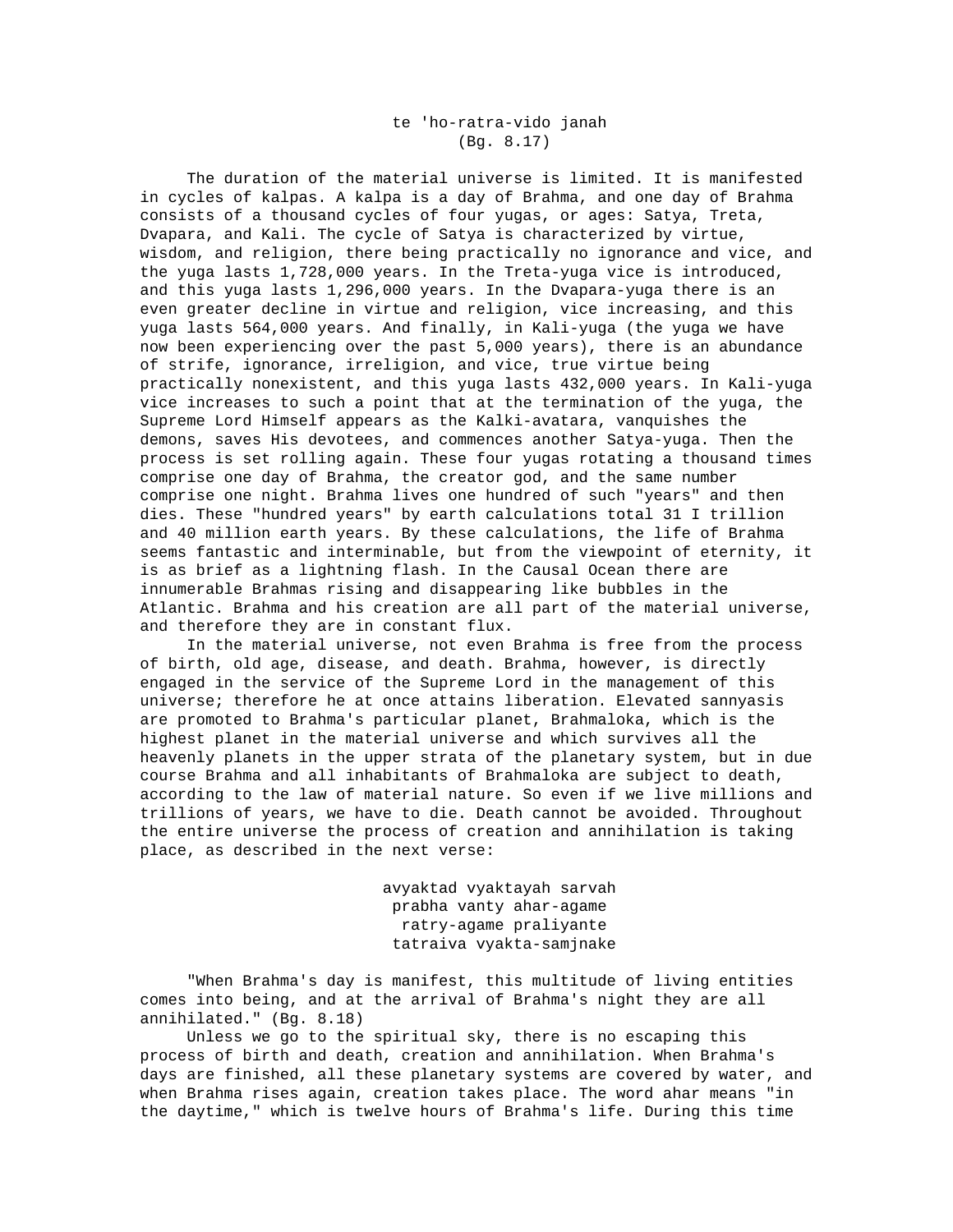this material manifestation--all these planets--are seen, but when night comes they are all merged in water. That is, they are annihilated. The word ratry-agame means "at the fall of night." During this time, all these planets are invisible because they are inundated with water. This flux is the nature of the material world.

> bhuta-gramah sa evayam bhutva bhutva praliyate ratry-agame 'vasah partha prabhavaty ahar-agame

 "Again and again the day comes, and this host of beings is active; and again the night falls, O Partha, and they are helplessly dissolved." (Bg. 8.19) Although we do not want devastation, devastation is inevitable. At night, everything is flooded, and when day appears, gradually the waters disappear. For instance, on this one planet, the surface is three-fourths covered with water. Gradually, land is emerging, and the day will come when there will no longer be water but simply land. That is nature's process.

> paras tasmat tu bhavo 'nyo 'vyakto 'vyaktat sanatanah yah sa sarvesu bhutesu nasyatsu na vinasyati

 "Yet there is another nature, which is eternal and is transcendental to this manifested and nonmanifested matter. It is supreme and is never annihilated. When all in this world is annihilated, that part remains as it is." (Bg. 8.20)

 We cannot calculate the length and breadth of this universe. There are millions and millions of universes like this within this material world, and above this material world is the spiritual sky, where the planets are all eternal. Life on those planets is also eternal. This material manifestation comprises only one fourth of the entire creation. Ekamsena sthito jagat. Ekamsena means "one fourth." Three fourths of the creation is beyond this material sky, which is covered like a ball. This covering extends millions and millions of miles, and only after penetrating that covering can one enter the spiritual sky. That is open sky, eternal sky. In this verse it is stated, paras tasmat tu bhavo 'nyah: "Yet there is another nature." The word bhava means another "nature." We have experience only with this material nature, but from Bhagavad-gita we understand that there is a spiritual nature that is transcendental and eternal. We actually belong to that spiritual nature, because we are spirit, but presently we are covered by this material body, and therefore we are a combination of the material and spiritual. Just as we can understand that we are a combination of both natures, we should understand also that there is a spiritual world beyond this material universe. Spiritual nature is called superior, and material nature is called inferior, because without spirit, matter cannot move.

 This cannot be understood by experimental knowledge. We may look at millions and millions of stars through telescopes, but we cannot approach what we are seeing. Similarly, our senses are so insufficient that we cannot approach an understanding of the spiritual nature. Being incapable, we should not try to understand God and His kingdom by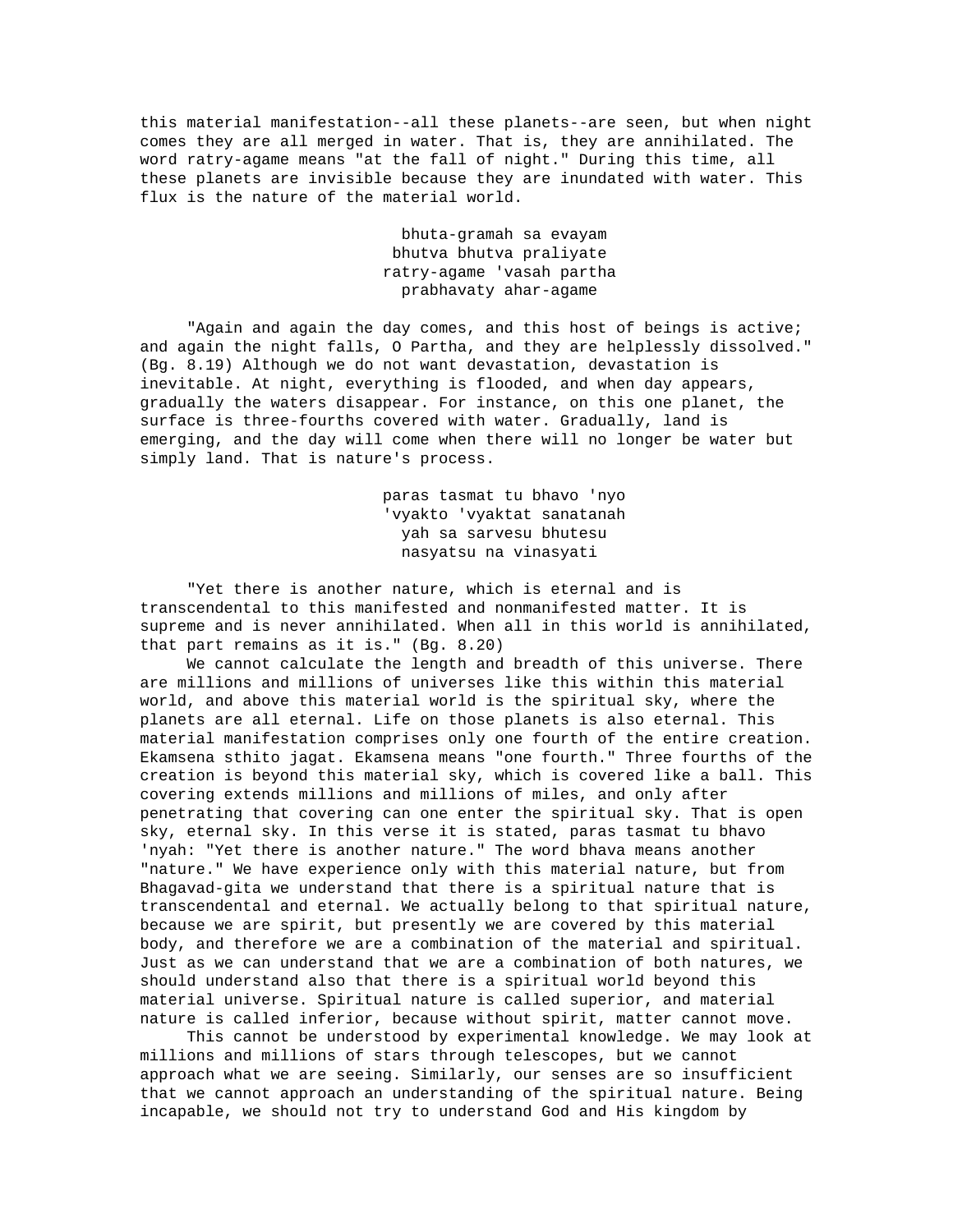experimental knowledge. Rather, we have to understand by hearing Bhagavad-gita. There is no other way. If we want to know who our father is, we simply have to believe our mother. We have no other way of knowing except by her. Similarly, in order to understand who God is and what His nature is, we have to accept the information given in Bhagavadgita. There is no question of experimenting. Once we become advanced in Krsna consciousness, we will realize God and His nature. We can come to understand, "Yes, there is God and a spiritual kingdom, and I have to go there. Indeed, I must prepare myself to go there."

 The word vyakta means "manifest." This material universe that we are seeing (or partially seeing) before us is manifest. At least at night we can see that stars are twinkling and that there are innumerable planets. But beyond this vyakta is another nature, called avyakta, which is unmanifest. That is the spiritual nature, which is sanatana, eternal. This material nature has a beginning and an end, but that spiritual nature has neither beginning nor end. This material sky is within the covering of the mahat-tattva, matter. This matter is like a cloud. When there is a storm, it appears that the entire sky is covered with clouds, but actually only an insignificant part of the sky is covered. Because we are very minute, if just a few hundred miles are covered, it appears that the entire sky is covered. As soon as a wind comes and blows the clouds away, we can see the sky once again. Like the clouds, this mahattattva covering has a beginning and an end. Similarly, the material body, being a part of material nature, has a beginning and an end. The body is born, grows, stays for some time, leaves some by-products, dwindles, and then vanishes. Whatever material manifestation we see undergoes these six basic transformations. Whatever exists within material nature will ultimately be vanquished. But herein Krsna is telling us that beyond this vanishing, cloudlike material nature, there is a superior nature, which is sanatana, eternal. Yah sa sarvesu bhutesu nasyatsu na vinasyati. When this material manifestation is annihilated, that spiritual sky remains. This is called avyakto 'vyaktat.

 In the Second Canto of Srimad-Bhagavatam, we find a description of the spiritual sky and the people who live there. Its nature and features are also discussed. From this Second Canto we understand that there are spiritual airplanes in the spiritual sky, and that the living entities there--who are all liberated--travel like lightning on those planes throughout the spiritual sky. This material world is simply an imitation; whatever we see here is simply a shadow of what exists there. The material world is like a cinema, wherein we see but an imitation or a shadow of the real thing that is existing. This material world is only a shadow. As stated in Srimad-Bhagavatam (1.1.1), yatra tri-sargo 'mrsa: "This illusory material world is a combination of matter." In store windows we often see mannequins, but no sane man thinks that these mannequins are real. He can see that they are imitations. Similarly, whatever we see here may be beautiful, just as a mannequin may be beautiful, but it is simply an imitation of the real beauty found in the spiritual world. As Sridhara Svami says, yat satyataya mithya-sargo 'pi satyavat pratiyate: the spiritual world is real, and this unreal material manifestation only appears to be real. We must understand that reality will never be vanquished and that in essence reality means eternality. Therefore material pleasure, which is temporary, is not actual; real pleasure exists in Krsna. Consequently, those who are after the reality don't participate in this shadow pleasure.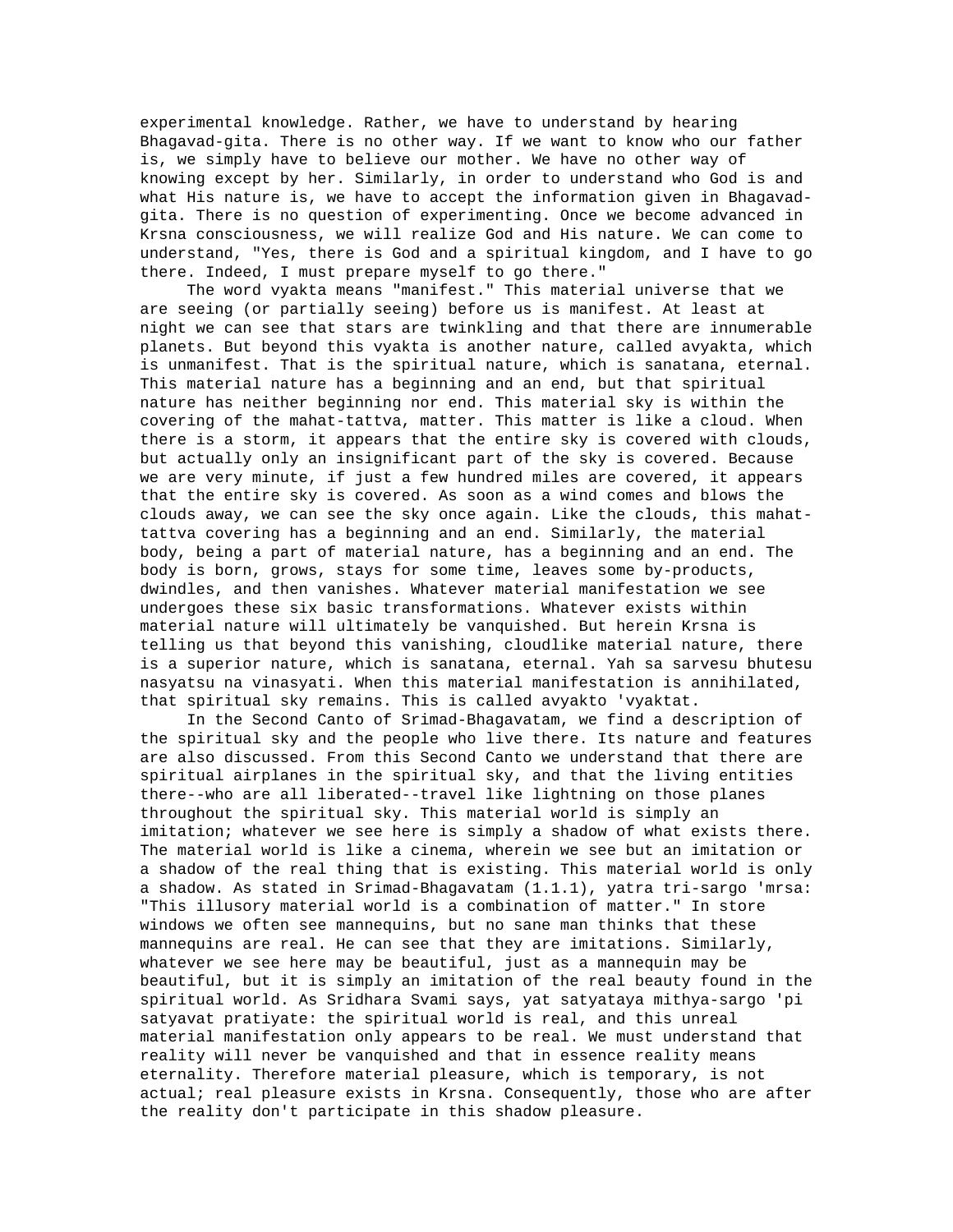Thus when everything in the material world is annihilated, that spiritual nature remains eternally, and it is the purpose of human life to reach that spiritual sky. Unfortunately, people are not aware of the reality of the spiritual sky. According to Srimad-Bhaga vatam (7.5.31), na te viduh svartha-gatim hi visnum: people do not know their selfinterest. They do not know that human life is meant for understanding spiritual reality and preparing oneself to be transferred to that reality. No one can remain here in this material world. All Vedic literatures instruct us in this way. Tamasi majyotir gama: "Don't remain in this darkness. Go to the light." According to the Fifteenth Chapter of Bhagavad-gita (15.6),

> na tad bhasayate suryo na sasanko na pavakah yad gatva na nivartante tad dhama paramam mama

 "That abode of Mine is not illumined by the sun or moon, nor by electricity. One who reaches it never returns to this material world." This material world is dark by nature, and we are artificially illuminating it with electric lights, fire, and so on. In any case, its nature is dark, but the spiritual nature is full of light. When the sun is present, there is no darkness; similarly, every planet in the spiritual sky is self-luminous. Therefore there is no darkness, nor is there need of sun, moon, or electricity. The word suryo means "sun," sasanko means "moon," and pavakah means "fire" or "electricity." So these are not required in the spiritual sky for illumination. And again, Krsna herein says, yad gatva na nivartante tad dhama paramam mama: "That is My supreme abode, and one who reaches it never returns to this material world." This is stated throughout Bhagavad-gita. Again, in this Eighth Chapter (Bg. 8.21),

> avyakto 'ksara ity uktas tam ahuh paramam gatim yam prapya na nivartante tad dhama paramam mama

 "That supreme abode is called unmanifested and infallible, and it is the supreme destination. When one goes there, he never comes back. That is My supreme abode." Again, the word avyakta, meaning "unmanifest," is used. The word aksara means "that which is never annihilated," or "that which is infallible." This means that since the supreme abode is eternal, it is not subject to the six transformations mentioned previously.

 Because we are presently covered by a dress of material senses, we cannot see the spiritual world, and the spiritual nature is inconceivable for us. Yet we can feel that there is something spiritual present. Even a man completely ignorant of the spiritual nature can somehow feel its presence. One need only analyze his body silently: "What am I? Am I this finger? Am I this body? Am I this hair? No, I am not this, and I am not that. I am something other than this body. I am something beyond this body. What is that? That is the spiritual." In this way, we can feel or sense the presence of spirituality within this matter. We can sense the absence of spirit when a body is dead. If we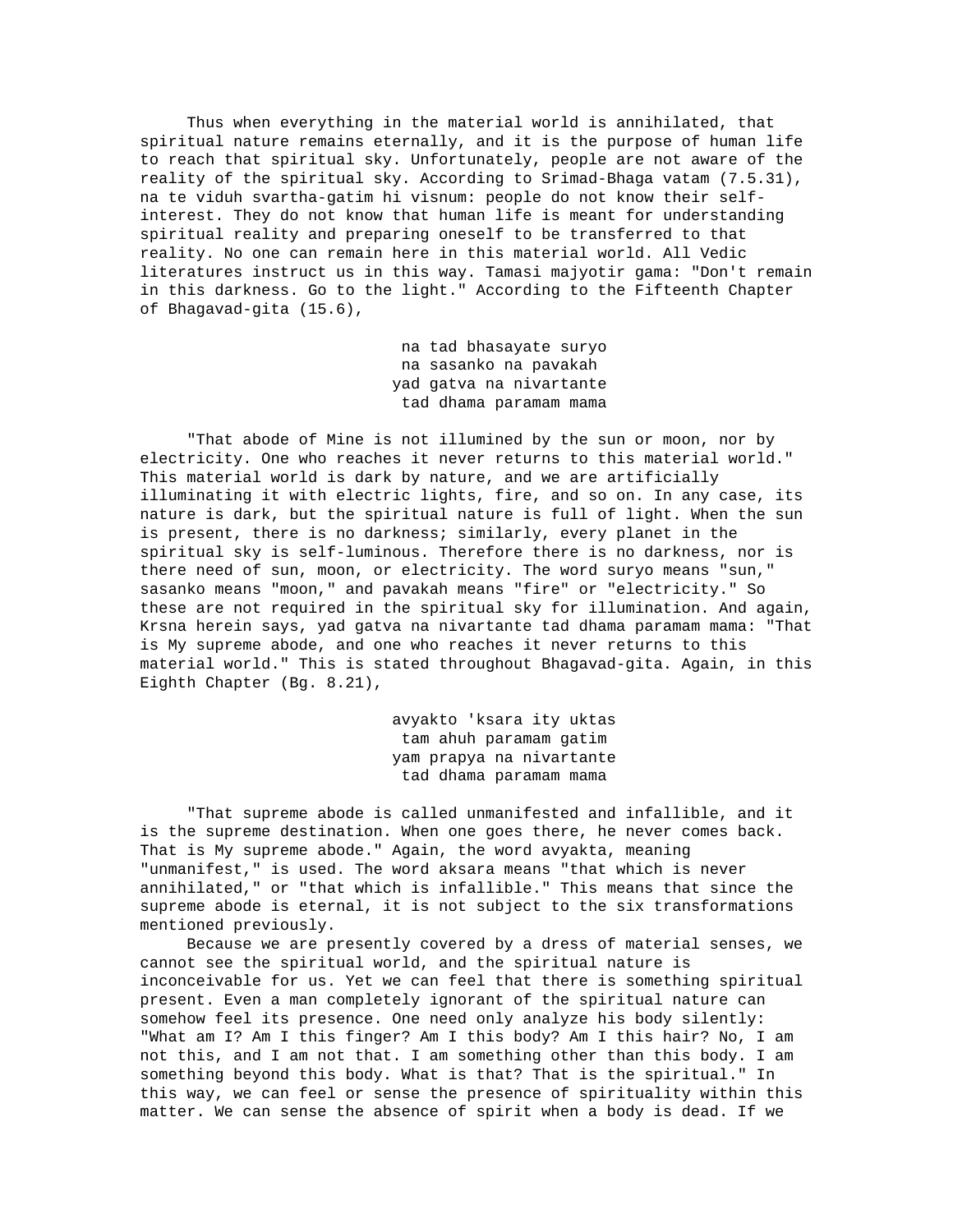witness someone dying, we can sense that something is leaving the body. Although we do not have the eyes to see it, that something is spirit. Its presence in the body is explained in the very beginning of Bhagavadgita (2.17):

> avinasi tu tad viddhi yena sarvam idam tatam vinasam a vyayasyasya na kascit kartum arhati

 "Know that which pervades the entire body is indestructible. No one is able to destroy the imperishable soul."

 Spiritual existence is eternal, whereas the body is not. It is said that the spiritual atmosphere is avyakta, unmanifest. How, then, can it be manifest for us? Making the unmanifest manifest is this very process of Krsna consciousness. According to Padma Purana,

> atah sri-krsna-namadi na bha ved grahyam indriyaih sevonmukhe hijih vadau svayam eva sphuraty adah

 "No one can understand Krsna as He is by the blunt material senses. But He reveals Himself to the devotees, being pleased with them for their transcendental loving service unto Him." In this verse, the word indriyaih means "the senses." We have five senses for gathering knowledge (eyes, ears, nose, tongue, and skin), and five senses for working (voice, hands, legs, genitals, and anus). These ten senses are under the control of the mind. It is stated in this verse that with these dull material senses, we cannot understand Krsna's name, form, and so forth. Why is this? Krsna is completely spiritual, and He is also absolute. Therefore His name, form, qualities, and paraphernalia are also spiritual. Due to material conditioning, or material bondage, we cannot presently understand what is spiritual, but this ignorance can be removed by chanting Hare Krsna. If a man is sleeping, he can be awakened by sound vibration. You can call him, "Come on, it's time to get up!" Although the person is unconscious, hearing is so prominent that even a sleeping man can be awakened by sound vibration. Similarly, overpowered by this material conditioning, our spiritual consciousness is presently sleeping, but it can be revived by this transcendental vibration of Hare Krsna, Hare Krsna, Krsna Krsna, Hare Hare/ Hare Rama, Hare Rama, Rama Rama, Hare Hare. As stated before, Hare refers to the energy of the Lord, and Krsna and Rama refer to the Lord Himself. Therefore, when we chant Hare Krsna, we are praying, "O Lord, O energy of the Lord, please accept me." We have no other prayer than "Please accept me." Lord Caitanya Mahaprabhu taught us that we should simply cry and pray that the Lord accept us. As Caitanya Mahaprabhu Himself prayed,

> ayi nanda-tanuja kinkaram patitam mam visame bhavambudhau krpaya ta va pada-pankaja sthita-dhuii-sadrsam vicintaya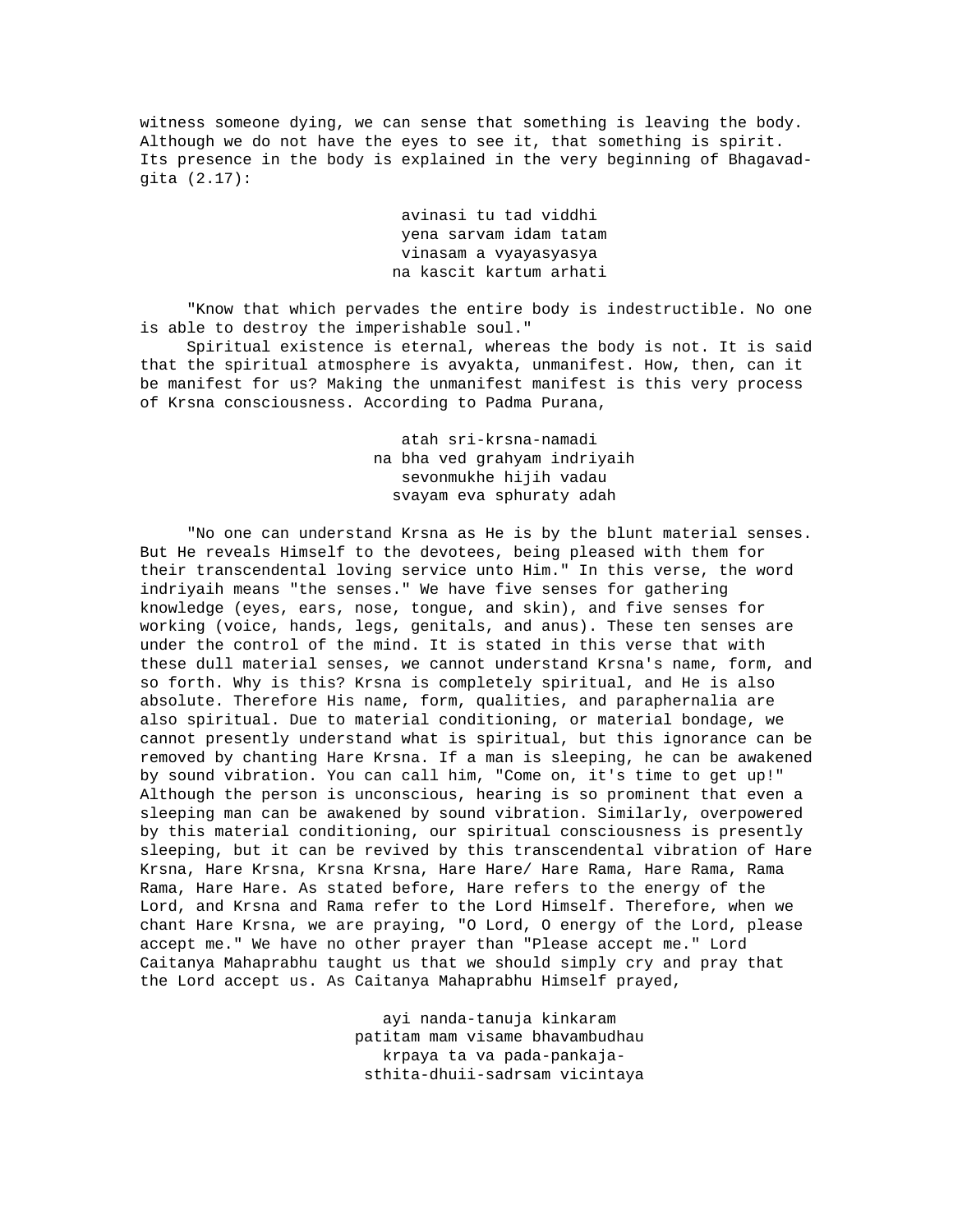"O Krsna, son of Nanda, somehow or other I have fallen into this ocean of nescience and ignorance. Please pick me up and place me as one of the atoms at Your lotus feet." If a man has fallen into the ocean, his only hope for survival is that someone comes to pick him up. He only has to be lifted one inch above the water in order to feel immediate relief. Similarly, as soon as we take to Krsna consciousness, we are lifted up, and we feel immediate relief.

 We cannot doubt that the transcendental is there. Bhagavad-gita is being spoken by the Supreme Personality of Godhead Himself; therefore we should not doubt His word. The only problem is feeling and understanding what He is telling us. That understanding must be developed gradually, and that knowledge will be revealed by the chanting of Hare Krsna. By this simple process, we can come to understand the spiritual kingdom, the self, the material world, God, the nature of our conditioning, liberation from material bondage, and everything else. This is called ceto-darpana-marjanam, cleaning the dusty mirror of the impure mind.

 Whatever the case, we must have faith in the word of Krsna. When we purchase a ticket on Pan American or Air India, we have faith that that company will take us to our destination. Faith is created because the company is authorized. Our faith should not be blind; therefore we should accept that which is recognized. Bhagavad-gita has been recognized as authorized scripture in India for thousands of years, and even outside India there are many scholars, religionists, and philosophers who have accepted Bhagavad-gita as authoritative. It is said that even such a great scientist as Albert Einstein was reading Bhagavad-gita regularly. So we should not doubt Bhagavad-gita's authenticity.

 Therefore when Lord Krsna says that there is a supreme abode and that we can go there, we should have faith that such an abode exists. Many philosophers think that the spiritual abode is impersonal or void. Impersonalists like the Sankarites and Buddhists generally speak of the void or emptiness, but Bhagavad-gita does not disappoint us in this way. The philosophy of voidism has simply created atheism, because it is the nature of the living entity to want enjoyment. As soon as he thinks that his future is void, he will try to enjoy the variegatedness of this material life. Thus impersonalism leads to armchair philosophical discussions and attachment to material enjoyment. We may enjoy speculating, but no real spiritual benefit can be derived from such speculation.

 Bhaktih paresanubha vo viraktir anyatra ca (SB. 11.2.42). Once we have developed the devotional spirit, we will become immediately detached from all kinds of material enjoyment. As soon as a hungry man eats, he feels immediate satisfaction and says, "No, I don't want any more. I am satisfied." This satisfaction is a characteristic of the Krsna conscious man.

> brahma-bhutah prasannatma na socati na kanksati samah sarvesu bhutesu mad-bhaktim labhate param

 "One who is thus transcendentally situated at once realizes the Supreme Brahman. He never laments nor desires to have anything; he is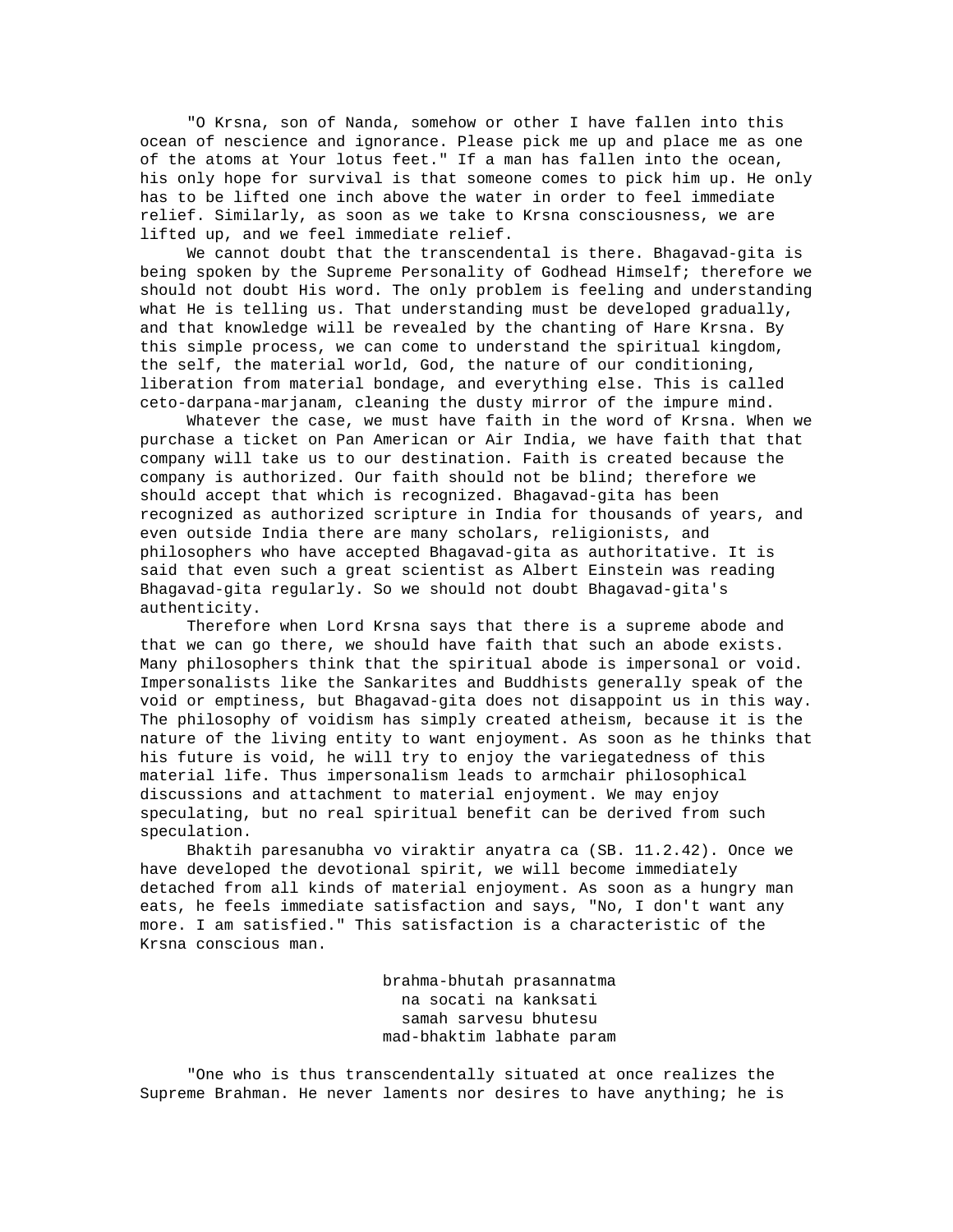equally disposed to every living entity. In that state he attains pure devotional service unto Me." (Bg. 18.54)

 As soon as one is spiritually realized, he feels full satisfaction and no longer hankers after flickering material enjoyment. As stated in the Second Chapter of Bhagavad-gita (2.59),

> visaya vinivartante niraharasya dehinah rasa-varjam raso 'py asya param drstva nivartate

 "The embodied soul may be restricted from sense enjoyment, though the taste for sense objects remains. But, ceasing such engagements by experiencing a higher taste, he is fixed in consciousness." A doctor may tell a diseased man, "Don't eat this. Don't eat that. Don't have sex. Don't. Don't." In this way, a diseased man is forced to accept so many "don'ts," but inside he is thinking, "Oh, if I can just get these things, I'll be happy." The desires remain inside. However, when one is established in Krsna consciousness, he is so strong inside that he doesn't experience the desire. Although he's not impotent, he doesn't want sex. He can marry thrice, but still be detached. Param drstva nivartate. When something superior is acquired, one naturally gives up all inferior things. That which is superior is the Supreme Personality of Godhead, and atheism and impersonalism cannot give us this. He is attained only by unalloyed devotion.

> purusah sa parah partha bhaktya labhyas tv ananyaya yasyantah-sthani bhutani yena sarvam idam tatam

 "The Supreme Personality of Godhead, who is greater than all, is attained by unalloyed devotion. Although He is present in His abode, He is all-pervading, and everything is situated within Him." (Bg. 8.22) The words purusah sa parah indicate the supreme person who is greater than all others. This is not a void speaking, but a person who has all the characteristics of personality in full. Just as we are talking face to face, when we reach the supreme abode we can talk to God face to face. We can play with Him, eat with Him, and everything else. This state is not acquired by mental speculation but by transcendental loving service (bhaktya labhyah). The words tv ananyaya indicate that this bhakti must be without adulteration. It must be unalloyed.

 Although the Supreme Personality is a person and is present in His abode in the spiritual sky, He is so widespread that everything is within Him. He is both inside and outside. Although God is everywhere, He still has His kingdom, His abode. The sun may pervade the universe with its sunshine, yet the sun itself is a separate entity.

 In His supreme abode, the Supreme Lord has no rival. Wherever we may be, we find a predominating personality. In the United States, the predominating personality is the President. However, when the next election comes, the President will have so many rivals, but in the spiritual sky the Supreme Lord has no rival. Those who want to become rivals are placed in this material world, under the conditions of material nature. In the spiritual sky there is no rivalry, and all the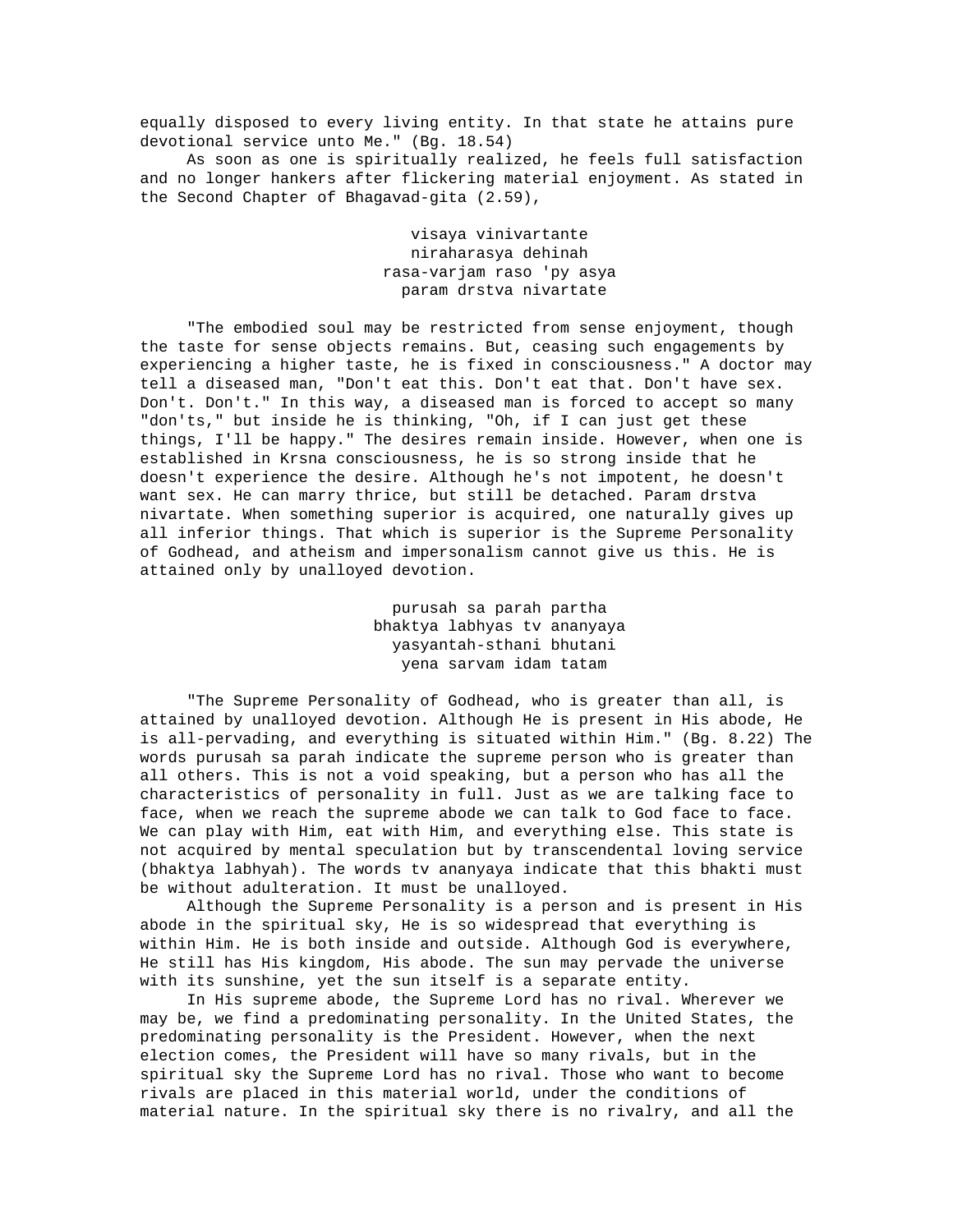inhabitants therein are liberated souls. From Srimad-Bhagavatam we receive information that their bodily features resemble gods. In some of the spiritual planets, God manifests a two-armed form, and in others He manifests a four-armed form. The living entities of those planets have corresponding features, and one cannot distinguish who is God and who is not. This is called sarupya-mukti liberation, wherein one has the same features as the Lord. There are five kinds of liberation: sayujya, sarupya, salokya, sarsti, and samipya. Sayujya-mukti means merging into God's impersonal effulgence, the brahmajyoti. We have discussed this, and have concluded that the attempt to merge and lose individuality is not desirable and is very risky. Sarupya-mukti means attaining a body exactly like God's. Salokya-mukti means living on the same planet with God. Sarsti-mukti means having the opulence of God. For instance, God is very powerful, and we can become powerful like Him. That is called sarsti. Samipya-mukti means always remaining with God as one of His associates. For instance, Arjuna is always with Krsna as His friend, and this is called samipya-mukti. We can attain any one of these five types of liberation, but out of these five, sayujya-mukti, merging into the brahmajyoti, is rejected by Vaisnava philosophy. According to the Vaisnava philosophy, we worship God as He is and retain our separate identity eternally in order to serve Him. According to the Mayavada philosophy, impersonalism, one tries to lose his individual identity and merge into the existence of the Supreme. That, however, is a suicidal policy and is not recommended by Krsna in Bhagavad-gita.

 This has also been rejected by Lord Caitanya Mahaprabhu, who advocated worship in separation. As stated before, the pure devotee does not even want liberation; he simply asks to remain Krsna's devotee birth after birth. This is Lord Caitanya Mahaprabhu's prayer, and the words "birth after birth" indicate that there is no liberation. This means that the devotee doesn't care whether he is liberated or not. He simply wants to engage in Krsna consciousness, to serve the Supreme Lord. Always wanting to engage in God's transcendental loving service is the symptom of pure devotion. Of course, wherever a devotee is, he remains in the spiritual kingdom, even though in the material body. On his part, he does not demand any of the five types of liberation, nor anything for his personal superiority or comfort. But in order to associate with God in the spiritual planets, one must become His pure devotee.

 For those who are not pure devotees, Lord Krsna explains at what times one should leave the body in order to attain liberation.

> yatra kale tv anavrttim avrttim caiva yoginah prayata yanti tam kalam vaksyami bharatarsabha

 "O best of the Bharatas, I shall now explain to you the different times at which, passing away from this world, one does or does not come back." (Bg. 8.23) In India, unlike in the West, it is common for astrologers to make minute calculations of the astronomical situation at the moment of one's birth. Indeed, a person's horoscope is read not only when he is born but also when he dies, in order to determine what his situation will be in the next life. All this can be determined by astrological calculation. In this verse, Lord Krsna is accepting those astrological principles, confirming that if one leaves his body at a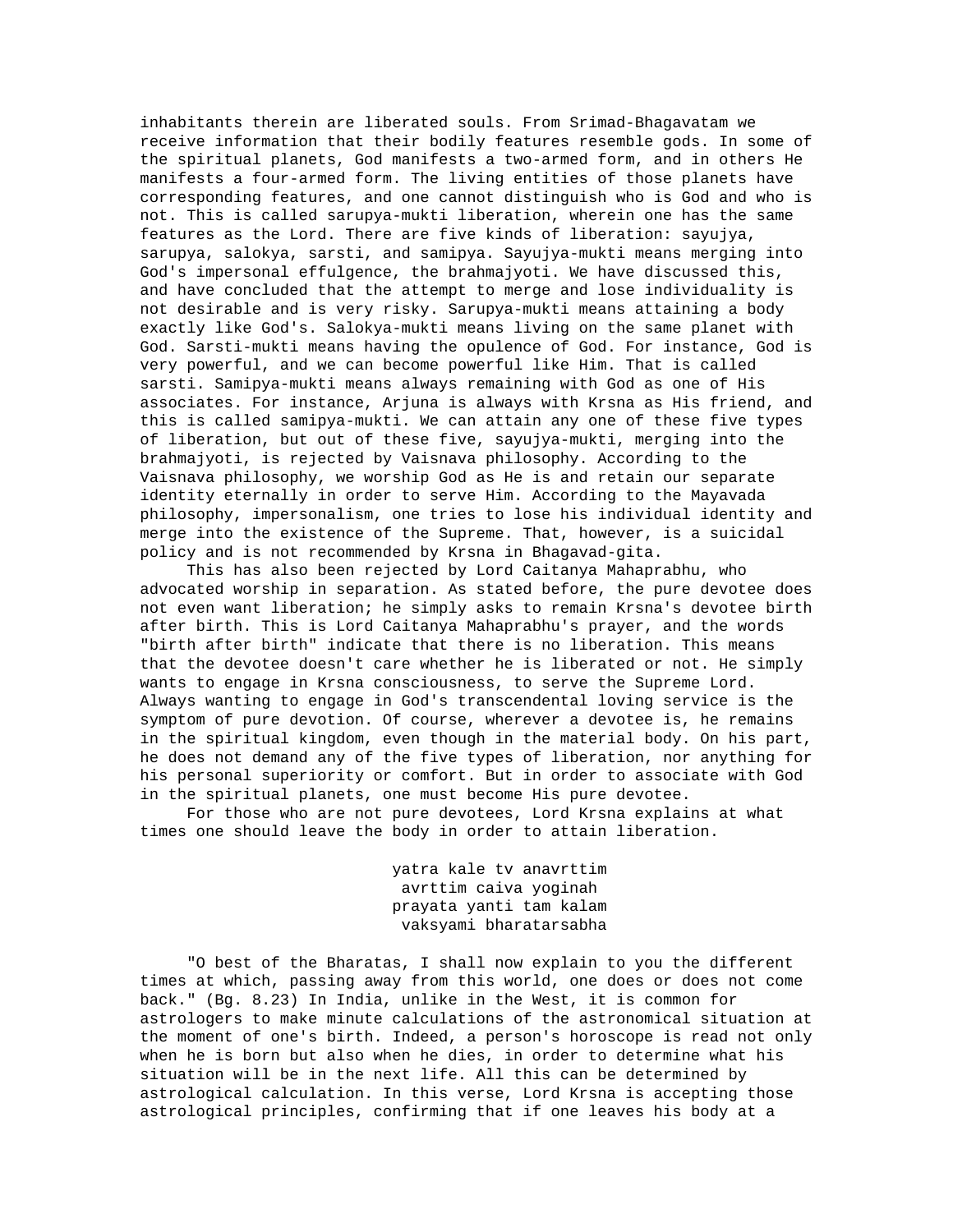particular time, he may attain liberation. If one dies at one moment, he may be liberated, or if he dies at another moment, he may have to return to the material world. It is all a question of "chance," but that chance someway or other is what one has. For the devotee, however, there is no question of chance. Whatever the astrological situation, the devotee in Krsna consciousness is guaranteed liberation. For others, there are chances that if they leave their body at a particular moment, they may attain liberation and enter the spiritual kingdom, or they may be reborn.

> agnirjyotir ahah suklah san-masa uttarayanam tatra prayata gacchanti brahma brahma-vido janah

 "Those who know the Supreme Brahman pass away from the world during the influence of the fiery god, in the light, at an auspicious moment, during the fortnight of the moon and the six months when the sun travels in the north." (Bg. 8.24) As we all know, the sun's movements are different: six months it is north of the equator, and six months it is south. The sun is also moving, according to Vedic calculations, and from Srimad-Bhagavatam we are informed that the sun is situated at the center of the universe. Just as all the planets are moving, the sun is also moving at a speed calculated to be sixteen thousand miles per second. If a person dies when the sun is in the northern hemisphere, he can attain liberation. That is not only the verdict of Bhagavad-gita, but also of other scriptures.

> dhumo ratris tatha krsnah san-masa daksinayanam tatra candramasam jyotir yogi prapya nivartate

 "The mystic who passes away from this world during the smoke, the night, the moonless fortnight, or in the six months when the sun passes to the south, or who reaches the moon planet, again comes back." (Bg. 8.25) No one can say when he is going to die, and in that sense the moment of one's death is accidental. However, for a devotee in Krsna consciousness, there is no question of "accidents."

> sukla-krsne gati hy ete jagatah sasvate mate ekaya yaty anavrttim anyayavartate punah

 "According to the Vedas, there are two ways of passing from this world--one in light and one in darkness. When one passes in light, he does not come back; but when one passes in darkness, he returns." (Bg. 8.26) The same description of departure and return is quoted by Acarya Baladeva Vidyabhusana from the Chandogya Upanisad. In such a way, those who are fruitive laborers and philosophical speculators from time immemorial are constantly going and coming. Actually they do not attain ultimate salvation, for they do not surrender to Krsna.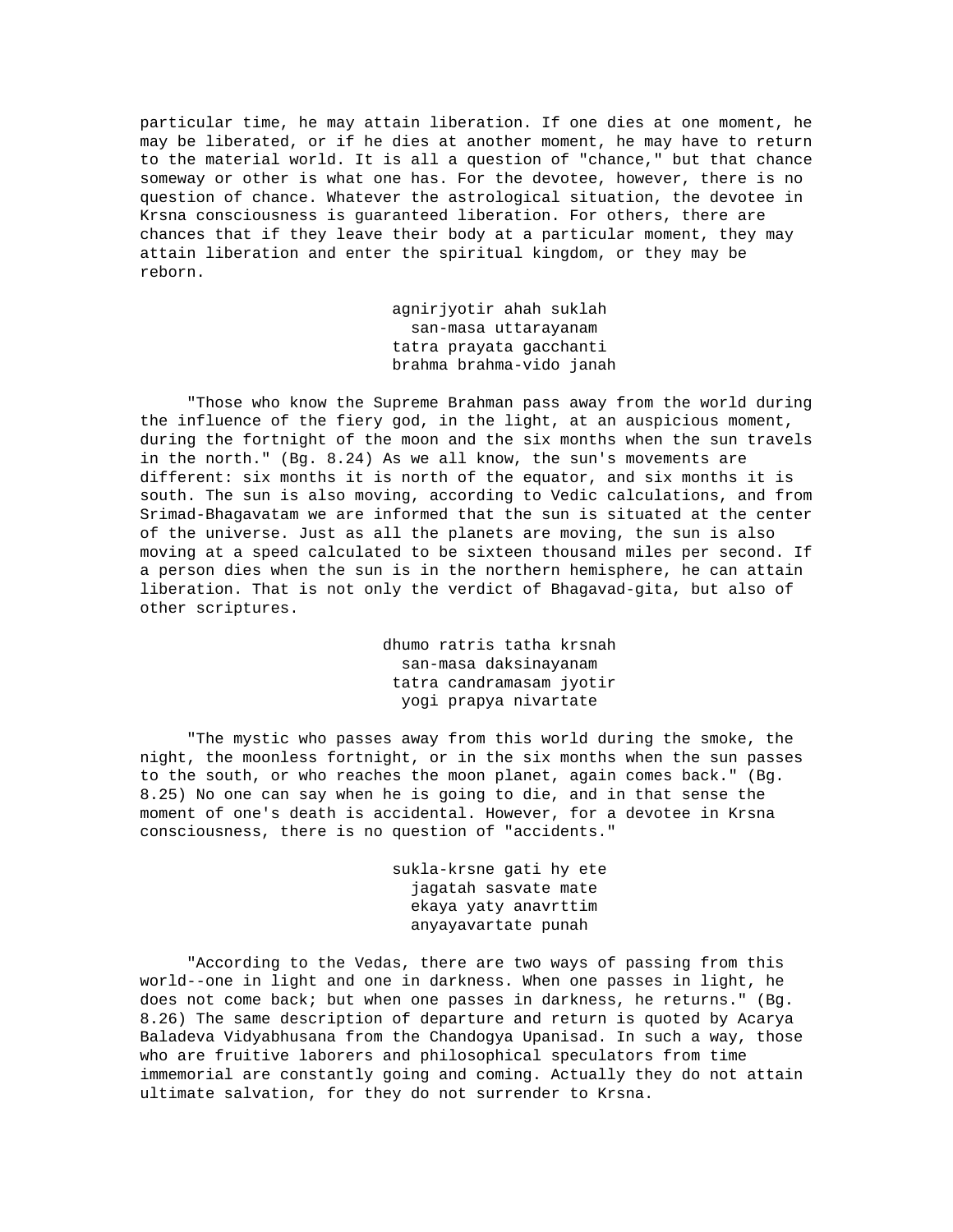naite srti partha janan yogi muhyati kascana tasmat sarvesu kalesu yoga-yukto bhavarjuna

 "The devotees who know these two paths, O Arjuna, are never bewildered. Therefore be always fixed in devotion." (Bg. 8.27) Herein the Lord confirms that there is no "chance" for one who practices bhakti-yoga. His destination is certain. Whether he dies when the sun is in the northern or southern hemisphere is of no importance. As we have already stated, if one thinks of Krsna at the time of death, he will at once be transferred to Krsna's abode. Therefore Krsna tells Arjuna to always remain in Krsna consciousness. This is possible through the chanting of Hare Krsna. Since Krsna and His spiritual kingdom are nondifferent, being absolute, Krsna and His sound vibration are the same. Simply by vibrating Krsna's name, we can enjoy Krsna's association. If we are walking down the street chanting Hare Krsna, Krsna is also going with us. If we walk down the street and look up at the sky, we may see that the sun or the moon is accompanying us. I can recall about fifty years ago, when I was a householder, my second son, who was about four years old at the time, was walking with me down the street, and he suddenly asked me, "Father, why is the moon going with us?"

 If a material object like the moon has the power to accompany us, we can surely understand that the Supreme Lord, who is all-powerful, can always remain with us. Being omnipotent, He can always keep us company, provided that we are also qualified to keep His company. Pure devotees are always merged in the thought of Krsna and are always remembering that Krsna is with them. Lord Caitanya Mahaprabhu has confirmed the absolute nature of Krsna in His Siksastaka (verse 2):

> namnam akari bahudha nija-sarva-saktis tatrarpita niyamitah smarane na kalah etadrsi ta va krpa bhagavan mamapi durdaivam idrsam ihajani nanuragah

 "My Lord, O Supreme Personality of Godhead, in Your holy name there is all good fortune for the living entity, and therefore You have many names, such as Krsna and Govinda, by which You expand Yourself. You have invested all Your potencies in those names, and there are no hard-andfast rules for remembering them. My dear Lord, although You bestow such mercy upon the fallen, conditioned souls by liberally teaching Your holy names, I am so unfortunate that I commit offenses while chanting the holy name, and therefore I do not achieve attachment for chanting."

 We may take the effort to spend a great deal of money and attempt to build or establish a temple for Krsna, but if we do so we must observe many rules and regulations and see properly to the temple's management. But herein it is confirmed that simply by chanting, any man can have the benefit of keeping company with Krsna. Just as Arjuna is deriving benefit by being in the same chariot with Lord Sri Krsna, we can also benefit by associating with Krsna through the chanting of His holy names--Hare Krsna, Hare Krsna, Krsna Krsna, Hare Hare/ Hare Rama, Hare Rama, Rama Rama, Hare Hare. This maha-mantra is not my personal concoction but is authorized by Lord Caitanya Mahaprabhu, who is